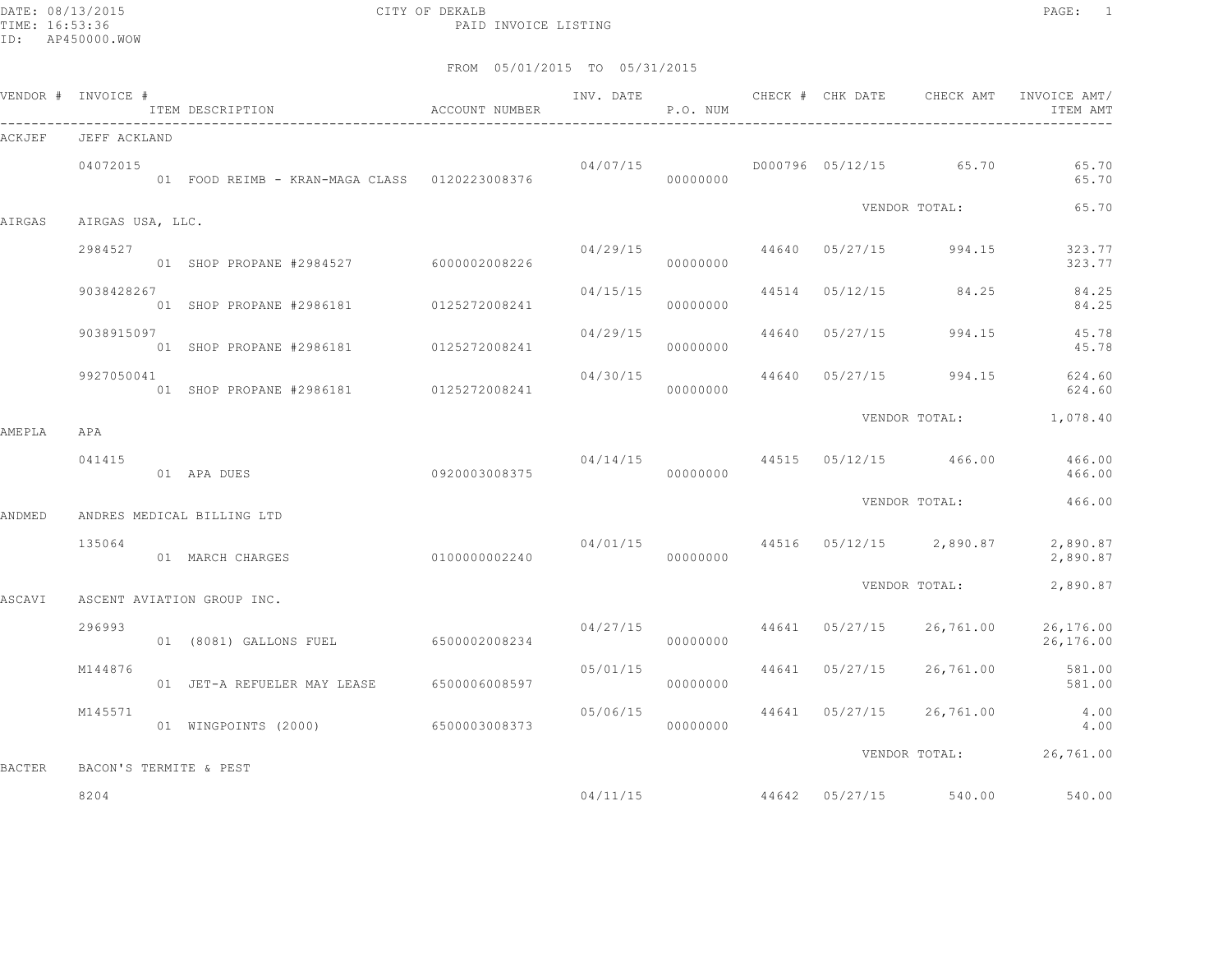DATE: 08/13/2015 CITY OF DEKALB PAGE: 2 PAID INVOICE LISTING

|         | VENDOR # INVOICE # | ITEM DESCRIPTION                                                                                                                                                                   | ACCOUNT NUMBER                                                                                                      | INV. DATE | P.O. NUM                                                                         |  | CHECK # CHK DATE CHECK AMT       | INVOICE AMT/<br>ITEM AMT                                                       |
|---------|--------------------|------------------------------------------------------------------------------------------------------------------------------------------------------------------------------------|---------------------------------------------------------------------------------------------------------------------|-----------|----------------------------------------------------------------------------------|--|----------------------------------|--------------------------------------------------------------------------------|
|         | 8204               | 01 APRIL SERVICE                                                                                                                                                                   | 0130324008450                                                                                                       |           | 04/11/15<br>00000000                                                             |  | 44642 05/27/15 540.00            | 540.00<br>540.00                                                               |
|         |                    |                                                                                                                                                                                    |                                                                                                                     |           |                                                                                  |  | VENDOR TOTAL:                    | 540.00                                                                         |
| BADMET  | BADGER METER, INC. |                                                                                                                                                                                    |                                                                                                                     |           |                                                                                  |  |                                  |                                                                                |
|         | 1040131            | 01 WATER METERS                                                                                                                                                                    | 6000006008583                                                                                                       | 04/16/15  | 00000000                                                                         |  | 44517 05/12/15 776.36            | 776.36<br>776.36                                                               |
|         | 1040887            | 01 (48) WATER METERS                                                                                                                                                               | 6000006008583                                                                                                       | 04/22/15  | 00000000                                                                         |  | 44643 05/27/15 9,751.92          | 9,751.92<br>9,751.92                                                           |
| BARNABY | BARNABY            |                                                                                                                                                                                    |                                                                                                                     |           |                                                                                  |  | VENDOR TOTAL:                    | 10,528.28                                                                      |
|         | 0135002008202      | 01 CITY HALL ENVELOPES<br>02 CITY HALL ENVELOPES                                                                                                                                   | 0135002008202<br>0135002008202                                                                                      |           | 00000000<br>00000000                                                             |  | 04/13/15 44518 05/12/15 5,002.00 | 1,411.00<br>770.00<br>641.00                                                   |
|         | 4727CR             | 01 CREDIT ON PARKER BUS CARDS                                                                                                                                                      | 0117112008202                                                                                                       | 04/15/15  | 00000000                                                                         |  | 44644 05/27/15 842.00            | $-20.00$<br>$-20.00$                                                           |
|         | 4742               | 01 CITY HALL LABELS<br>02 CITY HALL LABELS<br>03 CITY HALL LABELS<br>04 CITY HALL LABELS<br>05 CITY HALL LABELS                                                                    | 0135002008202<br>0120212008202<br>6500002008202<br>6000002008202<br>0130312008202                                   | 03/31/15  | 00000000<br>00000000<br>00000000<br>00000000<br>00000000                         |  | 44518 05/12/15 5,002.00          | 996.00<br>249.00<br>249.00<br>249.00<br>124.50<br>124.50                       |
|         | 4742A              | 01 FD SHIPPING LABELS                                                                                                                                                              | 0125262008202                                                                                                       | 03/31/15  | 00000000                                                                         |  | 44644 05/27/15 842.00            | 249.00<br>249.00                                                               |
|         | 4744               | 01 CITY LOGO ENVELOPES<br>02 CITY LOGO ENVELOPES<br>03 CITY LOGO ENVELOPES<br>04 CITY LOGO ENVELOPES<br>05 CITY LOGO ENVELOPES<br>06 CITY LOGO ENVELOPES<br>07 CITY LOGO ENVELOPES | 0120262008202<br>0120262008202<br>0120262008202<br>0120262008202<br>6500002008202<br>6500002008202<br>0130312008202 | 04/13/15  | 00000000<br>00000000<br>00000000<br>00000000<br>00000000<br>00000000<br>00000000 |  | 44518 05/12/15 5,002.00          | 2,353.00<br>282.00<br>295.00<br>431.00<br>486.00<br>282.00<br>295.00<br>282.00 |
|         | 4744A              | 01 #10 REG/WINDOW ENVELOPES                                                                                                                                                        | 0125262008202                                                                                                       | 04/13/15  | 00000000                                                                         |  | 44644 05/27/15 842.00            | 577.00<br>577.00                                                               |
|         | 4778               |                                                                                                                                                                                    |                                                                                                                     | 04/10/15  |                                                                                  |  | 44518 05/12/15 5,002.00          | 242.00                                                                         |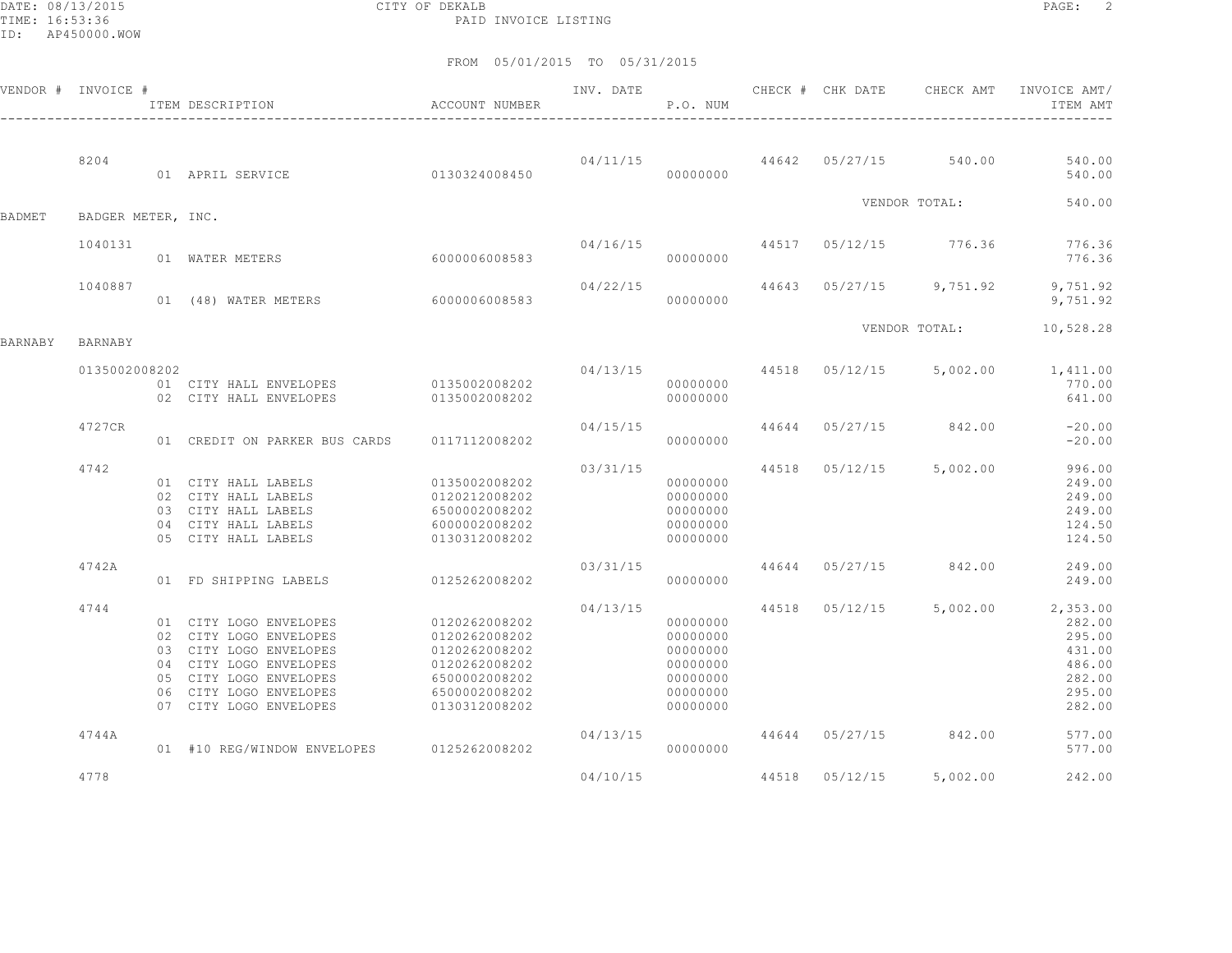DATE: 08/13/2015 CITY OF DEKALB PAGE: 3 PAID INVOICE LISTING

|        | VENDOR # INVOICE #         | ACCOUNT NUMBER<br>ITEM DESCRIPTION           |               | INV. DATE            | P.O. NUM |                | CHECK # CHK DATE CHECK AMT                | INVOICE AMT/<br>ITEM AMT |
|--------|----------------------------|----------------------------------------------|---------------|----------------------|----------|----------------|-------------------------------------------|--------------------------|
|        | 4778                       | 01 BLANK ORDER FORMS                         | 0115152008202 |                      | 00000000 |                | $04/10/15$ $44518$ $05/12/15$ $5,002.00$  | 242.00<br>242.00         |
|        | 4831                       | 01 (250) BUS. CARDS - CLARK 0115172008202    |               | 04/17/15             | 00000000 |                | 44644 05/27/15 842.00                     | 36.00<br>36.00           |
|        | BATTBULB BATTERIES + BULBS |                                              |               |                      |          |                |                                           | VENDOR TOTAL: 5,844.00   |
|        | 29710123001                | 01 3V LITHIUM 2PK 0125273008311              |               | 04/09/15<br>00000000 |          |                | 44519 05/12/15 109.35                     | 109.35<br>109.35         |
| BECJOA | JOAN BECKER                |                                              |               |                      |          |                | VENDOR TOTAL:                             | 109.35                   |
|        | 05052015                   | 01 WATER REFUND #3303154470-01 6000000063444 |               |                      | 00000000 |                | $05/05/15$ 44645 05/27/15 6.77            | 6.77<br>6.77             |
| BENGOR | BEN GORDON CENTER          |                                              |               |                      |          |                | VENDOR TOTAL:                             | 6.77                     |
|        | 04302015                   | 01 HUMAN SRVCS - 3RD OTR FY15 0110103008307  |               | 04/30/15             | 00000000 |                | 44646 05/27/15 884.75                     | 884.75<br>884.75         |
| BENISW | BENISTAR / HARTFORD        |                                              |               |                      |          |                | VENDOR TOTAL:                             | 884.75                   |
|        | 05052015                   | 01 MAY '15 RETIREE INSURANCE 7100004008478   |               |                      | 00000000 |                | $05/05/15$ $D000824$ $05/27/15$ 38,465.52 | 38,465.52<br>38,465.52   |
| BESCOF | BEST COFFEE, LLC           |                                              |               |                      |          |                | VENDOR TOTAL:                             | 38,465.52                |
|        | 2088                       | 01 SUPPLIES                                  | 2800002008219 | 04/23/15             | 00000000 |                | 44520 05/12/15 633.50                     | 633.50<br>633.50         |
|        | 2091                       | 01 FILTERS                                   | 6500002008219 | 05/04/15             | 00000000 | 44647 05/27/15 | 12.00                                     | 12.00<br>12.00           |
| BESCUS | A STARS & STRIPES FLAG     |                                              |               |                      |          |                | VENDOR TOTAL:                             | 645.50                   |
|        | 16176                      |                                              |               |                      |          |                | $04/17/15$ $44521$ $05/12/15$ $720.10$    | 720.10<br>720.10         |
|        |                            |                                              |               |                      |          |                | VENDOR TOTAL:                             | 720.10                   |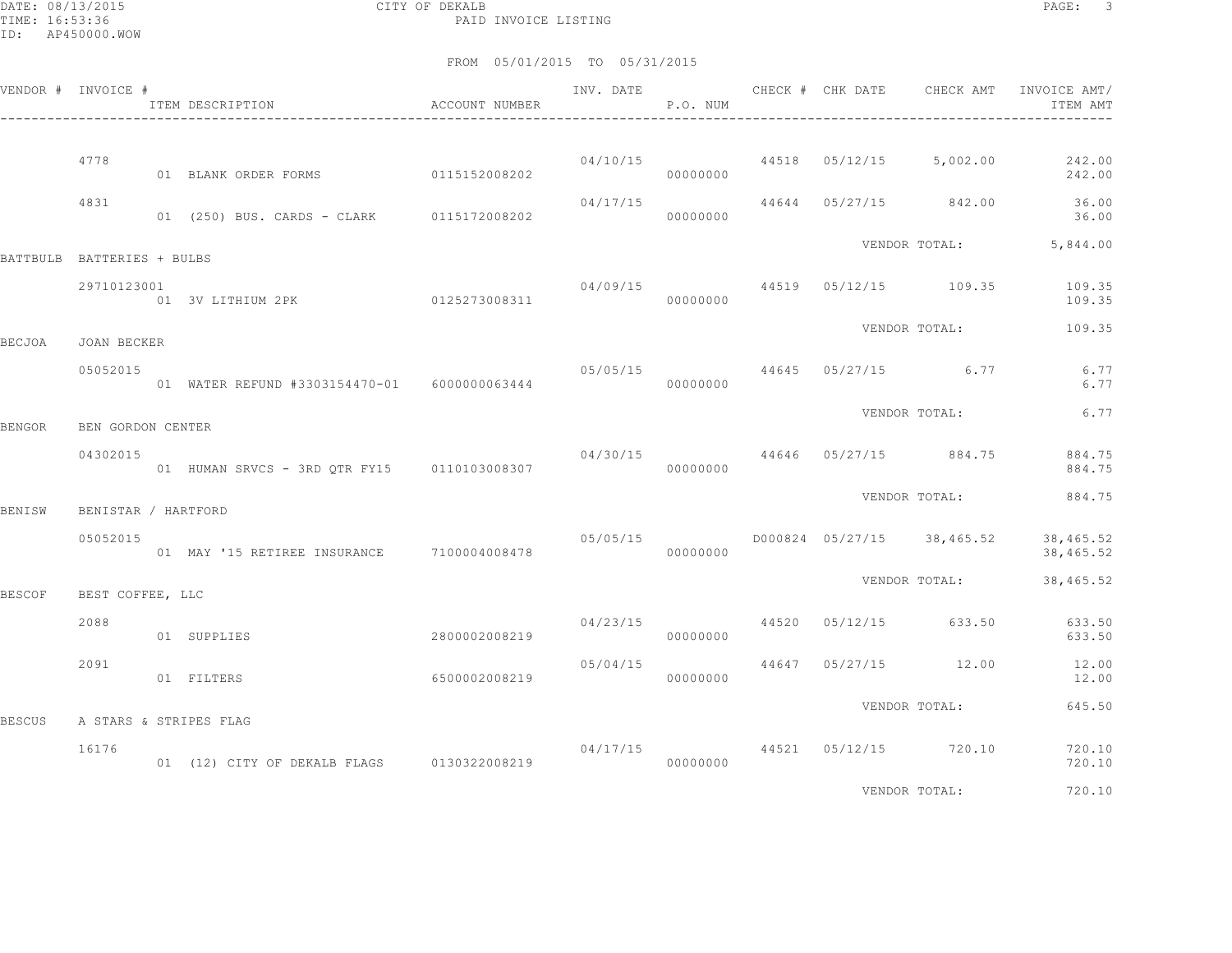DATE: 08/13/2015 CITY OF DEKALB PAGE: 4 PAID INVOICE LISTING

|        | VENDOR # INVOICE #  | ITEM DESCRIPTION <a>&gt; MOCOUNT<br/> NUMBER</a> |                                |                      | P.O. NUM             |  |                                           | INV. DATE 6 CHECK # CHK DATE CHECK AMT INVOICE AMT/<br>ITEM AMT |
|--------|---------------------|--------------------------------------------------|--------------------------------|----------------------|----------------------|--|-------------------------------------------|-----------------------------------------------------------------|
| BIGSKY | BIG SKY RACKS, INC. |                                                  |                                |                      |                      |  |                                           |                                                                 |
|        | 66931               | 01 SQUAD FIREARM EQUIP 0120212008246             |                                |                      | 00000000             |  |                                           | $04/13/15$ $44522$ $05/12/15$ $414.43$ $414.43$<br>414.43       |
| BLAOIL | BLAKE OIL COMPANY   |                                                  |                                |                      |                      |  | VENDOR TOTAL:                             | 414.43                                                          |
|        | 352815              |                                                  |                                |                      |                      |  |                                           |                                                                 |
|        |                     | 01 (8600) GALLONS FUEL                           | 0100000001510                  | 04/22/15             | 00000000             |  | 44523 05/12/15 31,684.15                  | 16,632.40<br>16,632.40                                          |
|        | 367141              | 01 (7500) GALLONS FUEL 0100000001520             |                                |                      | 00000000             |  | $04/23/15$ $44523$ $05/12/15$ $31,684.15$ | 15,051.75<br>15,051.75                                          |
| BLAROB | ROBERT BLAHNIK      |                                                  |                                |                      |                      |  |                                           | VENDOR TOTAL: 31,684.15                                         |
|        | 04282015            | 01 WATER REFUND #2703121720-00 6000000063444     |                                |                      | 00000000             |  |                                           | $04/28/15$ $44524$ $05/12/15$ $16.50$ $16.50$<br>16.50          |
| BOLJOS | JOSHUA BOLDT        |                                                  |                                |                      |                      |  | VENDOR TOTAL:                             | 16.50                                                           |
|        | 04202015            | 01 REIMB TACTICAL PANTS<br>02 TRNG MEAL REIMB    | 0120223008376<br>0120222008270 |                      | 00000000<br>00000000 |  |                                           | 102.98<br>23.27                                                 |
| BOUTRE |                     | BOUND TREE MEDICAL, LLC.                         |                                |                      |                      |  | VENDOR TOTAL:                             | 126.25                                                          |
|        | 81748722            | 01 SAFETY GLASSES 60125272008241                 |                                |                      | 00000000             |  | 04/06/15 44525 05/12/15 261.69            | 97.10<br>97.10                                                  |
|        | 81756705            | 01 MEDICAL SUPPLIES                              | 0125272008241                  | 04/14/15<br>00000000 |                      |  | 44525 05/12/15 261.69                     | 164.59<br>164.59                                                |
| BRAMAN |                     | BRAD MANNING FORD, INC.                          |                                |                      |                      |  | VENDOR TOTAL:                             | 261.69                                                          |
|        | 59521FOW            | 0120222008226<br>01 MOTOR                        |                                |                      | 00000000             |  | $04/09/15$ $44526$ $05/12/15$ $328.54$    | 57.18<br>57.18                                                  |
|        | 59582FOW            | 01 OIL                                           | 0125273008315                  | 04/20/15             | 00000000             |  | 44526 05/12/15 328.54                     | 8.56<br>8.56                                                    |
|        | 9548                |                                                  |                                | 05/21/15             |                      |  |                                           | 44757 05/28/15 27,695.00 27,695.00                              |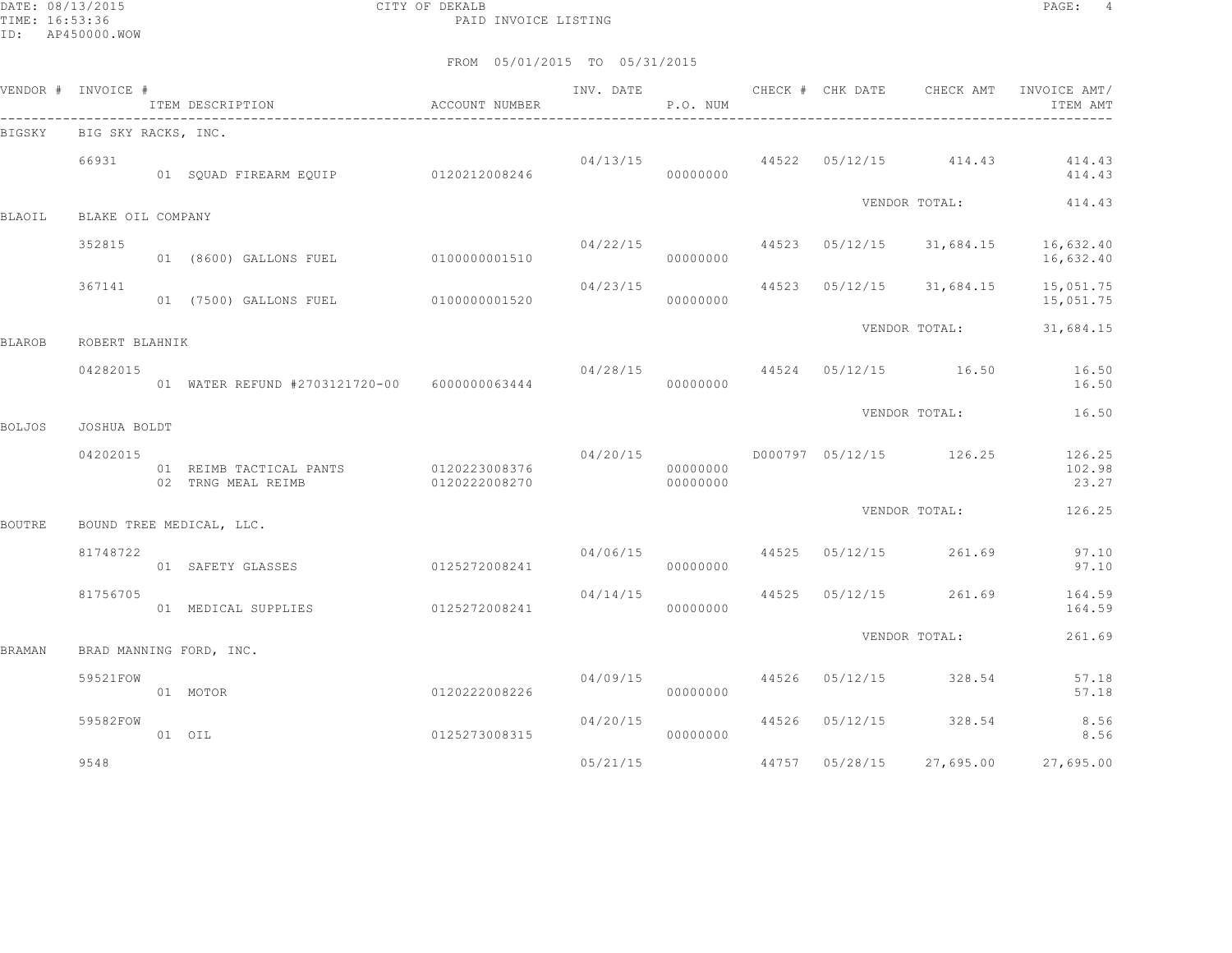DATE: 08/13/2015 CITY OF DEKALB PAGE: 5 PAID INVOICE LISTING

|               | VENDOR # INVOICE #   | ITEM DESCRIPTION                                | ACCOUNT NUMBER | INV. DATE | P.O. NUM                     |       | CHECK # CHK DATE | CHECK AMT                  | INVOICE AMT/<br>ITEM AMT                        |
|---------------|----------------------|-------------------------------------------------|----------------|-----------|------------------------------|-------|------------------|----------------------------|-------------------------------------------------|
|               | 9548                 | 01  2015  F250  SUPERCAB  4X4  6000006008521    |                | 05/21/15  | 00000000                     |       |                  |                            | 44757 05/28/15 27,695.00 27,695.00<br>27,695.00 |
|               | FOCS56225            | 01 AIR BAG LIGHT REPAIR 0120223008315           |                | 04/09/15  | 00000000                     |       |                  |                            | 44526 05/12/15 328.54 262.80<br>262.80          |
| <b>BROTRA</b> |                      | BROWN TRAFFIC PRODUCTS, INC.                    |                |           |                              |       |                  | VENDOR TOTAL:              | 28,023.54                                       |
|               | 205296               | 01 REPLACED STREET LIGHT - NORMAL 7200004008472 |                |           | 04/15/15 44527<br>00000000   |       | 05/12/15         | 6,075.00                   | 6,075.00<br>6,075.00                            |
|               | 205534               | 01 DATAKEY                                      | 0130332008230  | 05/06/15  | 00000000                     | 44648 | 05/27/15         | 3,770.00                   | 1,970.00<br>1,970.00                            |
|               | 205535               | 0130332008230<br>01 ALPHA BATTERY               |                | 05/06/15  | 00000000                     |       |                  | 44648 05/27/15 3,770.00    | 1,800.00<br>1,800.00                            |
| BSG           | BASTON SERVICE GROUP |                                                 |                |           |                              |       |                  | VENDOR TOTAL:              | 9,845.00                                        |
|               | 1933                 | 01 VEEDEROOT SYSTEM                             | 6500003008311  |           | $04/26/15$ 44528<br>00000000 |       |                  | 05/12/15 1,057.50          | 318.75<br>318.75                                |
|               | 1934                 | 01 JET TRUCK REPAIRS                            | 6500003008310  | 04/26/15  | 00000000                     | 44528 |                  | $05/12/15$ 1,057.50        | 738.75<br>738.75                                |
|               | 1936                 | 01 MANAGEMENT FEE - MAY 2015 6500004008450      |                | 05/05/15  | 00000000                     |       |                  | 44649 05/27/15 400.00      | 400.00<br>400.00                                |
| BURMCD        | BURNS & MCDONNELL    |                                                 |                |           |                              |       |                  | VENDOR TOTAL:              | 1,457.50                                        |
|               | 802926               | 01 ENG WTRPLN&RTESTDY 96.4%CMPLTD 6000003008331 |                | 03/31/15  | 00000000                     |       |                  | 44650 05/27/15 3,686.78    | 3,686.78<br>3,686.78                            |
| CARGILL       | CARGILL INCORPORATED |                                                 |                |           |                              |       |                  | VENDOR TOTAL:              | 3,686.78                                        |
|               | 2902248377           | 01 DEICER SALT ICE CNTRL BLK DR 0130332008235   |                |           | 04/09/15<br>00000000         |       |                  | 44529  05/12/15  17,200.16 | 1,399.02<br>1,399.02                            |
|               | 2902249889           | 01 DEICER SALT ICE CNTRL BLK DR                 | 0130332008235  | 04/10/15  | 00000000                     |       | 44529 05/12/15   | 17,200.16                  | 1,418.50<br>1,418.50                            |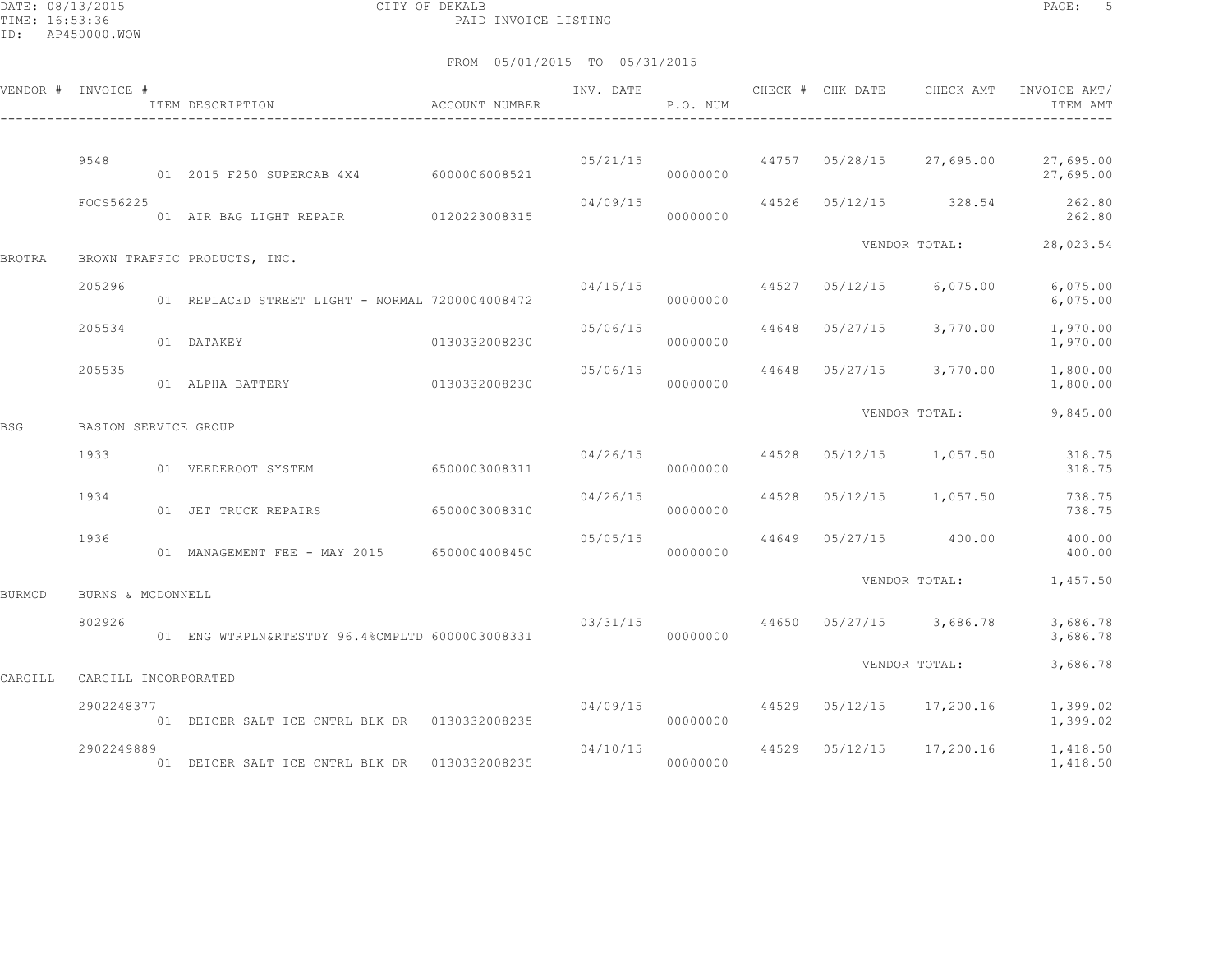DATE: 08/13/2015 CITY OF DEKALB PAGE: 6 PAID INVOICE LISTING

|        | VENDOR # INVOICE # | ACCOUNT NUMBER<br>ITEM DESCRIPTION                                                                                                                                                                                                                                                                                                                                                               |                                |          | P.O. NUM                                                                                                 |  |                                        | INV. DATE 6 CHECK # CHK DATE CHECK AMT INVOICE AMT/<br>ITEM AMT                                                              |
|--------|--------------------|--------------------------------------------------------------------------------------------------------------------------------------------------------------------------------------------------------------------------------------------------------------------------------------------------------------------------------------------------------------------------------------------------|--------------------------------|----------|----------------------------------------------------------------------------------------------------------|--|----------------------------------------|------------------------------------------------------------------------------------------------------------------------------|
|        | 2902252737         | 01 DEICER SALT ICE CNTRL BLK DR 0130332008235                                                                                                                                                                                                                                                                                                                                                    |                                |          |                                                                                                          |  |                                        | $04/13/15$ $44529$ $05/12/15$ $17,200.16$ $7,142.91$<br>7,142.91                                                             |
|        | 2902253862         |                                                                                                                                                                                                                                                                                                                                                                                                  |                                | 04/14/15 |                                                                                                          |  |                                        | 44529  05/12/15  17,200.16  7,239.73<br>7,239.73                                                                             |
| CARHOS |                    | BILL WHITE'S C.A.R. HOSPITAL                                                                                                                                                                                                                                                                                                                                                                     |                                |          |                                                                                                          |  |                                        | VENDOR TOTAL: 17,200.16                                                                                                      |
|        | 04272015           | 01 REPAIRS TRANDFER CASE - SBRBN 0125273008315                                                                                                                                                                                                                                                                                                                                                   |                                |          | 00000000                                                                                                 |  |                                        | 04/27/15 44530 05/12/15 794.48 794.48<br>794.48                                                                              |
|        | 04302015           | 01 TIRE REPAIR 6125273008315 000000000                                                                                                                                                                                                                                                                                                                                                           |                                | 04/30/15 |                                                                                                          |  | 44651 05/27/15 56.39                   | 56.39<br>56.39                                                                                                               |
| CASBAN | CASTLE BANK        |                                                                                                                                                                                                                                                                                                                                                                                                  |                                |          |                                                                                                          |  | VENDOR TOTAL:                          | 850.87                                                                                                                       |
|        | 1132APR15CC        | 01 AMER PUB WRKS - CONFERENCE 6500003008376<br>02 FLIGHTWARE - ADVERTISING 6500003008373<br>03 DIRECTV - MONTHLY CHRGS 6500003008348                                                                                                                                                                                                                                                             |                                |          | 00000000<br>00000000<br>00000000                                                                         |  | $04/24/15$ $D000822$ $05/27/15$ 773.99 | 773.99<br>715.00<br>8.00<br>50.99                                                                                            |
|        | 1132MAR15CC        | 01 FLIGHTWARE - ONLINE AD 6500003008373<br>02 FAIRMONT - SAN JOSE - CLEVELAN 6500003008373<br>03 FAIRMONT - SANJOSE - MOORE 0130333008376<br>04 AIRNAV - SILVER LISTING RENWAL 6500003008373<br>05 DIRECTV - MONTHLY SUB<br>06 GRAINGER - SAFETY HARNESS 6500002008236<br>07 GRAINGER - CREDIT MEMO<br>08 MARINA GRAND -APWA- CLEVELAND 6500003008376<br>09 GRAINGER - CREDIT MEMO 6500003008376 | 6500003008348<br>6500002008236 | 03/24/15 | 00000000<br>00000000<br>00000000<br>00000000<br>00000000<br>00000000<br>00000000<br>00000000<br>00000000 |  |                                        | D000821 05/27/15 1,854.65 1,854.65<br>8.00<br>819.68<br>710.92<br>186.00<br>50.99<br>132.98<br>$-142.95$<br>99.00<br>$-9.97$ |
|        | 2455APR15CC        | 01 MARRIOTT - ILCMA CONF 0115153008376<br>02 PRESS PLUS - VIRTUAL NEWSPAPER 0115153008375                                                                                                                                                                                                                                                                                                        |                                | 04/24/15 | 00000000<br>00000000                                                                                     |  | D000822 05/27/15 303.67                | 303.67<br>295.68<br>7.99                                                                                                     |
|        | 2455MAR15CC        | 01 PRESS PLUS - ONLINE SUBCRP 0115153008375                                                                                                                                                                                                                                                                                                                                                      |                                | 03/24/15 | 00000000                                                                                                 |  | D000821 05/27/15 7.99                  | 7.99<br>7.99                                                                                                                 |
|        | 2659APR15CC        | 01 PALMER JOHNSON - MAGNETIC SWIT 6500003008310<br>03 AMER PUB WRKS - CONF - ESPY 0130333008376<br>04 GENERAL AIR - AIR PUMP                                                                                                                                                                                                                                                                     | 6500002008295                  | 04/24/15 | 00000000<br>00000000<br>00000000                                                                         |  | D000822 05/27/15 983.38                | 983.38<br>57.12<br>715.00<br>211.26                                                                                          |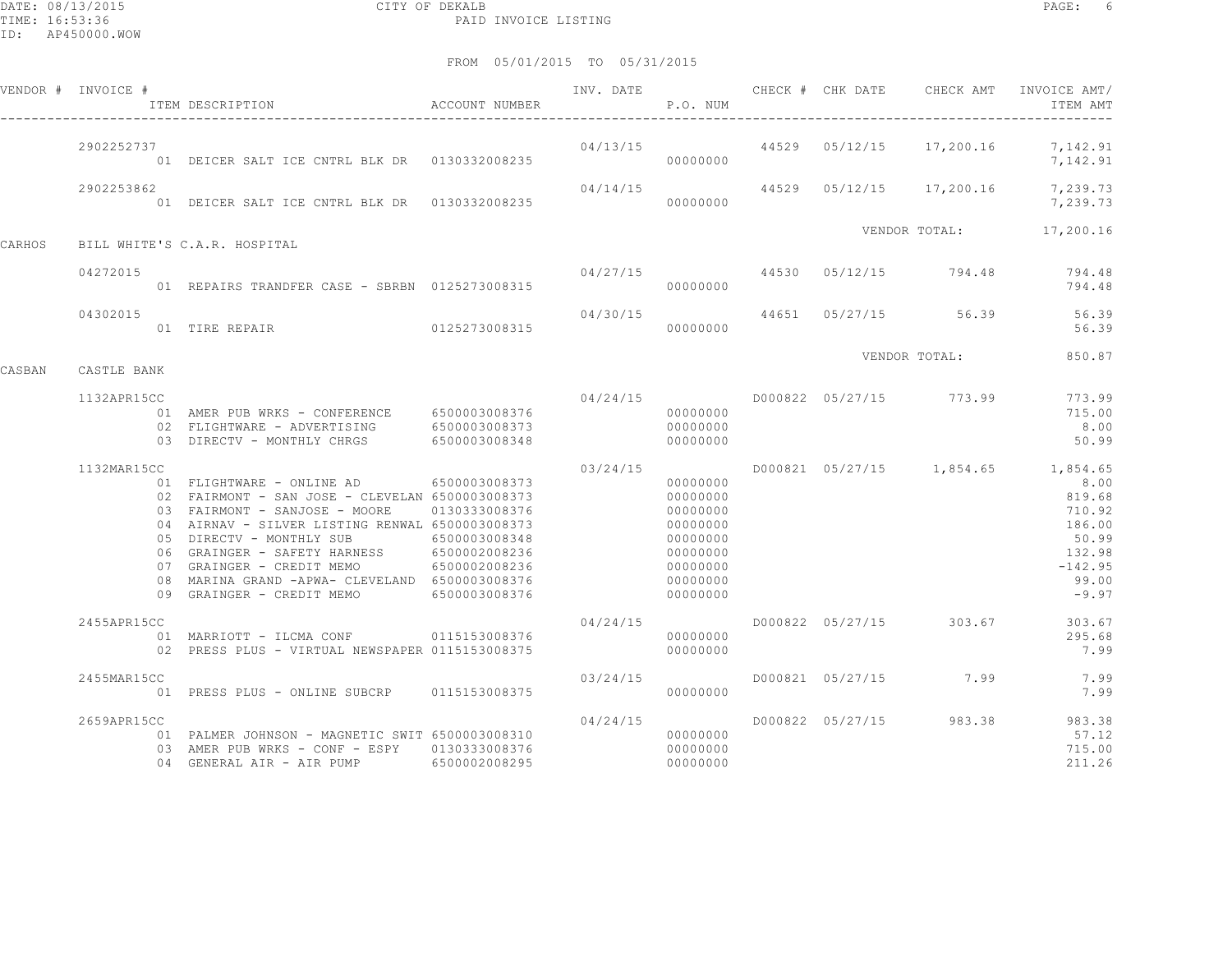|  |  | FROM 05/01/2015 TO 05/31/2015 |
|--|--|-------------------------------|

| VENDOR # INVOICE # |                 |                                                                                                                                                                                                       |                                   | INV. DATE CHECK # CHK DATE |          |  |                           | CHECK AMT INVOICE AMT/<br>ITEM AMT       |
|--------------------|-----------------|-------------------------------------------------------------------------------------------------------------------------------------------------------------------------------------------------------|-----------------------------------|----------------------------|----------|--|---------------------------|------------------------------------------|
|                    |                 |                                                                                                                                                                                                       |                                   |                            | 03/24/15 |  |                           |                                          |
| 2659MAR15CC        |                 | 01 LOT A EPS - AIRPORT PARKING 0130313008376                                                                                                                                                          |                                   |                            | 00000000 |  |                           | D000821 05/27/15 105.00 105.00<br>105.00 |
| 2865APR15CC        |                 |                                                                                                                                                                                                       |                                   | 04/24/15                   |          |  |                           | D000822 05/27/15 4,532.77 4,532.77       |
|                    |                 | $\begin{tabular}{lllllllllllll} 01&\texttt{AMAZON}&-\texttt{WALL} &\texttt{BRACKET} &\texttt{0120242008204}\\ 02&\texttt{AMAZON}&-\texttt{WALL} &\texttt{SAFE} &\texttt{0120242008204} \end{tabular}$ |                                   |                            | 00000000 |  |                           | 22.45                                    |
|                    |                 |                                                                                                                                                                                                       |                                   |                            | 00000000 |  |                           | 41.40                                    |
|                    | 03              | AMAZON - AUTOFOLDER                                                                                                                                                                                   | 0120252008204<br>0120242008242    |                            | 00000000 |  |                           | 331.05                                   |
|                    |                 | 04 AMAZON - CAMCORDERS                                                                                                                                                                                |                                   |                            | 00000000 |  |                           | 984.90                                   |
|                    | 05              | AMAZON - GLOVE DISPENSER                                                                                                                                                                              | 0120222008242                     |                            | 00000000 |  |                           | 67.98                                    |
|                    | 06              | ABC CONF - PLANTRONICS HEADSET 0120236008510                                                                                                                                                          |                                   |                            | 00000000 |  |                           | 686.25                                   |
|                    | 07              | SOS - PLATE RENEWAL V412282 0120242008243                                                                                                                                                             |                                   |                            | 00000000 |  |                           | 103.25                                   |
|                    | 08              | ON PREMISE MANUALS                                                                                                                                                                                    | 0120212008246                     |                            | 00000000 |  |                           | 1,629.54                                 |
|                    | 09              | NGHBRHD WTCH WNDW CLNGS 0120212008248                                                                                                                                                                 |                                   |                            | 00000000 |  |                           | 138.04                                   |
|                    |                 | 10 AMAZON - EARPIECE                                                                                                                                                                                  | 0120226008580                     |                            | 00000000 |  |                           | 65.58                                    |
|                    |                 | 11 AMAZON - DIGITIZER                                                                                                                                                                                 | 0120236008580                     |                            | 00000000 |  |                           | 43.20                                    |
|                    | 12              | LA POLICE GEAR - VLNTR SHIRTS 0120252008270                                                                                                                                                           |                                   |                            | 00000000 |  |                           | 106.88                                   |
|                    | 13              | OTTO - OPEN EAR INSERTS 0120226008580                                                                                                                                                                 |                                   |                            | 00000000 |  |                           | 132.35                                   |
|                    | 14              | BOTACH - SHOTGUN STOCK 0120222008242                                                                                                                                                                  |                                   |                            | 00000000 |  |                           | 179.90                                   |
| 2865MAR15CC        |                 |                                                                                                                                                                                                       |                                   | 03/24/15                   |          |  | D000821 05/27/15 5,372.62 | 5,372.62                                 |
|                    |                 | 01 AMAZON - RADIO SUPPLIES 0120222008242                                                                                                                                                              |                                   |                            | 00000000 |  |                           | 62.24                                    |
|                    | 02              | OTTO - OPEN EAR INSERTS                                                                                                                                                                               | TS 0120226008580<br>0120222008242 |                            | 00000000 |  |                           | 112.70                                   |
|                    |                 | 03 AMAZON - BELT CLIP                                                                                                                                                                                 |                                   |                            | 00000000 |  |                           | 19.99                                    |
|                    | 04              | AMAZON - REPLACEMENT LAMP 0120226008510                                                                                                                                                               |                                   |                            | 00000000 |  |                           | 64.46                                    |
|                    | 05              | IACP MEMBERSHIP                                                                                                                                                                                       | 0120213008375                     |                            | 00000000 |  |                           | 150.00                                   |
|                    | 06              | AMAZON - HOD-DOUBLE HANDLE                                                                                                                                                                            | 0120213008348                     |                            | 00000000 |  |                           | 25.30                                    |
|                    | 07              | IACP APPLICATION                                                                                                                                                                                      | 0120213008375                     |                            | 00000000 |  |                           | 150.00                                   |
|                    | 08              | PIZZA PROS - VOLUNTEER - FOOD 0120252008299                                                                                                                                                           |                                   |                            | 00000000 |  |                           | 41.32                                    |
|                    | 09              | AMAZON - ARSENAL TRAUMA BAG 0120222008242                                                                                                                                                             |                                   |                            | 00000000 |  |                           | 69.30                                    |
|                    | 10              | 7-ELEVEN - FUEL                                                                                                                                                                                       | 0120213008376<br>0120243008375    |                            | 00000000 |  |                           | 26.23                                    |
|                    |                 | 11 IACP APPLICATION                                                                                                                                                                                   |                                   |                            | 00000000 |  |                           | 150.00                                   |
|                    | 12 <sup>°</sup> | AMAZON - CORDURA GLOVES 0120252008270                                                                                                                                                                 |                                   |                            | 00000000 |  |                           | 69.93                                    |
|                    | 13              | AMAZON - POLICE DUTY BELT 0120252008270                                                                                                                                                               |                                   |                            | 00000000 |  |                           | 104.90                                   |
|                    | 14              | SIRCHIE - EVIDENCE SUPPLIES                                                                                                                                                                           | 0120242008242                     |                            | 00000000 |  |                           | 1,146.20                                 |
|                    | 15              | AMAZON - HANDCUFF CASES                                                                                                                                                                               | 0120252008270                     |                            | 00000000 |  |                           | 48.79                                    |
|                    | 16              | AMAZON - CORDURA GLOVES                                                                                                                                                                               | 0120252008270                     |                            | 00000000 |  |                           | 12.20                                    |
|                    | 17              | SUNGUARD -                                                                                                                                                                                            | 0120233008376                     |                            | 00000000 |  |                           | 100.00                                   |
|                    | 18              | BROWNELLS - SNAP CAPS 0120222008242                                                                                                                                                                   |                                   |                            | 00000000 |  |                           | 127.79                                   |
|                    | 19              | AMAZON - ACOUSTIC PANELS                                                                                                                                                                              | 0120236008510                     |                            | 00000000 |  |                           | 376.49                                   |
|                    | 20              | IACP APPLICATION                                                                                                                                                                                      | 0120253008375                     |                            | 00000000 |  |                           | 150.00                                   |
|                    | 21              | SAMS CLUB - COFFEE                                                                                                                                                                                    | 0120212008299                     |                            | 00000000 |  |                           | 281.12                                   |
|                    |                 | 22 SPIAA - MEMBERSHIP<br>SPIAA - MEMBERNING<br>PIZZA HUT - CHAMBERNIG 0120243008373<br>CHAMP - LOCKING SAFE BOX 0120212008247                                                                         | 0120223008375                     |                            | 00000000 |  |                           | 50.00                                    |
|                    | 23              |                                                                                                                                                                                                       |                                   |                            | 00000000 |  |                           | 89.67<br>28.90                           |
|                    | 24<br>25        |                                                                                                                                                                                                       |                                   |                            | 00000000 |  |                           |                                          |
|                    |                 | SKILLPATH SEMINARS                                                                                                                                                                                    | 0120253008376                     |                            | 00000000 |  |                           | 298.00                                   |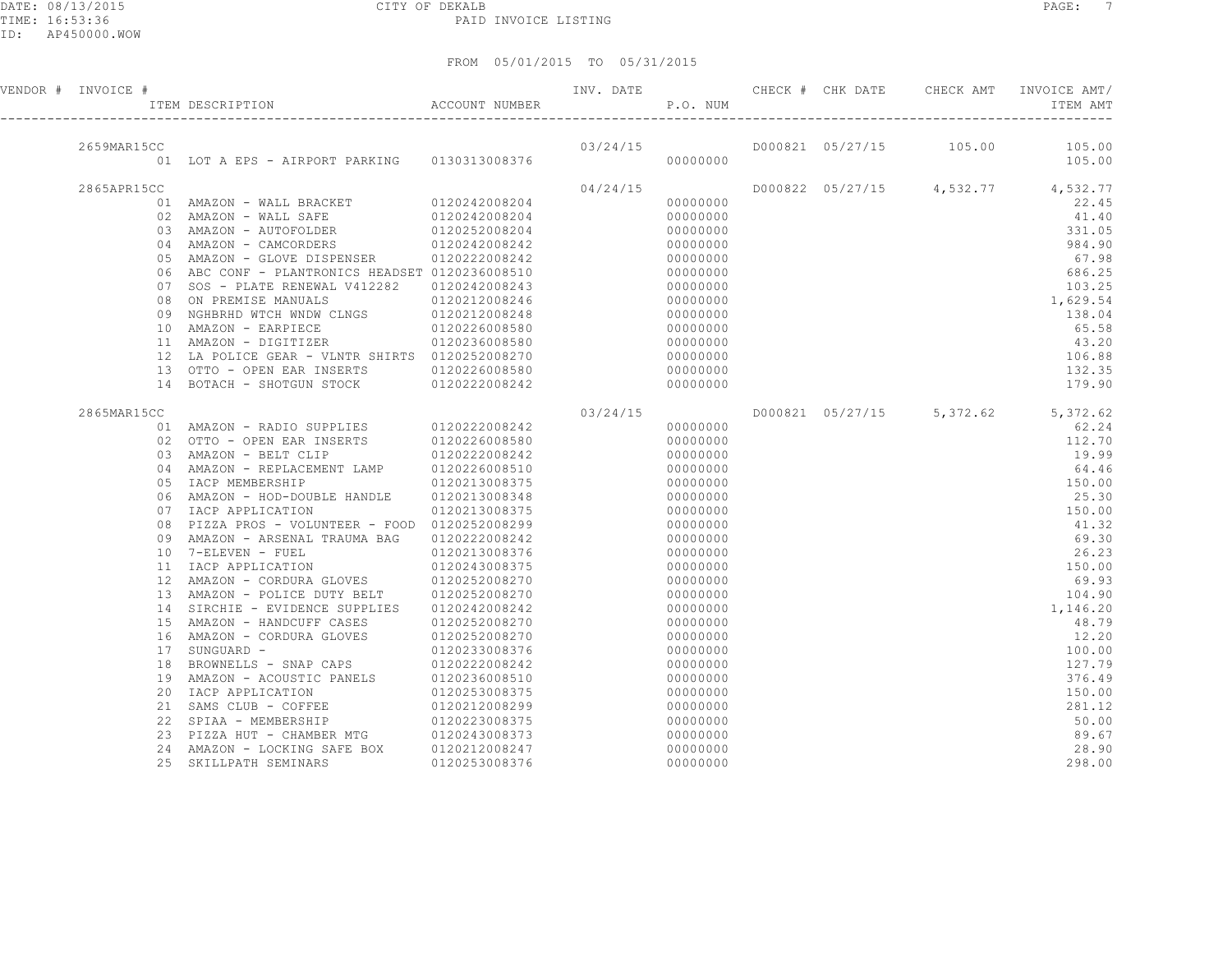| VENDOR # INVOICE #      | INV. DATE TEM DESCRIPTION ACCOUNT NUMBER TEM P.O. NUM                                                                                                                                                                                                                                                                                                                                                                                                                                                                                                                  |                                                                                                     |          |                                                                                                                                                                                              |  |                           | INV. DATE 6 CHECK # CHK DATE CHECK AMT INVOICE AMT/<br>ITEM AMT                                                                                                                                 |
|-------------------------|------------------------------------------------------------------------------------------------------------------------------------------------------------------------------------------------------------------------------------------------------------------------------------------------------------------------------------------------------------------------------------------------------------------------------------------------------------------------------------------------------------------------------------------------------------------------|-----------------------------------------------------------------------------------------------------|----------|----------------------------------------------------------------------------------------------------------------------------------------------------------------------------------------------|--|---------------------------|-------------------------------------------------------------------------------------------------------------------------------------------------------------------------------------------------|
| 2865MAR15CC             | CC 03/24/15<br>26 BUYDIG - BUSHNELL BINOCULARS 0120242008242 03/24/15 000000000<br>27 INTOXIMETERS - MOUTHPIECES 0120212008246<br>28 AMAZON - NYLON HOLSTERS 0120252008270<br>28 AMAZON - NYLON HOLSTERS<br>29 ELITEK9 - BUNGEE LINES<br>31 GLOCK - SUPPLIES<br>32 NEWEGG - EQUIPMENT<br>32 NEWEGG - EQUIPMENT<br>32 AMAZON - TRAUMA BAGS<br>32 AMAZON - TRAUMA BAGS<br>32 2008242<br>34 AMAZON - TRAUMA BAGS 0120242008242<br>35 AMAZON - TRAUMA BAGS 6120242008242<br>36 PEAVEY - PAPR KRAFT - 60# ROLL 0120242008242<br>37 NEWEGG - EQUIPMENT 0120242008242         |                                                                                                     |          | 00000000<br>00000000<br>00000000<br>00000000<br>00000000<br>00000000<br>00000000<br>00000000<br>00000000<br>00000000<br>00000000                                                             |  | D000821 05/27/15 5,372.62 | 5,372.62<br>77.96<br>189.50<br>229.85<br>144.85<br>88.00<br>317.99<br>138.60<br>138.60<br>138.60<br>49.00<br>104.14                                                                             |
| 3472APR15CC             |                                                                                                                                                                                                                                                                                                                                                                                                                                                                                                                                                                        |                                                                                                     | 04/24/15 | 00000000<br>00000000                                                                                                                                                                         |  |                           | D000822 05/27/15 480.00 480.00<br>95.00<br>385.00                                                                                                                                               |
| 3672APR15CC<br>09       | 01 KFC - FOOD/BEVERAGE 0900003008376<br>02 PILOT - FUEL<br>$0900003008376$ $0130352008345$<br>03 FOOD/BEVERAGE<br>04 SHELL - FUEL<br>05 ALASKA AIR - FLIGHTS TO SEATTL 0900003008376<br>06 APA - EXAM<br>$0900003008375$<br>$0130353008305$<br>07 UPS STORE<br>08 ILLINOISFLOODS - CONFERENCE 0130353008376<br>MIDCITY - TRAY 0130352008295                                                                                                                                                                                                                            | 0900002008245                                                                                       | 04/24/15 | 00000000<br>00000000<br>00000000<br>00000000<br>00000000<br>00000000<br>00000000<br>00000000<br>00000000                                                                                     |  |                           | D000822 05/27/15 1,500.62 1,500.62<br>15.52<br>11.40<br>23.13<br>32.00<br>638.40<br>425.00<br>15.18<br>140.00<br>199.99                                                                         |
| 3672MAR15CC<br>08<br>15 | 03 ASCE MMBRSHP RNWL - BAULING 0130353008375<br>04 ITE BOOKSTORE - TRIP GEN MANUA 0130352008204<br>05 ITE 2015 ANN MMBRSHP DUES<br>06 ASCE MMBRSHP DUES - LASKOWSKI 0130353008375<br>07 TIGER SPPLS - ALVIN WIRE FILE 0130352008295<br>STANDARD SPEC - 2014 MANUAL<br>09 AMER PLAN ASSOC DUES<br>10 HOBBY LOBBY - ART SUPPLIES 0900003008375<br>11 INT CODE COUNCIL<br>12 INT CODE COUNCIL - PERMIT TECH 0130353008376<br>13 HOMESTYLE INN - DICKSON<br>14 HOMESTYLE INN - DICKSON 0900003008376<br>INT CODE COUNCIL - STUDY COMP 0130353008376<br>16 MMD - TAX CREDIT | 0130353008375<br>0130352008204<br>09000003008375<br>0130353008376<br>0900003008376<br>0130352008295 | 03/24/15 | 00000000<br>00000000<br>00000000<br>00000000<br>00000000<br>00000000<br>00000000<br>00000000<br>00000000<br>00000000<br>00000000<br>00000000<br>00000000<br>00000000<br>00000000<br>00000000 |  |                           | D000821 05/27/15 3,294.31 3,294.31<br>1,025.46<br>52.93<br>295.00<br>364.00<br>279.99<br>315.00<br>210.86<br>50.00<br>300.00<br>15.83<br>300.00<br>28.00<br>61.60<br>61.60<br>10.00<br>$-75.96$ |
| 5539APR15CC             |                                                                                                                                                                                                                                                                                                                                                                                                                                                                                                                                                                        |                                                                                                     | 04/24/15 |                                                                                                                                                                                              |  | D000822 05/27/15 701.52   | 701.52                                                                                                                                                                                          |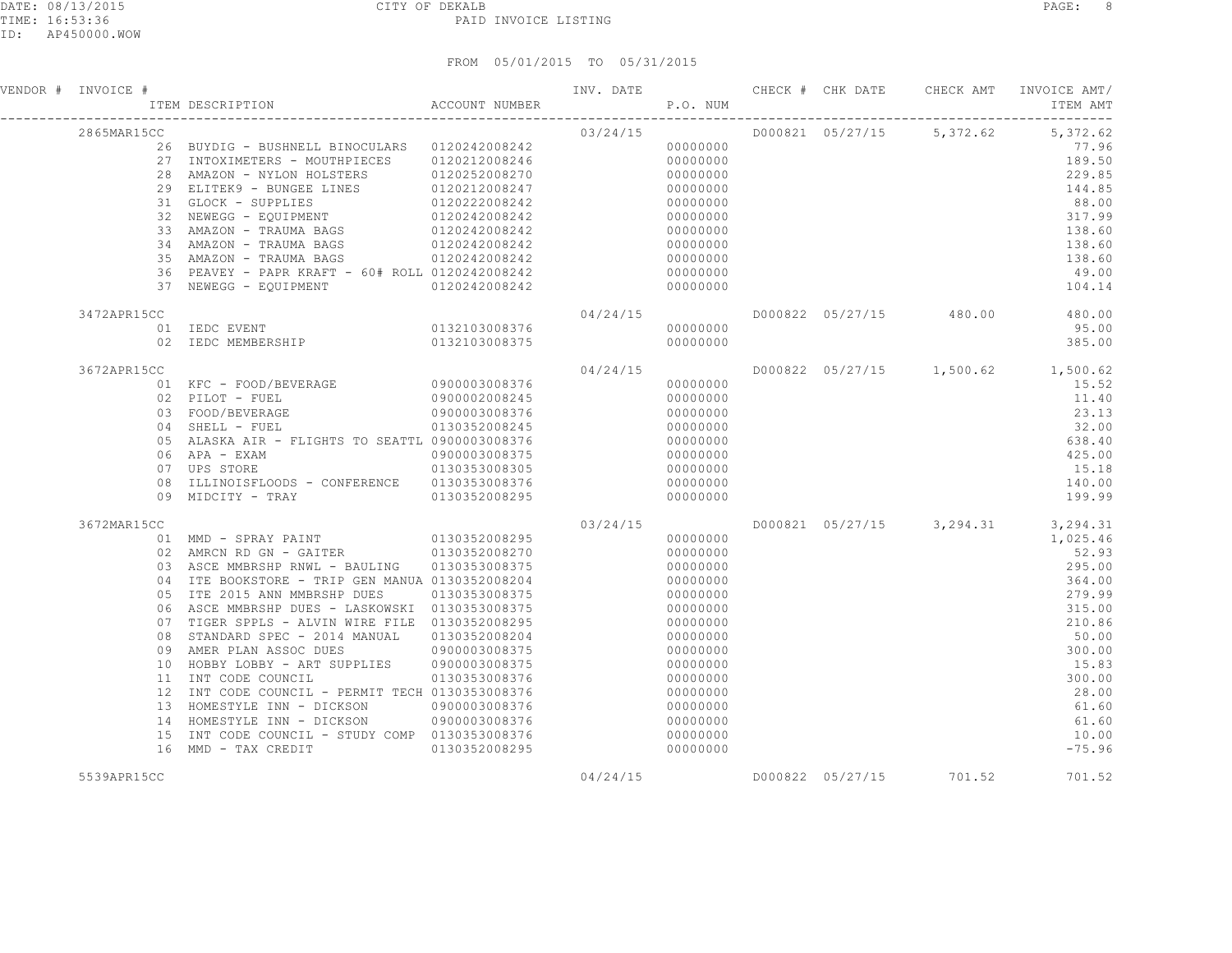#### DATE: 08/13/2015 CITY OF DEKALB PAGE: 9 PAID INVOICE LISTING

| VENDOR # INVOICE # | ITEM DESCRIPTION                                                                       | ACCOUNT NUMBER                 |          | P.O. NUM  |  | INV. DATE 6 CHECK # CHK DATE CHECK AMT | INVOICE AMT/<br>ITEM AMT           |
|--------------------|----------------------------------------------------------------------------------------|--------------------------------|----------|-----------|--|----------------------------------------|------------------------------------|
|                    |                                                                                        |                                |          |           |  |                                        |                                    |
| 5539APR15CC        |                                                                                        |                                | 04/24/15 |           |  | D000822 05/27/15 701.52                | 701.52                             |
|                    |                                                                                        |                                |          | 000000000 |  |                                        | 42.50                              |
|                    |                                                                                        |                                |          |           |  |                                        | 26.00                              |
|                    | 03 JIMMY JOHNS - SIKICH MTG 0135003008306<br>04 IAMMA CONF - HOPPENSTEDT 0115153008376 |                                |          | 00000000  |  |                                        | 49.05                              |
|                    |                                                                                        |                                |          | 00000000  |  |                                        | 40.00                              |
|                    | 05 MPA SPR. COLLOQUIUM                                                                 | 0115153008376<br>0132103008376 |          | 00000000  |  |                                        | 30.00                              |
|                    | 06 MPA SPR. COLLOQUIUM                                                                 |                                |          | 00000000  |  |                                        | 30.00                              |
|                    | 07 MPA SPR. COLLOQUIUM 0132113008376<br>08 POTBELLY - FOOD/BEVEREAGE 0115173008306     |                                |          | 00000000  |  |                                        | 30.00                              |
|                    |                                                                                        |                                |          | 00000000  |  |                                        | 104.46                             |
|                    | 09 JIMMY JOHNS - FOOD/BEVERAGE                                                         | 0115173008306                  |          | 00000000  |  |                                        | 19.70                              |
|                    | 10 ANNUAL WOMENS LEGACY CONF 0115153008376                                             |                                |          | 00000000  |  |                                        | 120.00                             |
|                    | 11 IAMMA CONFERENCE                                                                    | 0115153008376                  |          | 00000000  |  |                                        | 40.00                              |
|                    | 12 JP COOKE - DATE STAMP                                                               | 0115152008204                  |          | 00000000  |  |                                        | 120.80                             |
|                    | 13 STAPLES - GEL PENS 0115152008204                                                    |                                |          | 00000000  |  |                                        | 49.01                              |
| 5539MAR15CC        |                                                                                        |                                | 03/24/15 |           |  | D000821 05/27/15 545.00                | 545.00                             |
|                    | 01 GLOBAL IND - CART 0115152008204                                                     |                                |          | 00000000  |  |                                        | 214.19                             |
|                    | 02 POTBELLY - FOOD/BEVERAGE 0115172008201                                              |                                |          | 00000000  |  |                                        | 48.75                              |
|                    | 03 USPS - FOIA PACKAGE POSTAGE 0115153008305                                           |                                |          | 00000000  |  |                                        | 11.45                              |
|                    | 04 WALMART - FOOD/BEVERAGE                                                             | 0135003008306                  |          | 00000000  |  |                                        | 33.37                              |
|                    | 05 DUNKIN DONUTS - FOOD/BEVERAGE 0135003008306                                         |                                |          | 00000000  |  |                                        | 53.96                              |
|                    | 06 EBS - ILCMA CONF                                                                    | 0115153008376                  |          | 00000000  |  |                                        | 55.00                              |
|                    | 07 PARTY CITY - SUPPLIES 0135003008306                                                 |                                |          | 00000000  |  |                                        | 41.10                              |
|                    | 08 LINCOLN INN - RETENTION POLICY 0135003008306                                        |                                |          | 00000000  |  |                                        | 30.37                              |
|                    | 09 JIMMY JOHNS - FIRE IBB                                                              | 0115173008306                  |          | 00000000  |  |                                        | 19.00                              |
|                    | 10 DEKALBCHAMBER - CHAMBER 101 0132103008376                                           |                                |          | 00000000  |  |                                        | 5.00                               |
|                    | 11 AMAZON - CLEARING THE WAY 0115152008204                                             |                                |          | 00000000  |  |                                        | 32.81                              |
| 5649APR15CC        |                                                                                        |                                | 04/24/15 |           |  |                                        | D000822 05/27/15 1,450.12 1,450.12 |
|                    | 01 FRED PRYOR SEMINARS - DIVITA 0132113008376                                          |                                |          | 00000000  |  |                                        | 49.00                              |
|                    | 02 FRED PRYOR SEMINARS - DEIDRICH 0132113008376                                        |                                |          | 00000000  |  |                                        | 49.00                              |
|                    | 03 IEDC - MEMBERSHIP 0132113008375                                                     |                                |          | 00000000  |  |                                        | 165.00                             |
|                    | 04 ICSC - FULL PROGRAM 0132113008373                                                   |                                |          | 00000000  |  |                                        | 260.00                             |
|                    | 05   4IMPRINT - ROLLARBALL PEN   0132113008373                                         |                                |          | 00000000  |  |                                        | 878.12                             |
|                    | 06 FRED PRYOR - SMIRZ                                                                  | 0132113008376                  |          | 00000000  |  |                                        | 49.00                              |
|                    |                                                                                        |                                |          |           |  |                                        |                                    |
| 5649MAR15CC        |                                                                                        |                                | 03/24/15 |           |  | D000821 05/27/15 516.60                | 516.60                             |
|                    | 01 DEALMAKERS SUBSCRIPTION 2YR 0132103008375                                           |                                |          | 00000000  |  |                                        | 516.60                             |
| 5700APR15CC        |                                                                                        |                                | 04/24/15 |           |  | D000822 05/27/15 940.00                | 940.00                             |
|                    | 01  123SIGNUP - IAFSM FLOODPLAIN C 0130353008376                                       |                                |          | 00000000  |  |                                        | 940.00                             |
|                    |                                                                                        |                                |          |           |  |                                        |                                    |
| 5700MAR15CC        |                                                                                        |                                | 03/24/15 |           |  |                                        | D000821 05/27/15 1,685.00 1,685.00 |
|                    | 01 APA - 2015 CONF - HYINK 0900003008376                                               |                                |          | 00000000  |  |                                        | 730.00                             |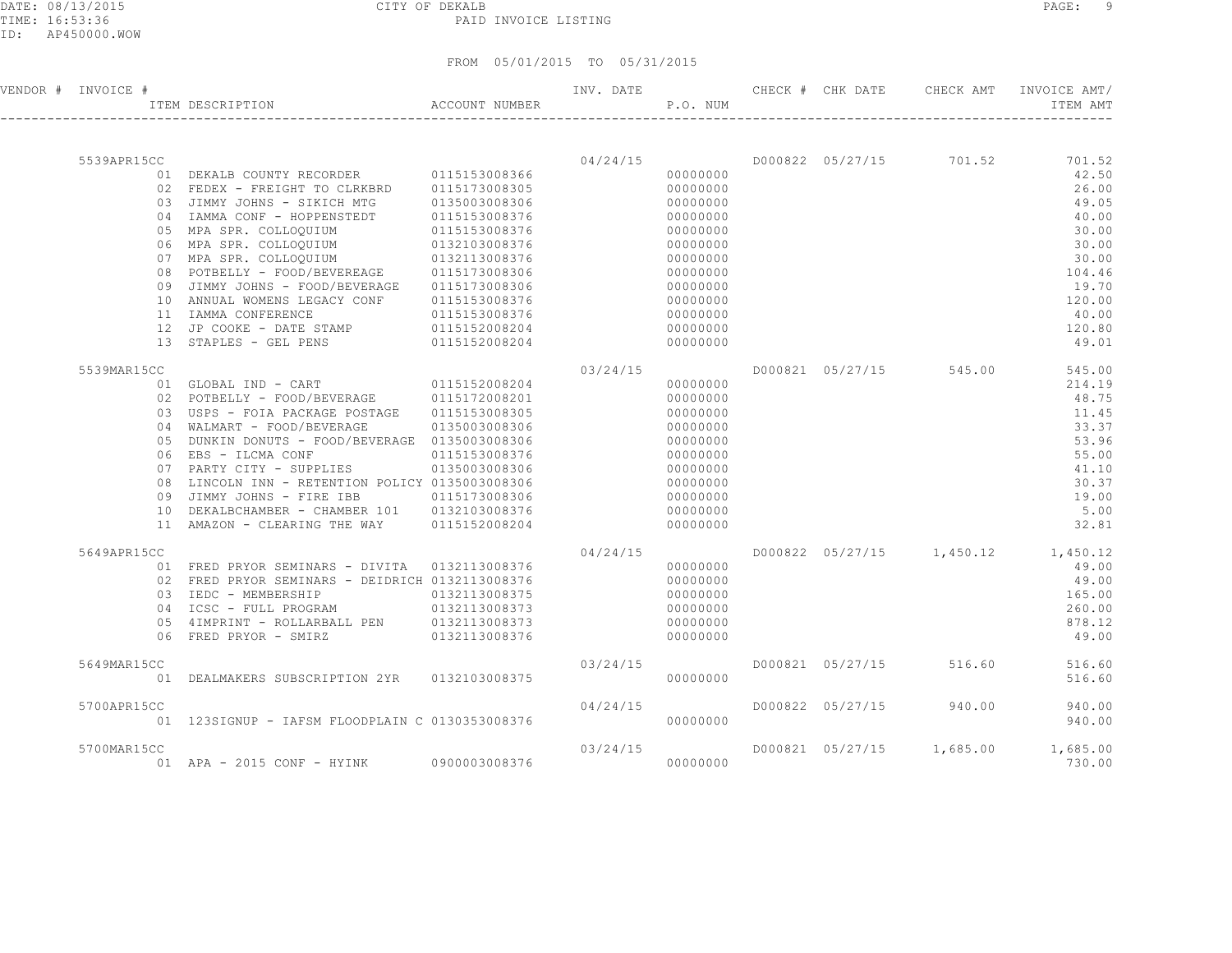| VENDOR # INVOICE # | F TEM DESCRIPTION ACCOUNT NUMBER THE P.O. NUM                                                                                                                                                                                                                                                                                                                                                                                                                                                                                                                                                                                                                         |                                                     |                       |                                                                                                                                                                                  |  |                         | INV. DATE 6 CHECK # CHK DATE CHECK AMT INVOICE AMT/<br>ITEM AMT                                                                                                                       |
|--------------------|-----------------------------------------------------------------------------------------------------------------------------------------------------------------------------------------------------------------------------------------------------------------------------------------------------------------------------------------------------------------------------------------------------------------------------------------------------------------------------------------------------------------------------------------------------------------------------------------------------------------------------------------------------------------------|-----------------------------------------------------|-----------------------|----------------------------------------------------------------------------------------------------------------------------------------------------------------------------------|--|-------------------------|---------------------------------------------------------------------------------------------------------------------------------------------------------------------------------------|
| 5700MAR15CC        | 700MAR15CC 03/24/15<br>102 APA - 2015 CONF - DICKSON 0900003008376<br>117113008366 000000000 03 PAFRAWARD - HALEY 0117113008366                                                                                                                                                                                                                                                                                                                                                                                                                                                                                                                                       |                                                     |                       |                                                                                                                                                                                  |  |                         | D000821 05/27/15 1,685.00 1,685.00<br>730.00<br>225.00                                                                                                                                |
| 6874APR15CC        | 01 NETWORK TOLL - COUPLER SOCKET 0130332008295<br>02 AMAZON - BOOT AND SHOE BRUSH 0130322008219                                                                                                                                                                                                                                                                                                                                                                                                                                                                                                                                                                       |                                                     | 04/24/15<br>000000000 | 00000000                                                                                                                                                                         |  |                         | D000822 05/27/15 55.48 55.48<br>29.59<br>25.89                                                                                                                                        |
| 6874MAR15CC        | 01 VINNY'S PIZZA-DRIVERS MTG 2/1 0130333008376<br>02 FARM/FLEET - GATE REPAIR 0130333008310<br>05 AMAZON - 12 VOLT TERMINAL 0130332008226                                                                                                                                                                                                                                                                                                                                                                                                                                                                                                                             |                                                     | 03/24/15              | 00000000<br>00000000<br>00000000<br>00000000<br>00000000                                                                                                                         |  | D000821 05/27/15 608.33 | 608.33<br>136.05<br>55.92<br>155.00<br>209.40<br>51.96                                                                                                                                |
| 7228APR15CC        | 01 SEARS - GRINDER/4DWRBTMCHS 2800002008295<br>02 SEARS - SHOP TOOLS 2800002008295<br>03 FPP-PROMOTIONAL BOOKS 0125272008202<br>04 WORLDPOINT - FACE SHIELDS 0125272008241<br>05 AUTOZONE - CORE RETURNS 0125272008226<br>06 SCHNUCKS - BOTTLED WATER 0125272008240<br>07 MICHAELS - CONTAINER 0125273008376<br>08 AUTOZONE - DURALAST BATTERY 0125272008226<br>09 KOHLS - CHEN GADGETS<br>10 FARM/FLEET - SKILLET/DUTCH OVE 2800002008295<br>11 BEDBATHBYND - KITCHEN SUPPLIES 2800002008295<br>12 FSW - ALUMINUM SCOOP 2800002008295<br>13 FIREWATCH - REFILLS 0125273008311<br>14 PARTS GEEK - MIRROR 0125272008226<br>15 PIZZA PROS- CHIEF OFF. MTG 0125273008376 | 2800002008295                                       | 04/24/15              | 00000000<br>00000000<br>00000000<br>00000000<br>00000000<br>00000000<br>00000000<br>00000000<br>00000000<br>00000000<br>00000000<br>00000000<br>00000000<br>00000000<br>00000000 |  |                         | D000822 05/27/15 4,133.05 4,133.05<br>409.98<br>1,129.13<br>149.17<br>88.45<br>$-38.88$<br>35.88<br>4.99<br>301.51<br>710.78<br>201.55<br>856.78<br>19.61<br>196.50<br>30.93<br>36.67 |
| 7228MAR15CC        | 01 RLICORP - INSURANCE - LYNCH 2800003008342<br>02 INTER AMER SEC PRO - HICKS<br>03 PENNWELL FIRE OFF HANDBOOK 0125272008202<br>04 FPP - PROMOTION BOOKS 0125272008202<br>05 ICMA - SUPERV. PRACT. PUBL. 0125272008202<br>06 FPP - FR/EMER SRVCS OFF PUB. 0125272008202<br>07 BEST BUY - WHITE MARQUE 0125272008226<br>08 CIRCLE K - FUEL<br>09 CIRCLE K - FUEL<br>10 HILTON - 3 ROOMS 1 NIGHT 0125263008376<br>11 WORLDPOINT - PRACTI-SHIELD 0125272008241                                                                                                                                                                                                           | 0125272008237<br>$0125262008245$<br>$0125262008245$ | 03/24/15              | 00000000<br>00000000<br>00000000<br>00000000<br>00000000<br>00000000<br>00000000<br>00000000<br>00000000<br>00000000<br>00000000                                                 |  |                         | D000821 05/27/15 3,834.82 3,834.82<br>255.00<br>1,952.70<br>337.77<br>576.94<br>64.95<br>210.00<br>40.99<br>42.93<br>35.10<br>164.64<br>153.80                                        |
| 8940APR15CC        |                                                                                                                                                                                                                                                                                                                                                                                                                                                                                                                                                                                                                                                                       |                                                     | 04/24/15              |                                                                                                                                                                                  |  |                         | D000822 05/27/15 3,836.67 3,836.67                                                                                                                                                    |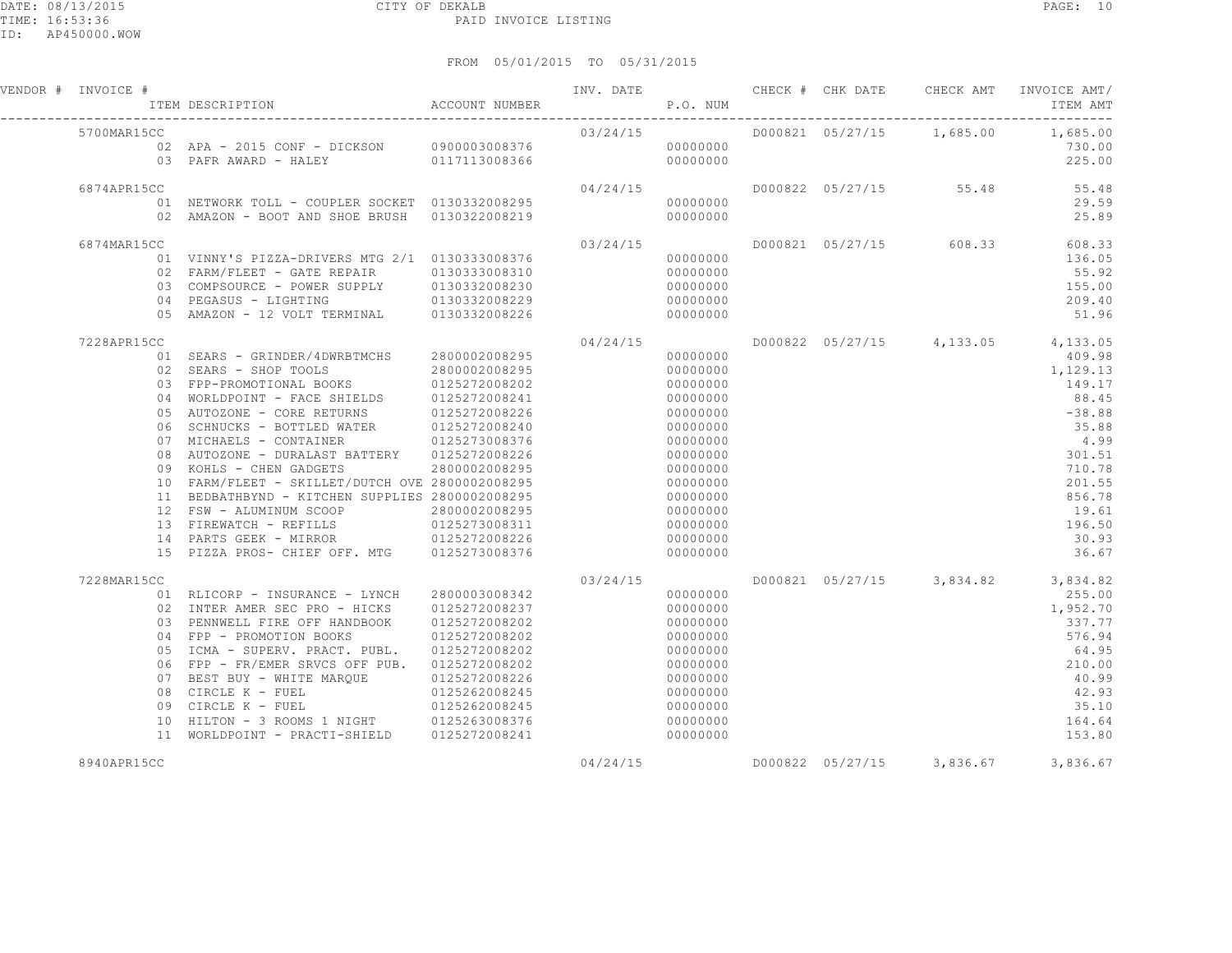DATE: 08/13/2015 CITY OF DEKALB PAGE: 11 PAID INVOICE LISTING

| 05/01/2015 TO 05/31/2015<br>FROM |             |               |                              |                                                        |  |           |          |         |                  |           |                          |
|----------------------------------|-------------|---------------|------------------------------|--------------------------------------------------------|--|-----------|----------|---------|------------------|-----------|--------------------------|
| VENDOR #                         | INVOICE #   |               | ITEM DESCRIPTION             | ACCOUNT NUMBER                                         |  | INV. DATE | P.O. NUM | CHECK # | CHK DATE         | CHECK AMT | INVOICE AMT/<br>ITEM AMT |
|                                  |             |               |                              |                                                        |  |           |          |         |                  |           |                          |
|                                  | 8940APR15CC |               |                              |                                                        |  | 04/24/15  |          |         | D000822 05/27/15 | 3,836.67  | 3,836.67                 |
|                                  |             | 01            | SIMULAIDS - RESCUE DUMMIES   | 2800006008510                                          |  |           | 00000000 |         |                  |           | 2,588.80                 |
|                                  |             | 02            | POWER SYSTEMS - TRAINING EOP | 2800006008510                                          |  |           | 00000000 |         |                  |           | 896.48                   |
|                                  |             | 03            | TOWEL SUPERCENTER            | 2800002008295                                          |  |           | 00000000 |         |                  |           | 116.47                   |
|                                  |             | $\sim$ $\sim$ | $\ldots \ldots \ldots$       | $\begin{array}{c} \circ \\ \circ \\ \circ \end{array}$ |  |           |          |         |                  |           |                          |

| 0.3             | TOWEL SUPERCENTER<br>04 CD3 TACTICAL - FLASHLIGHT 2800002008295<br>05 GAYLORD ARCH.- DOC BOX 2800003008373 | 2800002008295 |          | 00000000<br>00000000<br>00000000 |                  |                           | 116.47<br>125.91<br>109.01 |
|-----------------|------------------------------------------------------------------------------------------------------------|---------------|----------|----------------------------------|------------------|---------------------------|----------------------------|
| 8940MAR15CC     |                                                                                                            |               | 03/24/15 |                                  | D000821 05/27/15 | 855.25                    | 855.25                     |
|                 | 01 GAYLORD ARCHIVES - PRSRV SPPLS 2800003008373                                                            |               |          | 00000000                         |                  |                           | 252.82                     |
|                 | 02 AMAZON-SONY WIRELESS MUSIC                                                                              | 2800006008510 |          | 00000000                         |                  |                           | 602.43                     |
| 9299APR15CC     |                                                                                                            |               | 04/24/15 |                                  |                  | D000822 05/27/15 262.99   | 262.99                     |
|                 | 01 PANERA BREAD - FOOD/BEVERAGE 6000003008376                                                              |               |          | 00000000                         |                  |                           | 25.55                      |
|                 | 02 CASEY'S STORE - FUEL                                                                                    | 6000003008376 |          | 00000000                         |                  |                           | 36.36                      |
|                 | 03 CAPITAL CITY GRILL - FOOD/BVRG 6000003008376                                                            |               |          | 00000000                         |                  |                           | 21.08                      |
|                 | 04 CROWNE PLAZA - ISAWW CONF                                                                               | 6000003008376 |          | 00000000                         |                  |                           | 140.00                     |
|                 | 05 IPASS                                                                                                   | 6000003008376 |          | 00000000                         |                  |                           | 40.00                      |
| 9299MAR15CC     |                                                                                                            |               | 03/24/15 |                                  |                  | D000821 05/27/15 1,275.80 | 1,275.80                   |
|                 | 01 AWWA - STRD MTHDS 22ND ED 6000002008204                                                                 |               |          | 00000000                         |                  |                           | 231.00                     |
|                 | 02 APHA STANDARD METHODS 6000002008204                                                                     |               |          | 00000000                         |                  |                           | 102.00                     |
|                 | 03 AFFLIATED PARTS - BRNG/SHFT 6000002008210                                                               |               |          | 00000000                         |                  |                           | 942.80                     |
| 9401APR15CC     |                                                                                                            |               | 04/24/15 |                                  |                  | D000822 05/27/15 904.54   | 904.54                     |
|                 | 01 MEDICI - FOOD/BEVERAGE 0130353008376                                                                    |               |          | 00000000                         |                  |                           | 37.05                      |
|                 | 02 MAGGIE MILLEY'S - FOOD/BEVERAG 0130353008376                                                            |               |          | 00000000                         |                  |                           | 24.07                      |
|                 | 03 MARRIOTT                                                                                                | 0130353008376 |          | 00000000                         |                  |                           | 304.15                     |
|                 | 04 MARRIOTT                                                                                                | 0130353008376 |          | 00000000                         |                  |                           | 291.20                     |
|                 | 05 MICROTEL INN - AMES - HYINK 0900003008376                                                               |               |          | 00000000                         |                  |                           | 235.12                     |
|                 | 06 MARRIOTT                                                                                                | 0130353008376 |          | 00000000                         |                  |                           | 12.95                      |
| 9427APR15CC     |                                                                                                            |               | 04/24/15 |                                  | D000822 05/27/15 | 5,756.67                  | 5,756.67                   |
|                 | 01 LOGMEIN - ANNUAL SUBSCRIPTION 0117124008450                                                             |               |          | 00000000                         |                  |                           | 69.95                      |
|                 | 02 AMAZON - OPTICAL MOUSE 0117122008285                                                                    |               |          | 00000000                         |                  |                           | 44.58                      |
|                 | 03 B&H-PANASONIC EQUIPMENT                                                                                 | 0117122008285 |          | 00000000                         |                  |                           | 4,309.06                   |
| 04              | AMAZON - SEAGATE BARRACUDA                                                                                 | 0117122008285 |          | 00000000                         |                  |                           | 340.00                     |
| 0.5             | AMAZON - WIRED KEYBOARD                                                                                    | 0117122008285 |          | 00000000                         |                  |                           | 52.85                      |
| 06              | AMAZON - DVD CASES                                                                                         | 0117122008285 |          | 00000000                         |                  |                           | 79.88                      |
| 07              | B&H - POWERBASE/CHARGER                                                                                    | 0117122008285 |          | 00000000                         |                  |                           | 343.95                     |
| 08              | AMAZON - GPS RECEIVER                                                                                      | 0117122008285 |          | 00000000                         |                  |                           | 175.38                     |
| 09              | AMAZON - MONITOR STAND                                                                                     | 0117122008285 |          | 00000000                         |                  |                           | 114.08                     |
| 10 <sup>°</sup> | AMAZON - ODOR CONTROL                                                                                      | 0117122008285 |          | 00000000                         |                  |                           | 25.60                      |
| 11              | AMAZON - DVDS                                                                                              | 0117122008285 |          | 00000000                         |                  |                           | 114.54                     |
| 12              | AMAZON - SEAGATE                                                                                           | 0117122008285 |          | 00000000                         |                  |                           | 67.80                      |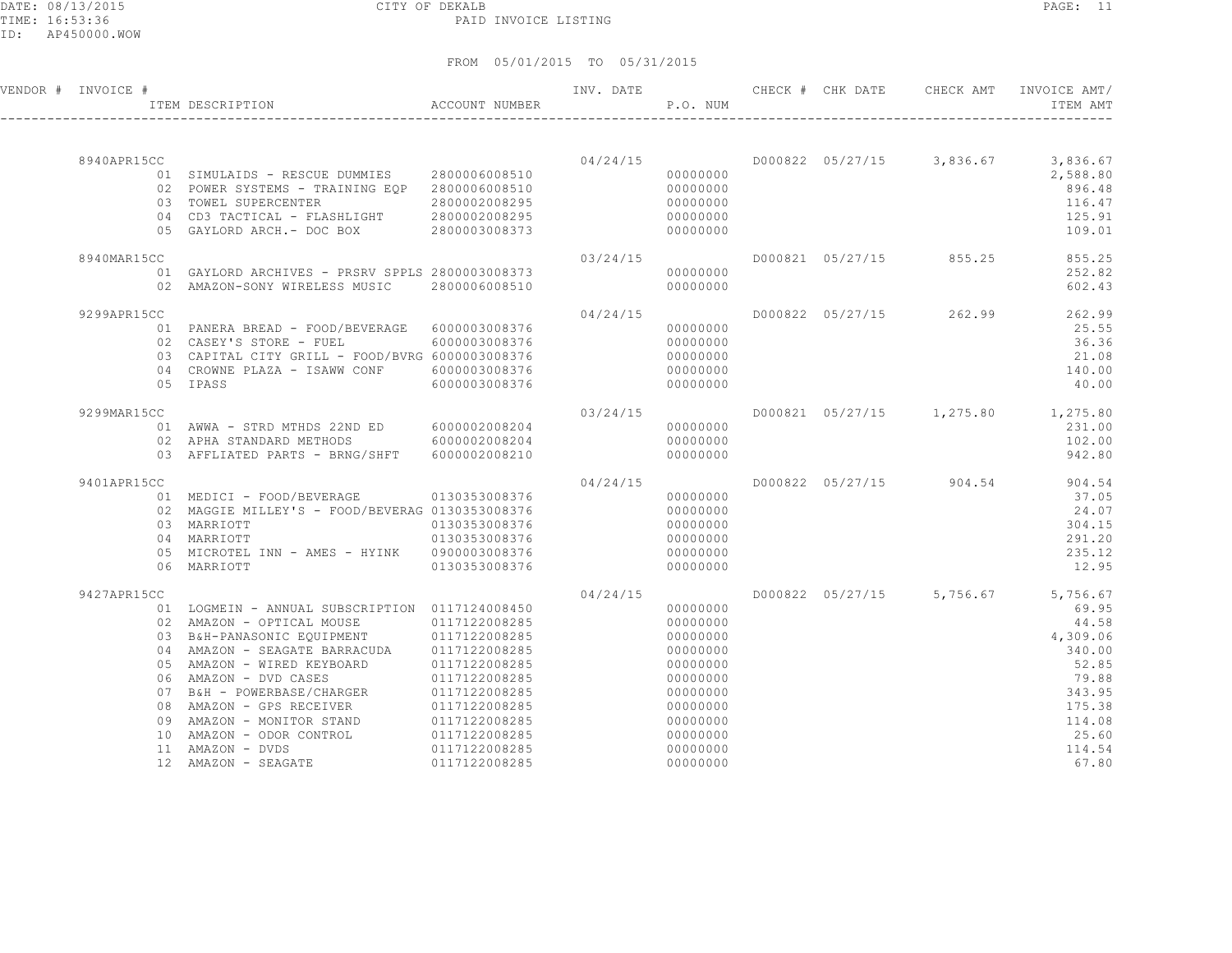|        | VENDOR # INVOICE #   | ITEM DESCRIPTION                                                                                                                                                 | ACCOUNT NUMBER |                                          | P.O. NUM                                     | INV. DATE 6 CHECK # CHK DATE CHECK AMT |               | INVOICE AMT/<br>ITEM AMT                          |
|--------|----------------------|------------------------------------------------------------------------------------------------------------------------------------------------------------------|----------------|------------------------------------------|----------------------------------------------|----------------------------------------|---------------|---------------------------------------------------|
|        | 9427APR15CC          | 13 VIDEOBLOCKS - MONTHLY SUBSCRIP 0117122008285                                                                                                                  |                | 04/24/15                                 | 00000000                                     | D000822 05/27/15 5,756.67              |               | 5,756.67<br>19.00                                 |
|        | 9427MAR15CC          | 01 VIDEOBLOCKS - SUBSRIPTION 0117122008285<br>02 EQUINUX - VPN TRACKER 0117122008285<br>03 AMAZON - GLOBALSAT<br>04 TRI STUDIOS - TRAINING/VOICEOV 0117122008285 | 0117126008580  | 03/24/15                                 | 00000000<br>00000000<br>00000000<br>00000000 | D000821 05/27/15                       | 670.26        | 670.26<br>19.00<br>179.80<br>71.46<br>400.00      |
|        | 9518APR15CC          | 01 VISTA PRINT - PAST DUE STAMP 0117112008204                                                                                                                    |                | 04/24/15                                 | 00000000                                     |                                        |               | D000822 05/27/15 10.99 10.99<br>10.99             |
| CCMSI  | CCMSI                |                                                                                                                                                                  |                |                                          |                                              |                                        | VENDOR TOTAL: | 47,252.09                                         |
|        | 0090291IN            | 01 1ST QTR - CLAIMS/ADMIN FEES 7000003008391                                                                                                                     |                | $04/22/15$ $44652$ $05/27/15$ $8,375.00$ | 00000000                                     |                                        |               | 8,375.00<br>8,375.00                              |
| CCMSIW | CCMSI                |                                                                                                                                                                  |                |                                          |                                              |                                        | VENDOR TOTAL: | 8,375.00                                          |
|        | 05042015             | 01 WORKERS COMP CLAIMS 7000004008472                                                                                                                             |                | 05/04/15                                 | 00000000                                     | D000823 05/27/15 64,760.15             |               | 64,760.15<br>64,760.15                            |
| CDSOFF |                      | CDS OFFICE SYSTEMS, INC.                                                                                                                                         |                |                                          |                                              |                                        | VENDOR TOTAL: | 64,760.15                                         |
|        | INV0919408           | 01 PANASONIC TOUGHBOOK 0120222008242                                                                                                                             |                | $04/29/15$ $44653$ $05/27/15$ $3,290.00$ | 00000000                                     |                                        |               | 3,290.00<br>3,290.00                              |
| CERBAL |                      | CERTIFIED BALANCE & SCALE CORP                                                                                                                                   |                |                                          |                                              |                                        | VENDOR TOTAL: | 3,290.00                                          |
|        | 21790                | 01 CERT TEST WEIGHTS                                                                                                                                             | 6000003008356  | 04/30/15                                 | 00000000                                     | 44654 05/27/15 570.00                  |               | 570.00<br>570.00                                  |
| CHADAN | DAN CHAMBERS         |                                                                                                                                                                  |                |                                          |                                              |                                        | VENDOR TOTAL: | 570.00                                            |
|        | 04282015             | 01 WATER REFUND #1802079310-02 6000000063444                                                                                                                     |                | $04/28/15$ 44531 05/12/15 3.74           | 00000000                                     |                                        |               | 3.74<br>3.74                                      |
| CHAENE | CHAMPION ENERGY, LLC |                                                                                                                                                                  |                |                                          |                                              |                                        | VENDOR TOTAL: | 3.74                                              |
|        | B1504290380          |                                                                                                                                                                  |                |                                          |                                              |                                        |               | $04/29/15$ $44633$ $05/12/15$ $3,440.25$ $101.06$ |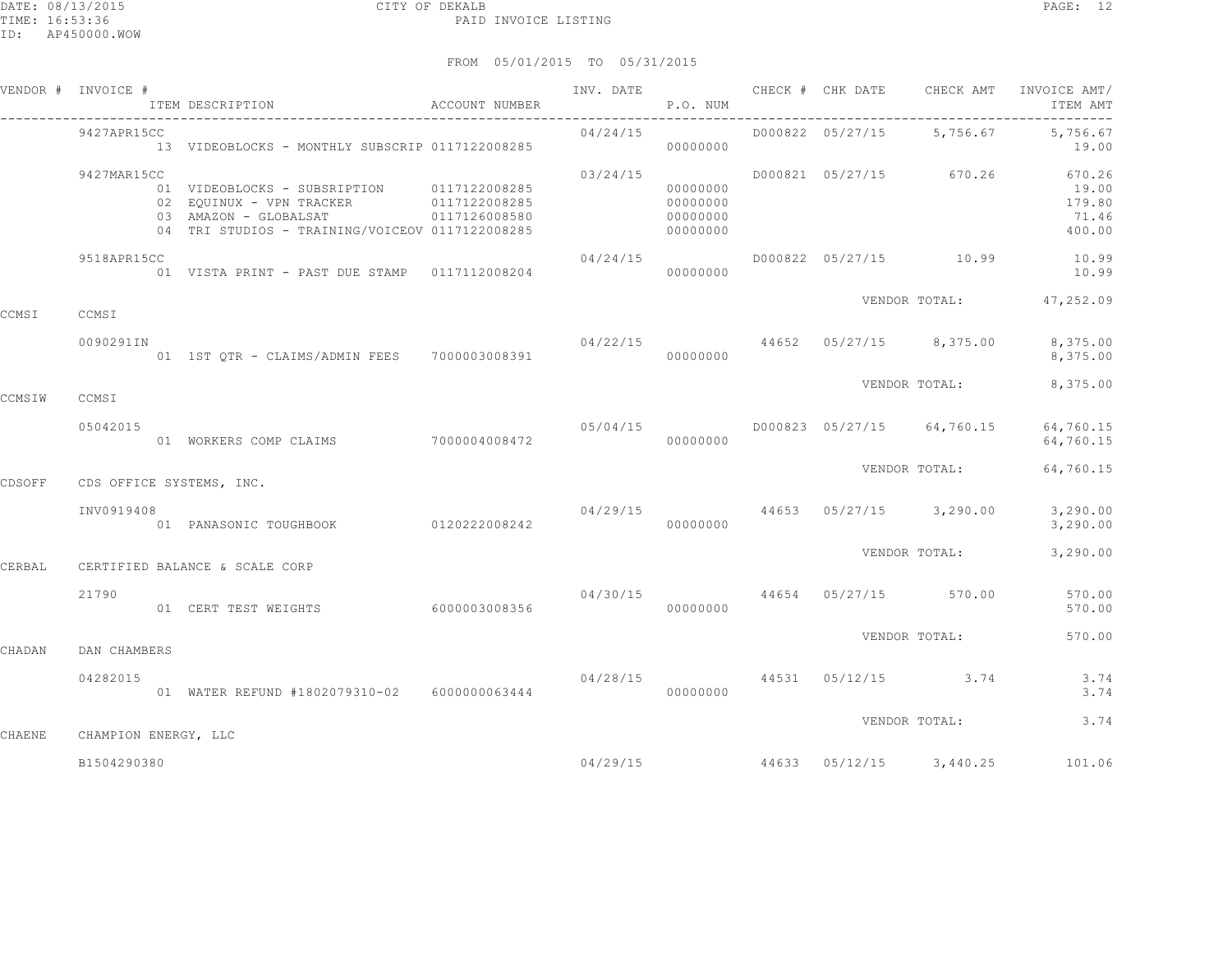DATE: 08/13/2015 CITY OF DEKALB PAGE: 13 PAID INVOICE LISTING

|        | VENDOR # INVOICE #         | ITEM DESCRIPTION                           | ACCOUNT NUMBER | INV. DATE | P.O. NUM |       | CHECK # CHK DATE | CHECK AMT            | INVOICE AMT/<br>ITEM AMT                 |
|--------|----------------------------|--------------------------------------------|----------------|-----------|----------|-------|------------------|----------------------|------------------------------------------|
|        | B1504290380                | 01 9140600288 03/30-04/27/15 6500003008352 |                | 04/29/15  | 00000000 |       |                  |                      | 44633 05/12/15 3,440.25 101.06<br>101.06 |
|        | B1504290381                | 01 9140600289 03/30-04/27/15               | 6500003008352  | 04/29/15  | 00000000 |       | 44633 05/12/15   | 3,440.25             | 106.77<br>106.77                         |
|        | B1504290382                | 01 9140600292 03/30-04/27/15               | 6500003008352  | 04/29/15  | 00000000 | 44633 | 05/12/15         | 3,440.25             | 1,022.67<br>1,022.67                     |
|        | B1504290383                | 01 9140600293 03/30-04/27/15               | 6500003008352  | 04/29/15  | 00000000 | 44633 | 05/12/15         | 3,440.25             | 154.96<br>154.96                         |
|        | B1504290384                | 01 9140600294 03/30-04/27/15               | 6500003008352  | 04/29/15  | 00000000 | 44633 | 05/12/15         | 3,440.25             | 544.26<br>544.26                         |
|        | B1504290385                | 01 9140600297 03/30-04/27/15               | 6500003008352  | 04/29/15  | 00000000 | 44633 | 05/12/15         | 3,440.25             | 54.69<br>54.69                           |
|        | B1504290386                | 01 9140600298 03/30-04/27/15               | 6500003008352  | 04/29/15  | 00000000 | 44638 |                  | 05/12/15 61.63       | 61.63<br>61.63                           |
|        | B1504290631                | 01 9140600287 03/30-04/27/15               | 6500003008352  | 04/30/15  | 00000000 | 44633 |                  | $05/12/15$ 3,440.25  | 78.91<br>78.91                           |
|        | B1504290852                | 01 9140600291 03/31-04/27/15               | 6500003008352  | 04/30/15  | 00000000 | 44633 | 05/12/15         | 3,440.25             | 779.59<br>779.59                         |
|        | B1505010192                | 01 9140600290 04/01-04/29/15               | 6500003008352  | 05/01/15  | 00000000 | 44633 | 05/12/15         | 3,440.25             | 146.20<br>146.20                         |
|        | B1505010193                | 01 9140600295 04/01-04/29/15               | 6500003008352  | 05/01/15  | 00000000 | 44633 | 05/12/15         | 3,440.25             | 84.79<br>84.79                           |
|        | B1505010194                | 01 9140600296 04/01-04/29/15 6500003008352 |                | 05/01/15  | 00000000 | 44633 |                  | $05/12/15$ 3,440.25  | 366.35<br>366.35                         |
| CHITIT | CHICAGO TITLE INSURANCE CO |                                            |                |           |          |       |                  | VENDOR TOTAL:        | 3,501.88                                 |
|        | 05042015                   | 01 TRACT/TITLE SEARCH 1900006508624        |                | 05/04/15  | 00000000 |       |                  | 44635 05/12/15 70.00 | 70.00<br>70.00                           |
| CITSYC | CITY OF SYCAMORE           |                                            |                |           |          |       |                  | VENDOR TOTAL:        | 70.00                                    |
|        | 2015FD26                   |                                            |                | 04/08/15  |          |       |                  | 44532 05/12/15 74.39 | 74.39                                    |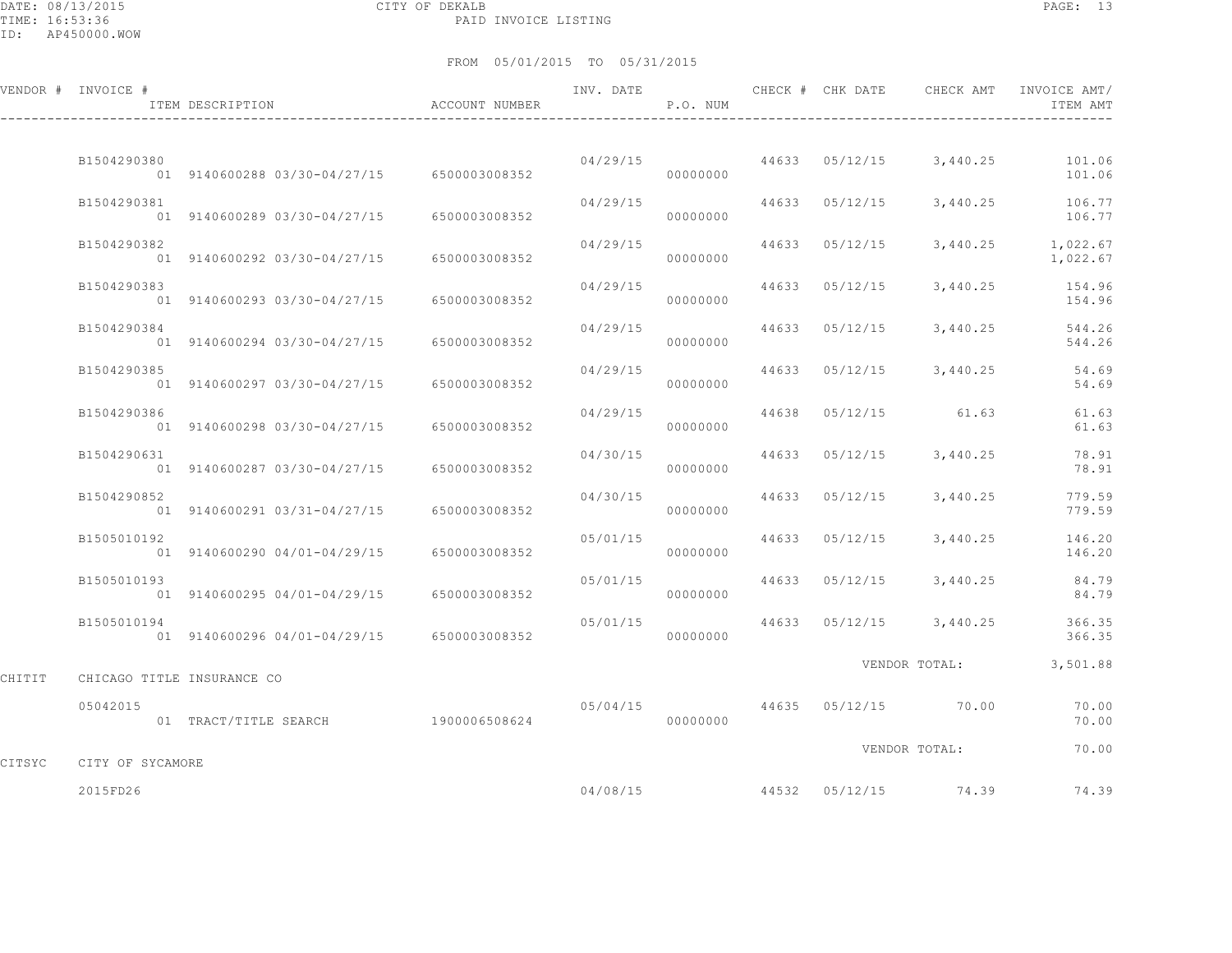DATE: 08/13/2015 CITY OF DEKALB PAGE: 14 PAID INVOICE LISTING

|        | VENDOR # INVOICE # | ACCOUNT NUMBER<br>ITEM DESCRIPTION               |               | INV. DATE               | P.O. NUM |       | CHECK # CHK DATE | CHECK AMT                             | INVOICE AMT/<br>ITEM AMT |
|--------|--------------------|--------------------------------------------------|---------------|-------------------------|----------|-------|------------------|---------------------------------------|--------------------------|
|        | 2015FD26           | 01 DUTY & PRIDE SEMINAR - 1/28/15 0125273008376  |               | 04/08/15                | 00000000 |       |                  | 44532 05/12/15 74.39                  | 74.39<br>74.39           |
| CIVPLU | CIVICPLUS          |                                                  |               |                         |          |       |                  | VENDOR TOTAL:                         | 74.39                    |
|        | 154137             | 01 1ST INSTAL WEBSITE REDVLPMNT   0135004008497  |               |                         | 00000000 |       |                  | $04/20/15$ 44533 $05/12/15$ 25,285.10 | 25,285.10<br>25, 285.10  |
| CLABAI |                    | CLARK, BAIRD, SMITH LLP                          |               |                         |          |       |                  | VENDOR TOTAL:                         | 25,285.10                |
|        | 5919               | 01 ADA TRNG/HRSSMNT TRNG 0115173008376           |               | 05/05/15                | 00000000 |       | 44655 05/27/15   | 25,137.90                             | 8,870.54<br>8,870.54     |
|        | 5920               | 01 PRO SERVICES - MARCH 2015 0115154008450       |               | 05/05/15                | 00000000 |       | 44655 05/27/15   | 25,137.90                             | 7,926.43<br>7,926.43     |
|        | 5921               | 01 PRO SERVICES APRIL 2015 0115154008450         |               | 05/12/15                | 00000000 | 44655 | 05/27/15         | 25,137.90                             | 8,340.93<br>8,340.93     |
| CLEUSA | CLEAN USA          |                                                  |               |                         |          |       |                  | VENDOR TOTAL:                         | 25, 137.90               |
|        | 50039              | 01 JNTRL SRVCS W/E 4/19/15 0130324008450         |               | 04/20/15                | 00000000 |       | 44534 05/12/15   | 4,015.11                              | 1,645.00<br>1,645.00     |
|        | 50044              | 01 JNTRL SRVCS W/E 04/25/15                      | 0130324008450 | 04/27/15                | 00000000 |       | 44534 05/12/15   | 4,015.11                              | 1,494.36<br>1,494.36     |
|        | 50066              | 01 JNTRL SRVCS W/E 05/03/15                      | 0130324008450 | 05/04/15                | 00000000 | 44656 | 05/27/15         | 3,279.26                              | 1,606.37<br>1,606.37     |
|        | 50068              | 01 JNTRL SRVCS W/E 05/10/15                      | 0130324008450 | 05/11/15                | 00000000 |       | 44656 05/27/15   | 3,279.26                              | 1,672.89<br>1,672.89     |
|        | 7977               | 01 CARPET CLEANING - CITY HALL                   | 0130324008450 | 04/04/15                | 00000000 |       | 44534 05/12/15   | 4,015.11                              | 875.75<br>875.75         |
| COD    | CITY OF DEKALB     |                                                  |               |                         |          |       |                  |                                       | VENDOR TOTAL: 7,294.37   |
|        | 05012015A          | 01  0401018250-00  12/26-04/02/15  6000003008355 |               | 05/01/15 44657 05/27/15 | 00000000 |       |                  | 835.94                                | 492.74<br>492.74         |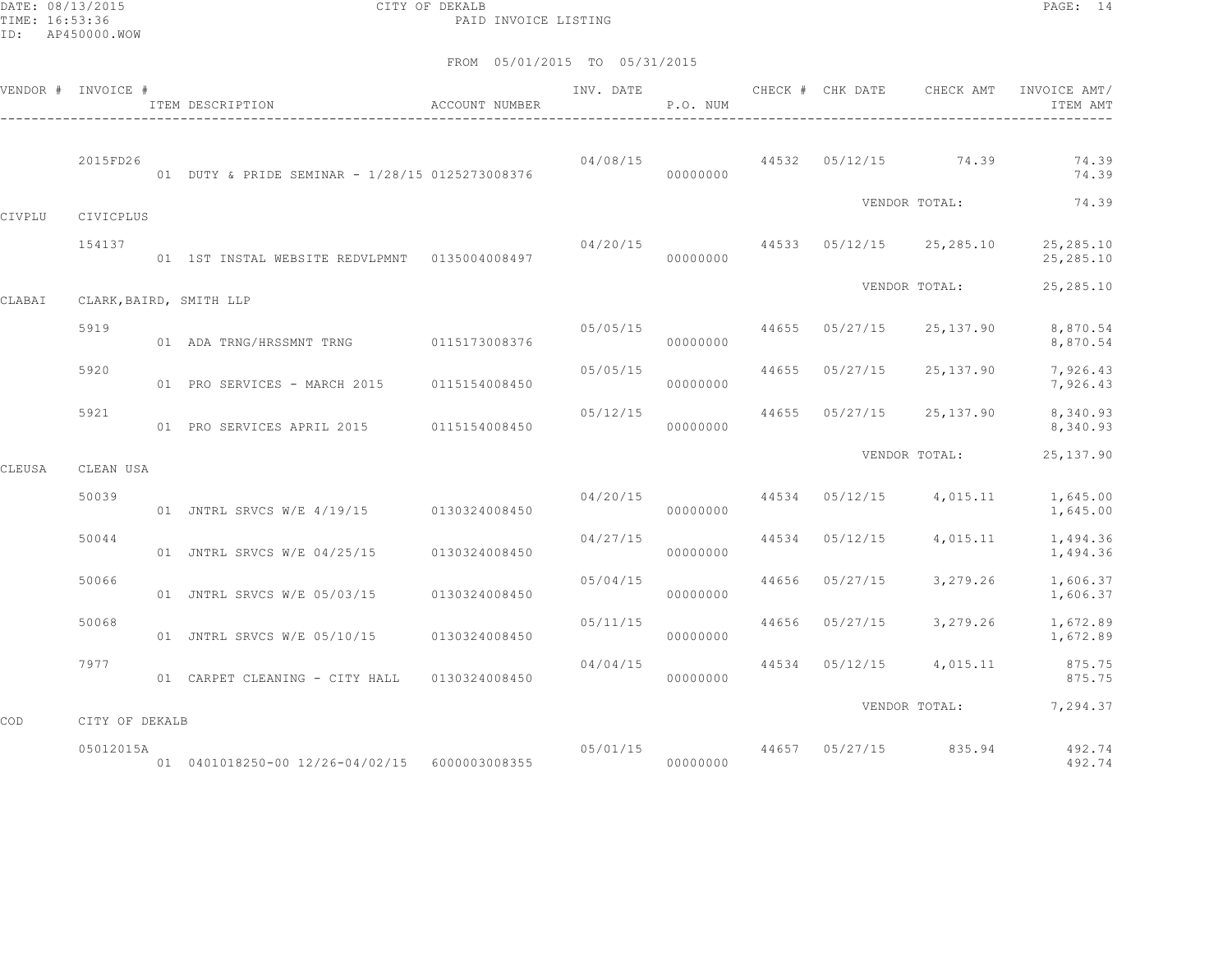DATE: 08/13/2015 CITY OF DEKALB PAGE: 15 PAID INVOICE LISTING

|        | VENDOR # INVOICE # |                                                           | FREE MANUS ENGINEER THE SECRET PROFESS THE SECRET PROFESS THE RESOLUTION ACCOUNT NUMBER P.O. NUM                                                                                                                                                                                                                                                                                                                                                                                                                                                                                                                                                                                                                                                               |                                                                                                                                                                                         |          |                                                                                                                                                                                                                                  |  | INV. DATE <b>CHECK</b> # CHK DATE CHECK AMT | INVOICE AMT/<br>ITEM AMT                                                                                                                                                         |
|--------|--------------------|-----------------------------------------------------------|----------------------------------------------------------------------------------------------------------------------------------------------------------------------------------------------------------------------------------------------------------------------------------------------------------------------------------------------------------------------------------------------------------------------------------------------------------------------------------------------------------------------------------------------------------------------------------------------------------------------------------------------------------------------------------------------------------------------------------------------------------------|-----------------------------------------------------------------------------------------------------------------------------------------------------------------------------------------|----------|----------------------------------------------------------------------------------------------------------------------------------------------------------------------------------------------------------------------------------|--|---------------------------------------------|----------------------------------------------------------------------------------------------------------------------------------------------------------------------------------|
|        | 05012015B          |                                                           | 01 0201199780-00 12/26-04/02/15 0130323008355                                                                                                                                                                                                                                                                                                                                                                                                                                                                                                                                                                                                                                                                                                                  |                                                                                                                                                                                         |          | 00000000                                                                                                                                                                                                                         |  |                                             | 05/01/15 44657 05/27/15 835.94 343.20<br>343.20                                                                                                                                  |
|        |                    |                                                           |                                                                                                                                                                                                                                                                                                                                                                                                                                                                                                                                                                                                                                                                                                                                                                |                                                                                                                                                                                         |          |                                                                                                                                                                                                                                  |  | VENDOR TOTAL:                               | 835.94                                                                                                                                                                           |
| CODPC1 | CITY OF DEKALB     |                                                           |                                                                                                                                                                                                                                                                                                                                                                                                                                                                                                                                                                                                                                                                                                                                                                |                                                                                                                                                                                         |          |                                                                                                                                                                                                                                  |  |                                             |                                                                                                                                                                                  |
|        | 04162015           | 05<br>06<br>07<br>08<br>09<br>10                          | 01 ITASCA TRAINING 4/13 - FOOD 0120223008376<br>02 SMITH TRAINING - CHICAGO 3/25 0120253008376<br>03 LEONI TRAINING FREEPORT 2/23<br>04 LEONI TRAINING BARTLETT 2/20<br>COTTON CLUB - CFH PATCHES<br>DERSH TRAINING - 4/9<br>DERSH TRAINING - 4/9 & 4/10 0120223008376<br>DERSH TRAINING - $4/7$ & $4/8$<br>DERSH TRAINING - $4/6$ & $4/7$<br>GUZ TRAINING - $4/9$ & $4/10$<br>11 GUZ TRAINING - 4/8<br>12 GUZ TRAINING - 4/7, 4/8, 4/9 0120223008376<br>13 GUZ TRAINING - 4/6 & 4/7<br>14 FBINAA MO MTG - MARCH - PM/GL 0120213008376<br>15 FBINAA MO MTG - MARCH - JL<br>16 FBINAA MO MTG - MARCH - CB/MN 0120223008376<br>17 FBINAA MO MTG - MARCH - JC/JM 0120223008376<br>18 FBINAA MO MTG - MARCH - SL/BR 0120243008376<br>19 FBINAA MO MTG - MARCH - CM | 0120263008376<br>0120263008376<br>0120252008270<br>0120223008376<br>0120223008376<br>0120223008376<br>0120223008376<br>0120223008376<br>0120223008376<br>0120213008376<br>0120253008376 | 04/16/15 | 00000000<br>00000000<br>00000000<br>00000000<br>00000000<br>00000000<br>00000000<br>00000000<br>00000000<br>00000000<br>00000000<br>00000000<br>00000000<br>00000000<br>00000000<br>00000000<br>00000000<br>00000000<br>00000000 |  | 44512 05/01/15 604.01                       | 604.01<br>10.00<br>14.65<br>6.91<br>10.00<br>27.50<br>25.04<br>19.45<br>44.00<br>49.89<br>33.59<br>25.01<br>41.59<br>46.38<br>50.00<br>25.00<br>50.00<br>50.00<br>50.00<br>25.00 |
|        | 05052015           | 05<br>06<br>08<br>09<br>10 <sub>1</sub><br>15<br>16<br>17 | 01 POSTAGE - HOADLEY 0120213008305<br>02 RES OFF PROG - BURKE 0120223008399<br>03 FBINAA TRAINING - HOADLEY 0120213008376<br>04 FBINAA MEETING - HOADLEY<br>LUNCH 0 ILEAS CONF - PETRAGALL 0120213008376<br>FBINAA MEETING - HOADLEY<br>07 CHILIS- 15-693 - NACHMAN<br>AL'S BEEF - 14-01778 - NACHMAN 0120242008243<br>WALMART - 15-2150 - LEKKAS<br>CHIPOLTE - 15-693 - NACHMAN<br>11 OLIVE GDRN - 15-373 - RYS/SLLV 0120243008376<br>12 CHILIS - TRAINING - SULLIVAN<br>13 CHILIS - TRAINING - EHRKE<br>14 TOM/JERRYS - TRNG - BOLDT<br>TOM/JERRYS-CLTRDVRSTY-RDRGZ<br>TOM/JERRYS-CLTRDVRSTY-AKLND<br>SUBWAY - TRAINING - CICCETTII 0120223008376                                                                                                            | 0120213008376<br>0120213008376<br>0120242008243<br>0120242008243<br>0120243008376<br>0120243008376<br>0120243008376<br>0120223008376<br>0120223008376<br>0120223008376                  | 05/05/15 | 00000000<br>00000000<br>00000000<br>00000000<br>00000000<br>00000000<br>00000000<br>00000000<br>00000000<br>00000000<br>00000000<br>00000000<br>00000000<br>00000000<br>00000000<br>00000000<br>00000000                         |  | 44658 05/27/15 259.77                       | 259.77<br>11.70<br>20.00<br>5.00<br>20.00<br>10.00<br>20.00<br>20.00<br>20.00<br>10.00<br>10.00<br>20.00<br>10.00<br>10.00<br>9.92<br>10.00<br>8.29<br>8.48                      |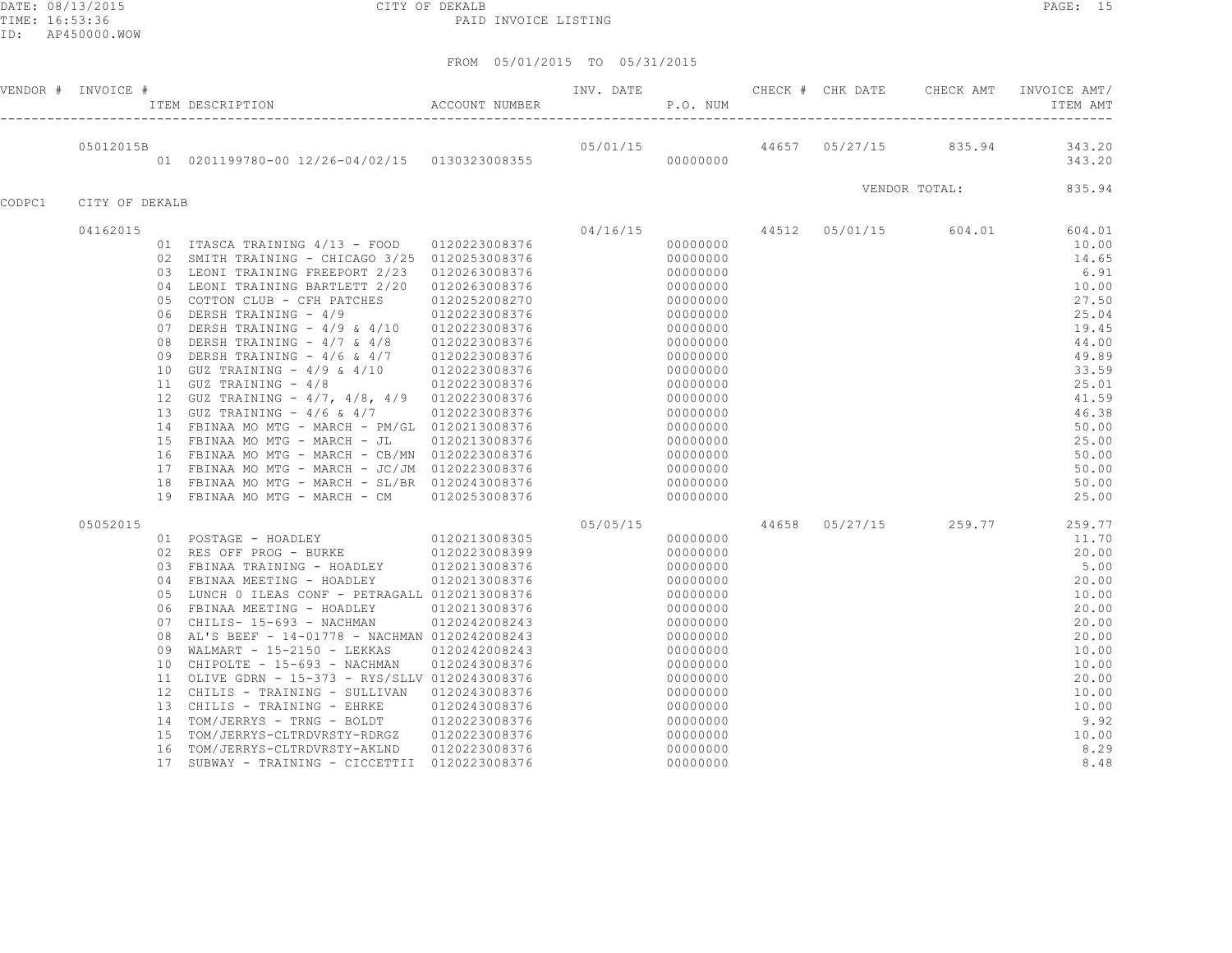#### DATE: 08/13/2015 CITY OF DEKALB PAGE: 16 PAID INVOICE LISTING

|         | VENDOR # INVOICE #  | ACCOUNT NUMBER<br>ITEM DESCRIPTION                                                                                                                                                           |               | INV. DATE | P.O. NUM                                     |       |                                 |                 | CHECK # CHK DATE 6 CHECK AMT INVOICE AMT/<br>ITEM AMT |
|---------|---------------------|----------------------------------------------------------------------------------------------------------------------------------------------------------------------------------------------|---------------|-----------|----------------------------------------------|-------|---------------------------------|-----------------|-------------------------------------------------------|
|         | 05052015            | 18 FOOD - CULTURE DIVER - WILLIAM 0120223008376<br>19 JIMMY JOHNS - TRNG - COSTILOW 0120223008376<br>20 CULVERS - TRNG - COSTILOW 0120223008376<br>21 SUBWAY - TRNG - COSTILOW 0120223008376 |               | 05/05/15  | 00000000<br>00000000<br>00000000<br>00000000 |       | 44658 05/27/15 259.77           |                 | 259.77<br>8.73<br>9.37<br>8.28<br>10.00               |
| COMCAST | COMCAST             |                                                                                                                                                                                              |               |           |                                              |       |                                 | VENDOR TOTAL:   | 863.78                                                |
|         | 04132015            | 01 8771100880022791 4/23-5/22/15 2800003008375                                                                                                                                               |               | 04/13/15  | 00000000                                     |       | 44535 05/12/15 57.05            |                 | 48.61<br>48.61                                        |
|         | 04142015            | 01 8771100880677701 4/21-5/20/15 0120223008399                                                                                                                                               |               | 04/14/15  | 00000000                                     | 44535 | $05/12/15$ 57.05                |                 | 8.44<br>8.44                                          |
|         | 04252015            | 01 8771100890000027 MAY 2015 ST3 2800003008375                                                                                                                                               |               | 04/25/15  | 00000000                                     | 44659 |                                 | 05/27/15 176.73 | 44.33<br>44.33                                        |
|         | 05032015            | 01 8771100880733652 05/10-06/09 0120223008399                                                                                                                                                |               | 05/03/15  | 00000000                                     |       |                                 |                 | 44659 05/27/15 176.73 132.40<br>132.40                |
| COMED   | COMMONWEALTH EDISON |                                                                                                                                                                                              |               |           |                                              |       |                                 | VENDOR TOTAL:   | 233.78                                                |
|         | 04082015            | 01  1253019001  03/10-04/08/15  1000003008352                                                                                                                                                |               |           | 00000000                                     |       | $04/08/15$ 44536 05/12/15 18.73 |                 | 18.73<br>18.73                                        |
|         | 04282015A           | 01 0203047054 03/27-04/27/15 0130333008352                                                                                                                                                   |               | 04/28/15  | 00000000                                     |       | 44661 05/27/15 1,789.70         |                 | 10.44<br>10.44                                        |
|         | 04292015A           | 01  0099140182  03/31-04/29/15                                                                                                                                                               | 0130333008352 | 04/29/15  | 00000000                                     |       | 44661 05/27/15 1,789.70         |                 | 44.85<br>44.85                                        |
|         | 04292015B           | 01 3034017012 03/30-04/27/15 6500003008352                                                                                                                                                   |               | 04/29/15  | 00000000                                     |       | 44661 05/27/15 1,789.70         |                 | 17.85<br>17.85                                        |
|         | 04302015A           | 01 1053017076 04/01-04/29/15 MFT 1000003008352                                                                                                                                               |               | 04/30/15  | 00000000                                     |       | 44661 05/27/15 1,789.70         |                 | 59.38<br>59.38                                        |
|         | 04302015B           | 01  0338120095  04/01-04/29/15 MFT  1000003008352                                                                                                                                            |               | 04/30/15  | 00000000                                     |       | 44661 05/27/15 1,789.70         |                 | 46.80<br>46.80                                        |
|         | 04302015C           | 01 1428051200 04/01-04/29/15 MFT 1000003008352                                                                                                                                               |               | 04/30/15  | 00000000                                     |       | 44661 05/27/15 1,789.70         |                 | 10.68<br>10.68                                        |
|         | 04302015D           |                                                                                                                                                                                              |               | 04/30/15  |                                              |       | 44661 05/27/15 1,789.70         |                 | 21.65                                                 |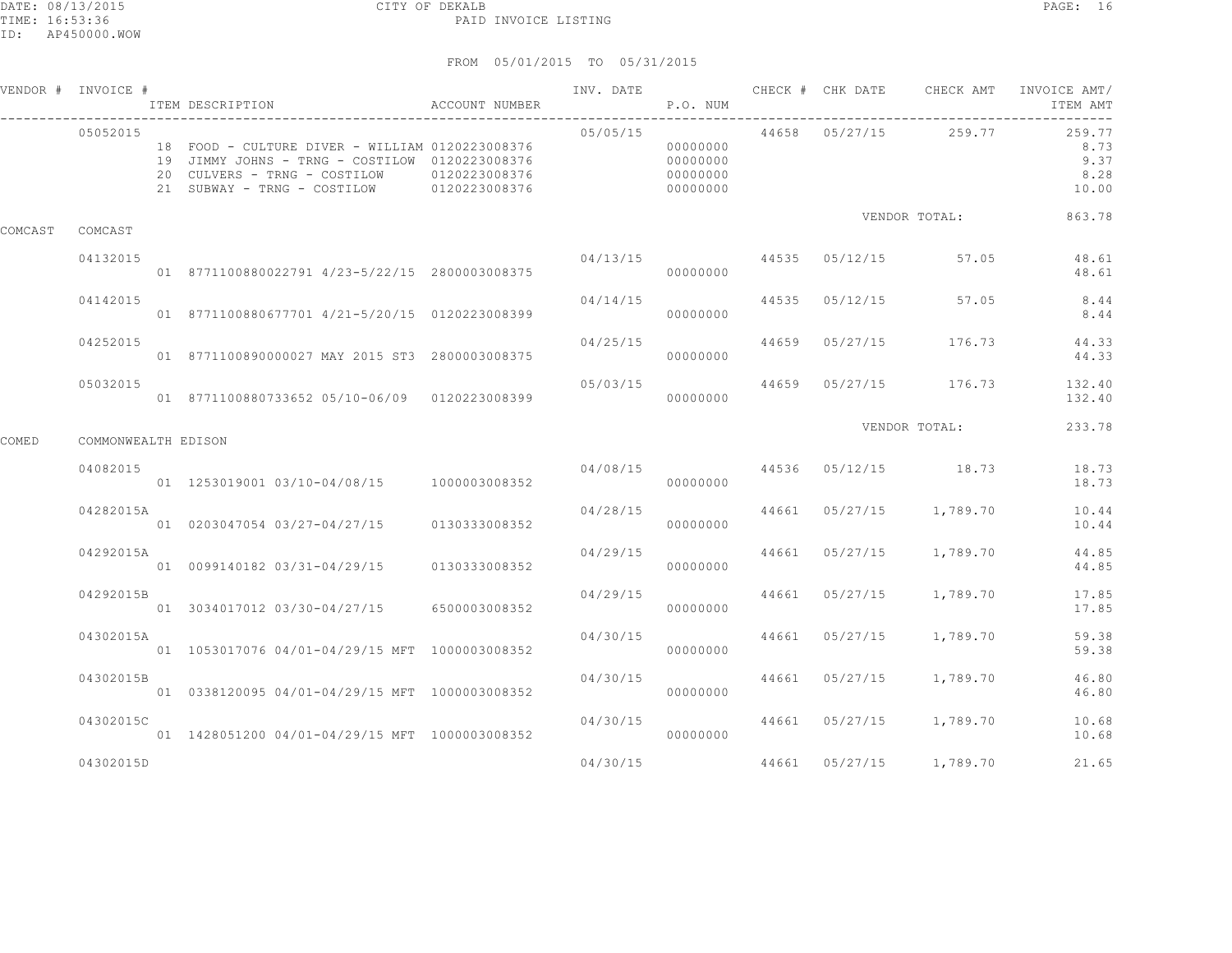DATE: 08/13/2015 CITY OF DEKALB PAGE: 17 PAID INVOICE LISTING

| VENDOR # INVOICE # | ITEM DESCRIPTION                               | ACCOUNT NUMBER | INV. DATE | P.O. NUM |       | CHECK # CHK DATE | CHECK AMT               | INVOICE AMT/<br>ITEM AMT |
|--------------------|------------------------------------------------|----------------|-----------|----------|-------|------------------|-------------------------|--------------------------|
| 04302015D          | 01 2948159011 03/31-04/29/15 0130333008352     |                | 04/30/15  | 00000000 |       |                  | 44661 05/27/15 1,789.70 | 21.65<br>21.65           |
| 04302015E          | 01 2378089039 04/01-04/30/15 0130333008352     |                | 04/30/15  | 00000000 |       | 44661 05/27/15   | 1,789.70                | 186.11<br>186.11         |
| 05012015A          | 01 2201002013 04/02-05/01/15 MFT 1000003008352 |                | 05/01/15  | 00000000 |       | 44661 05/27/15   | 1,789.70                | 13.41<br>13.41           |
| 05012015B          | 01 3203158108 04/02-04/30/15 0130333008352     |                | 05/01/15  | 00000000 | 44661 | 05/27/15         | 1,789.70                | 31.94<br>31.94           |
| 05012015C          | 01 1353028096 04/01-04/30/15                   | 0130333008352  | 05/01/15  | 00000000 |       | 44661 05/27/15   | 1,789.70                | 35.86<br>35.86           |
| 05012015D          | 01 3243134066 04/01-04/30/15 0130333008352     |                | 05/01/15  | 00000000 |       | 44661 05/27/15   | 1,789.70                | 113.65<br>113.65         |
| 05012015E          | 01 2691445004 04/01-04/30/15                   | 0130333008352  | 05/01/15  | 00000000 | 44661 | 05/27/15         | 1,789.70                | 105.17<br>105.17         |
| 05012015F          | 01 6609155004 04/02-05/01/15                   | 0130333008352  | 05/01/15  | 00000000 | 44661 | 05/27/15         | 1,789.70                | 494.92<br>494.92         |
| 05012015G          | 01 0965041007 04/01-04/30/15 0130333008352     |                | 05/01/15  | 00000000 |       | 44661 05/27/15   | 1,789.70                | 56.88<br>56.88           |
| 05012015H          | 01 6247144034 04/02-05/01/15 MFT 1000003008352 |                | 05/01/15  | 00000000 |       | 44661 05/27/15   | 1,789.70                | 13.41<br>13.41           |
| 05012015I          | 01 0786037018 04/02-04/30/15 0130333008352     |                | 05/01/15  | 00000000 | 44661 | 05/27/15         | 1,789.70                | 422.14<br>422.14         |
| 05012015J          | 01 2691541038 04/01-04/30/15 0130333008352     |                | 05/01/15  | 00000000 | 44661 | 05/27/15         | 1,789.70                | 10.84<br>10.84           |
| 05012015K          | 01 2845061003 04/02-05/01/15 MFT 1000003008352 |                | 05/01/15  | 00000000 | 44661 | 05/27/15         | 1,789.70                | 13.41<br>13.41           |
| 05012015L          | 01 3909108035 04/02-05/01/15 MFT 1000003008352 |                | 05/01/15  | 00000000 |       | 44661 05/27/15   | 1,789.70                | 13.41<br>13.41           |
| 05012015M          | 01 5617001014 04/02-05/01/15 MFT 1000003008352 |                | 05/01/15  | 00000000 | 44661 |                  | $05/27/15$ 1,789.70     | 13.41<br>13.41           |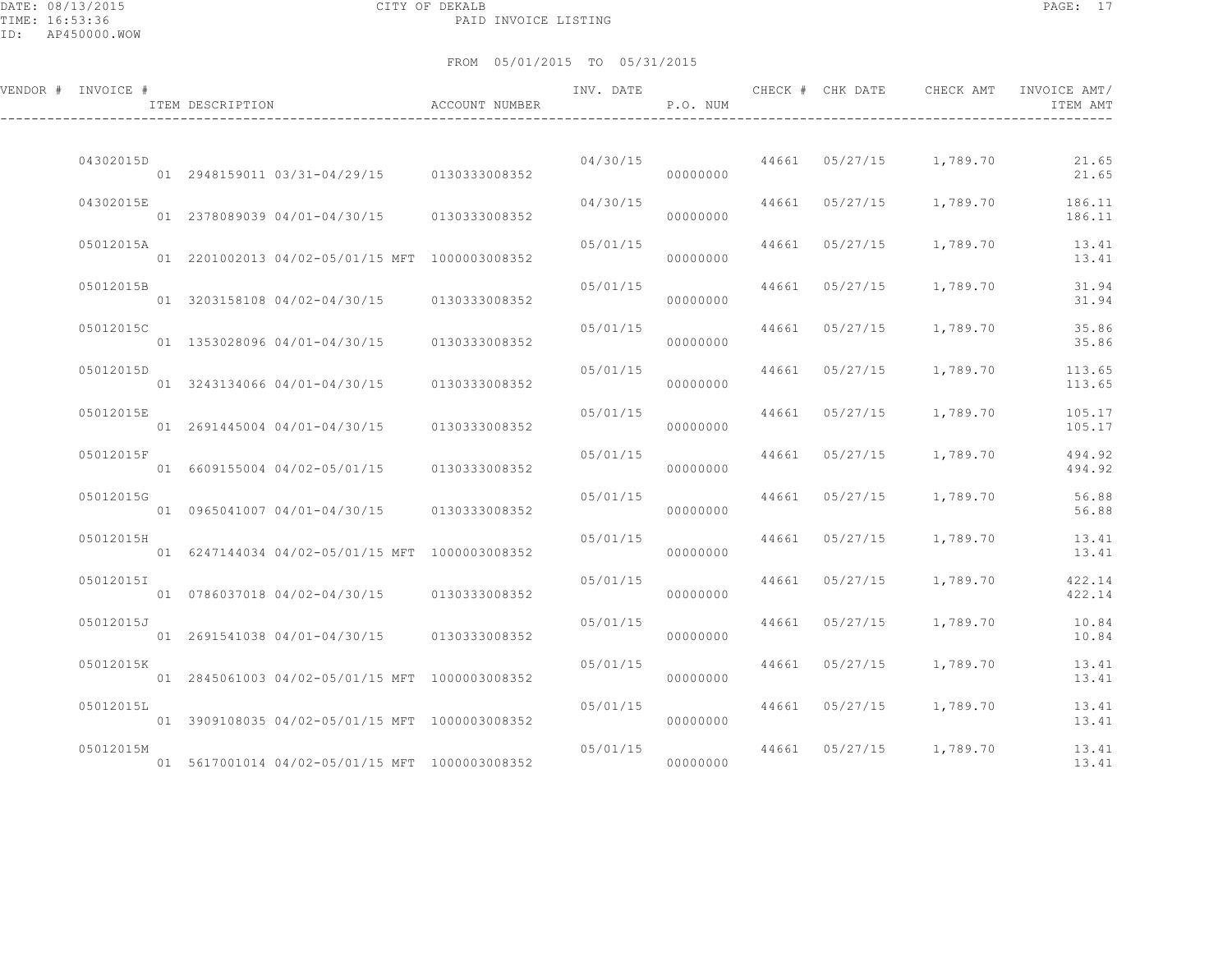|         | VENDOR # INVOICE # | ITEM DESCRIPTION                               | ACCOUNT NUMBER | INV. DATE | P.O. NUM |       | CHECK # CHK DATE | CHECK AMT                                | INVOICE AMT/<br>ITEM AMT       |
|---------|--------------------|------------------------------------------------|----------------|-----------|----------|-------|------------------|------------------------------------------|--------------------------------|
|         | 05042015A          | 01 2698651000 04/02-05/01/15 0130333008352     |                | 05/04/15  | 00000000 |       |                  | 44661 05/27/15 1,789.70                  | 3.25<br>3.25                   |
|         | 05042015B          | 01 0063137075 04/02-05/01/15 MFT 1000003008352 |                | 05/04/15  | 00000000 |       |                  | 44661 05/27/15 1,789.70                  | 27.46<br>27.46                 |
|         | 05052015           | 01 3034540007 04/06-05/05/15 0130333008352     |                | 05/05/15  | 00000000 | 44661 |                  | 05/27/15 1,789.70                        | 22.78<br>22.78                 |
| COMGAR  |                    | DEKALB COUNTY COMMUNITY GARDEN                 |                |           |          |       |                  | VENDOR TOTAL:                            | 1,808.43                       |
|         | 04022015           | 01 MAKE OUR GARDEN GROWN DNTN 0110103008307    |                |           | 00000000 |       |                  | $04/02/15$ $44537$ $05/12/15$ $1,000.00$ | 1,000.00<br>1,000.00           |
| COMREV  |                    | COMMUNICATION REVOLVING FUND                   |                |           |          |       |                  | VENDOR TOTAL:                            | 1,000.00                       |
|         | 04202015           | 01 PD LEADS                                    | 0120233008320  | 04/20/15  | 00000000 |       |                  | 44538 05/12/15 500.40                    | 500.40<br>500.40               |
| CONSTEL | CONSTELLATION      |                                                |                |           |          |       |                  | VENDOR TOTAL:                            | 500.40                         |
|         | 0023315852         | 01 0959699006 03/05-04/01/15 6000003008352     |                | 04/04/15  | 00000000 |       | 44540 05/12/15   | 49,729.85                                | 2,695.75<br>2,695.75           |
|         | 0023315873         | 01 0959701001 3/5-4/1/15 6000003008352         |                | 04/04/15  | 00000000 | 44540 | 05/12/15         | 49,729.85                                | 3,908.20<br>3,908.20           |
|         | 0023315888         | 01 0959693004 3/5-4/1/15 6000003008352         |                | 04/04/15  | 00000000 | 44540 | 05/12/15         | 49,729.85                                | 703.35<br>703.35               |
|         | 0023315929         | 01 2950231000 03/05-04/01/15 6000003008352     |                | 04/04/15  | 00000000 | 44540 | 05/12/15         | 49,729.85                                | 675.43<br>675.43               |
|         | 0023315959         | 01  0959702008  03/05-04/01/15                 | 6000003008352  | 04/04/15  | 00000000 | 44540 | 05/12/15         | 49,729.85                                | 1,907.74<br>1,907.74           |
|         | 0023315985         | 01 2523289001 3/5-4/1/15 6000003008352         |                | 04/04/15  | 00000000 |       | 44540 05/12/15   | 49,729.85                                | 38.52<br>38.52                 |
|         | 0023316000         | 01 0959698009 3/5-4/1/15 6000003008352         |                | 04/04/15  | 00000000 |       | 44540 05/12/15   |                                          | 49,729.85 3,434.74<br>3,434.74 |
|         | 0023316014         |                                                |                | 04/04/15  |          |       | 44540 05/12/15   | 49,729.85                                | 2,480.50                       |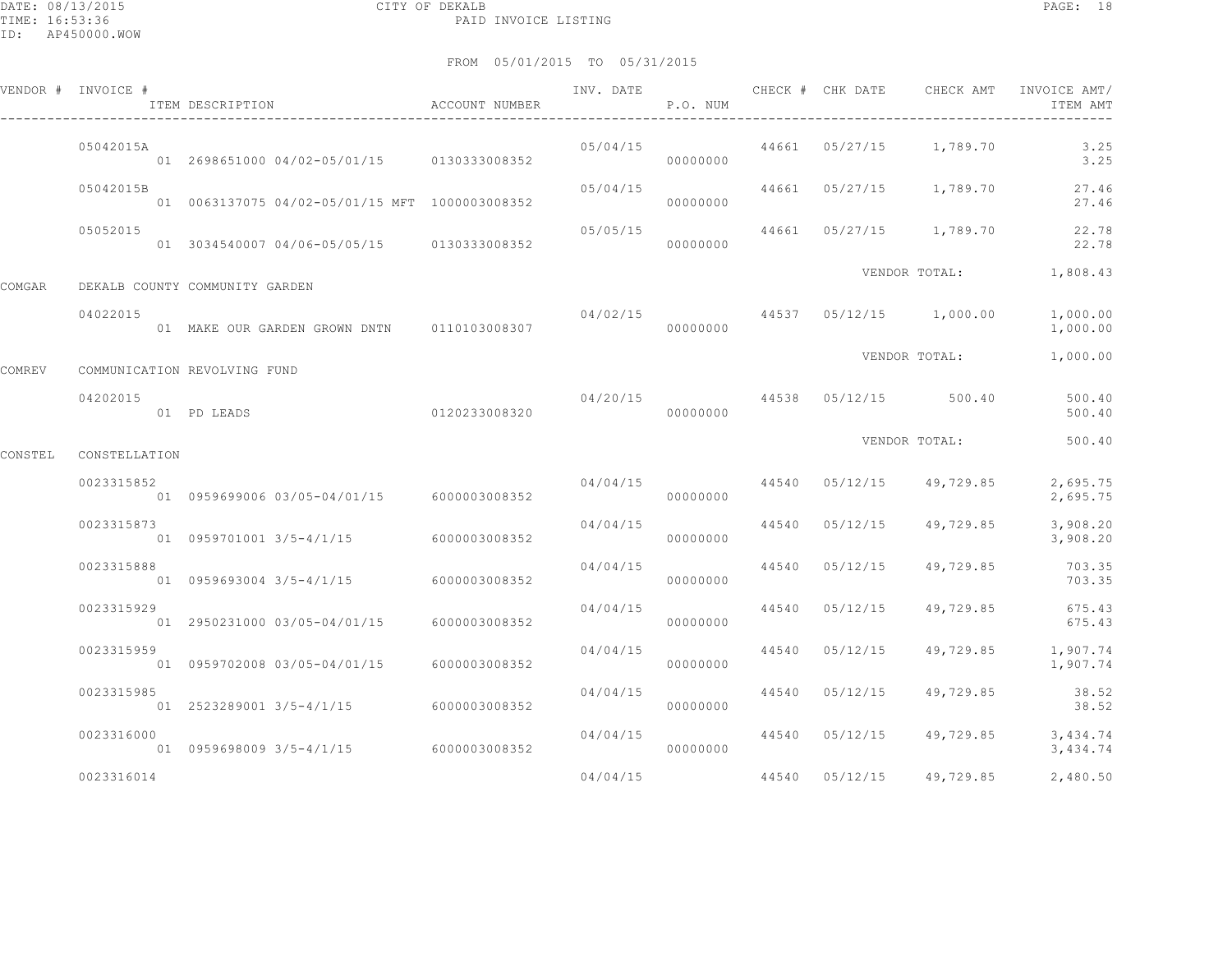DATE: 08/13/2015 CITY OF DEKALB PAGE: 19 PAID INVOICE LISTING

| VENDOR # INVOICE # | ITEM DESCRIPTION                           | ACCOUNT NUMBER | INV. DATE | P.O. NUM |       | CHECK # CHK DATE | CHECK AMT                | INVOICE AMT/<br>ITEM AMT |
|--------------------|--------------------------------------------|----------------|-----------|----------|-------|------------------|--------------------------|--------------------------|
| 0023316014         | 01 0959700004 03/05-04/01/15 6000003008352 |                | 04/04/15  | 00000000 |       |                  | 44540 05/12/15 49,729.85 | 2,480.50<br>2,480.50     |
| 0023445741         | 01 1017178005 2/5-3/4/15 0130333008352     |                | 04/09/15  | 00000000 |       | 44540 05/12/15   | 49,729.85                | 840.19<br>840.19         |
| 0023445743         | 01 1017178005 3/5-4/1/15 0130333008352     |                | 04/09/15  | 00000000 |       | 44540 05/12/15   | 49,729.85                | 761.19<br>761.19         |
| 0023445744         | 01 2614448003 2/5-3/4/15                   | 0130333008352  | 04/09/15  | 00000000 |       | 44540 05/12/15   | 49,729.85                | 21.50<br>21.50           |
| 0023445745         | 01 2614448003 3/5-4/1/15                   | 0130333008352  | 04/09/15  | 00000000 |       | 44540 05/12/15   | 49,729.85                | 19.27<br>19.27           |
| 0023445746         | 01 2614499000 2/5-3/4/15 0130333008352     |                | 04/09/15  | 00000000 |       | 44540 05/12/15   | 49,729.85                | 23.15<br>23.15           |
| 0023445747         | 01 2614499000 3/5-4/1/15                   | 0130333008352  | 04/09/15  | 00000000 | 44540 | 05/12/15         | 49,729.85                | 20.98<br>20.98           |
| 0023445754         | 01 2691744002 2/5-3/4/15                   | 0130333008352  | 04/09/15  | 00000000 |       | 44540 05/12/15   | 49,729.85                | 52.18<br>52.18           |
| 0023445755         | 01 2698544000 2/5-3/4/15                   | 0130333008352  | 04/09/15  | 00000000 |       | 44540 05/12/15   | 49,729.85                | 64.89<br>64.89           |
| 0023445756         | 01 2698542006 2/5-3/4/15                   | 0130333008352  | 04/09/15  | 00000000 |       | 44540 05/12/15   | 49,729.85                | 56.78<br>56.78           |
| 0023445757         | 01 2698554006 2/5-3/4/15 0130333008352     |                | 04/09/15  | 00000000 |       | 44540 05/12/15   | 49,729.85                | 39.15<br>39.15           |
| 0023445758         | 01 3139014022 2/5-3/4/15 0130333008352     |                | 04/09/15  | 00000000 |       | 44540 05/12/15   | 49,729.85                | 26.44<br>26.44           |
| 0023445761         | 01 2691744002 3/5-4/1/15                   | 0130333008352  | 04/09/15  | 00000000 |       | 44540 05/12/15   | 49,729.85                | 48.20<br>48.20           |
| 0023445762         | 01 2698544000 3/5-4/1/15                   | 0130333008352  | 04/09/15  | 00000000 |       | 44540 05/12/15   | 49,729.85                | 60.13<br>60.13           |
| 0023445763         | 01 2698542006 3/5-4/1/15                   | 0130333008352  | 04/09/15  | 00000000 |       | 44540 05/12/15   | 49,729.85                | 52.39<br>52.39           |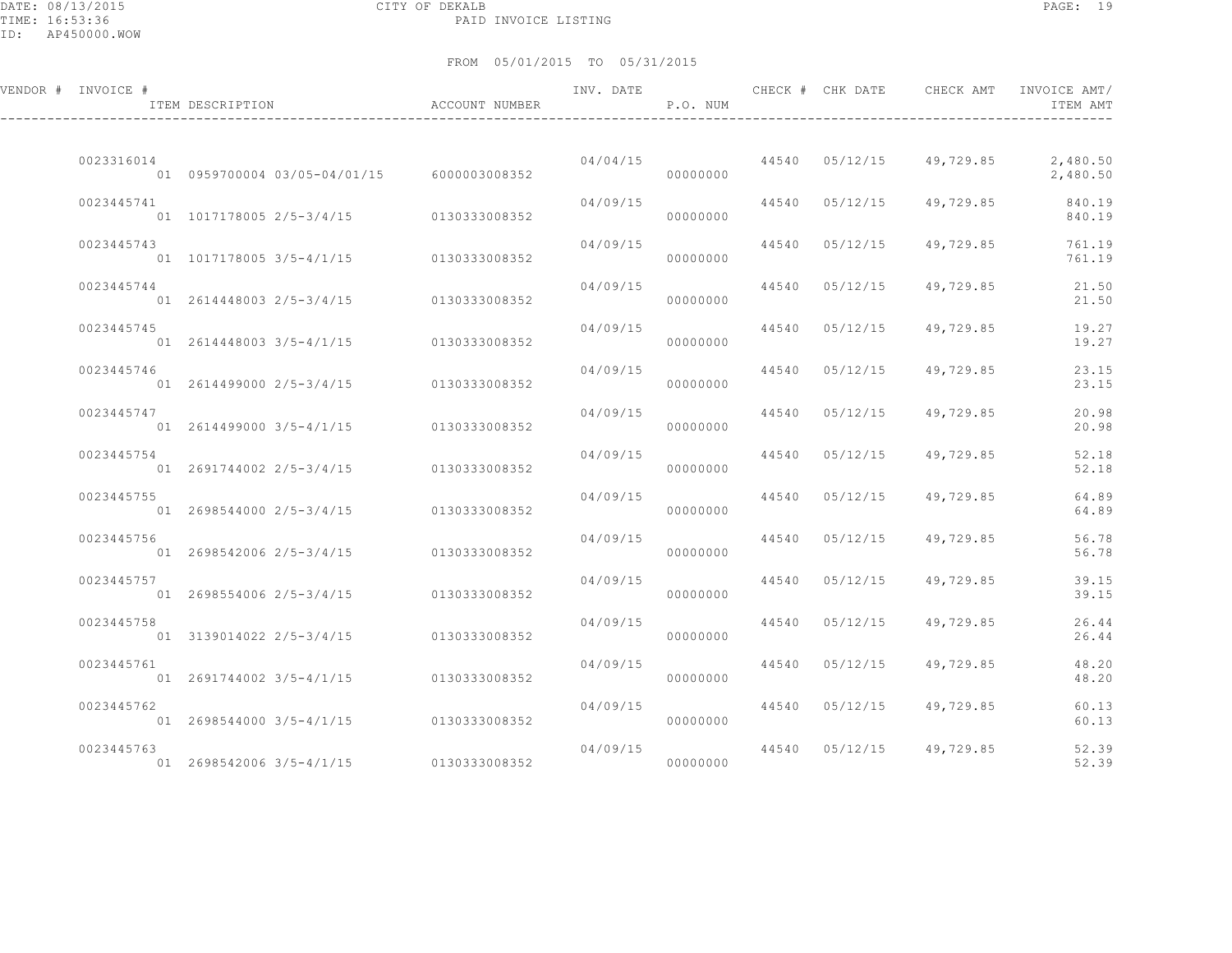DATE: 08/13/2015 CITY OF DEKALB PAGE: 20 PAID INVOICE LISTING

ID: AP450000.WOW

|         | VENDOR # INVOICE #       | ITEM DESCRIPTION                              | ACCOUNT NUMBER | INV. DATE | P.O. NUM             |                | CHECK # CHK DATE CHECK AMT      | INVOICE AMT/<br>ITEM AMT                         |
|---------|--------------------------|-----------------------------------------------|----------------|-----------|----------------------|----------------|---------------------------------|--------------------------------------------------|
|         | 0023445764               | 01 2698554006 3/5-4/1/15 0130333008352        |                |           | 04/09/15<br>00000000 |                | 44540 05/12/15 49,729.85        | 36.84<br>36.84                                   |
|         | 0023445765               | 01 3139014022 3/5-4/1/15 0130333008352        |                | 04/09/15  | 00000000             | 44540 05/12/15 | 49,729.85                       | 24.32<br>24.32                                   |
|         | 0023445766               | 01 5571073030 3/5-4/1/15 0130333008352        |                | 04/09/15  | 00000000             | 44540 05/12/15 | 49,729.85                       | 38.03<br>38.03                                   |
|         | 0023446097               | 01 5571073030 2/5-3/4/15 0130333008352        |                | 04/09/15  | 00000000             | 44540 05/12/15 | 49,729.85                       | 41.54<br>41.54                                   |
|         | 0023459460               | 01  0739012054  03/10-4/7/15  2600006508352   |                | 04/10/15  | 00000000             | 44540 05/12/15 |                                 | 49,729.85 1,771.05<br>1,771.05                   |
|         | 0023459628               | 01  1791072020  03/10-04/07/15  1000003008352 |                | 04/10/15  | 00000000             |                |                                 | 44540  05/12/15  49,729.85  1,501.08<br>1,501.08 |
|         | 0023671586               | 01 0077031004 03/18-04/15/15 6000003008352    |                | 04/18/15  | 00000000             |                | 44662 05/27/15 870.24           | 870.24<br>870.24                                 |
|         | 0023671838               | 01  0551052012  3/10-4/7/15  1000003008352    |                | 04/18/15  | 00000000             |                |                                 | 44540 05/12/15 49,729.85 27,457.18<br>27,457.18  |
|         | 003315845                | 01 0959694001 03/05-04/01/15 6000003008352    |                | 04/04/15  | 00000000             |                | 44540 05/12/15 49,729.85        | 929.14<br>929.14                                 |
| CONTHO  | THOMAS CONLEY            |                                               |                |           |                      |                |                                 | VENDOR TOTAL: 50,600.09                          |
|         | 05022015                 | 01 MABAS HAZMAT TECH REFRESHER 0125273008376  |                | 000000000 |                      |                |                                 | 30.00<br>30.00                                   |
| COPYALL | COPY ALL SERVICE/ IMPACT |                                               |                |           |                      |                | VENDOR TOTAL:                   | 30.00                                            |
|         | 140808                   | 01 BALCK TONER                                | 0117123008305  |           | 00000000             |                | $02/25/15$ 44541 05/12/15 58.50 | 19.50<br>19.50                                   |
|         | 141582                   | 01 BLACK TONER                                | 0117123008305  | 03/09/15  | 00000000             | 44541 05/12/15 | 58.50                           | 19.50<br>19.50                                   |
|         | 491363                   | 01 BLACK TONER                                | 0117123008305  | 04/22/15  | 00000000             |                | 44541 05/12/15 58.50            | 19.50<br>19.50                                   |
|         | 497465                   |                                               |                | 05/05/15  |                      | 44663 05/27/15 | 653.04                          | 633.54                                           |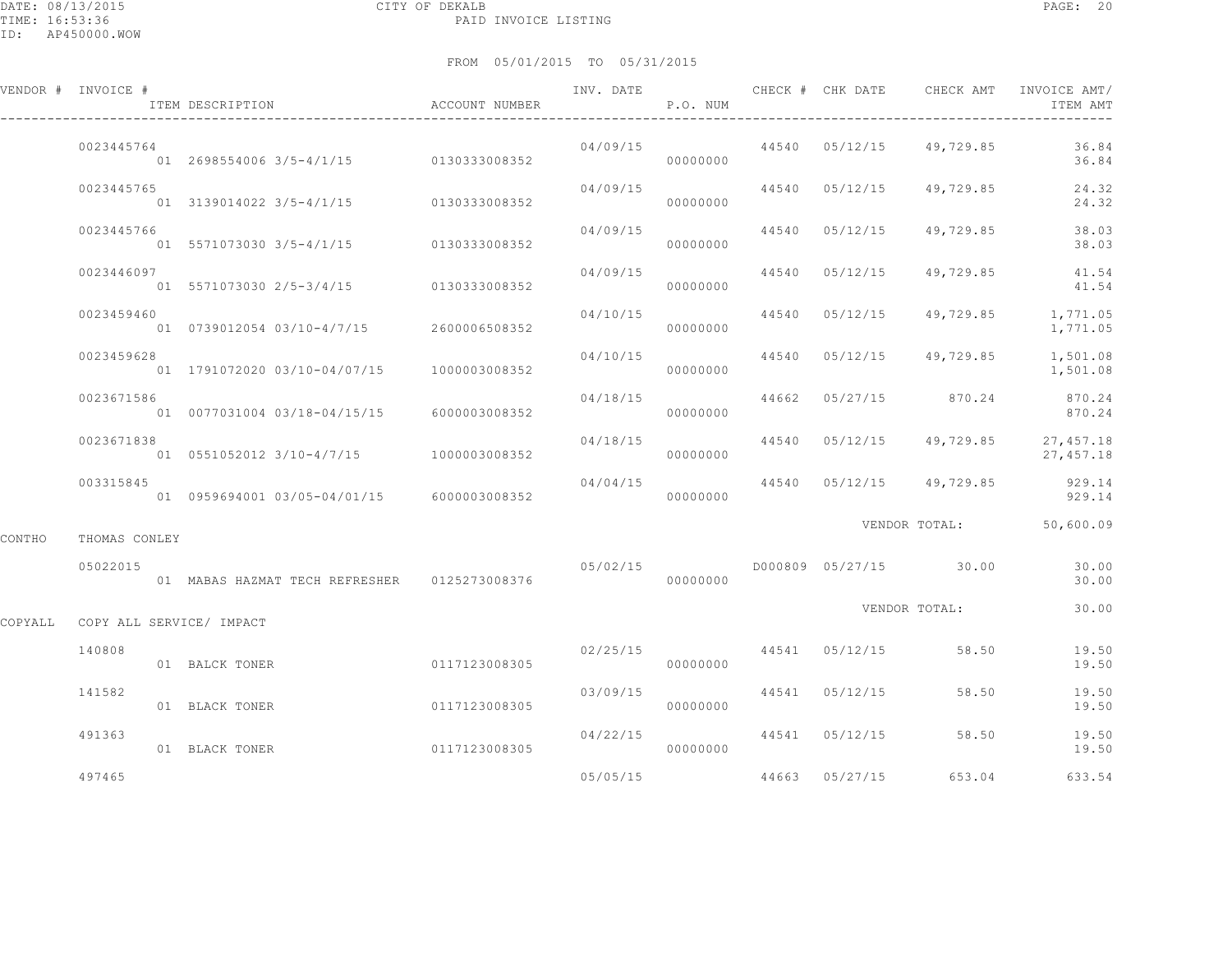DATE: 08/13/2015 CITY OF DEKALB PAGE: 21 PAID INVOICE LISTING

|               | VENDOR # INVOICE # | ITEM DESCRIPTION                                                                                | ACCOUNT NUMBER | INV. DATE | P.O. NUM             |                         | CHECK # CHK DATE CHECK AMT          | INVOICE AMT/<br>ITEM AMT   |
|---------------|--------------------|-------------------------------------------------------------------------------------------------|----------------|-----------|----------------------|-------------------------|-------------------------------------|----------------------------|
|               | 497465             | 01 BASE RATE CHRG 05/04-06/03/15 0135003008310<br>02 OVERAGE CHRGS 04/04-05/03/15 0135002008202 |                |           | 00000000<br>00000000 |                         | $05/05/15$ 44663 05/27/15 653.04    | 633.54<br>403.00<br>230.54 |
|               | 498102             | 01 TONER                                                                                        | 0117123008305  | 05/06/15  | 00000000             |                         | 44663 05/27/15 653.04               | 19.50<br>19.50             |
| CREELE        | CRESCENT ELECTRIC  |                                                                                                 |                |           |                      |                         | VENDOR TOTAL:                       | 711.54                     |
|               | 500415077001       | 01 ULTRA GE F32T8 FLUOR BA 6000002008219                                                        |                |           | 04/09/15<br>00000000 | 44664 05/27/15          | 601.55                              | 13.72<br>13.72             |
|               | \$500448164001     | 01 GFCI PLATE/DPLX RCP 0130332008229                                                            |                |           | 00000000             | 04/21/15 44664 05/27/15 | 601.55                              | 63.33<br>63.33             |
|               | \$500450587001     | 01 3M VYNL TAPE                                                                                 | 6000002008219  | 04/22/15  | 00000000             | 44664 05/27/15          | 601.55                              | 36.84<br>36.84             |
|               | \$500455441001     | 01 GE MH LAMP                                                                                   | 0130322008210  | 04/23/15  | 00000000             | 44664 05/27/15          | 601.55                              | 133.21<br>133.21           |
|               | S500457945001      |                                                                                                 |                | 04/24/15  | 00000000             | 44664 05/27/15          | 601.55                              | 27.45<br>27.45             |
|               | S500461723001      | 01 (3) 250W OUAD MH BAL 0130332008229                                                           |                | 05/04/15  | 00000000             | 44664 05/27/15          | 601.55                              | 327.00<br>327.00           |
| CSRBOB        |                    | C.S.R. BOBCAT, INCORPORATED                                                                     |                |           |                      |                         | VENDOR TOTAL:                       | 601.55                     |
|               | 119525             | 01 MALE/FEMALE COUPLERS 0130332008226                                                           |                |           | 00000000             |                         | $04/28/15$ $44542$ $05/12/15$ 69.07 | 69.07<br>69.07             |
| DALDEN        | DENISE DALEY       |                                                                                                 |                |           |                      |                         | VENDOR TOTAL:                       | 69.07                      |
|               | 05052015           | 01 WATER REFUND #1001045900-00 6000000063444                                                    |                |           | 00000000             |                         | 05/05/15 44665 05/27/15 35.51       | 35.51<br>35.51             |
| <b>DCAUTO</b> |                    | DEKALB COUNTY AUTO PARTS INC                                                                    |                |           |                      |                         | VENDOR TOTAL:                       | 35.51                      |
|               | 496039             |                                                                                                 |                | 03/30/15  |                      |                         | 44667 05/27/15 2,612.04             | 7.58                       |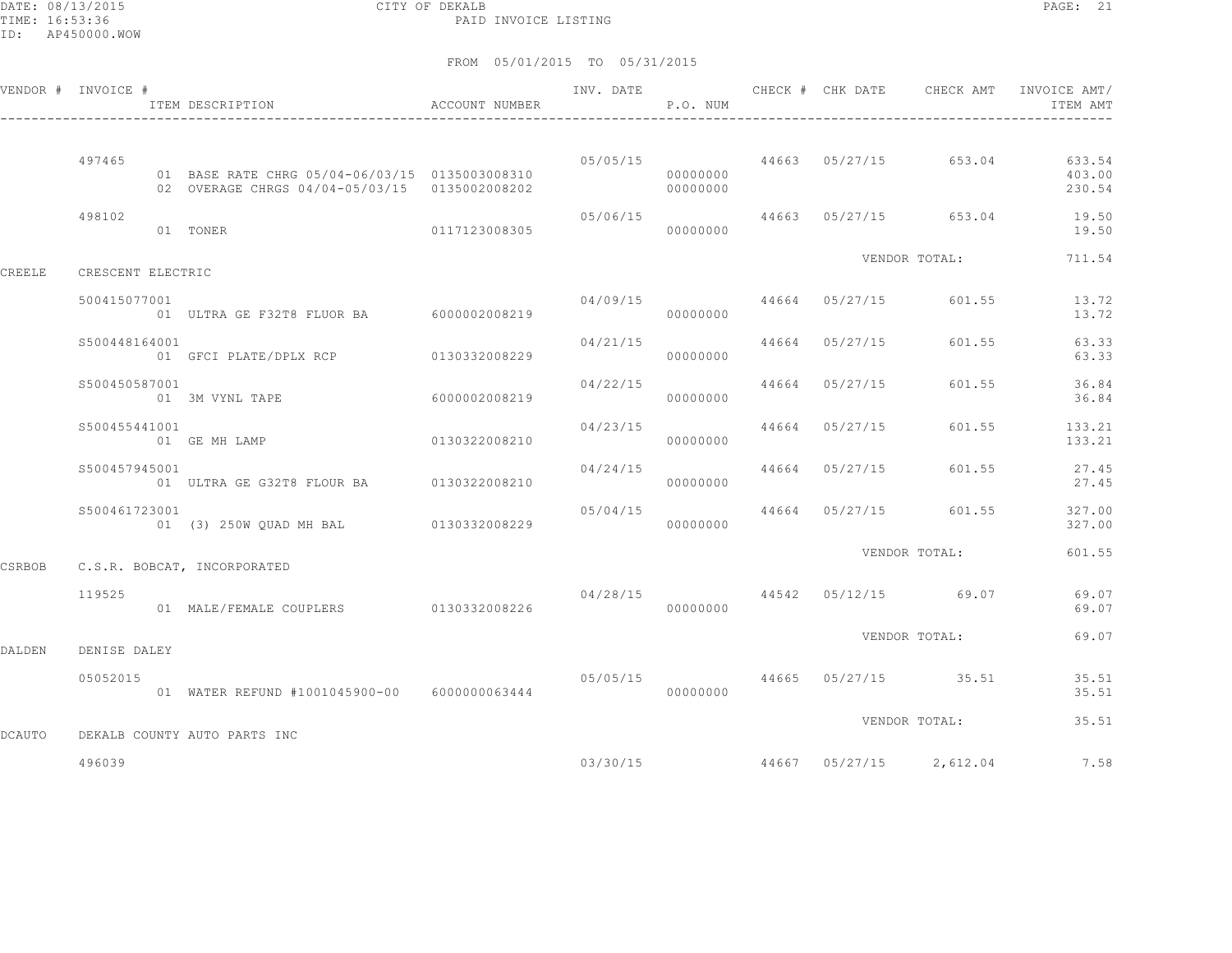DATE: 08/13/2015 CITY OF DEKALB PAGE: 22 PAID INVOICE LISTING

ID: AP450000.WOW

| VENDOR # INVOICE # |        | ITEM DESCRIPTION                      | ACCOUNT NUMBER | INV. DATE            | P.O. NUM |       | CHECK # CHK DATE | CHECK AMT               | INVOICE AMT/<br>ITEM AMT  |
|--------------------|--------|---------------------------------------|----------------|----------------------|----------|-------|------------------|-------------------------|---------------------------|
|                    | 496039 | 01 1 OT PREM OIL 6000002008245        |                | 03/30/15             | 00000000 |       |                  | 44667 05/27/15 2,612.04 | 7.58<br>7.58              |
|                    | 496187 | 01 OIL PRESSURE SWITCH 0120242008226  |                | 03/31/15             | 00000000 |       | 44667 05/27/15   | 2,612.04                | 24.24<br>24.24            |
|                    | 496439 | 01 4 B U LAMP (3)                     | 0125272008226  | 04/01/15             | 00000000 | 44667 | 05/27/15         | 2,612.04                | 36.01<br>36.01            |
|                    | 496577 | 01 EXHAUST PARTS                      | 0125272008226  | 04/02/15             | 00000000 | 44667 | 05/27/15         | 2,612.04                | 133.56<br>133.56          |
|                    | 497139 | 01 BUTT CONNECTOR                     | 0125273008310  | 04/07/15             | 00000000 | 44667 | 05/27/15         | 2,612.04                | 3.15<br>3.15              |
|                    | 497140 | 01 CATALYTIC CONVERTER                | 0120242008226  | 04/07/15             | 00000000 | 44667 | 05/27/15         | 2,612.04                | 296.79<br>296.79          |
|                    | 497198 | 01 POWER SERVICE DIESEL 0125272008226 |                | 04/08/15             | 00000000 | 44667 | 05/27/15         | 2,612.04                | 9.89<br>9.89              |
|                    | 497230 | 01 BATTERY/WARRANTY ADJUSTMENT        | 0120242008226  | 04/08/15             | 00000000 | 44667 | 05/27/15         | 2,612.04                | 111.22<br>111.22          |
|                    | 497373 | 01 BRAKE PADS/ROTORS                  | 0125272008226  | 04/09/15             | 00000000 | 44667 | 05/27/15         | 2,612.04                | 261.94<br>261.94          |
|                    | 497406 | 01 GEAR OIL                           | 6000002008226  | 04/09/15             | 00000000 | 44667 | 05/27/15         | 2,612.04                | 11.58<br>11.58            |
|                    | 497416 | 01 SYNTHETIC OIL                      | 0120212008247  | 04/09/15             | 00000000 | 44667 | 05/27/15         | 2,612.04                | 18.96<br>18.96            |
|                    | 497482 | 01 BATTERY                            | 6000002008232  | 04/09/15             | 00000000 | 44667 | 05/27/15         | 2,612.04                | 350.66<br>350.66          |
|                    | 497576 | 01 DISC PARKING BRAKE                 | 0120222008226  | 04/10/15             | 00000000 |       | 44667 05/27/15   | 2,612.04                | 47.22<br>47.22            |
|                    | 497577 | 01 BATTERY                            | 0125272008226  | 04/10/15             | 00000000 |       | 44667 05/27/15   |                         | 2,612.04 131.06<br>131.06 |
|                    | 497915 | 01 FUEL LINE HOSE 0125272008226       |                | 04/13/15<br>00000000 |          |       | 44667 05/27/15   |                         | 2,612.04 1.29<br>1.29     |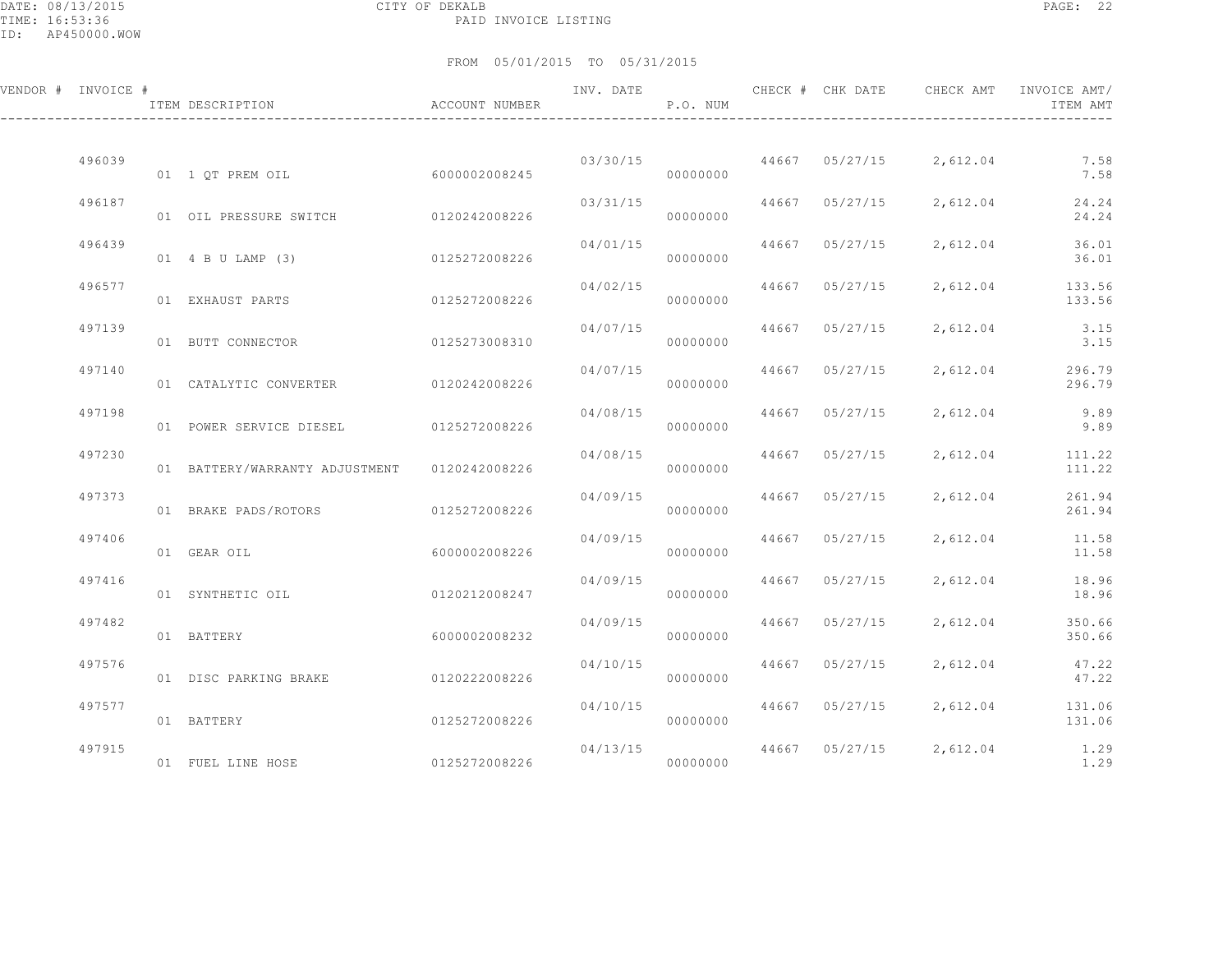### FROM 05/01/2015 TO 05/31/2015

| VENDOR # INVOICE # | ITEM DESCRIPTION                                 | ACCOUNT NUMBER |          | P.O. NUM             |                |                         | INV. DATE 6 CHECK # CHK DATE CHECK AMT INVOICE AMT/<br>ITEM AMT   |
|--------------------|--------------------------------------------------|----------------|----------|----------------------|----------------|-------------------------|-------------------------------------------------------------------|
| 498064             | 01 HALOGEN LAMP                                  | 0125272008226  | 04/14/15 | 00000000             |                | 44667 05/27/15 2,612.04 | 19.98<br>19.98                                                    |
| 498270             | 01 SPARK PLUGS                                   | 0125272008226  | 04/15/15 | 00000000             | 44667 05/27/15 | 2,612.04                | 7.32<br>7.32                                                      |
| 498313             | 01 LOW VOC BRAKE CLNR 0125272008226<br>02 2 DISC | 0125272008226  |          | 00000000<br>00000000 |                |                         | $04/16/15$ $44667$ $05/27/15$ $2,612.04$ $18.15$<br>3.98<br>14.17 |
| 498314             | 01 2 DISC                                        | 0125272008226  | 04/16/15 | 00000000             |                | 44667 05/27/15 2,612.04 | 2.18<br>2.18                                                      |
| 498397             | 01 4 B U LAMPS                                   | 0125272008226  | 04/16/15 | 00000000             | 44667 05/27/15 | 2,612.04                | 29.91<br>29.91                                                    |
| 498398             | 01 RETURNED 4 B U LAMPS 0125272008226            |                | 04/16/15 | 00000000             | 44667 05/27/15 | 2,612.04                | $-36.01$<br>$-36.01$                                              |
| 498820             | 01 OIL & BRAKE CLEANER 0125272008226             |                | 04/20/15 | 00000000             | 44667 05/27/15 | 2,612.04                | 15.45<br>15.45                                                    |
| 498826             | 01 WATER PUMP                                    | 6000002008226  | 04/20/15 | 00000000             | 44667 05/27/15 | 2,612.04                | 139.04<br>139.04                                                  |
| 498845             | 01 OIL FILTER                                    | 6500003008310  | 04/20/15 | 00000000             | 44667 05/27/15 | 2,612.04                | 18.94<br>18.94                                                    |
| 498913             | 01 CARB-CHOKE CLNR                               | 0125272008226  | 04/21/15 | 00000000             | 44667 05/27/15 | 2,612.04                | 11.96<br>11.96                                                    |
| 498933             | 01    QUALITY    HEATER HOSE    6000002008232    |                | 04/21/15 | 00000000             | 44667 05/27/15 | 2,612.04                | 6.90<br>6.90                                                      |
| 498994             | 01 HORN                                          | 0130332008226  |          | 04/21/15<br>00000000 | 44667 05/27/15 | 2,612.04                | 29.68<br>29.68                                                    |
| 499010             | 01 IGNITION COIL                                 | 0125272008226  | 04/21/15 | 00000000             | 44667 05/27/15 | 2,612.04                | 37.74<br>37.74                                                    |
| 499093             | 01 HORN                                          | 0130332008226  | 04/22/15 | 00000000             |                | 44667 05/27/15 2,612.04 | 14.84<br>14.84                                                    |
|                    |                                                  |                |          |                      |                |                         |                                                                   |

 499094 04/22/15 44667 05/27/15 2,612.04 7.99 01 DIELECT SILICONE COMP 0125272008226 00000000 7.99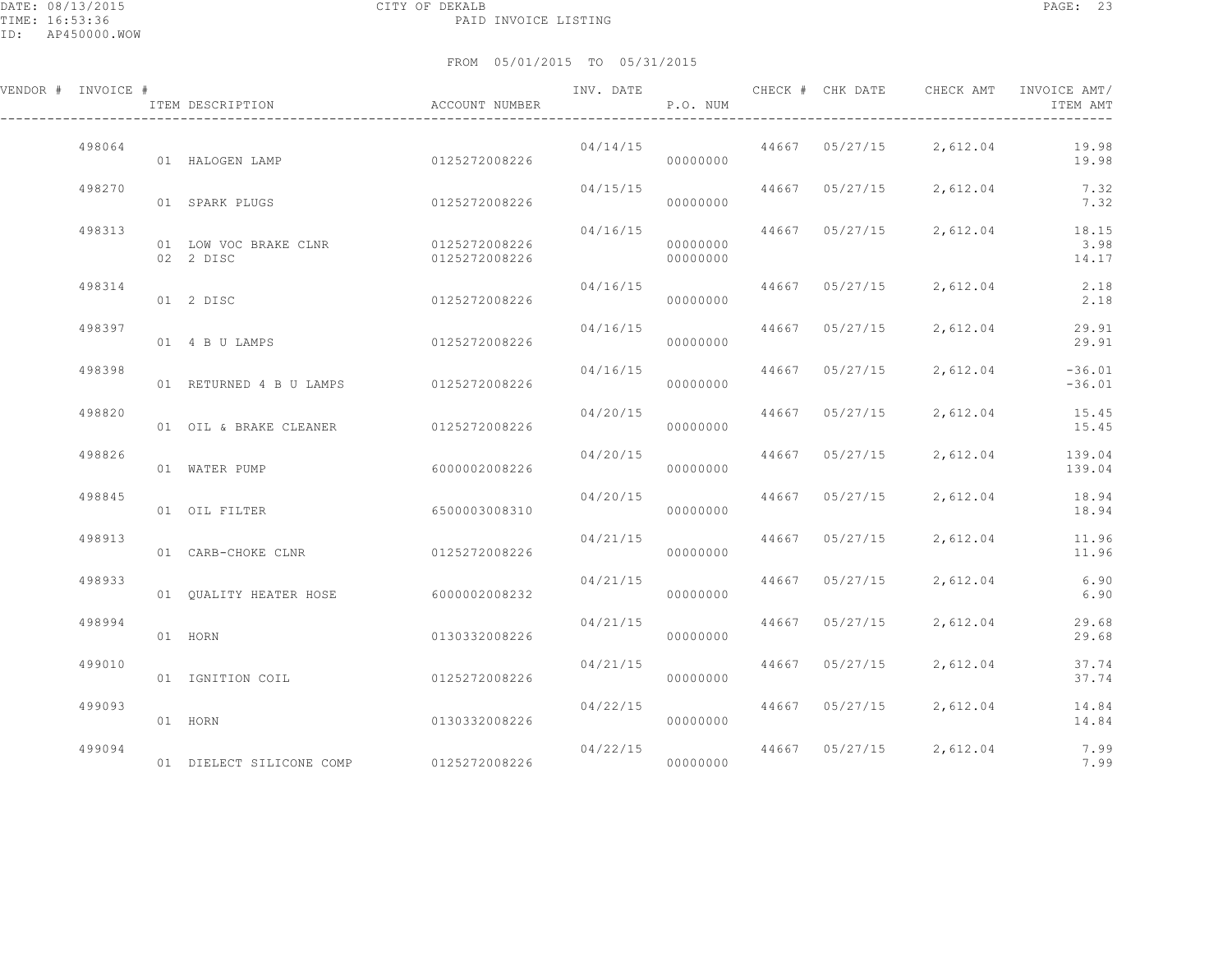|       | VENDOR # INVOICE # | ITEM DESCRIPTION                                | ACCOUNT NUMBER | INV. DATE               | P.O. NUM |       |                | CHECK # CHK DATE CHECK AMT           | INVOICE AMT/<br>ITEM AMT                 |
|-------|--------------------|-------------------------------------------------|----------------|-------------------------|----------|-------|----------------|--------------------------------------|------------------------------------------|
|       | 499100             | 01 INTERIOR DOOR HANDLE 0130332008226           |                | 04/22/15                | 00000000 |       |                | $44667$ $05/27/15$ 2,612.04          | 16.82<br>16.82                           |
|       | 499253             | 01 BELT TENSIONER/PULLEY 6000002008226          |                | 04/23/15                | 00000000 |       | 44667 05/27/15 |                                      | 2,612.04 155.53<br>155.53                |
|       | 499262             | 01 IDLER PULLEY                                 | 6000002008226  | 04/23/15                | 00000000 |       | 44667 05/27/15 | 2,612.04                             | 20.15<br>20.15                           |
|       | 499384             | 01 IDLER PULLEY                                 | 6000002008226  | 04/24/15                | 00000000 | 44667 | 05/27/15       | 2,612.04                             | $-23.65$<br>$-23.65$                     |
|       | 499741             | 01 BATTERY                                      | 0125272008226  | 04/28/15                | 00000000 |       | 44667 05/27/15 | 2,612.04                             | 504.52<br>504.52                         |
|       | 499993             | 01 HEAVY DUTY OIL 0130332008226                 |                | 04/29/15                | 00000000 |       | 44667 05/27/15 |                                      | 2,612.04 28.49<br>28.49                  |
|       | 500105             | 01 ETHER FUEL CYLINDER 6500002008226            |                | 04/30/15                | 00000000 |       |                |                                      | 44667 05/27/15 2,612.04 140.96<br>140.96 |
|       |                    | DCCIRCLK DEKALB COUNTY CIRCUIT CLERK            |                |                         |          |       |                | VENDOR TOTAL:                        | 2,612.04                                 |
|       | 04132015           | 01 REFUND MAIL-IN FINE 15-1845 0100000073518    |                |                         | 00000000 |       |                | $04/13/15$ $44513$ $05/01/15$ 200.00 | 200.00<br>200.00                         |
|       | 05052015           | 01 REFUND MAIL-IN FINE CFH 15-058 0100000073518 |                | 05/05/15                | 00000000 |       |                | 44637 05/12/15 50.00                 | 50.00<br>50.00                           |
| DCCOL |                    | DEKALB COUNTY COLLECTOR                         |                |                         |          |       |                | VENDOR TOTAL:                        | 250.00                                   |
|       | 081030001520141    | 01 W DRESSER ROAD (GARDEN PLOTS) 0130323008385  |                | 05/06/15 44756 05/27/15 | 00000000 |       |                | 38,801.36                            | 449.68<br>449.68                         |
|       | 081030004520141    |                                                 |                | 05/06/15                | 00000000 |       | 44756 05/27/15 | 38,801.36                            | 79.29<br>79.29                           |
|       | 081030004620141    | 01 DANNY WELLS 9 ACRES LH 6500003008385         |                | 05/06/15                | 00000000 |       | 44756 05/27/15 | 38,801.36                            | 295.70<br>295.70                         |
|       | 081440101320141    | 01 SYCAMORE/WOODLAWN                            | 0130323008385  | 05/06/15                | 00000000 |       | 44756 05/27/15 | 38,801.36                            | 766.75<br>766.75                         |
|       | 082242601620141    |                                                 |                | 05/06/15                |          |       |                | 44756 05/27/15 38,801.36             | 116.56                                   |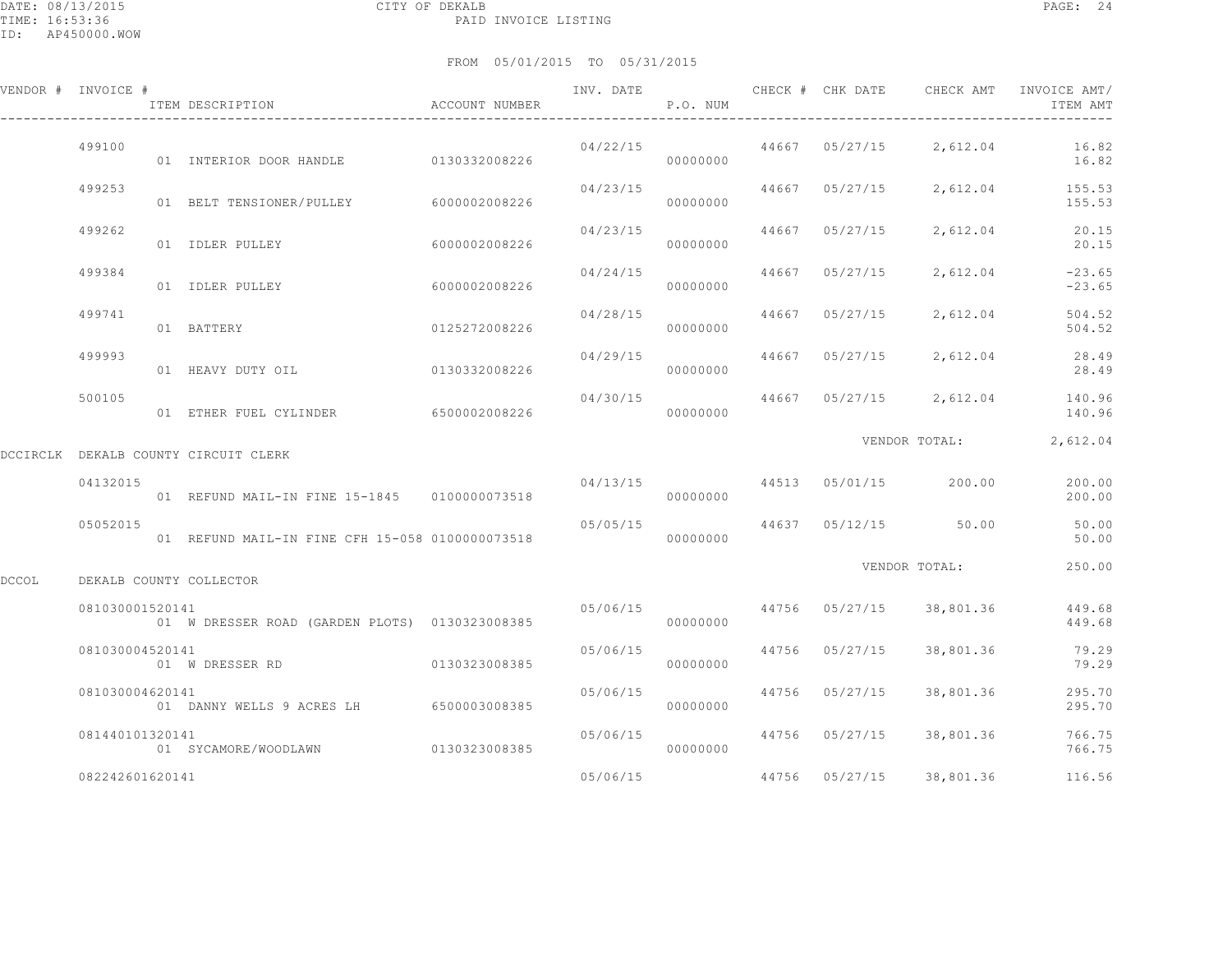DATE: 08/13/2015 CITY OF DEKALB PAGE: 25 PAID INVOICE LISTING

| VENDOR # INVOICE # | ITEM DESCRIPTION                              | <b>ACCOUNT NUMBER</b> | INV. DATE | P.O. NUM | CHECK # CHK DATE | CHECK AMT                       | INVOICE AMT/<br>ITEM AMT       |
|--------------------|-----------------------------------------------|-----------------------|-----------|----------|------------------|---------------------------------|--------------------------------|
| 082242601620141    | 01 GURLER STREET                              | 0130323008385         | 05/06/15  | 00000000 |                  | 44756 05/27/15 38,801.36 116.56 | 116.56                         |
| 082315601620141    | 01 212 N 2ND ST                               | 0130323008385         | 05/06/15  | 00000000 | 44756 05/27/15   | 38,801.36                       | 2,538.79<br>2,538.79           |
| 082320900320141    | 01 624 N 11TH ST                              | 0130323008385         | 05/06/15  | 00000000 | 44756 05/27/15   | 38,801.36                       | 2,501.94<br>2,501.94           |
| 082442600320141    | 01 OLD ELM FARMS 30.30 ACRES LH 6500003008385 |                       | 05/06/15  | 00000000 | 44756 05/27/15   | 38,801.36                       | 711.53<br>711.53               |
| 082727902720141    | 01 1205 S FOURTH ST                           | 0130323008385         | 05/06/15  | 00000000 | 44756 05/27/15   |                                 | 38,801.36 1,862.33<br>1,862.33 |
| 082727902920141    | 01 1151 S FOURTH ST                           | 0130323008385         | 05/06/15  | 00000000 | 44756 05/27/15   | 38,801.36                       | 10,764.21<br>10,764.21         |
| 090830001320141    | 01 OLD ELM 53.36 ACRES LH 6500003008385       |                       | 05/06/15  | 00000000 | 44756 05/27/15   | 38,801.36                       | 1,273.14<br>1,273.14           |
| 091710000220141    | 01 13239 BARBER GREENE RD                     | 6500003008385         | 05/06/15  | 00000000 | 44756 05/27/15   | 38,801.36                       | 801.96<br>801.96               |
| 091710001520141    | 01 13091 BARBER GREENE RD 6500003008385       |                       | 05/06/15  | 00000000 | 44756 05/27/15   |                                 | 38,801.36 1,722.66<br>1,722.66 |
| 091710002220141    | 01 DIEHL FARMS 14.52 ACRES                    | 6500003008385         | 05/14/15  | 00000000 | 44756 05/27/15   | 38,801.36                       | 300.92<br>300.92               |
| 091820000920141    | 01 LARSON GRAIN 5.5 ACRES LH                  | 6500003008385         | 05/06/15  | 00000000 | 44756 05/27/15   |                                 | 38,801.36 142.87<br>142.87     |
| 091840000720141    | 01 OLD ELM FARMS 83.60 ACRES                  | 6500003008385         | 05/06/15  | 00000000 | 44756 05/27/15   | 38,801.36                       | 1,914.33<br>1,914.33           |
| 091840000820141    | 01 CHARLES WINTERS 3.4 ACRES LH 6500003008385 |                       | 05/06/15  | 00000000 | 44756 05/27/15   | 38,801.36                       | 93.73<br>93.73                 |
| 091910001520141    | 01 OLD ELM 38.42 ACRES LH 6500003008385       |                       | 05/06/15  | 00000000 | 44756 05/27/15   |                                 | 38,801.36 1,007.98<br>1,007.98 |
| 091910001620141    | 01 CHARLES WINTER 3.89 ACRES LH 6500003008385 |                       | 05/06/15  | 00000000 | 44756 05/27/15   | 38,801.36                       | 102.51<br>102.51               |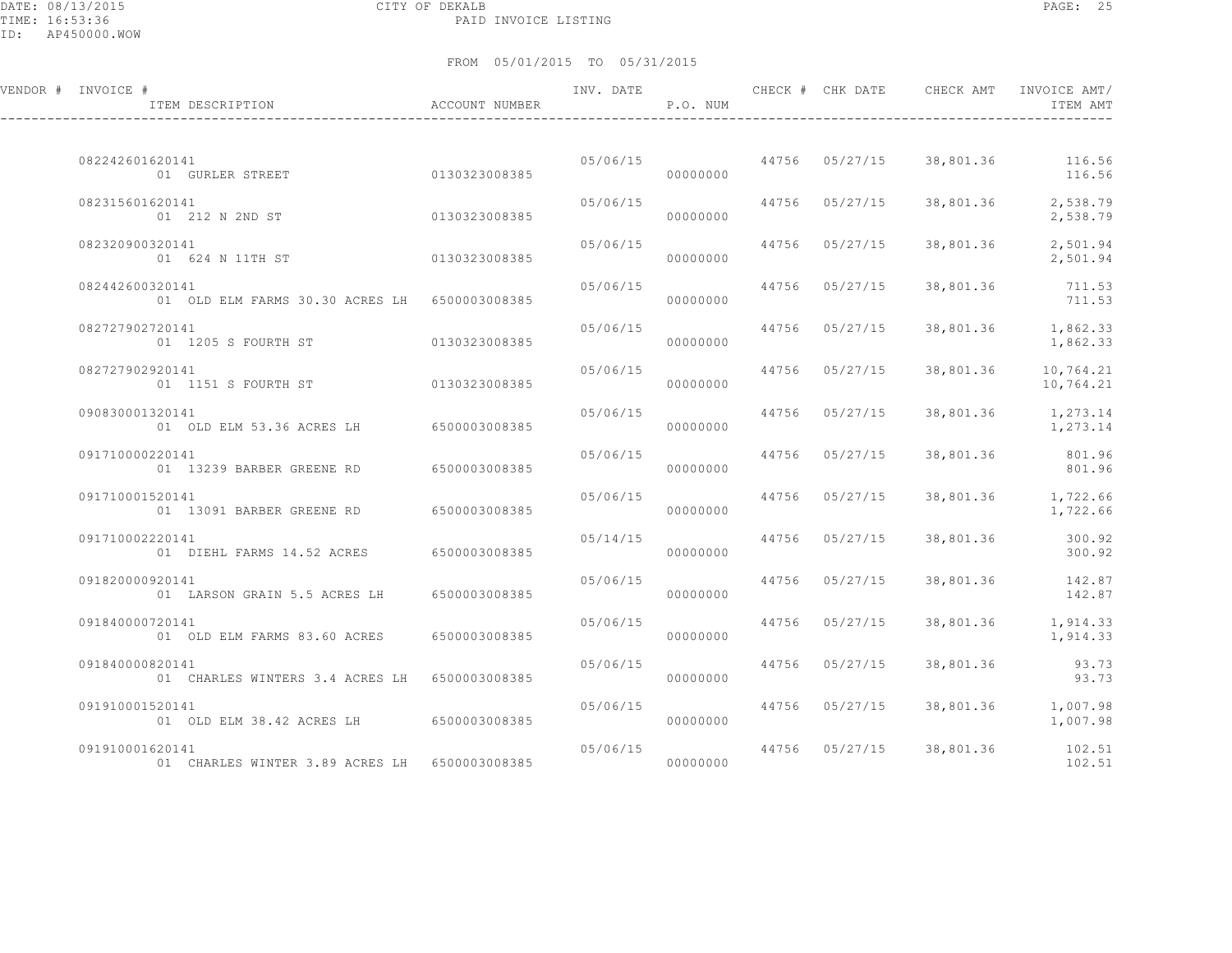| VENDOR # INVOICE #<br>ITEM DESCRIPTION               | ACCOUNT NUMBER | INV. DATE | P.O. NUM             |                         | CHECK # CHK DATE CHECK AMT | INVOICE AMT/<br>ITEM AMT |
|------------------------------------------------------|----------------|-----------|----------------------|-------------------------|----------------------------|--------------------------|
| 091910003320141<br>01 HANGER UNIT E1-1 6500003008385 |                |           | 00000000             | 05/06/15 44756 05/27/15 | 38,801.36                  | 149.37<br>149.37         |
| 091910003420141<br>01 HANGER UNIT E1-2               | 6500003008385  |           | 05/06/15<br>00000000 | 44756 05/27/15          | 38,801.36                  | 112.06<br>112.06         |
| 091910003520141<br>01 HANGER UNIT E1-3               | 6500003008385  | 05/06/15  | 00000000             | 44756 05/27/15          | 38,801.36                  | 112.06<br>112.06         |
| 091910003620141<br>01 HANGER UNIT E1-4               | 6500003008385  |           | 05/06/15<br>00000000 | 44756 05/27/15          | 38,801.36                  | 112.06<br>112.06         |
| 091910003720141<br>01 HANGER UNIT E1-5               | 6500003008385  | 05/06/15  | 00000000             | 44756 05/27/15          | 38,801.36                  | 125.18<br>125.18         |
| 091910003820141<br>01 HANGER UNIT E1-6               | 6500003008385  | 05/06/15  | 00000000             | 44756 05/27/15          | 38,801.36                  | 125.18<br>125.18         |
| 091910003920141<br>01 HANGER UNIT E1-7               | 6500003008385  | 05/06/15  | 00000000             | 44756 05/27/15          | 38,801.36                  | 112.06<br>112.06         |
| 091910004020141<br>01 HANGER UNIT E1-8               | 6500003008385  |           | 05/06/15<br>00000000 | 44756 05/27/15          | 38,801.36                  | 112.06<br>112.06         |
| 091910004120141<br>01 HANGER UNIT E1-9               | 6500003008385  | 05/06/15  | 00000000             | 44756 05/27/15          | 38,801.36                  | 112.06<br>112.06         |
| 091910004220141<br>01 HANGER UNIT E1-10              | 6500003008385  | 05/06/15  | 00000000             | 44756 05/27/15          | 38,801.36                  | 112.06<br>112.06         |
| 091910004320141<br>01 HANGER E2-1                    | 6500003008385  | 05/06/15  | 00000000             | 44756 05/27/15          | 38,801.36                  | 149.37<br>149.37         |
| 091910004420141<br>01 HANGER UNIT E2-2               | 6500003008385  | 05/06/15  | 00000000             | 44756 05/27/15          | 38,801.36                  | 112.06<br>112.06         |
| 091910004520141<br>01 HANGER UNIT E2-3               | 6500003008385  | 05/06/15  | 00000000             | 44756 05/27/15          | 38,801.36                  | 112.06<br>112.06         |
| 091910004620141<br>01 HANGER UNIT E2-4               | 6500003008385  | 05/06/15  | 00000000             | 44756 05/27/15          | 38,801.36                  | 112.06<br>112.06         |
| 091910004720141<br>01 HANGER UNIT E2-5               | 6500003008385  |           | 05/06/15<br>00000000 | 44756 05/27/15          | 38,801.36                  | 125.18<br>125.18         |
| 091910004820141                                      |                | 05/06/15  |                      | 44756 05/27/15          | 38,801.36                  | 125.18                   |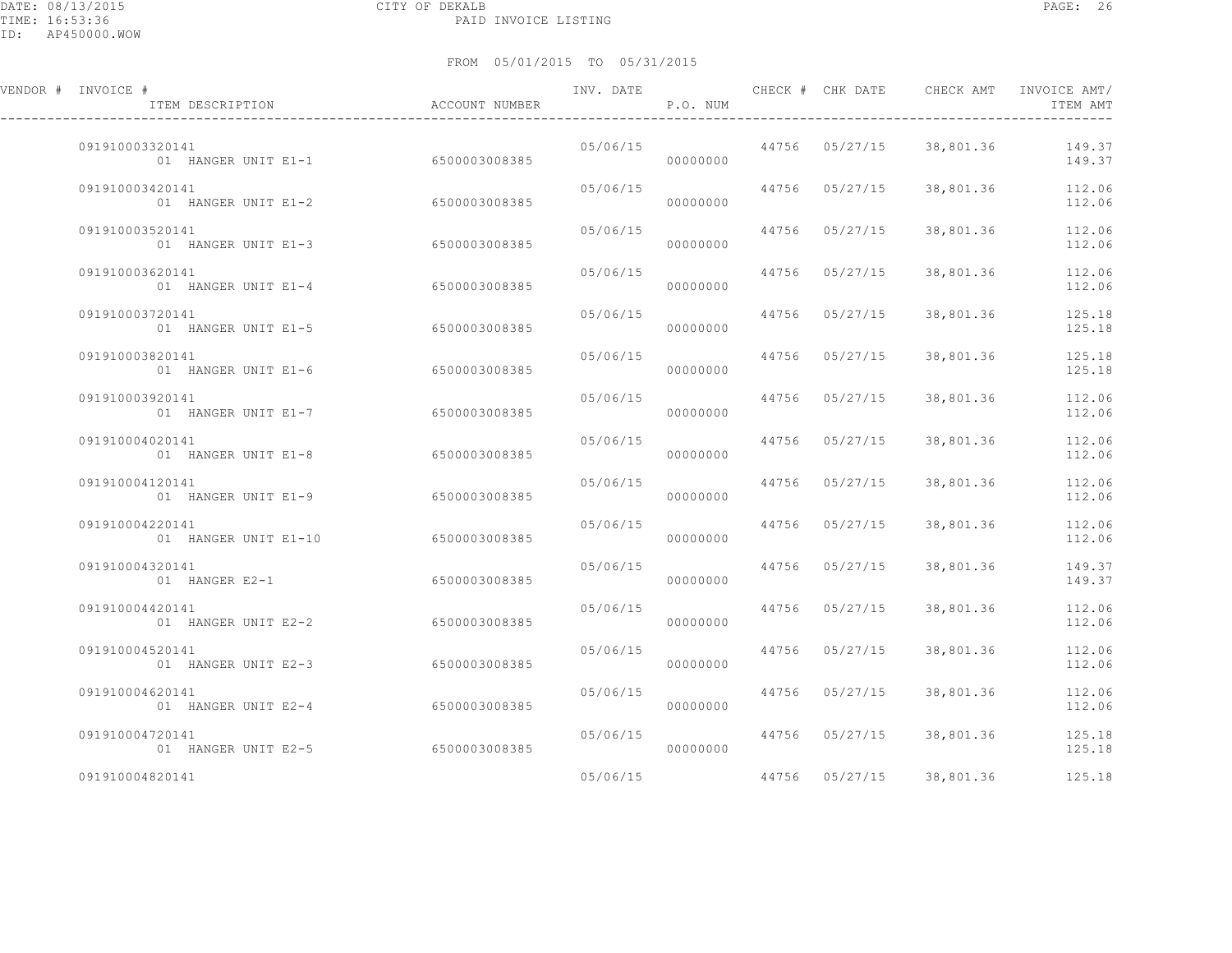DATE: 08/13/2015 CITY OF DEKALB PAGE: 27 PAID INVOICE LISTING

| VENDOR # INVOICE #<br>ITEM DESCRIPTION  | ACCOUNT NUMBER | INV. DATE | P.O. NUM |                |                          | ITEM AMT         |
|-----------------------------------------|----------------|-----------|----------|----------------|--------------------------|------------------|
|                                         |                |           |          |                |                          |                  |
| 091910004820141<br>01 HANGER UNIT E2-6  | 6500003008385  | 05/06/15  | 00000000 |                | 44756 05/27/15 38,801.36 | 125.18<br>125.18 |
| 091910004920141<br>01 HANGER UNIT E2-7  | 6500003008385  | 05/06/15  | 00000000 | 44756 05/27/15 | 38,801.36                | 112.06<br>112.06 |
| 091910005020141<br>01 HANGER UNIT E2-8  | 6500003008385  | 05/06/15  | 00000000 | 44756 05/27/15 | 38,801.36                | 112.06<br>112.06 |
| 091910005120141<br>01 HANGER UNIT E2-9  | 6500003008385  | 05/06/15  | 00000000 | 44756 05/27/15 | 38,801.36                | 112.06<br>112.06 |
| 091910005220141<br>01 HANGER UNIT E2-10 | 6500003008385  | 05/06/15  | 00000000 | 44756 05/27/15 | 38,801.36                | 149.37<br>149.37 |
| 091910005320141<br>01 HANGER UNIT E3-A  | 6500003008385  | 05/06/15  | 00000000 | 44756 05/27/15 | 38,801.36                | 466.86<br>466.86 |
| 091910005420141<br>01 HANGER UNIT E3-B  | 6500003008385  | 05/06/15  | 00000000 | 44756 05/27/15 | 38,801.36                | 466.86<br>466.86 |
| 091910005520141<br>01 HANGER UNIT E4-1  | 6500003008385  | 05/06/15  | 00000000 | 44756 05/27/15 | 38,801.36                | 178.58<br>178.58 |
| 091910005620141<br>01 HANGER UNIT E4-2  | 6500003008385  | 05/06/15  | 00000000 | 44756 05/27/15 | 38,801.36                | 156.99<br>156.99 |
| 091910005720141<br>01 HANGER UNIT E4-3  | 6500003008385  | 05/06/15  | 00000000 | 44756 05/27/15 | 38,801.36                | 156.99<br>156.99 |
| 091910005820141<br>01 HANGER UNIT E4-4  | 6500003008385  | 05/06/15  | 00000000 | 44756 05/27/15 | 38,801.36                | 205.98<br>205.98 |
| 091910005920141<br>01 HANGER UNIT E4-5  | 6500003008385  | 05/06/15  | 00000000 | 44756 05/27/15 | 38,801.36                | 178.58<br>178.58 |
| 091910006020141<br>01 HANGER UNIT E4-6  | 6500003008385  | 05/06/15  | 00000000 | 44756 05/27/15 | 38,801.36                | 156.99<br>156.99 |
| 091910006120141<br>01 HANGER UNIT E4-7  | 6500003008385  | 05/06/15  | 00000000 | 44756 05/27/15 | 38,801.36                | 156.99<br>156.99 |
| 091910006220141<br>01 HANGER UNIT E4-8  | 6500003008385  | 05/06/15  | 00000000 | 44756 05/27/15 | 38,801.36                | 400.34<br>400.34 |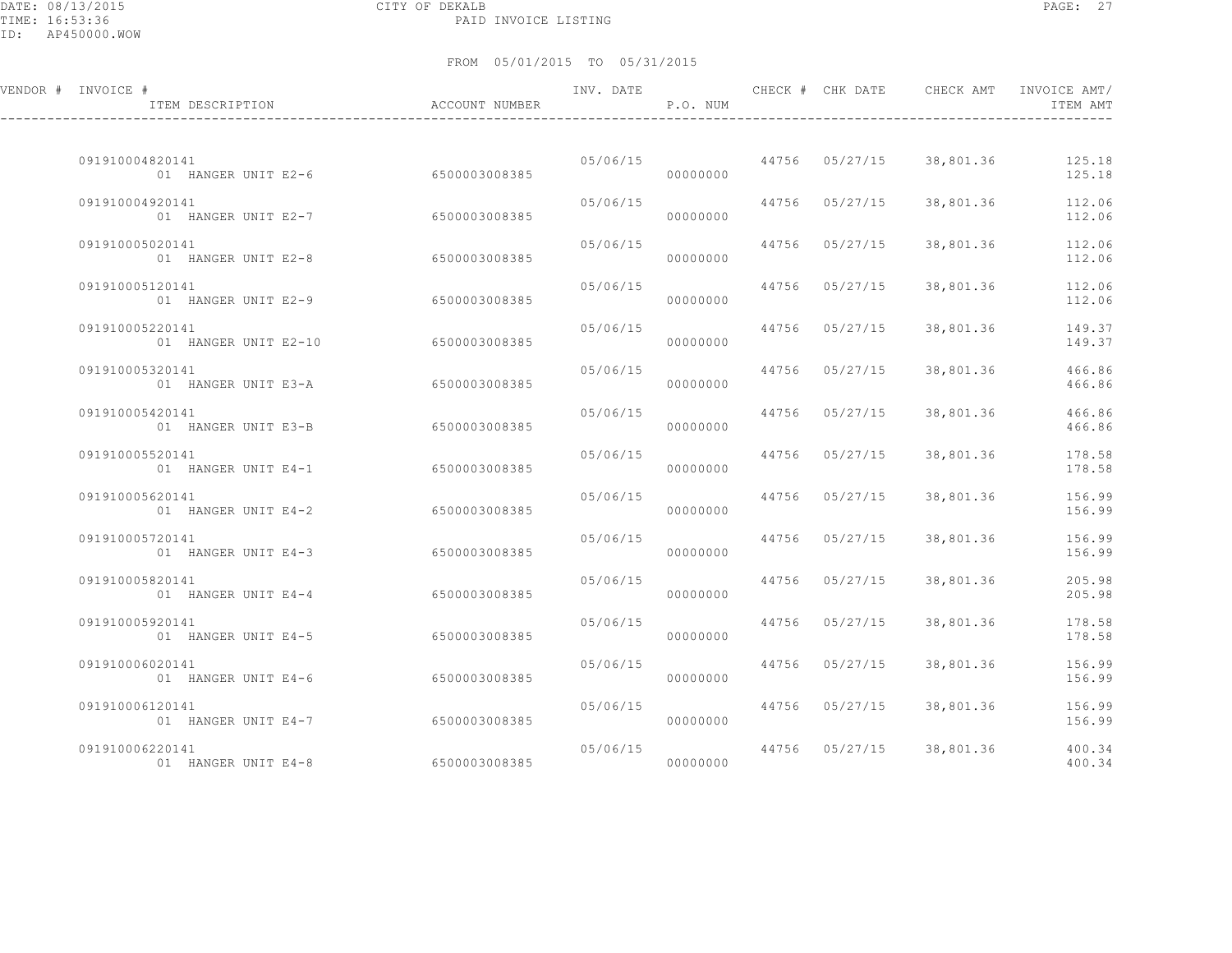| VENDOR # INVOICE #<br>ITEM DESCRIPTION               | ACCOUNT NUMBER | INV. DATE | P.O. NUM |                | CHECK # CHK DATE CHECK AMT | INVOICE AMT/<br>ITEM AMT |
|------------------------------------------------------|----------------|-----------|----------|----------------|----------------------------|--------------------------|
| 091910006320141<br>01 HANGER UNIT E5-1 6500003008385 |                | 05/06/15  | 00000000 | 44756 05/27/15 | 38,801.36                  | 112.06<br>112.06         |
| 091910006420141<br>01 HANGER UNIT E5-2               | 6500003008385  | 05/06/15  | 00000000 | 44756 05/27/15 | 38,801.36                  | 112.06<br>112.06         |
| 091910006520141<br>01 HANGER UNIT E5-3               | 6500003008385  | 05/06/15  | 00000000 | 44756 05/27/15 | 38,801.36                  | 112.06<br>112.06         |
| 091910006620141<br>01 HANGER UNIT E5-4               | 6500003008385  | 05/06/15  | 00000000 | 44756 05/27/15 | 38,801.36                  | 211.24<br>211.24         |
| 091910006720141<br>01 HANGER UNIT E5-5               | 6500003008385  | 05/06/15  | 00000000 | 44756 05/27/15 | 38,801.36                  | 149.37<br>149.37         |
| 091910006820141<br>01 HANGER UNIT E5-6               | 6500003008385  | 05/06/15  | 00000000 | 44756 05/27/15 | 38,801.36                  | 125.18<br>125.18         |
| 091910006920141<br>01 HANGER UNIT E5-7               | 6500003008385  | 05/06/15  | 00000000 | 44756 05/27/15 | 38,801.36                  | 112.06<br>112.06         |
| 091910007020141<br>01 HANGER UNIT E5-8               | 6500003008385  | 05/06/15  | 00000000 | 44756 05/27/15 | 38,801.36                  | 211.24<br>211.24         |
| 091910007120141<br>01 HANGER UNIT E5-9               | 6500003008385  | 05/06/15  | 00000000 | 44756 05/27/15 | 38,801.36                  | 112.06<br>112.06         |
| 091910007220141<br>01 HANGER UNIT E5-10              | 6500003008385  | 05/06/15  | 00000000 | 44756 05/27/15 | 38,801.36                  | 322.69<br>322.69         |
| 091910007320141<br>01 HANGER UNIT E6-1               | 6500003008385  | 05/06/15  | 00000000 | 44756 05/27/15 | 38,801.36                  | 125.18<br>125.18         |
| 091910007420141<br>01 HANGER UNIT E6-2               | 6500003008385  | 05/06/15  | 00000000 | 44756 05/27/15 | 38,801.36                  | 112.06<br>112.06         |
| 091910007520141<br>01 HANGER UNIT E6-3               | 6500003008385  | 05/06/15  | 00000000 | 44756 05/27/15 | 38,801.36                  | 112.06<br>112.06         |
| 091910007620141<br>01 HANGER UNIT E6-4               | 6500003008385  | 05/06/15  | 00000000 | 44756 05/27/15 | 38,801.36                  | 112.06<br>112.06         |
| 091910007720141<br>01 HANGER UNIT E6-5               | 6500003008385  | 05/06/15  | 00000000 | 44756 05/27/15 | 38,801.36                  | 112.06<br>112.06         |
| 091910007820141                                      |                | 05/06/15  |          | 44756 05/27/15 | 38,801.36                  | 112.06                   |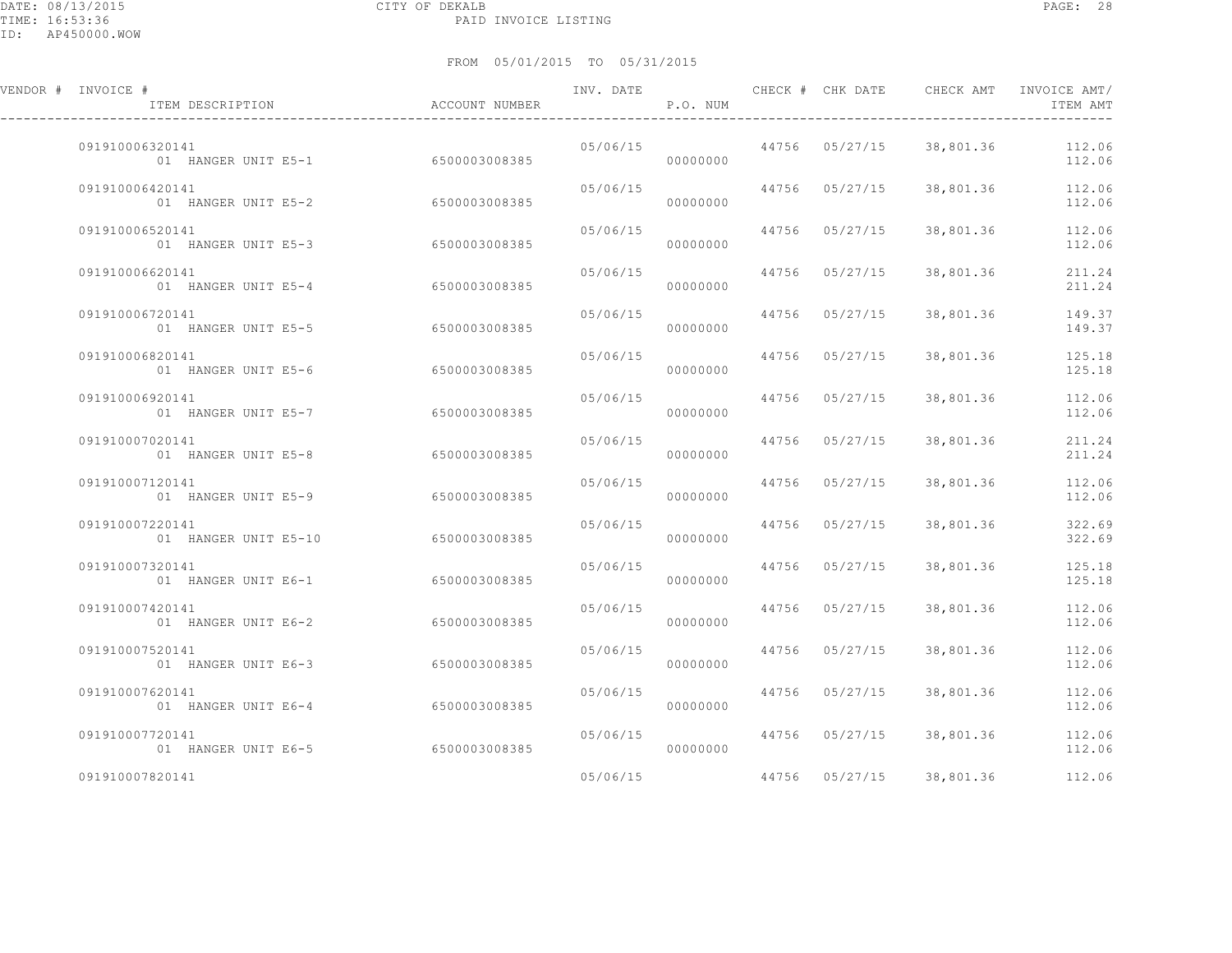DATE: 08/13/2015 CITY OF DEKALB PAGE: 29 PAID INVOICE LISTING

|         | VENDOR # INVOICE #<br>ITEM DESCRIPTION                            | ACCOUNT NUMBER |          | P.O. NUM |                |                                          | ITEM AMT                   |
|---------|-------------------------------------------------------------------|----------------|----------|----------|----------------|------------------------------------------|----------------------------|
|         |                                                                   |                |          |          |                |                                          |                            |
|         | 091910007820141<br>01 HANGER UNIT E6-6 6500003008385              |                |          | 00000000 |                | 05/06/15 44756 05/27/15 38,801.36 112.06 | 112.06                     |
|         | 091910007920141<br>01 HANGER UNIT E6-7 6500003008385              |                | 05/06/15 | 00000000 | 44756 05/27/15 |                                          | 38,801.36 112.06<br>112.06 |
|         | 091910008020141<br>01 HANGER UNIT E6-8                            | 6500003008385  | 05/06/15 | 00000000 | 44756 05/27/15 | 38,801.36                                | 112.06<br>112.06           |
|         | 091910008120141<br>01 HANGER UNIT E6-9 6500003008385              |                | 05/06/15 | 00000000 | 44756 05/27/15 | 38,801.36                                | 112.06<br>112.06           |
|         | 091910008420141<br>01 FBO BLDG EAST SIDE 6500003008385            |                | 05/06/15 | 00000000 | 44756 05/27/15 | 38,801.36                                | 662.37<br>662.37           |
|         | 091927600520141<br>01 OLD ELM FARMS 2.9 ACRES LH 6500003008385    |                | 05/06/15 | 00000000 | 44756 05/27/15 | 38,801.36                                | 76.30<br>76.30             |
|         | 091940100420141<br>01 OLD ELM FARMS 141 ACRES LH 6500003008385    |                | 05/06/15 | 00000000 |                | 44756 05/27/15 38,801.36                 | 3,083.36<br>3,083.36       |
| DCPSAFE | DCP/SAFE                                                          |                |          |          |                | VENDOR TOTAL:                            | 38,801.36                  |
|         | 04222015<br>01 HUMAN SERV FUND - 3RD QTR 0110103008307 0000000000 |                |          |          |                | $04/22/15$ 44543 05/12/15 531.00         | 531.00<br>531.00           |
| DCREC   | DEKALB COUNTY CLERK &                                             |                |          |          |                | VENDOR TOTAL:                            | 531.00                     |
|         | 04202015<br>01 RECORDING FEE - 122 PROSPECT 1400006508624         |                |          | 00000000 |                | $04/20/15$ $44544$ $05/12/15$ $40.00$    | 40.00<br>40.00             |
|         | 05042015<br>01 RECORDING FEES 1900006508624                       |                | 05/04/15 | 00000000 | 44636 05/12/15 | 80.00                                    | 80.00<br>80.00             |
| DCYSB   | DEKALB COUNTY YOUTH SERVICE                                       |                |          |          |                | VENDOR TOTAL:                            | 120.00                     |
|         | 04222015<br>01 HUMAN SERV FUND - 3RD QTR 0110103008307            |                | 04/22/15 | 00000000 |                | 44545 05/12/15 9,114.00 9,114.00         | 9,114.00                   |
|         |                                                                   |                |          |          |                | VENDOR TOTAL: 9,114.00                   |                            |
| DEENUR  | DEERPATH NURSERY, INC.                                            |                |          |          |                |                                          |                            |
|         | 106874                                                            |                | 04/23/15 |          |                | 44546 05/12/15 110.00                    | 110.00                     |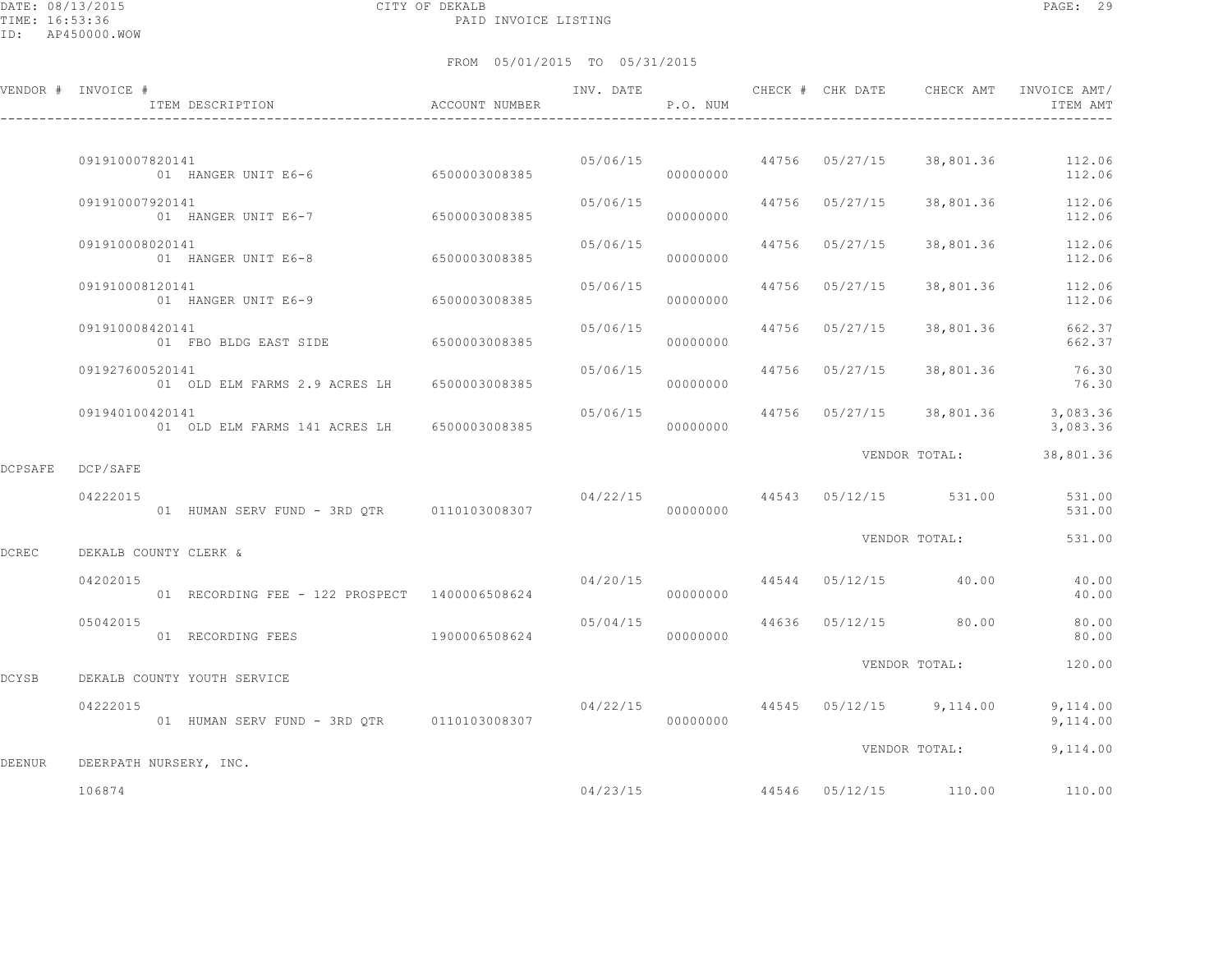DATE: 08/13/2015 CITY OF DEKALB PAGE: 30 PAID INVOICE LISTING

|         | VENDOR # INVOICE #    | ITEM DESCRIPTION                               | ACCOUNT NUMBER                 | INV. DATE | P.O. NUM             | CHECK # CHK DATE | CHECK AMT                                  | INVOICE AMT/<br>ITEM AMT   |
|---------|-----------------------|------------------------------------------------|--------------------------------|-----------|----------------------|------------------|--------------------------------------------|----------------------------|
|         | 106874                | 01 ARBOR DAY PROJECT                           | 0130333008313                  |           | 00000000             |                  | $04/23/15$ $44546$ $05/12/15$ $110.00$     | 110.00<br>110.00           |
| DEK4C   | COMMUNITY COORDINATED |                                                |                                |           |                      |                  | VENDOR TOTAL:                              | 110.00                     |
|         | 04222015              | 01 HUMAN SERV FUND - 3RD OTR 0110103008307     |                                | 04/22/15  | 00000000             |                  | 44547 05/12/15 5,132.25                    | 5, 132.25<br>5, 132.25     |
| DEKCHA  |                       | DEKALB CHAMBER OF COMMERCE                     |                                |           |                      |                  | VENDOR TOTAL:                              | 5, 132.25                  |
|         | 106                   | 01 SPECIAL EVENTS - MAY 2015 0500003008343     |                                |           | 00000000             |                  | $0.5/01/15$ $44668$ $0.5/27/15$ $3,750.00$ | 3,750.00<br>3,750.00       |
| DEKFLO  |                       | DEKALB FLORIST & GREENHOUSE                    |                                |           |                      |                  | VENDOR TOTAL:                              | 3,750.00                   |
|         | 725781                | 01 POLICE TELECOMMUNICATOR 0120213008399       |                                | 04/15/15  | 00000000             |                  | 44669 05/27/15 30.90                       | 30.90<br>30.90             |
| DEKHAR  | BIG PICTURE II, INC.  |                                                |                                |           |                      |                  | VENDOR TOTAL:                              | 30.90                      |
|         | 3770W                 | 01 STORAGE/OIL CHANGE<br>02 STORAGE/OIL CHANGE | 0120222008226<br>0120223008315 |           | 00000000<br>00000000 |                  | $04/24/15$ $44548$ $05/12/15$ $802.20$     | 401.10<br>201.10<br>200.00 |
|         | 3771W                 | 01 STORAGE/OIL CHANGE<br>02 STORAGE/OIL CHANGE | 0120222008226<br>0120223008315 | 04/24/15  | 00000000<br>00000000 |                  | 44548 05/12/15 802.20                      | 401.10<br>201.10<br>200.00 |
| DEKLAWN |                       | DEKALB LAWN & EQUIPMENT CO INC                 |                                |           |                      |                  | VENDOR TOTAL:                              | 802.20                     |
|         | 29737                 | 01 COIL                                        | 0125272008226                  | 04/14/15  | 00000000             | 44549 05/12/15   | 267.69                                     | 51.35<br>51.35             |
|         | 29750                 | 01 INNERTUBE - BENT VALVE 0125272008226        |                                | 04/14/15  | 00000000             | 44549 05/12/15   | 267.69                                     | 43.90<br>43.90             |
|         | 29753                 | 01 J19LM SPARK PLUG                            | 0125272008226                  | 04/14/15  | 00000000             | 44549 05/12/15   | 267.69                                     | 3.70<br>3.70               |
|         | 29768                 |                                                |                                | 04/14/15  |                      | 44549 05/12/15   | 267.69                                     | 15.89                      |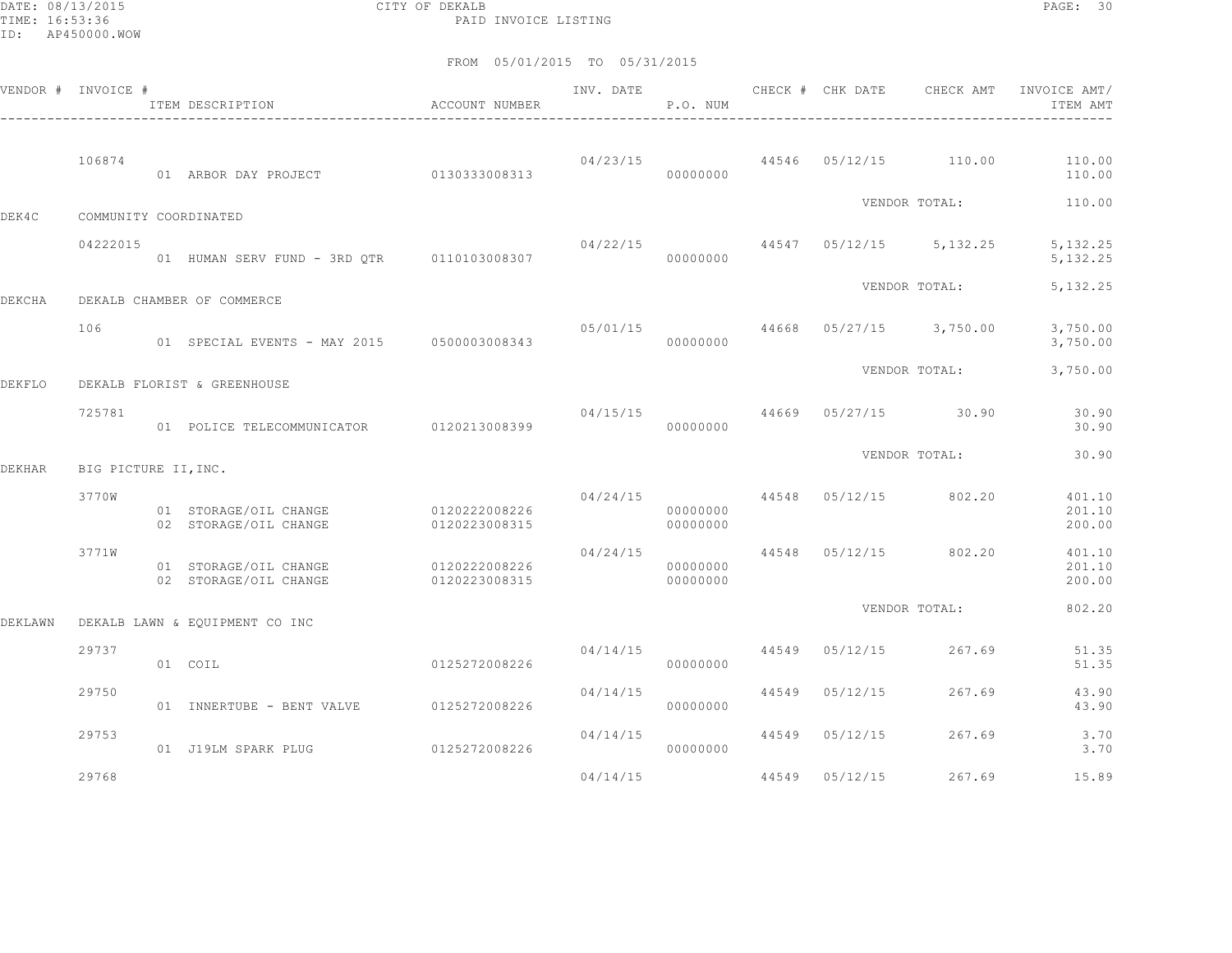DATE: 08/13/2015 CITY OF DEKALB PAGE: 31 PAID INVOICE LISTING

|        | VENDOR # INVOICE # | ITEM DESCRIPTION                                | ACCOUNT NUMBER | INV. DATE | P.O. NUM |       | CHECK # CHK DATE | CHECK AMT                           | INVOICE AMT/<br>ITEM AMT |
|--------|--------------------|-------------------------------------------------|----------------|-----------|----------|-------|------------------|-------------------------------------|--------------------------|
|        |                    |                                                 |                |           |          |       |                  |                                     |                          |
|        | 29768              | 01 GENERATOR FUEL CAP 0125272008226             |                | 04/14/15  | 00000000 |       |                  | 44549 05/12/15 267.69               | 15.89<br>15.89           |
|        | 30081              | 01 POWERATED BELTS                              | 0125272008226  | 04/21/15  | 00000000 |       | 44549 05/12/15   | 267.69                              | 21.53<br>21.53           |
|        | 30096              | 01 CHOKE/BELT/LATCH                             | 0130332008226  | 04/21/15  | 00000000 | 44549 | 05/12/15         | 267.69                              | 52.98<br>52.98           |
|        | 30097              | 01 FILTER A/C CARTRIDGE                         | 0125272008226  | 04/21/15  | 00000000 | 44549 | 05/12/15         | 267.69                              | 6.32<br>6.32             |
|        | 30242              | 01 SCREW-PPH                                    | 0130332008226  | 04/24/15  | 00000000 | 44549 | 05/12/15         | 267.69                              | 54.64<br>54.64           |
|        | 30294              | 01 HOSE                                         | 0125272008226  | 04/25/15  | 00000000 | 44549 | 05/12/15         | 267.69                              | 17.38<br>17.38           |
|        | 30339              | 01 BLADE-HI FLOW                                | 6500003008310  | 04/27/15  | 00000000 | 44670 | 05/27/15         | 162.20                              | 92.97<br>92.97           |
|        | 30401              | 01 OIL FILTER                                   | 6500003008310  | 04/28/15  | 00000000 | 44670 | 05/27/15         | 162.20                              | 11.49<br>11.49           |
|        | 30680              | 01 TILLER - P170                                | 0130332008226  | 05/05/15  | 00000000 | 44670 | 05/27/15         | 162.20                              | 20.00<br>20.00           |
|        | 30686              | 01 GASKET/AIR FILTER                            | 0125272008226  | 05/05/15  | 00000000 |       |                  | 44670 05/27/15 162.20               | 37.74<br>37.74           |
|        |                    |                                                 |                |           |          |       |                  | VENDOR TOTAL:                       | 429.89                   |
| DEKMEC | DEKALB MECHANICAL  |                                                 |                |           |          |       |                  |                                     |                          |
|        | 16462              | 01 DAEWOO FORK TRUCK - APRIL 2015 6500006008597 |                | 04/29/15  | 00000000 |       |                  | 44671 05/27/15 200.00               | 200.00<br>200.00         |
| DEKSAN |                    | DEKALB SANITARY DISTRICT                        |                |           |          |       |                  | VENDOR TOTAL:                       | 200.00                   |
|        | 05012015A          | 01 1154 S 7TH REFUSE                            | 6000003008355  |           | 00000000 |       |                  | $05/01/15$ 44672 05/27/15 23,945.48 | 1,450.92<br>1,450.92     |
|        | 05012015B          | 01 2851 CORPORATE REFUSE                        | 6000003008355  | 05/01/15  | 00000000 |       |                  | 44672 05/27/15 23,945.48            | 7,646.37<br>7,646.37     |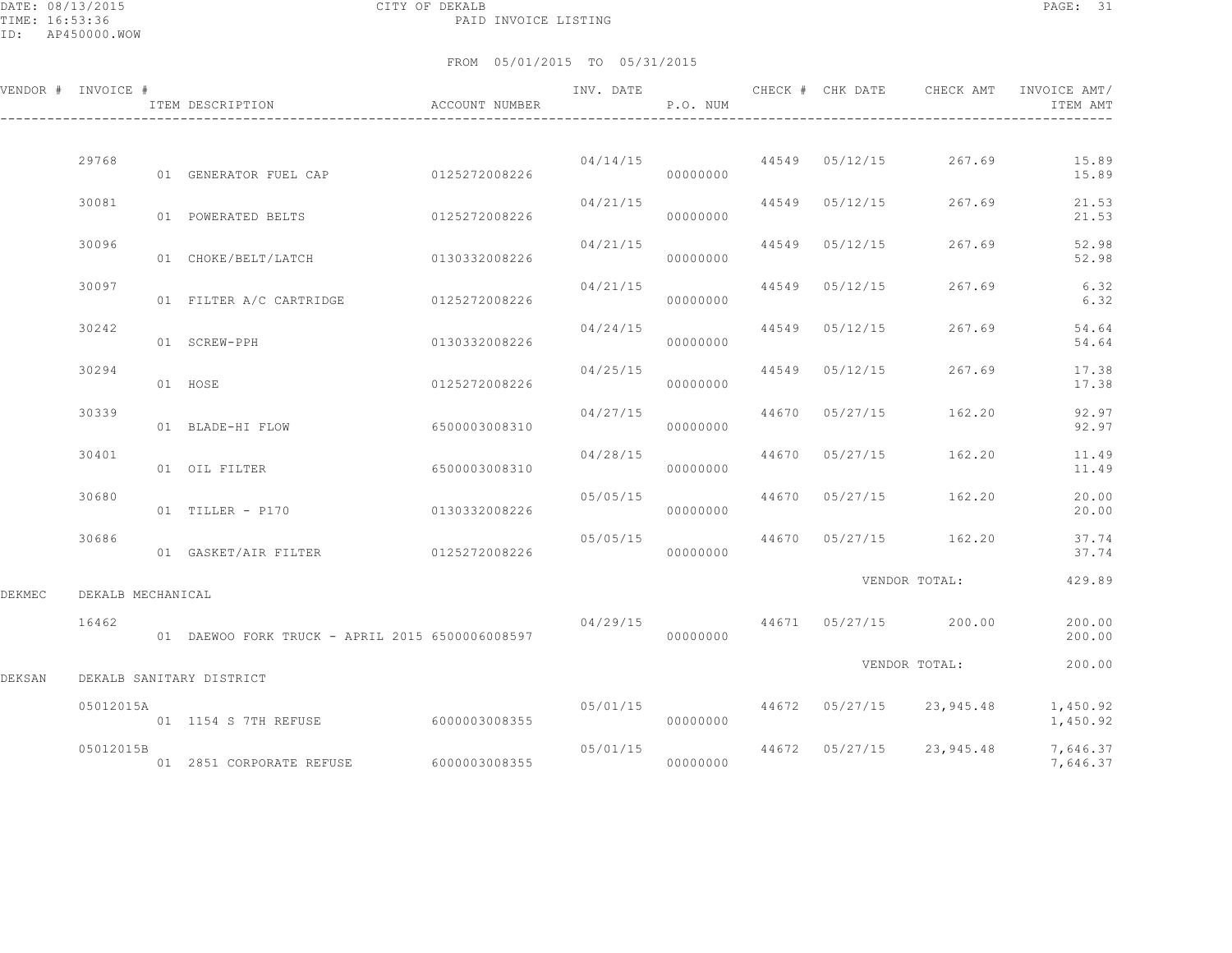|        |                     | ITEM DESCRIPTION                                                                                | <b>ACCOUNT NUMBER</b>          |          | P.O. NUM                         |       |                |               | ITEM AMT                                         |
|--------|---------------------|-------------------------------------------------------------------------------------------------|--------------------------------|----------|----------------------------------|-------|----------------|---------------|--------------------------------------------------|
|        | 05012015C           | 01 900 W DRESSER RD REFUSE                                                                      | 6000003008355                  | 05/01/15 | 00000000                         | 44672 | 05/27/15       | 23,945.48     | 5,569.10<br>5,569.10                             |
|        | 05012015D           | 01  1685  COUNTY FARM RD REFUSE   6000003008355                                                 |                                | 05/01/15 | 00000000                         | 44672 | 05/27/15       | 23,945.48     | 4,028.19<br>4,028.19                             |
|        | 05012015E           | 01 1505 W LH REFUSE                                                                             | 6000003008355                  | 05/01/15 | 00000000                         | 44672 | 05/27/15       | 23,945.48     | 5,250.90<br>5,250.90                             |
|        | 05132015            | 01 APRIL 2015 SERVICE 6000000002220<br>02 APRIL 2015 APPLIED CREDITS<br>03 APRIL 2015 PENALTIES | 6000000001350<br>6000000002220 | 05/13/15 | 00000000<br>00000000<br>00000000 | 44639 | 05/14/15       | 339,847.89    | 339,847.89<br>333,518.70<br>3,782.67<br>2,546.52 |
| DEKSYC | DEKALB SYCAMORE     |                                                                                                 |                                |          |                                  |       |                | VENDOR TOTAL: | 363,793.37                                       |
|        | 311835              | 01 AC REPAIRS<br>02 AC REPAIRS                                                                  | 0120223008315<br>0120222008226 | 04/27/15 | 00000000<br>00000000             |       | 44673 05/27/15 | 451.33        | 136.93<br>98.00<br>38.93                         |
|        | 3337                | 01 PAD/COVER                                                                                    | 0120222008226                  | 04/03/15 | 00000000                         | 44673 | 05/27/15       | 451.33        | 224.64<br>224.64                                 |
|        | 3681                | 01 LOCK                                                                                         | 0130332008226                  | 04/22/15 | 00000000                         | 44550 | 05/12/15       | 121.29        | 121.29<br>121.29                                 |
|        | 3853                | 01 GLASS                                                                                        | 0120222008226                  | 05/05/15 | 00000000                         | 44673 | 05/27/15       | 451.33        | 89.76<br>89.76                                   |
| DELFAM |                     | DEL'S FAMILY LANDSCAPING CORP.                                                                  |                                |          |                                  |       |                | VENDOR TOTAL: | 572.62                                           |
|        | T0852015            | 01 PREMIUM MULCH DELIVERED 0125272008226                                                        |                                | 04/30/15 | 00000000                         | 44674 | 05/27/15       | 278.00        | 278.00<br>278.00                                 |
| DELL   | DELL MARKETING L.P. |                                                                                                 |                                |          |                                  |       |                | VENDOR TOTAL: | 278.00                                           |
|        | XJNT1T4D1           | 01 LATITUDE DOCKING SPACER                                                                      | 0117122008285                  | 04/17/15 | 00000000                         | 44551 | 05/12/15       | 241.68        | 7.69<br>7.69                                     |
|        | XJNTC93F8           | 01 DELL MONITOR                                                                                 | 0117122008285                  | 04/20/15 | 00000000                         | 44551 | 05/12/15       | 241.68        | 233.99<br>233.99                                 |
|        | XJP1TN784           |                                                                                                 |                                | 04/30/15 |                                  | 44675 | 05/27/15       | 1,695.25      | 1,564.36                                         |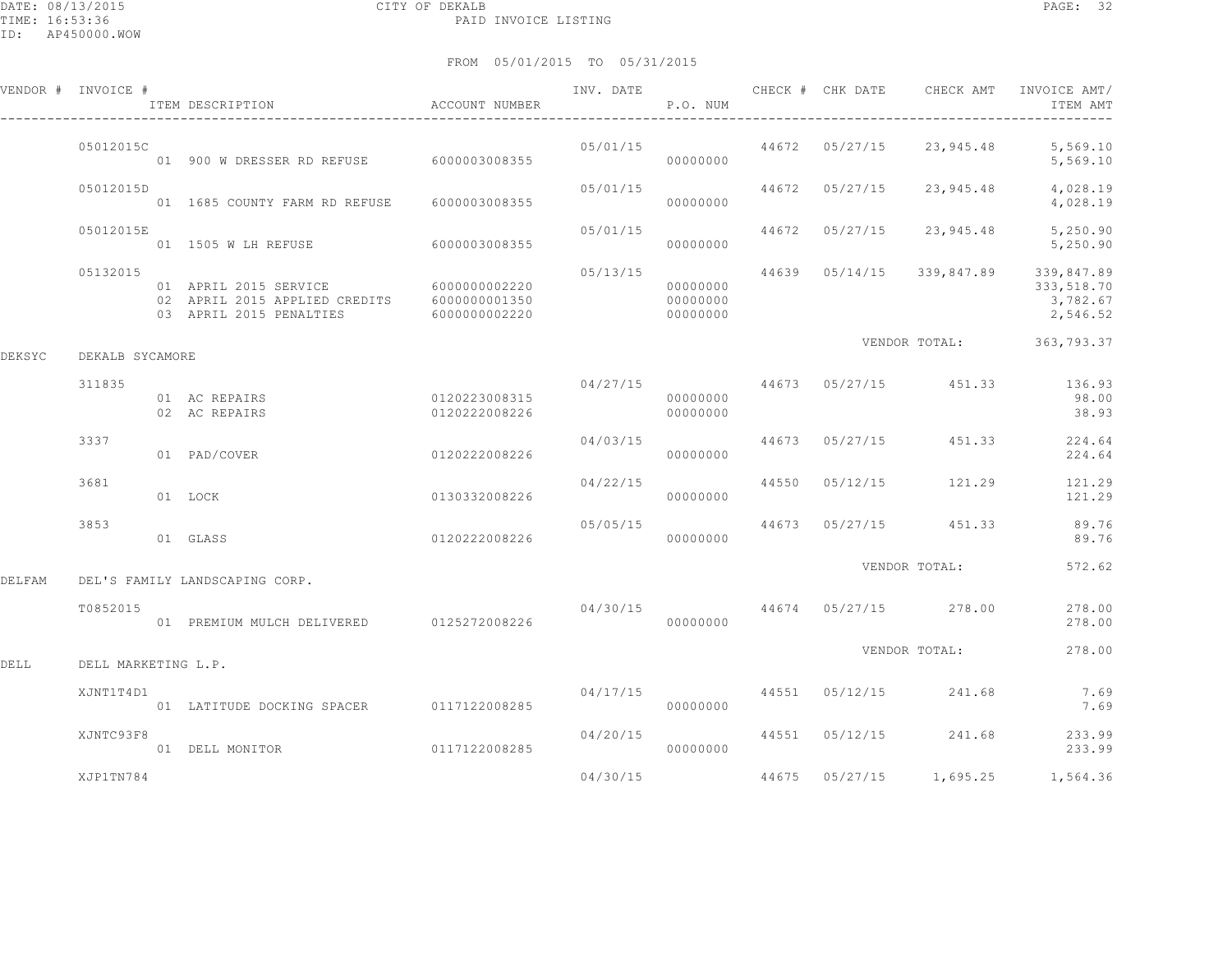DATE: 08/13/2015 CITY OF DEKALB PAGE: 33 PAID INVOICE LISTING

|                | VENDOR # INVOICE #   | ITEM DESCRIPTION ACCOUNT NUMBER              |               |          | P.O. NUM |  |                                          | INV. DATE 6 CHECK # CHK DATE CHECK AMT INVOICE AMT<br>ITEM AMT |
|----------------|----------------------|----------------------------------------------|---------------|----------|----------|--|------------------------------------------|----------------------------------------------------------------|
|                | XJP1TN784            | 01 DELL PRECISION COMPUTER 0117126008515     |               |          | 00000000 |  |                                          | 04/30/15 44675 05/27/15 1,695.25 1,564.36<br>1,564.36          |
|                | XJP217TW7            | 01 SIMPLE PORT REPLI CATOR 0117122008285     |               | 04/30/15 | 00000000 |  |                                          | 44675 05/27/15 1,695.25 130.89<br>130.89                       |
| DENFRE         | FREDERICK DENNIS JR. |                                              |               |          |          |  |                                          | VENDOR TOTAL: 1,936.93                                         |
|                | 05062015             |                                              |               |          |          |  | $05/06/15$ 44676 05/27/15 250.00         | 250.00<br>250.00                                               |
| DIMCO          |                      | DEKALB IRON AND METAL CO.                    |               |          |          |  | VENDOR TOTAL:                            | 250.00                                                         |
|                | 191039               | 01 (3) HR ROUND A-36 6000002008295           |               |          | 00000000 |  | $04/09/15$ $44552$ $05/12/15$ $34.09$    | 34.09<br>34.09                                                 |
| <b>DISBENW</b> | DISCOVERY BENEFITS   |                                              |               |          |          |  | VENDOR TOTAL:                            | 34.09                                                          |
|                | 05112015             | 01 FSA FEE APR '15 PD MAY 2015 7100003008394 |               | 05/11/15 | 00000000 |  | D000825 05/27/15 472.00                  | 472.00<br>472.00                                               |
| DIXOTT         |                      | BARBECK COMMUNICATIONS INC                   |               |          |          |  | VENDOR TOTAL:                            | 472.00                                                         |
|                | 234071               | 01 RADIO REPAIR                              | 0120223008310 |          | 00000000 |  | $04/17/15$ $44677$ $05/27/15$ $1,331.94$ | 555.90<br>555.90                                               |
|                | 234072               | 01 RADIO REPAIR                              | 0120223008310 |          | 00000000 |  | $04/17/15$ $44677$ $05/27/15$ $1,331.94$ | 555.90<br>555.90                                               |
|                | 441517               | 01 MAINTENANCE JUNE 2015 0125276008580       |               | 05/01/15 | 00000000 |  | 44677 05/27/15 1,331.94                  | 220.14<br>220.14                                               |
| DURJAS         | JASON DURAN          |                                              |               |          |          |  |                                          | VENDOR TOTAL: 1,331.94                                         |
|                | 04282015             | 01 WATER REFUND #1902194890-00 6000000063444 |               |          | 00000000 |  | 04/28/15 44553 05/12/15 13.32            | 13.32<br>13.32                                                 |
| <b>ECOWAT</b>  | ECOWATER SYSTEMS     |                                              |               |          |          |  | VENDOR TOTAL:                            | 13.32                                                          |
|                | 04152015             |                                              |               |          |          |  | 04/25/15 44678 05/27/15 13.94            | 13.94                                                          |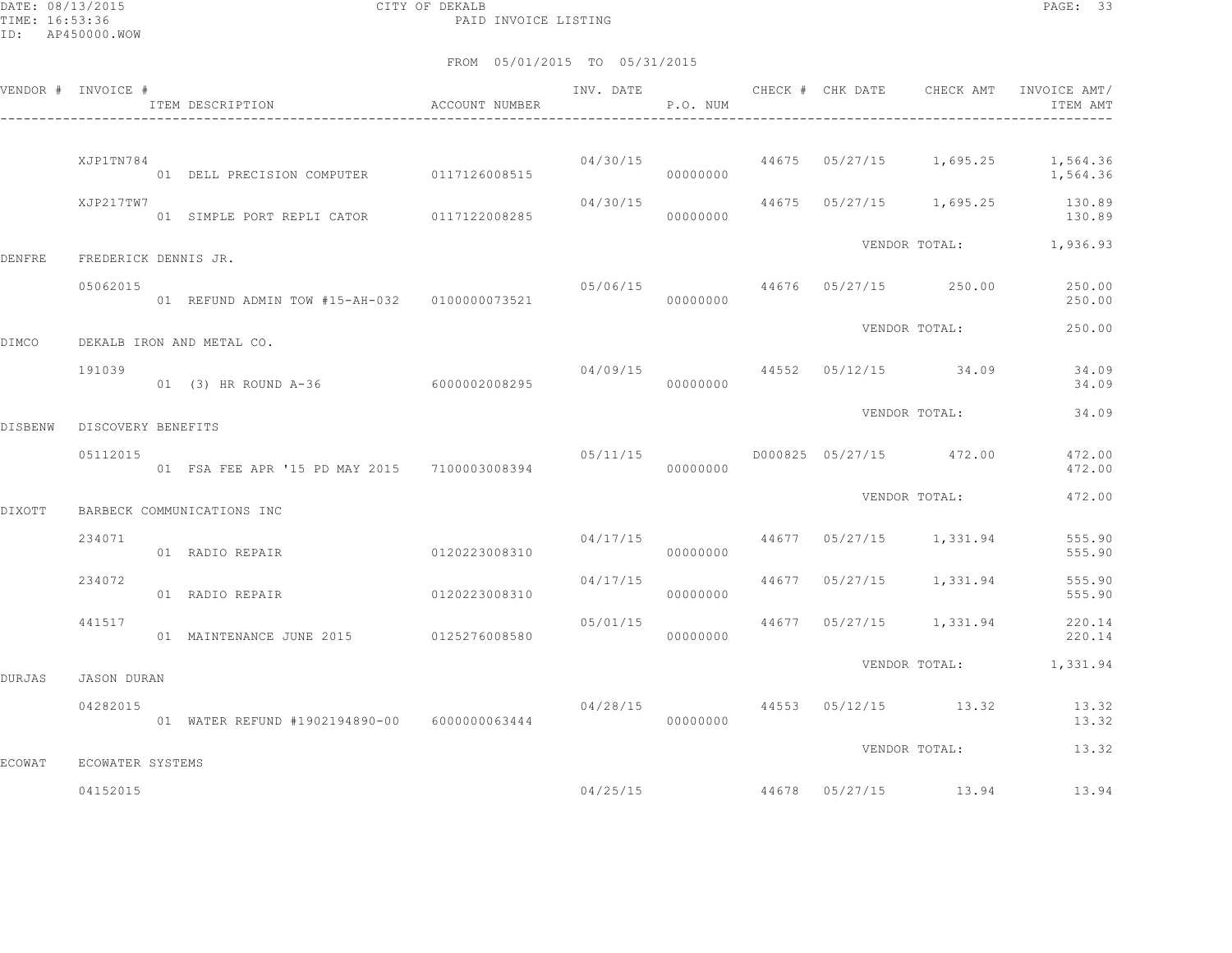DATE: 08/13/2015 CITY OF DEKALB PAGE: 34 PAID INVOICE LISTING

|               | VENDOR # INVOICE #   | ITEM DESCRIPTION <b>ACCOUNT</b> NUMBER           |                      | P.O. NUM |  |                                           | INV. DATE CHECK # CHK DATE CHECK AMT INVOICE AMT/<br>ITEM AMT |
|---------------|----------------------|--------------------------------------------------|----------------------|----------|--|-------------------------------------------|---------------------------------------------------------------|
|               | 04152015             | 01 80# SALT/DELIVERY 6500002008210               |                      | 00000000 |  | $04/25/15$ $44678$ $05/27/15$ $13.94$     | 13.94<br>13.94                                                |
| EDMDIS        |                      | EDMO DISTRIBUTORS, INC.                          |                      |          |  | VENDOR TOTAL:                             | 13.94                                                         |
|               | 1363334              | 01 RADIO EQUIPMENT - FUEL TRUCK 6500006008580    | 00000000             |          |  | 05/07/15 44679 05/27/15 1,050.00          | 1,050.00<br>1,050.00                                          |
| EHRKEI        | KEITH EHRKE          |                                                  |                      |          |  | VENDOR TOTAL:                             | 1,050.00                                                      |
|               | 04242015             | 01 EVID TECH TRNG REIMB 0120243008376            |                      | 00000000 |  |                                           | 135.87                                                        |
| <b>ELDCAR</b> |                      | ELDER CARE SERVICES OF                           |                      |          |  | VENDOR TOTAL:                             | 135.87                                                        |
|               | 04302015             | 01 HUMAN SRVCS - 3RD OTR FY15 0110103008307      |                      | 00000000 |  | $04/30/15$ $44680$ $05/27/15$ $3,185.50$  | 3,185.50<br>3,185.50                                          |
| <b>ELLWOO</b> | ELLIOTT & WOOD, INC. |                                                  |                      |          |  | VENDOR TOTAL:                             | 3,185.50                                                      |
|               | 05062015             | 01  14-EN001-00-PK - HAISH PKNG LT 1300006508627 |                      | 00000000 |  | $05/06/15$ $44681$ $05/27/15$ $53,911.49$ | 53, 911.49<br>53, 911.49                                      |
| FAIBRY        | BRYAN FAIVRE         |                                                  |                      |          |  | VENDOR TOTAL:                             | 53,911.49                                                     |
|               | 03252015             | 01 ANNUAL AWWA MTG REIMB 6000003008376           |                      | 00000000 |  | $03/25/15$ D000810 05/27/15 288.14        | 288.14<br>288.14                                              |
| FAMSER        |                      | FAMILY SERVICE AGENCY OF                         |                      |          |  | VENDOR TOTAL:                             | 288.14                                                        |
|               | 04222015             | 01 HUMAN SERV FUND - 3RD QTR 0110103008307       | 04/22/15<br>00000000 |          |  |                                           | 44554 05/12/15 3,185.50 3,185.50<br>3,185.50                  |
| FEDEX         | FEDEX                |                                                  |                      |          |  |                                           | VENDOR TOTAL: 3,185.50                                        |
|               | 500891438            | 01 POSTAGE                                       |                      |          |  |                                           | 04/22/15 44682 05/27/15 126.57 57.33<br>57.33                 |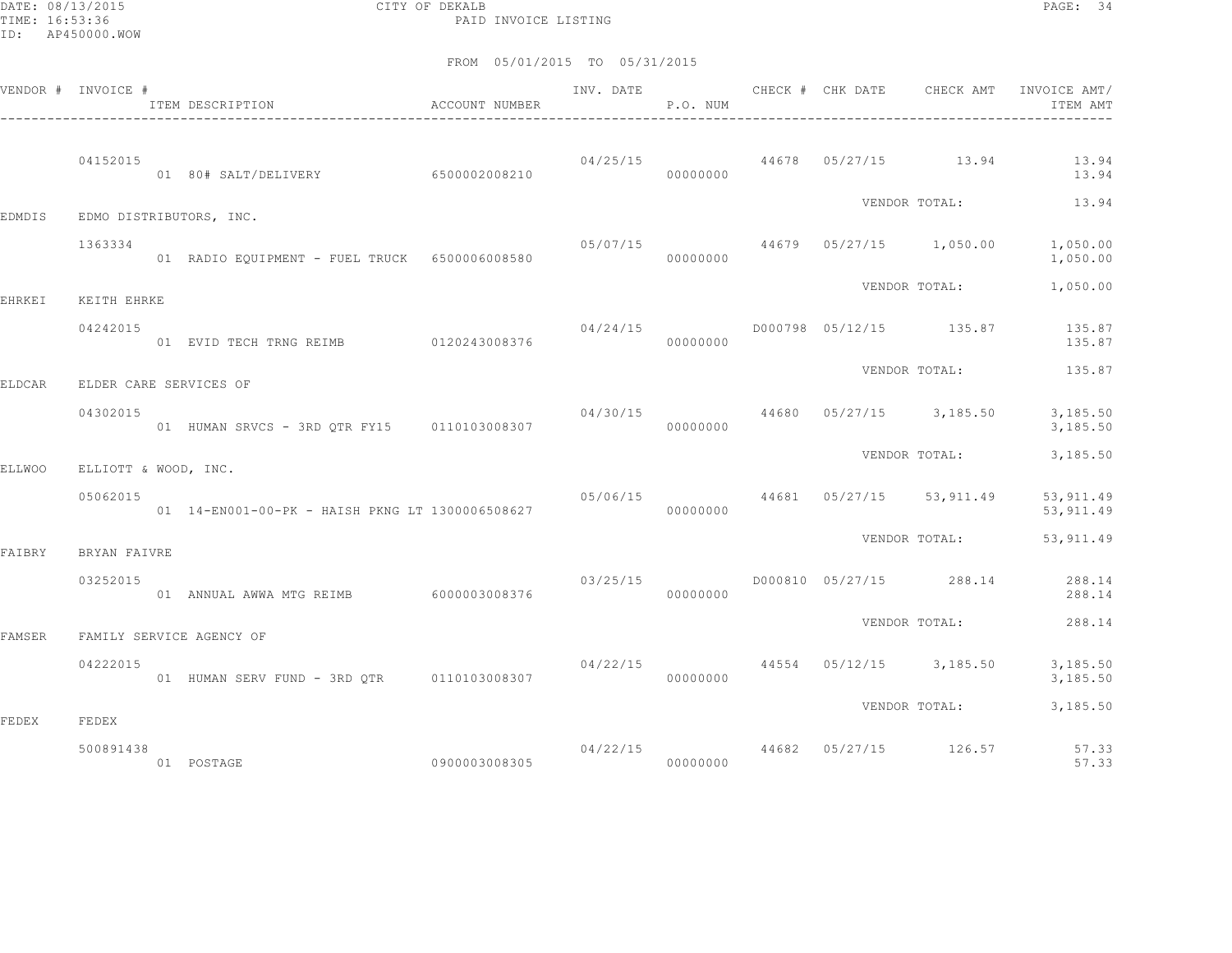### FROM 05/01/2015 TO 05/31/2015

|        | VENDOR # INVOICE # | ITEM DESCRIPTION                                                               | ACCOUNT NUMBER                 |                      | P.O. NUM                         |  |                                  | INV. DATE 6 CHECK # CHK DATE CHECK AMT INVOICE AMT/<br>ITEM AMT                                                                                                                                                                                                                                                                                                                      |
|--------|--------------------|--------------------------------------------------------------------------------|--------------------------------|----------------------|----------------------------------|--|----------------------------------|--------------------------------------------------------------------------------------------------------------------------------------------------------------------------------------------------------------------------------------------------------------------------------------------------------------------------------------------------------------------------------------|
|        | 501641700          | 01 POSTAGE<br>0120253008305                                                    |                                |                      | 04/29/15<br>00000000             |  | 44682 05/27/15 126.57            | 23.08<br>23.08                                                                                                                                                                                                                                                                                                                                                                       |
|        | 502357894          | 01 FREIGHT                                                                     | 0120253008305                  | 05/06/15<br>00000000 |                                  |  | 44682 05/27/15 126.57            | 46.16<br>46.16                                                                                                                                                                                                                                                                                                                                                                       |
| FERENT |                    | FERGUSON ENTERPRISES INC.                                                      |                                |                      |                                  |  | VENDOR TOTAL:                    | 126.57                                                                                                                                                                                                                                                                                                                                                                               |
|        | 0130779            | 01 MESH T SHIRTS/WICKING XL 0130332008270                                      |                                |                      | 00000000                         |  | 04/14/15 44555 05/12/15 72.32    | 72.32<br>72.32                                                                                                                                                                                                                                                                                                                                                                       |
|        | 0135762            | 01 SOFT CUP TUBE 6000002008232                                                 |                                | 05/04/15<br>00000000 |                                  |  | 44683 05/27/15 323.72            | 323.72<br>323.72                                                                                                                                                                                                                                                                                                                                                                     |
| FIRSAF |                    | FIREWATCH SAFETY SERVICES, INC                                                 |                                |                      |                                  |  | VENDOR TOTAL:                    | 396.04                                                                                                                                                                                                                                                                                                                                                                               |
|        | 1219               |                                                                                |                                |                      | 00000000                         |  | $04/24/15$ 44556 05/12/15 85.00  | 85.00<br>85.00                                                                                                                                                                                                                                                                                                                                                                       |
| FLESAF |                    | THE TERRAMAR GROUP, INC.                                                       |                                |                      |                                  |  | VENDOR TOTAL:                    | 85.00                                                                                                                                                                                                                                                                                                                                                                                |
|        | 62576              | 01 100 WATT DRIVER                                                             | 0125272008226                  |                      | 00000000                         |  | $04/08/15$ 44557 05/12/15 647.11 | 255.60<br>255.60                                                                                                                                                                                                                                                                                                                                                                     |
|        | 62605              | 01 LED TURN SIGNAL                                                             | 0125272008226                  | 04/13/15             | 00000000                         |  | 44557 05/12/15 647.11            | 391.51<br>391.51                                                                                                                                                                                                                                                                                                                                                                     |
| FORFLI | FOREFLIGHT         |                                                                                |                                |                      |                                  |  | VENDOR TOTAL:                    | 647.11                                                                                                                                                                                                                                                                                                                                                                               |
|        | 505                | 01 FOREFLIGHT DIRECTORY PRO 6500003008373                                      |                                |                      | 00000000                         |  | $05/11/15$ 44684 05/27/15 450.00 | 450.00<br>450.00                                                                                                                                                                                                                                                                                                                                                                     |
| FRILAW | FRIEDERS LAW, LLC. |                                                                                |                                |                      |                                  |  | VENDOR TOTAL:                    | 450.00                                                                                                                                                                                                                                                                                                                                                                               |
|        | 20155              | 01 GENERAL CORPORATE 0115154008450<br>02 WORKER'S COMP<br>03 LIABILITY/DEFENSE | 7000003008349<br>7200003008349 |                      | 00000000<br>00000000<br>00000000 |  |                                  | $0.5/01/15$ $44685$ $0.5/27/15$ $17,340.00$ $17,340.00$<br>11,791.66<br>3,467.51<br>2,080.83                                                                                                                                                                                                                                                                                         |
|        |                    |                                                                                |                                |                      |                                  |  |                                  | $\overline{a}$ $\overline{a}$ $\overline{a}$ $\overline{a}$ $\overline{a}$ $\overline{a}$ $\overline{a}$ $\overline{a}$ $\overline{a}$ $\overline{a}$ $\overline{a}$ $\overline{a}$ $\overline{a}$ $\overline{a}$ $\overline{a}$ $\overline{a}$ $\overline{a}$ $\overline{a}$ $\overline{a}$ $\overline{a}$ $\overline{a}$ $\overline{a}$ $\overline{a}$ $\overline{a}$ $\overline{$ |

VENDOR TOTAL: 17,340.00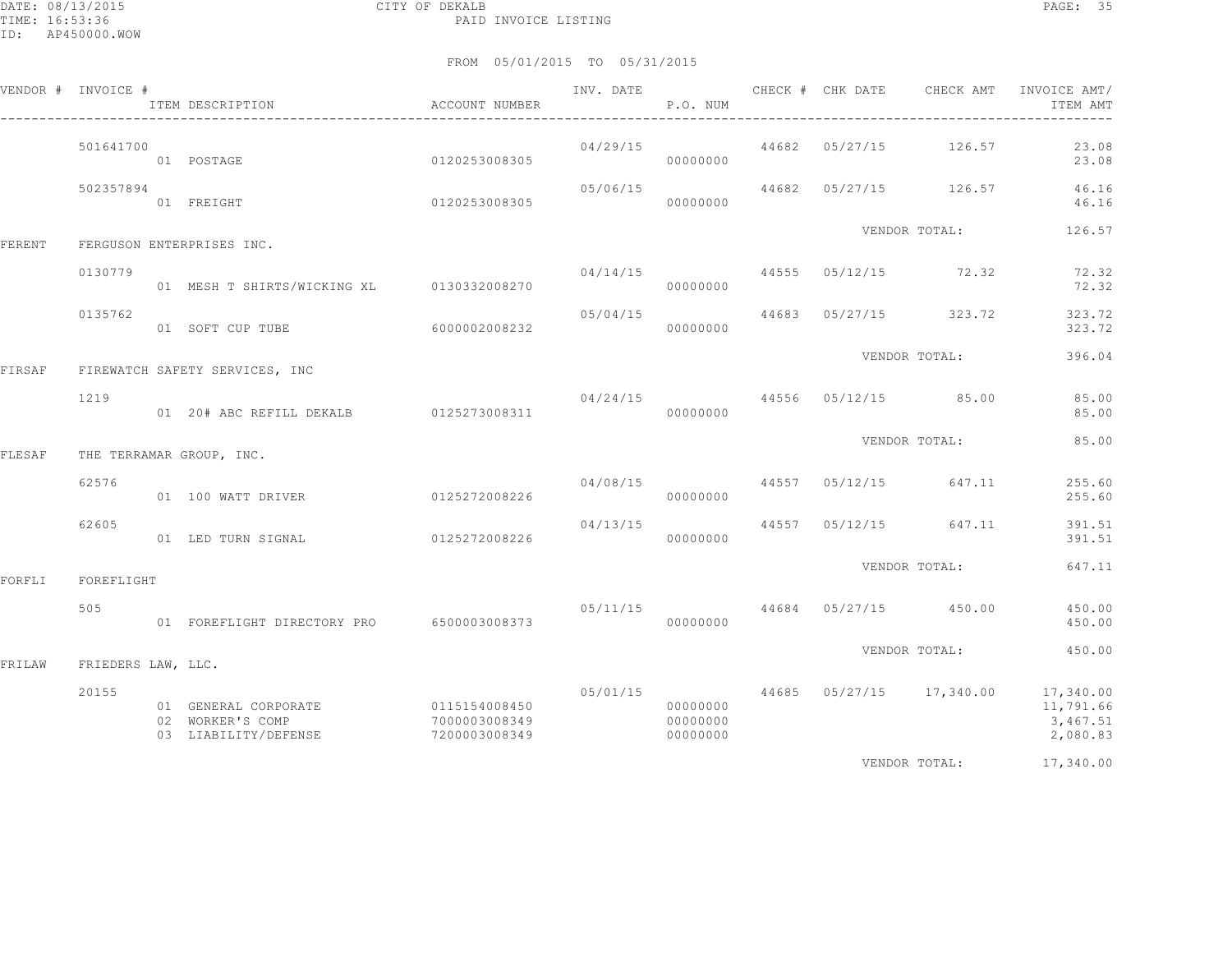DATE: 08/13/2015 CITY OF DEKALB PAGE: 36 PAID INVOICE LISTING

ID: AP450000.WOW

### FROM 05/01/2015 TO 05/31/2015

|        | VENDOR # INVOICE #      | ACCOUNT NUMBER<br>ITEM DESCRIPTION                                                                                                                                                                                                                                                                                          |                                                                                                                                                                        |          | P.O. NUM                                                                                                                         | INV. DATE CHECK # CHK DATE |                                     | CHECK AMT INVOICE AMT/<br>ITEM AMT                                                                                                      |
|--------|-------------------------|-----------------------------------------------------------------------------------------------------------------------------------------------------------------------------------------------------------------------------------------------------------------------------------------------------------------------------|------------------------------------------------------------------------------------------------------------------------------------------------------------------------|----------|----------------------------------------------------------------------------------------------------------------------------------|----------------------------|-------------------------------------|-----------------------------------------------------------------------------------------------------------------------------------------|
| FROCOM | FRONTIER COMMUNICATIONS |                                                                                                                                                                                                                                                                                                                             |                                                                                                                                                                        |          |                                                                                                                                  |                            |                                     |                                                                                                                                         |
|        | 05012015<br>09          | 01 MAY LOCAL PHONE SRVCS 0120213008337<br>02 MAY LOCAL PHONE SRVCS<br>03 MAY LOCAL PHONE SRVCS<br>04 MAY LOCAL PHONE SRVCS<br>05 MAY LOCAL PHONE SRVCS<br>06 MAY LOCAL PHONE SRVCS<br>07 MAY LOCAL PHONE SRVCS<br>08 MAY LOCAL PHONE SRVCS<br>MAY LOCAL PHONE SRVCS<br>10 MAY LOCAL PHONE SRVCS<br>11 MAY LOCAL PHONE SRVCS | 6500003008337<br>0120213008337<br>0135003008337<br>6000003008337<br>0135003008337<br>6500003008337<br>0135003008337<br>6000003008337<br>0120213008337<br>0135003008337 | 05/01/15 | 00000000<br>00000000<br>00000000<br>00000000<br>00000000<br>00000000<br>00000000<br>00000000<br>00000000<br>00000000<br>00000000 |                            |                                     | 44686 05/27/15 5,046.70 5,046.70<br>61.33<br>122.66<br>81.39<br>61.33<br>41.85<br>525.57<br>611.55<br>89.04<br>292.78<br>41.85<br>41.85 |
|        |                         | 12 MAY LOCAL PHONE SRVCS<br>13 MAY LOCAL PHONE SRVCS<br>14 MAY LOCAL PHONE SRVCS<br>15 MAY LOCAL PHONE SRVCS<br>16 MAY LOCAL PHONE SRVCS<br>17 MAY LOCAL PHONE SRVCS                                                                                                                                                        | 0130313008337<br>0120213008337<br>$0125263008337$<br>0135003008337<br>6500003008337<br>6000003008337                                                                   |          | 00000000<br>00000000<br>00000000<br>00000000<br>00000000<br>00000000                                                             |                            |                                     | 187.53<br>1,023.22<br>542.95<br>1,176.26<br>103.69<br>41.85<br>VENDOR TOTAL: 5,046.70                                                   |
| FSI    | FILTER SERVICES INC.    |                                                                                                                                                                                                                                                                                                                             |                                                                                                                                                                        |          |                                                                                                                                  |                            |                                     |                                                                                                                                         |
|        | INV11527375             | 01 PREVENT MAINTENANCE 0130333008311                                                                                                                                                                                                                                                                                        |                                                                                                                                                                        |          | 00000000                                                                                                                         |                            | 04/16/15 44558 05/12/15 50.00       | 50.00<br>50.00                                                                                                                          |
| FURBRI | BRIAN FURMAN            |                                                                                                                                                                                                                                                                                                                             |                                                                                                                                                                        |          |                                                                                                                                  |                            | VENDOR TOTAL:                       | 50.00                                                                                                                                   |
|        | 04282015                | 01 WATER REFUND #3103145700-01 6000000063444                                                                                                                                                                                                                                                                                |                                                                                                                                                                        |          | 00000000                                                                                                                         |                            | $04/28/15$ $44559$ $05/12/15$ 23.90 | 23.90<br>23.90                                                                                                                          |
| FURSER |                         | FURST SERVICES COMPANY INC.                                                                                                                                                                                                                                                                                                 |                                                                                                                                                                        |          |                                                                                                                                  |                            | VENDOR TOTAL:                       | 23.90                                                                                                                                   |
|        | 0115151008103           | 01 TEMP SRVCS WK ENDING 04/26/15 0115151008103                                                                                                                                                                                                                                                                              | $04/30/15$ $44560$ $05/12/15$ $465.00$                                                                                                                                 |          | 000000000                                                                                                                        |                            |                                     | 286.75<br>286.75                                                                                                                        |
|        | 2000022973              | 01 TEMP SRVCS WK ENDING 4/19/15 0115151008103                                                                                                                                                                                                                                                                               |                                                                                                                                                                        | 04/23/15 | 00000000                                                                                                                         |                            | 44560 05/12/15 465.00               | 178.25<br>178.25                                                                                                                        |
|        |                         |                                                                                                                                                                                                                                                                                                                             |                                                                                                                                                                        |          |                                                                                                                                  |                            | VENDOR TOTAL:                       | 465.00                                                                                                                                  |

GORHAR GORDON'S HARDWARE LLC.

818959 03/17/15 44632 05/12/15 563.04 2.29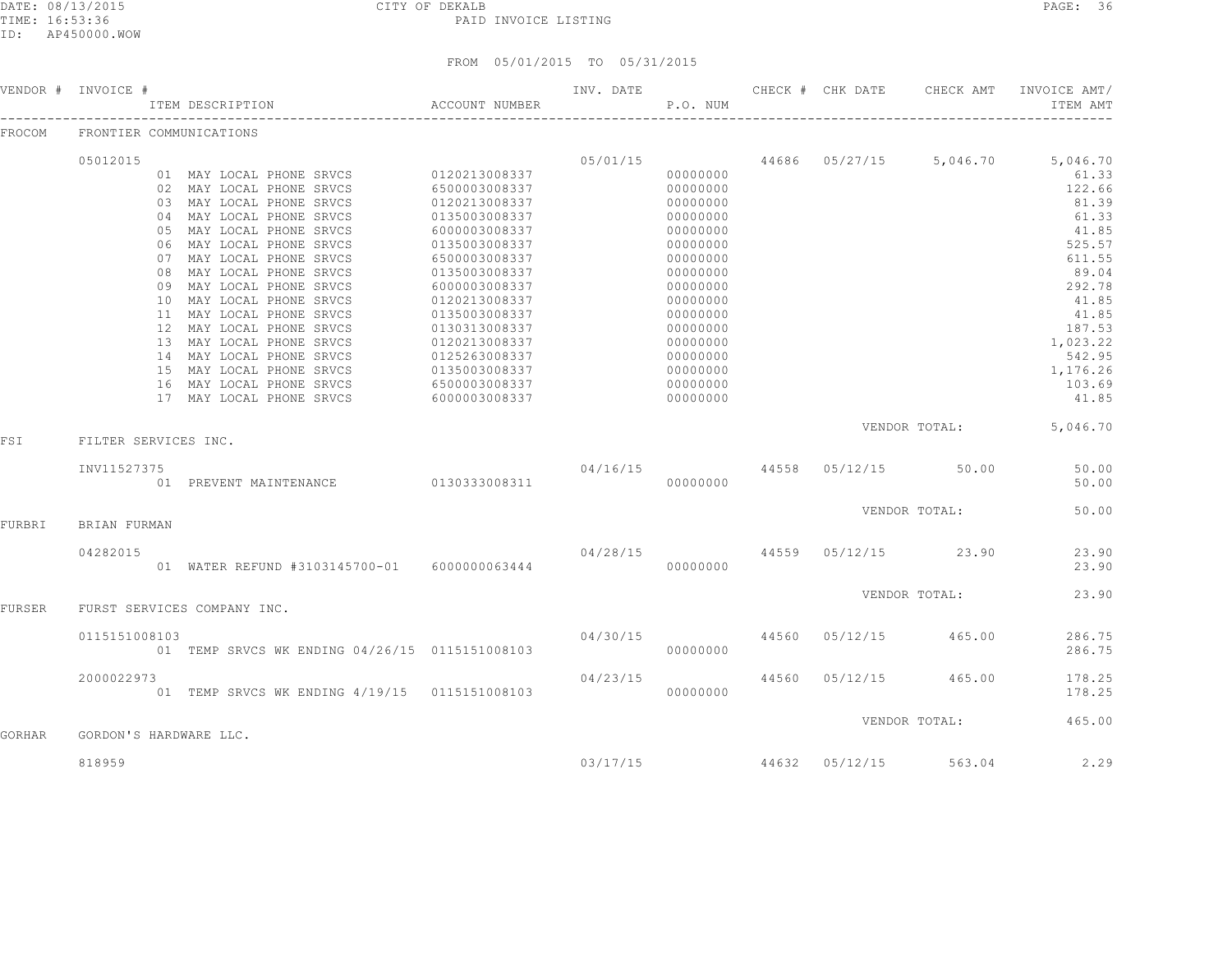DATE: 08/13/2015 CITY OF DEKALB PAGE: 37 PAID INVOICE LISTING

ID: AP450000.WOW

| VENDOR # INVOICE # | ITEM DESCRIPTION                        | ACCOUNT NUMBER | INV. DATE | P.O. NUM             |       | CHECK # CHK DATE | CHECK AMT | INVOICE AMT/<br>ITEM AMT |
|--------------------|-----------------------------------------|----------------|-----------|----------------------|-------|------------------|-----------|--------------------------|
|                    |                                         |                |           |                      |       |                  |           |                          |
| 818959             | 01 RSD COVER                            | 0130322008219  | 03/17/15  | 00000000             |       | 44632 05/12/15   | 563.04    | 2.29<br>2.29             |
| 818988             | 01 DECO WALL PLATE                      | 6000002008210  | 03/17/15  | 00000000             | 44632 | 05/12/15         | 563.04    | 9.03<br>9.03             |
| 819019             | 01 4 MIL BLACK PLASTIC                  | 0125272008226  | 03/18/15  | 00000000             | 44632 | 05/12/15         | 563.04    | 13.99<br>13.99           |
| 819058             | 01 CONCRETE SC HWH                      | 0130332008295  | 03/19/15  | 00000000             | 44632 | 05/12/15         | 563.04    | 24.99<br>24.99           |
| 819080             | 01 COUPLINGS/NIPPLES                    | 6500002008226  | 03/19/15  | 00000000             | 44632 | 05/12/15         | 563.04    | 16.55<br>16.55           |
| 819099             | 01 METRIC HEX KEY SET                   | 0125273008310  | 03/20/15  | 00000000             | 44632 | 05/12/15         | 563.04    | 11.99<br>11.99           |
| 819209             | 01 T6 BULB                              | 0125272008210  | 03/23/15  | 00000000             | 44632 | 05/12/15         | 563.04    | 9.96<br>9.96             |
| 819218             | 01 SCREWS/FASTENERS                     | 0130332008219  | 03/24/15  | 00000000             | 44632 | 05/12/15         | 563.04    | 2.04<br>2.04             |
| 819227             |                                         |                | 03/24/15  |                      |       | 44632 05/12/15   | 563.04    | 3.40                     |
|                    | 01 SCREWS/FASTENERS                     | 0130332008219  |           | 00000000             |       |                  |           | 3.40                     |
| 819232             | 01 BLACK DUCT TAPE                      | 0130332008295  | 03/24/15  | 00000000             | 44632 | 05/12/15         | 563.04    | 18.98<br>18.98           |
| 819309             | 01 CLOSED S HOOK/FENDER WASH            | 0130322008210  | 03/26/15  | 00000000             | 44632 | 05/12/15         | 563.04    | 10.78<br>10.78           |
| 819321             | 01 BLACK DUCT TAPE                      | 0130332008219  | 03/26/15  | 00000000             | 44632 | 05/12/15         | 563.04    | 11.29<br>11.29           |
| 819327             | 01 BRACKET SCREWS/BRACKET 0130322008219 |                | 03/26/15  | 00000000             | 44632 | 05/12/15         | 563.04    | 11.40<br>11.40           |
| 819333             | 01 DEEP SWITCH/RECEP                    | 0125272008226  | 03/26/15  | 00000000             | 44632 | 05/12/15         | 563.04    | 10.49<br>10.49           |
| 819336             | 01 BALLDRIVER                           | 0130332008295  |           | 03/26/15<br>00000000 | 44632 | 05/12/15         | 563.04    | 15.99<br>15.99           |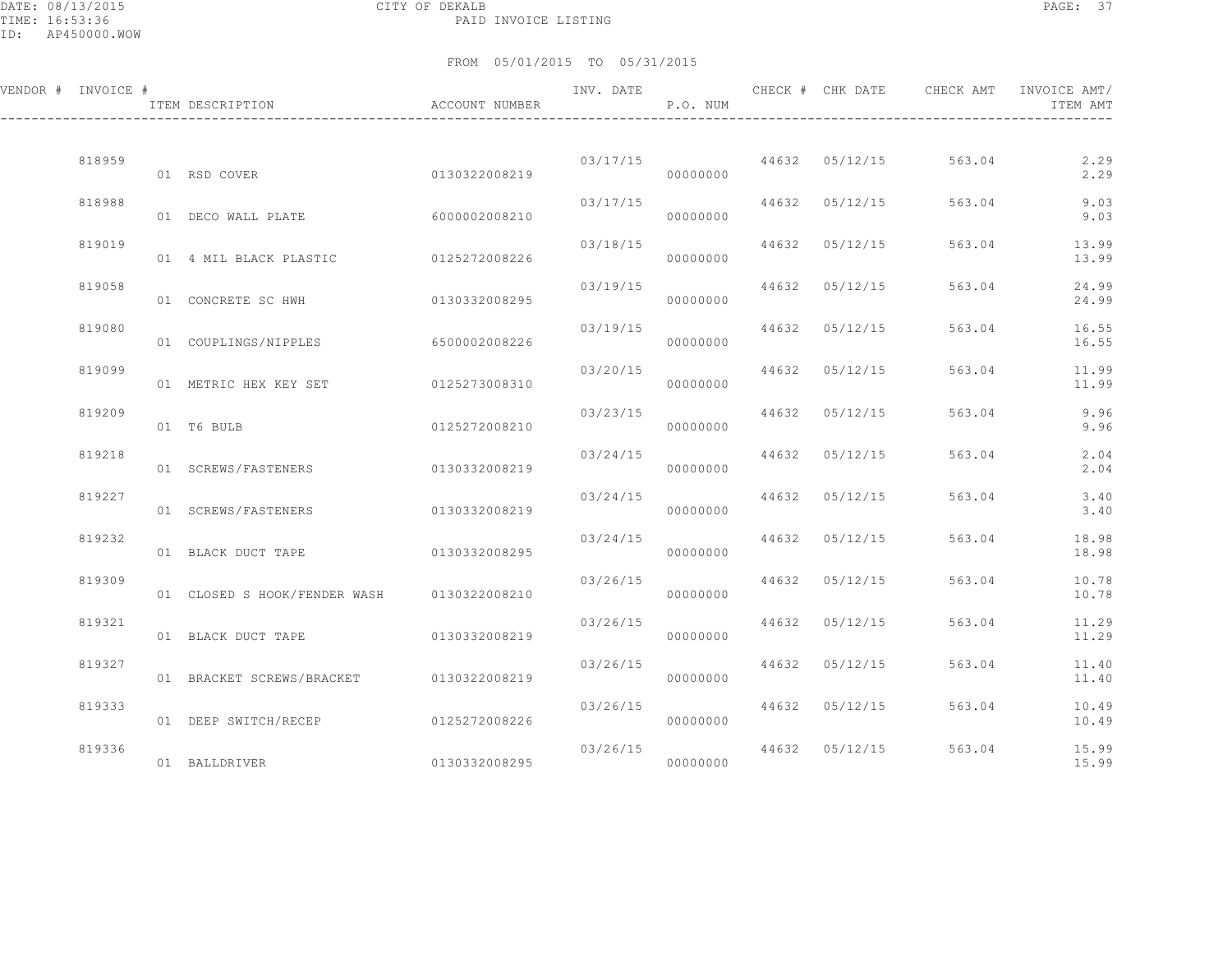| VENDOR # INVOICE # |        | ITEM DESCRIPTION                                | ACCOUNT NUMBER | INV. DATE | P.O. NUM |                | CHECK # CHK DATE CHECK AMT | INVOICE AMT/<br>ITEM AMT |
|--------------------|--------|-------------------------------------------------|----------------|-----------|----------|----------------|----------------------------|--------------------------|
|                    | 819412 | 01 500D PADLOCKS                                | 0125272008240  | 03/27/15  | 00000000 | 44632 05/12/15 | 563.04                     | 5.49<br>5.49             |
|                    | 819417 | 01 PLUMBING/DUCT CLAMP 0125272008226            |                | 03/28/15  | 00000000 | 44632 05/12/15 | 563.04                     | 3.48<br>3.48             |
|                    | 819418 | 01 MECHANICAL TIMER                             | 0125272008226  | 03/28/15  | 00000000 | 44632 05/12/15 | 563.04                     | 19.49<br>19.49           |
|                    | 819451 | 01 NEDDLE NOSE PLIERS/CABLE TIES 0130332008295  |                | 03/30/15  | 00000000 | 44632 05/12/15 | 563.04                     | 7.98<br>7.98             |
|                    | 819452 | 01 SCREWS/MISC FASTENERS 0120222008242          |                | 03/30/15  | 00000000 | 44632 05/12/15 | 563.04                     | 10.75<br>10.75           |
|                    | 819455 | 01 LONG HEX KEY                                 | 0130332008295  | 03/30/15  | 00000000 | 44632 05/12/15 | 563.04                     | 3.43<br>3.43             |
|                    | 819461 | 01 DBL HEAD NAIL/NIPPLE/PVC MIPXF 0130332008295 |                | 03/30/15  | 00000000 | 44632 05/12/15 | 563.04                     | 14.07<br>14.07           |
|                    | 819490 | 01 SPLASH GUARD/LINT TRAP 0125272008210         |                | 03/30/15  | 00000000 | 44632 05/12/15 | 563.04                     | 6.08<br>6.08             |
|                    | 819500 | 01 FLANGED DISPOSAL/J BEND 0125272008210        |                | 03/30/15  | 00000000 | 44632 05/12/15 | 563.04                     | 6.08<br>6.08             |
|                    | 819530 | 01 BARB/CLAMPS/PLIERS                           | 6000002008295  | 03/31/15  | 00000000 | 44632 05/12/15 | 563.04                     | 55.14<br>55.14           |
|                    | 819542 | 01 HALOGEN BULBS                                | 6500002008218  | 03/31/15  | 00000000 | 44632 05/12/15 | 563.04                     | 5.99<br>5.99             |
|                    | 819549 | 01 TARP STRAPS                                  | 0130332008295  | 03/31/15  | 00000000 | 44632 05/12/15 | 563.04                     | 12.86<br>12.86           |
|                    | 819677 | 01 FLOOD BULB                                   | 0125272008210  | 04/02/15  | 00000000 | 44632 05/12/15 | 563.04                     | 9.99<br>9.99             |
|                    | 819788 | 01 LEAK SENTRY BALLCOCK 6000002008232           |                | 04/06/15  | 00000000 | 44632 05/12/15 | 563.04                     | 15.49<br>15.49           |
|                    | 819808 | 01 AIR LINE NIPPLE (MALE) 0125272008210         |                | 04/06/15  | 00000000 | 44632 05/12/15 | 563.04                     | 2.29<br>2.29             |
|                    | 819836 |                                                 |                | 04/07/15  |          | 44632 05/12/15 | 563.04                     | 3.28                     |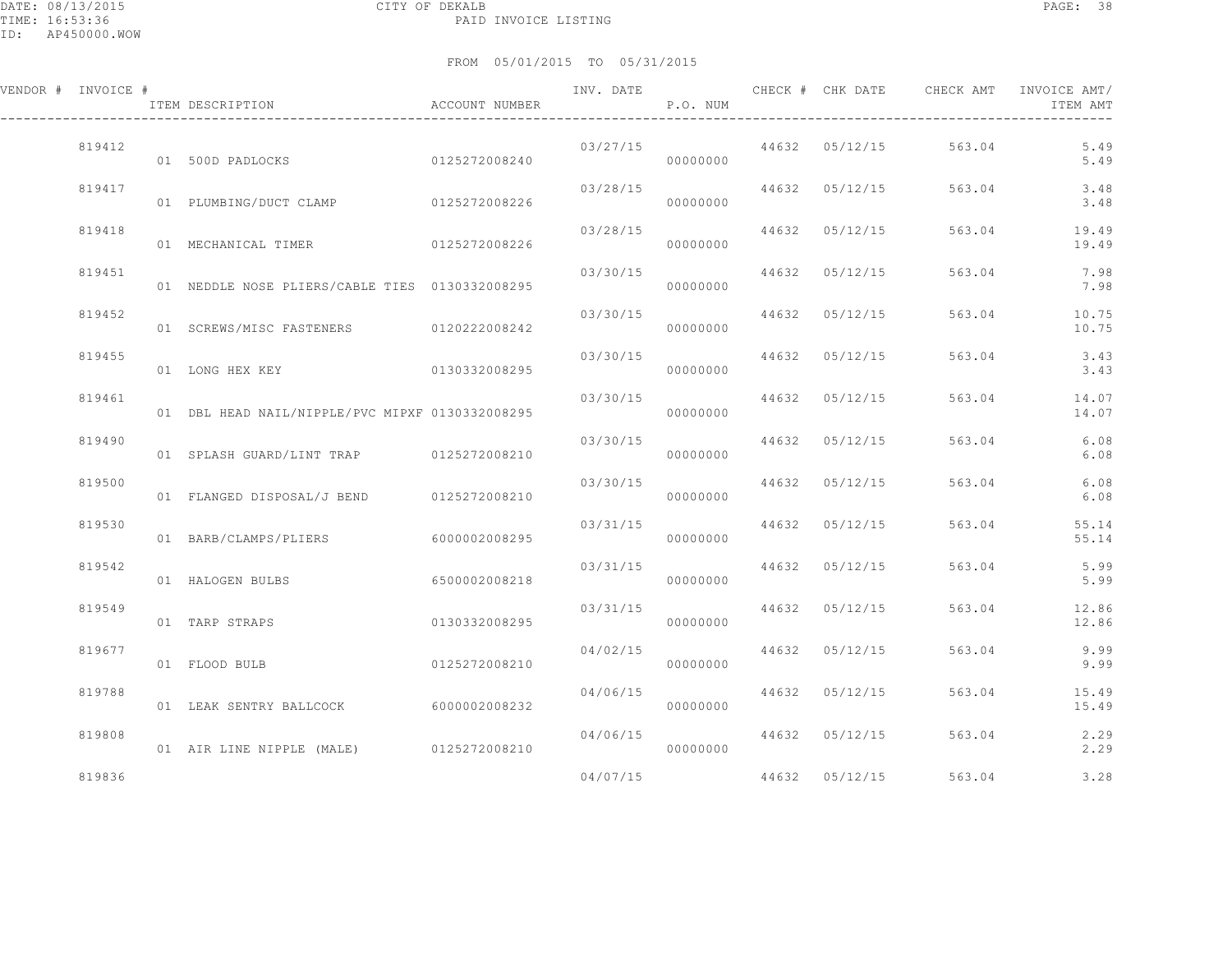DATE: 08/13/2015 CITY OF DEKALB PAGE: 39 PAID INVOICE LISTING

FROM 05/01/2015 TO 05/31/2015

| VENDOR # INVOICE # | ITEM DESCRIPTION CONTROLLER ACCOUNT NUMBER     |               | INV. DATE | P.O. NUM |       |                | CHECK # CHK DATE CHECK AMT | INVOICE AMT/<br>ITEM AMT |
|--------------------|------------------------------------------------|---------------|-----------|----------|-------|----------------|----------------------------|--------------------------|
| 819836             | 01 SCREW EYE/S-HOOK                            | 0130322008219 | 04/07/15  | 00000000 |       |                | 44632 05/12/15 563.04      | 3.28<br>3.28             |
| 819841             | 01 DRILL BIT, 2 PK                             | 0130332008295 | 04/07/15  | 00000000 |       | 44632 05/12/15 | 563.04                     | 1.79<br>1.79             |
| 819848             | 01 COBALT DRILL                                | 0130332008295 | 04/07/15  | 00000000 | 44632 | 05/12/15       | 563.04                     | 2.19<br>2.19             |
| 819952             | 01 WIRE NUTS/HOOKS/BALLAST                     | 6000002008219 | 04/09/15  | 00000000 | 44632 | 05/12/15       | 563.04                     | 28.72<br>28.72           |
| 819966             | 01 RETURNED BALLAST                            | 6000002008219 | 04/09/15  | 00000000 |       | 44632 05/12/15 | 563.04                     | $-26.99$<br>$-26.99$     |
| 819977             | 01 1.6V BATTERY                                | 0130332008219 | 04/09/15  | 00000000 |       | 44632 05/12/15 | 563.04                     | 3.29<br>3.29             |
| 819986             | 01 SUPPLIES                                    | 6000002008219 | 04/09/15  | 00000000 |       | 44632 05/12/15 | 563.04                     | 79.00<br>79.00           |
| 820035             | 01 SCREWS/FASTENERS                            | 6500003008310 | 04/10/15  | 00000000 | 44632 | 05/12/15       | 563.04                     | 11.96<br>11.96           |
| 820130             | 01 SUPPLIES                                    | 0125272008210 | 04/13/15  | 00000000 | 44632 | 05/12/15       | 563.04                     | 35.23<br>35.23           |
| 820131             | 01 SOLID FLEX DRAIN PIPE 0125272008210         |               | 04/13/15  | 00000000 |       | 44632 05/12/15 | 563.04                     | 12.49<br>12.49           |
| 820160             | 01 SCREWS/FASTENERS, SHOULDER HK 0130332008226 |               | 04/13/15  | 00000000 |       | 44632 05/12/15 | 563.04                     | 4.17<br>4.17             |
| 820180             | 01 MILW HEX SHANK, FIN NUT USS 0130332008295   |               | 04/14/15  | 00000000 |       | 44632 05/12/15 | 563.04                     | 14.08<br>14.08           |
| 820196             | 01 SCREWS/FASTENERS                            | 6500002008226 | 04/14/15  | 00000000 | 44632 | 05/12/15       | 563.04                     | 6.36<br>6.36             |
| 820263             | 01 SCREWS/FASTENERS 0125272008210              |               | 04/15/15  | 00000000 |       | 44632 05/12/15 | 563.04                     | 2.64<br>2.64             |
| 820270             | 01 PREVENTER/PLIERS/LIMEAWAY 6000002008219     |               | 04/15/15  | 00000000 |       | 44632 05/12/15 | 563.04                     | 33.05<br>33.05           |
|                    |                                                |               |           |          |       |                |                            |                          |

VENDOR TOTAL: 563.04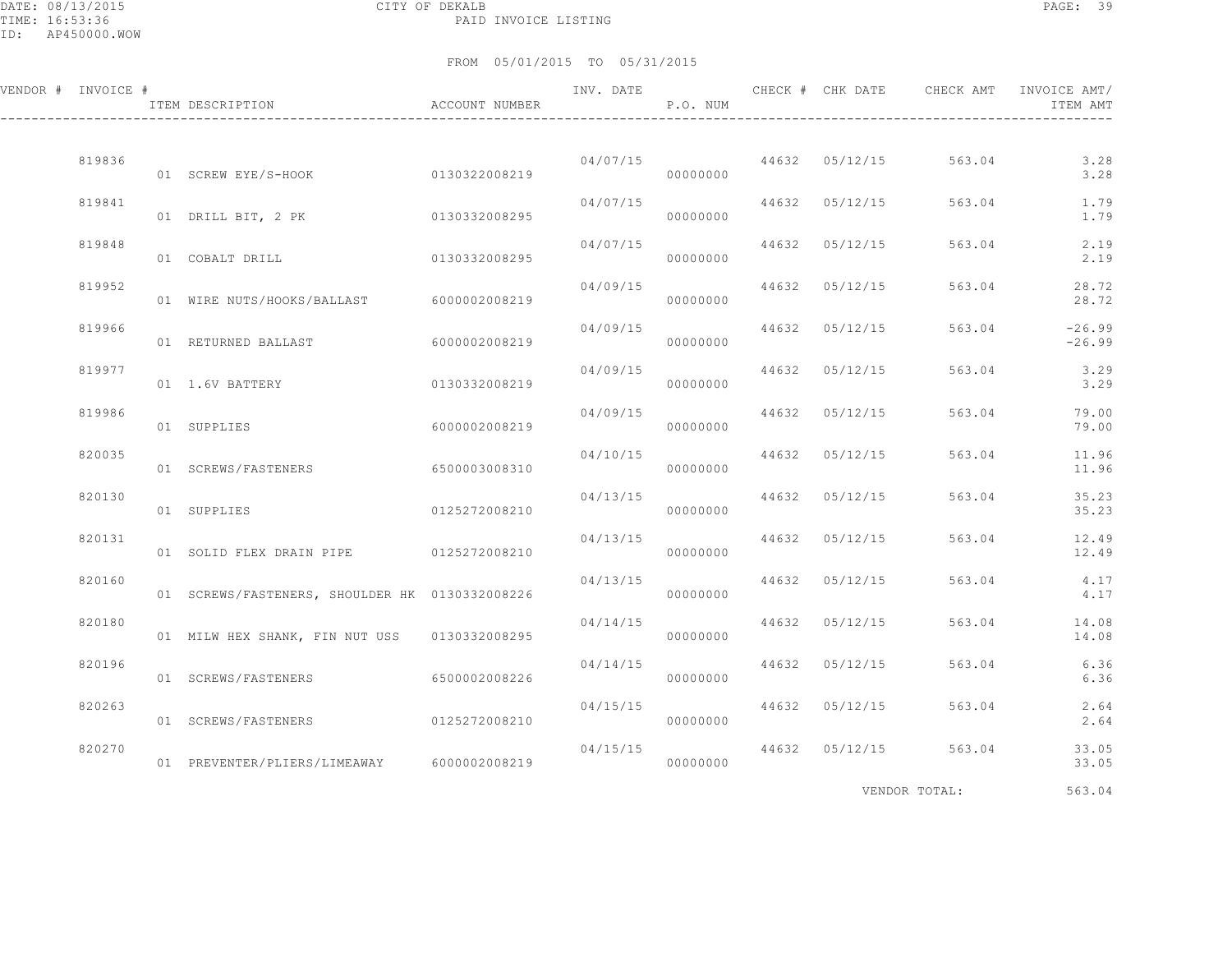DATE: 08/13/2015 CITY OF DEKALB PAGE: 40 PAID INVOICE LISTING

|        | VENDOR # INVOICE # | ITEM DESCRIPTION                               | ACCOUNT NUMBER                 | INV. DATE | P.O. NUM             |       | CHECK # CHK DATE | CHECK AMT                          | INVOICE AMT/<br>ITEM AMT   |
|--------|--------------------|------------------------------------------------|--------------------------------|-----------|----------------------|-------|------------------|------------------------------------|----------------------------|
| GREEAR |                    | THE GREEN EARTH COMPANY                        |                                |           |                      |       |                  |                                    |                            |
|        | 8891               | 01 SUPER SACK OF NAAC - DEICER 6500002008235   |                                |           | 00000000             |       |                  | $04/10/15$ 44688 05/27/15 5,231.95 | 4,995.00<br>4,995.00       |
|        | 8892               | 01 REMAINING BALANCE - DEICER 6500002008235    |                                | 04/10/15  | 00000000             |       |                  | 44688 05/27/15 5,231.95            | 236.95<br>236.95           |
| GROJOH |                    | LAW OFFICES OF JOHN GROTTO                     |                                |           |                      |       |                  |                                    | VENDOR TOTAL: 5,231.95     |
|        |                    |                                                |                                |           |                      |       |                  |                                    |                            |
|        | 05062015           | 01 PRO LGL SRVCS ADMIN HRNGS 0115154008450     |                                | 05/06/15  | 00000000             | 44689 |                  | 05/27/15 375.00                    | 375.00<br>375.00           |
| GSRPLU |                    | G'S R PLUMBING & HEATING, INC.                 |                                |           |                      |       |                  | VENDOR TOTAL:                      | 375.00                     |
|        | 119149             | 01 IGNITOR                                     | 6000003008311                  | 04/15/15  | 00000000             |       |                  | 44561 05/12/15 1,900.51            | 378.33<br>378.33           |
|        | 119153             | 01 CHECK LEAK WALL HUNG TOLIET 0130323008311   |                                | 04/15/15  | 00000000             | 44561 | 05/12/15         | 1,900.51                           | 80.00<br>80.00             |
|        | 119164             | 01 PLUNGED TOLIET - FIRE STN #1 0125273008348  |                                | 04/15/15  | 00000000             | 44561 | 05/12/15         | 1,900.51                           | 120.00<br>120.00           |
|        | 119170             | 01 CHECKED WATER HEATER - STR                  | 0130333008311                  | 04/15/15  | 00000000             |       | 44561 05/12/15   | 1,900.51                           | 1,072.18<br>1,072.18       |
|        | 119194             | 01 CHECKED WATER HEATER 60130323008311         |                                | 04/16/15  | 00000000             |       | 44561 05/12/15   | 1,900.51                           | 250.00<br>250.00           |
|        | 119564             | 01 REPLACED PUMP SEAL<br>02 REPLACED PUMP SEAL | 0130322008210<br>0130323008311 | 05/01/15  | 00000000<br>00000000 | 44690 |                  | 05/27/15 663.56                    | 663.56<br>113.56<br>550.00 |
| HAMLEN |                    | HAMPTON, LENZINI & RENWICK INC                 |                                |           |                      |       |                  | VENDOR TOTAL:                      | 2,564.07                   |
|        | 04202015           | 01 MFT 13-00172-00-BT 1000003008331            |                                | 04/20/15  | 00000000             |       |                  | 44562 05/12/15 22,452.76           | 22,452.76<br>22, 452.76    |
| HANPRO |                    | HANSON PROFESSIONAL SERVICES                   |                                |           |                      |       |                  | VENDOR TOTAL:                      | 22,452.76                  |
|        | 04232015           |                                                |                                | 04/23/15  |                      |       |                  |                                    |                            |
|        |                    |                                                |                                |           |                      |       |                  | 44563 05/12/15 95,635.09           | 514.10                     |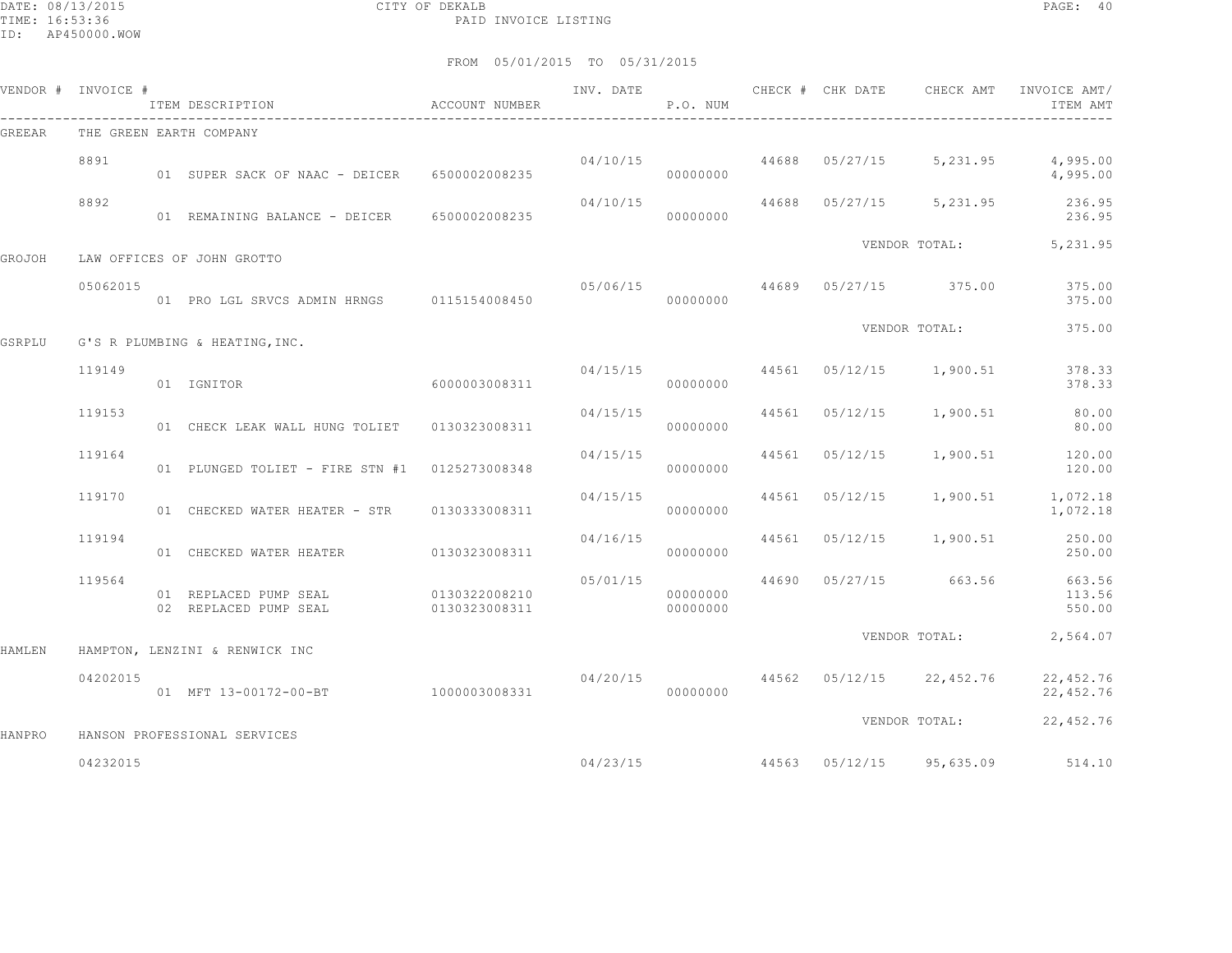DATE: 08/13/2015 CITY OF DEKALB PAGE: 41 PAID INVOICE LISTING

|        | VENDOR # INVOICE #   | ITEM DESCRIPTION                             | ACCOUNT NUMBER |          | P.O. NUM |                | INV. DATE 6 CHECK # CHK DATE 6 CHECK AMT | INVOICE AMT/<br>ITEM AMT         |
|--------|----------------------|----------------------------------------------|----------------|----------|----------|----------------|------------------------------------------|----------------------------------|
|        |                      |                                              |                |          |          |                |                                          |                                  |
|        | 04232015             | 01 DKB-3924, LI#3 10% HOLDBACK 6500006508638 |                |          | 00000000 |                | 04/23/15 44563 05/12/15 95,635.09        | 514.10<br>514.10                 |
|        | 04232015A            | 01 DKB-3924, LI#6 10% HOLDBACK 6500006508638 |                | 04/23/15 | 00000000 | 44563 05/12/15 |                                          | 95,635.09 86.39<br>86.39         |
|        | 1045342              | 01 DKB-4069 CNSTRCT DTNTN BSN                | 6500006508638  | 11/25/14 | 00000000 | 44563 05/12/15 |                                          | 95,635.09 28,083.60<br>28,083.60 |
|        | 1045343              | 01 DKB-4069 CNSTRCT DTNTN BSN 6500006508638  |                | 11/25/14 | 00000000 | 44563 05/12/15 | 95,635.09                                | 34,534.80<br>34,534.80           |
|        | 1045346              | 01 DKB-4069 CNSTRCT DTNTN BSN 6500006508638  |                | 11/25/14 | 00000000 |                | 44563 05/12/15 95,635.09                 | 32,416.20<br>32,416.20           |
| HARKEI | KEITH HARPER         |                                              |                |          |          |                | VENDOR TOTAL:                            | 95,635.09                        |
|        | 04222015             |                                              |                |          | 00000000 |                | 04/22/15 44564 05/12/15 524.80           | 524.80<br>524.80                 |
| HARMAR | MARY JO HARMS        |                                              |                |          |          |                | VENDOR TOTAL:                            | 524.80                           |
|        | 05072015             | 01 MILEAGE REIMB 0115153008376               |                | 05/07/15 | 00000000 |                | D000811 05/27/15 20.70                   | 20.70<br>20.70                   |
| HARRIS |                      | HARRIS COMPUTER SYSTEMS                      |                |          |          |                | VENDOR TOTAL:                            | 20.70                            |
|        | XT00004940           | 01 (275) PAYROLL CHECKS 0117112008202        |                |          | 00000000 |                | $04/01/15$ $44691$ $05/27/15$ $126.15$   | 126.15<br>126.15                 |
|        |                      |                                              |                |          |          |                | VENDOR TOTAL:                            | 126.15                           |
| HAWSUI | HAWTHORN SUITES LTD. |                                              |                |          |          |                |                                          |                                  |
|        | 3076                 | 01 TRAINING - BENTHUSEN                      | 0120223008376  | 03/25/15 | 00000000 |                | 44565 05/12/15 680.02                    | 319.32<br>319.32                 |
|        | 3646                 | 01 TRAINING - DENSBERGER 0120223008376       |                | 04/10/15 | 00000000 |                | 44565 05/12/15 680.02                    | 360.70<br>360.70                 |
|        |                      |                                              |                |          |          |                | VENDOR TOTAL:                            | 680.02                           |
| HDSUP  |                      | HD SUPPLY WATERWORKS, LTD.                   |                |          |          |                |                                          |                                  |
|        | D714551              |                                              |                |          | 04/06/15 |                | 44566 05/12/15 276.99                    | 276.99                           |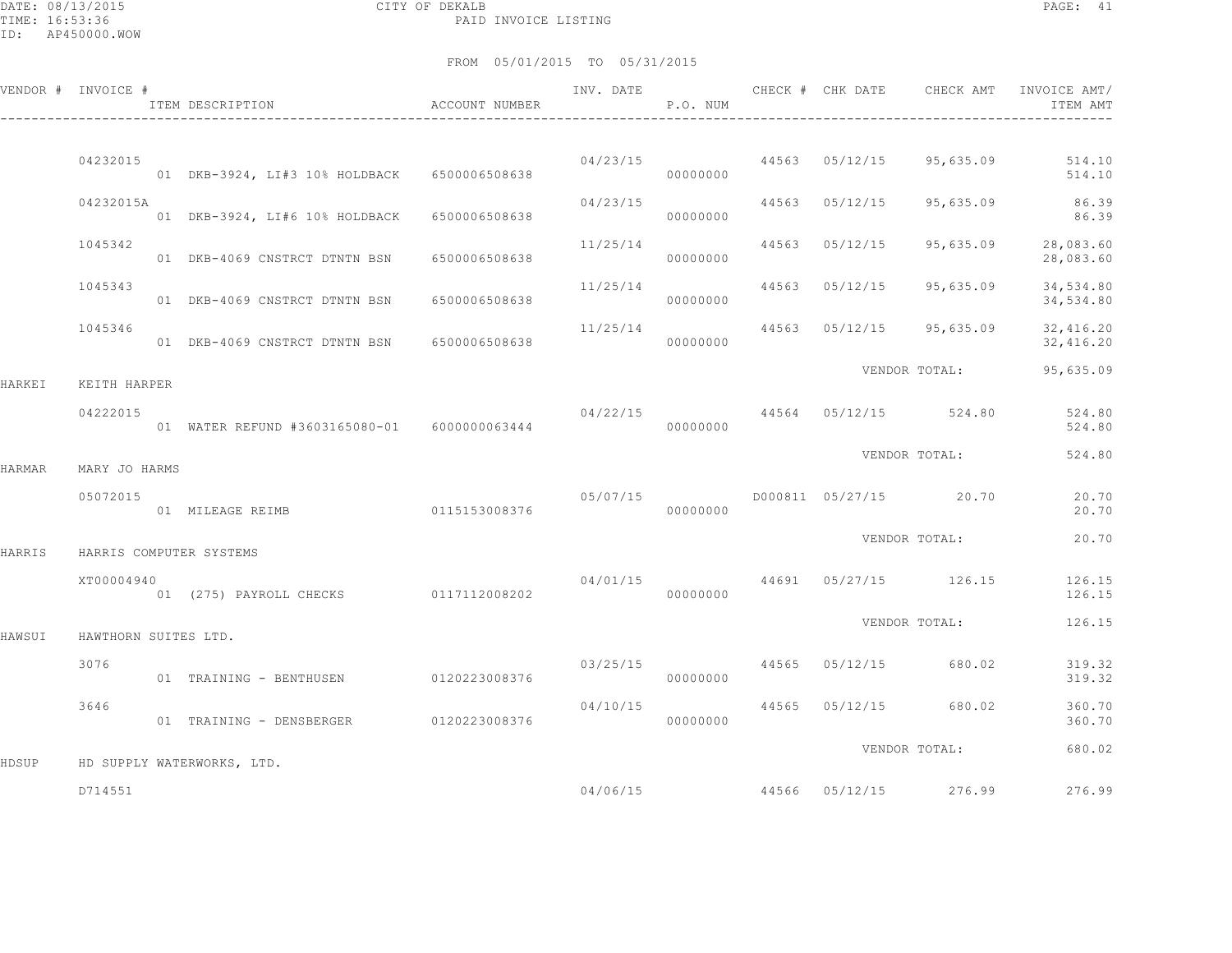DATE: 08/13/2015 CITY OF DEKALB PAGE: 42 PAID INVOICE LISTING

### FROM 05/01/2015 TO 05/31/2015

|         | VENDOR # INVOICE # | ITEM DESCRIPTION                           | ACCOUNT NUMBER | INV. DATE | P.O. NUM | CHECK # CHK DATE | CHECK AMT                            | INVOICE AMT/<br>ITEM AMT |
|---------|--------------------|--------------------------------------------|----------------|-----------|----------|------------------|--------------------------------------|--------------------------|
|         | D714551            | 01 8X25 CLAMPS                             | 60000002008232 |           | 00000000 |                  | $04/06/15$ $44566$ $05/12/15$ 276.99 | 276.99<br>276.99         |
| HEACOM  |                    | HEALTH COMMUNICATIONS                      |                |           |          |                  | VENDOR TOTAL:                        | 276.99                   |
|         | 585064             | 01 WORKSHOP - CICCHETTI 0120223008376      |                | 04/21/15  | 00000000 |                  | 44567 05/12/15 998.00                | 499.00<br>499.00         |
|         | 585066             | 01 WORKSHOP - NONNENMANN                   | 0120223008376  | 04/21/15  | 00000000 |                  | 44567 05/12/15 998.00                | 499.00<br>499.00         |
| HICERI  | ERIC HICKS         |                                            |                |           |          |                  | VENDOR TOTAL:                        | 998.00                   |
|         | 04232015           | 01 FDIC TRAINING REIMB. 0125263008376      |                | 04/23/15  | 00000000 |                  | D000812 05/27/15 25.36               | 25.36<br>25.36           |
| HOPHAV  |                    | HOPE HAVEN OF DEKALB CO, INC               |                |           |          |                  | VENDOR TOTAL:                        | 25.36                    |
|         | 04222015           | 01 HUMAN SERV FUND - 3RD OTR 0110103008307 |                | 04/22/15  | 00000000 |                  | 44568 05/12/15 1,061.75              | 1,061.75<br>1,061.75     |
| HORDIST |                    | HORIZON DISTRIBUTORS, INC.                 |                |           |          |                  | VENDOR TOTAL:                        | 1,061.75                 |
|         | \$3229410001       | 01 BUILDING SUPPLIES 0125272008291         |                |           | 00000000 |                  | 04/15/15 44569 05/12/15 701.96       | 662.64<br>662.64         |
|         | S3229410002        | 01 XTREME CLEAN CARGO                      | 0125272008291  | 04/21/15  | 00000000 | 44569 05/12/15   | 701.96                               | 39.32<br>39.32           |
| IDEOA   |                    | ILLINOIS DRUG ENFORCEMENT                  |                |           |          |                  | VENDOR TOTAL:                        | 701.96                   |
|         | 04272015           | 01 18TH ANNUAL IDEOA CONF 0120243008376    |                | 04/27/15  | 00000000 |                  | 44692 05/27/15 780.00                | 780.00<br>780.00         |
| IDES    |                    | ILLINOIS DEPARTMENT OF EMPLOYM             |                |           |          |                  | VENDOR TOTAL:                        | 780.00                   |
|         | 652021479          | 01 QTR #1 2015 UNEMPLMNT 0135001008179     |                |           | 00000000 |                  | 05/08/15 44758 05/28/15 418.00       | 418.00<br>418.00         |
|         |                    |                                            |                |           |          |                  | <b>ITIMOO MOMAT.</b>                 | $\sqrt{1000}$            |

VENDOR TOTAL: 418.00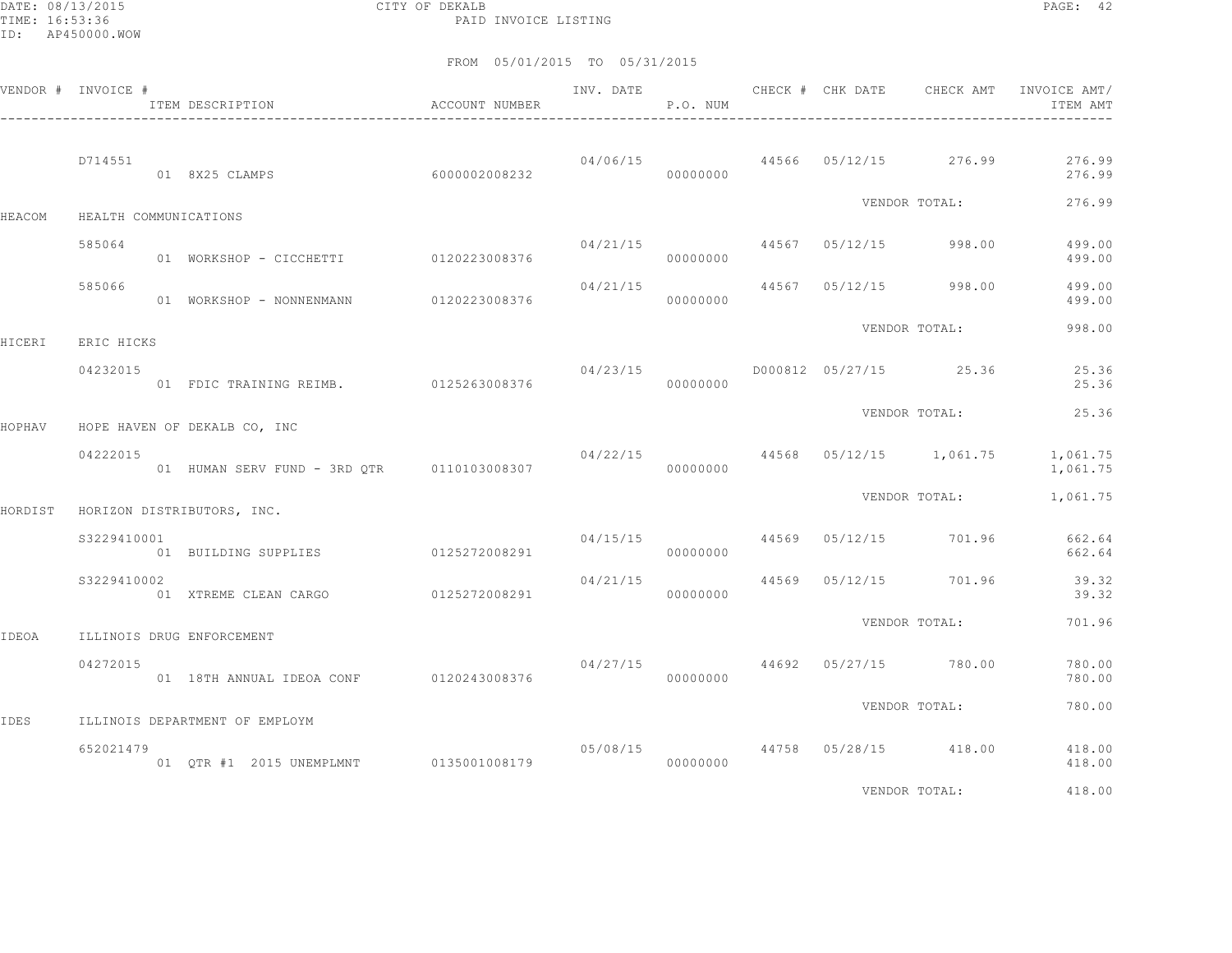DATE: 08/13/2015 CITY OF DEKALB PAGE: 43 PAID INVOICE LISTING

|        | VENDOR # INVOICE #             | ITEM DESCRIPTION                                 | ACCOUNT NUMBER                 | INV. DATE      | P.O. NUM             |       | CHECK # CHK DATE        | CHECK AMT                            | INVOICE AMT/<br>ITEM AMT          |
|--------|--------------------------------|--------------------------------------------------|--------------------------------|----------------|----------------------|-------|-------------------------|--------------------------------------|-----------------------------------|
| ILEAS  |                                | ILLINOIS LAW ENFORCEMENT                         |                                |                |                      |       |                         |                                      |                                   |
|        | 05042015                       | 01 2015 ILEAS ANNUAL CONF 0120223008376          |                                |                | 00000000             |       |                         | $05/04/15$ $44693$ $05/27/15$ 525.00 | 525.00<br>525.00                  |
|        |                                | ILEPABOW IL ENVIRONMENTAL PROTECTION             |                                |                |                      |       |                         | VENDOR TOTAL:                        | 525.00                            |
|        | 04242015                       | 01 IEPA LOAN #L17-4045<br>02 IEPA LOAN #L17-4045 | 6000004508417<br>6000004508418 | 04/24/15       | 00000000<br>00000000 |       |                         | D000808 05/12/15 9,262.24            | 9,262.24<br>6,142.29<br>3, 119.95 |
|        | ILLFIRST ILLINOIS FIRE STORE   |                                                  |                                |                |                      |       |                         | VENDOR TOTAL:                        | 9,262.24                          |
|        | 34085                          | 01 BULLARD ECLIPSE CHARGER 0125272008240         |                                | 04/13/15 44570 | 00000000             |       | 05/12/15                | 570.94                               | 570.94<br>570.94                  |
| ILLREV |                                | ILLINOIS DEPARTMENT OF REVENUE                   |                                |                |                      |       |                         | VENDOR TOTAL:                        | 570.94                            |
|        | 04212015                       | 01 4020-3581 DTMA MAR 2015 ST-1 6500000063437    |                                | 04/21/15       | 00000000             |       |                         | D000807 05/12/15 1,846.00            | 1,846.00<br>1,846.00              |
|        | ILLSTATE ILLINOIS STATE POLICE |                                                  |                                |                |                      |       |                         | VENDOR TOTAL:                        | 1,846.00                          |
|        | 03012015                       | 01 PD APPLCNTS FEE                               | 0120212008243                  |                | 00000000             |       | 03/01/15 44571 05/12/15 | 209.50                               | 209.50<br>209.50                  |
| IMPNET |                                | IMPACT NETWORKING, LLC                           |                                |                |                      |       |                         | VENDOR TOTAL:                        | 209.50                            |
|        | 482031                         | 01 BIZHUB C364E COPIER                           | 6000006008515                  |                | 00000000             |       |                         | $03/31/15$ 44572 05/12/15 6,000.00   | 6,000.00<br>6,000.00              |
| INTBUI |                                | INTELLI-BUILDING CONTROL SOL                     |                                |                |                      |       |                         | VENDOR TOTAL:                        | 6,000.00                          |
|        | 794E                           | 01 SERVICE AGREEMENT- JAN 2015                   | 0130324008450                  | 01/15/15       | 00000000             |       | 44694 05/27/15          | 1,500.00                             | 300.00<br>300.00                  |
|        | 794F                           | 01 SERVICE AGREEMENT- FEB 2015                   | 0130324008450                  | 02/15/15       | 00000000             | 44694 | 05/27/15                | 1,500.00                             | 300.00<br>300.00                  |
|        | 794G                           |                                                  |                                | 03/15/15       |                      | 44694 | 05/27/15                | 1,500.00                             | 300.00                            |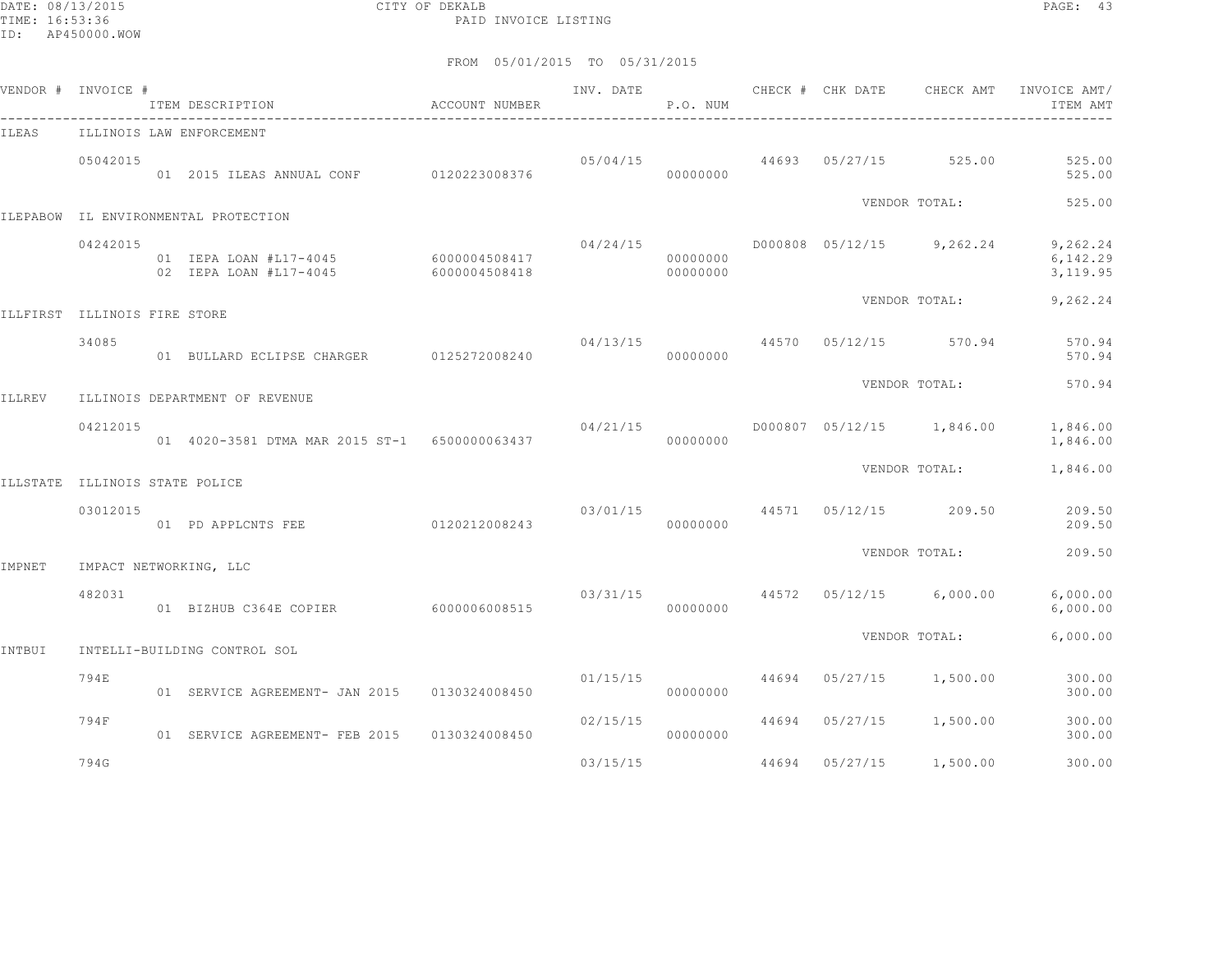DATE: 08/13/2015 CITY OF DEKALB PAGE: 44 PAID INVOICE LISTING

ID: AP450000.WOW

|        | VENDOR # INVOICE #         | ITEM DESCRIPTION                                                                                                                                     | ACCOUNT NUMBER                                                                                                                       | INV. DATE | P.O. NUM                                                                                     |                | CHECK # CHK DATE CHECK AMT | INVOICE AMT/<br>ITEM AMT                                                                                  |
|--------|----------------------------|------------------------------------------------------------------------------------------------------------------------------------------------------|--------------------------------------------------------------------------------------------------------------------------------------|-----------|----------------------------------------------------------------------------------------------|----------------|----------------------------|-----------------------------------------------------------------------------------------------------------|
|        | 794G                       |                                                                                                                                                      |                                                                                                                                      |           | 03/15/15                                                                                     |                | 44694 05/27/15 1,500.00    | 300.00                                                                                                    |
|        |                            | 01 SERVICE AGREEMENT - MARCH 2015 0130324008450                                                                                                      |                                                                                                                                      |           | 00000000                                                                                     |                |                            | 300.00                                                                                                    |
|        | 794H                       | 01 SERVICE AGREEMENT - APRIL 2015 0130324008450                                                                                                      |                                                                                                                                      | 04/15/15  | 00000000                                                                                     | 44694 05/27/15 | 1,500.00                   | 300.00<br>300.00                                                                                          |
|        | 794I                       | 01 SERVICE AGREEMENT - MAY 2015 0130324008450                                                                                                        |                                                                                                                                      | 05/15/15  | 00000000                                                                                     |                | 44694 05/27/15 1,500.00    | 300.00<br>300.00                                                                                          |
| IPBC   |                            | INTERGOVERNMENTAL PERSONNEL                                                                                                                          |                                                                                                                                      |           |                                                                                              |                | VENDOR TOTAL:              | 1,500.00                                                                                                  |
|        | 05012015                   | 01 MAY '15 IPBC<br>02 MAY '15 IPBC<br>03 MAY '15 IPBC<br>04 MAY '15 IPBC<br>05 MAY '15 IPBC<br>06 MAY '15 IPBC<br>07 MAY '15 IPBC<br>08 MAY '15 IPBC | 7100004008475<br>7100004008477<br>7100004008478<br>7100004008479<br>7100004008480<br>7100004008485<br>7100004008486<br>7100004008487 | 05/01/15  | 00000000<br>00000000<br>00000000<br>00000000<br>00000000<br>00000000<br>00000000<br>00000000 | 962 05/27/15   | 399,557.05                 | 399,557.05<br>1,111.53<br>299,402.41<br>67,988.01<br>15,500.76<br>5,324.74<br>15.96<br>9,578.01<br>635.63 |
| IRVCON |                            | IRVING CONSTRUCTION CO INC                                                                                                                           |                                                                                                                                      |           |                                                                                              |                | VENDOR TOTAL:              | 399,557.05                                                                                                |
|        | 315N10TH                   | 01 INS/EST/TEST 13 MR 235 0115153008366                                                                                                              |                                                                                                                                      | 04/27/15  | 00000000                                                                                     |                | 44573 05/12/15 1,875.00    | 1,875.00<br>1,875.00                                                                                      |
| ISAWWA |                            | ILLINOIS SECTION AMERICAN                                                                                                                            |                                                                                                                                      |           |                                                                                              |                | VENDOR TOTAL:              | 1,875.00                                                                                                  |
|        | 200016457                  | 01 WATERCON15-FAIVRE                                                                                                                                 | 6000003008376                                                                                                                        | 03/18/15  | 00000000                                                                                     | 44695 05/27/15 | 550.00                     | 550.00<br>550.00                                                                                          |
| JJINV  | J&J INVESTMENTS            |                                                                                                                                                      |                                                                                                                                      |           |                                                                                              |                | VENDOR TOTAL:              | 550.00                                                                                                    |
|        | 05122015                   | 01 WATER REFUND #0501027540-00 6000000063444<br>02 WATER REFUND #0501027700-00                                                                       | 6000000063444                                                                                                                        | 05/12/15  | 00000000<br>00000000                                                                         |                | 44696 05/27/15 160.27      | 160.27<br>137.28<br>22.99                                                                                 |
| JOHJAM |                            |                                                                                                                                                      |                                                                                                                                      |           |                                                                                              |                | VENDOR TOTAL:              | 160.27                                                                                                    |
|        | JAMIKA JOHNSON<br>04242015 |                                                                                                                                                      |                                                                                                                                      | 04/24/15  |                                                                                              | 44629 05/12/15 | 86.93                      | 86.93                                                                                                     |
|        |                            |                                                                                                                                                      |                                                                                                                                      |           |                                                                                              |                |                            |                                                                                                           |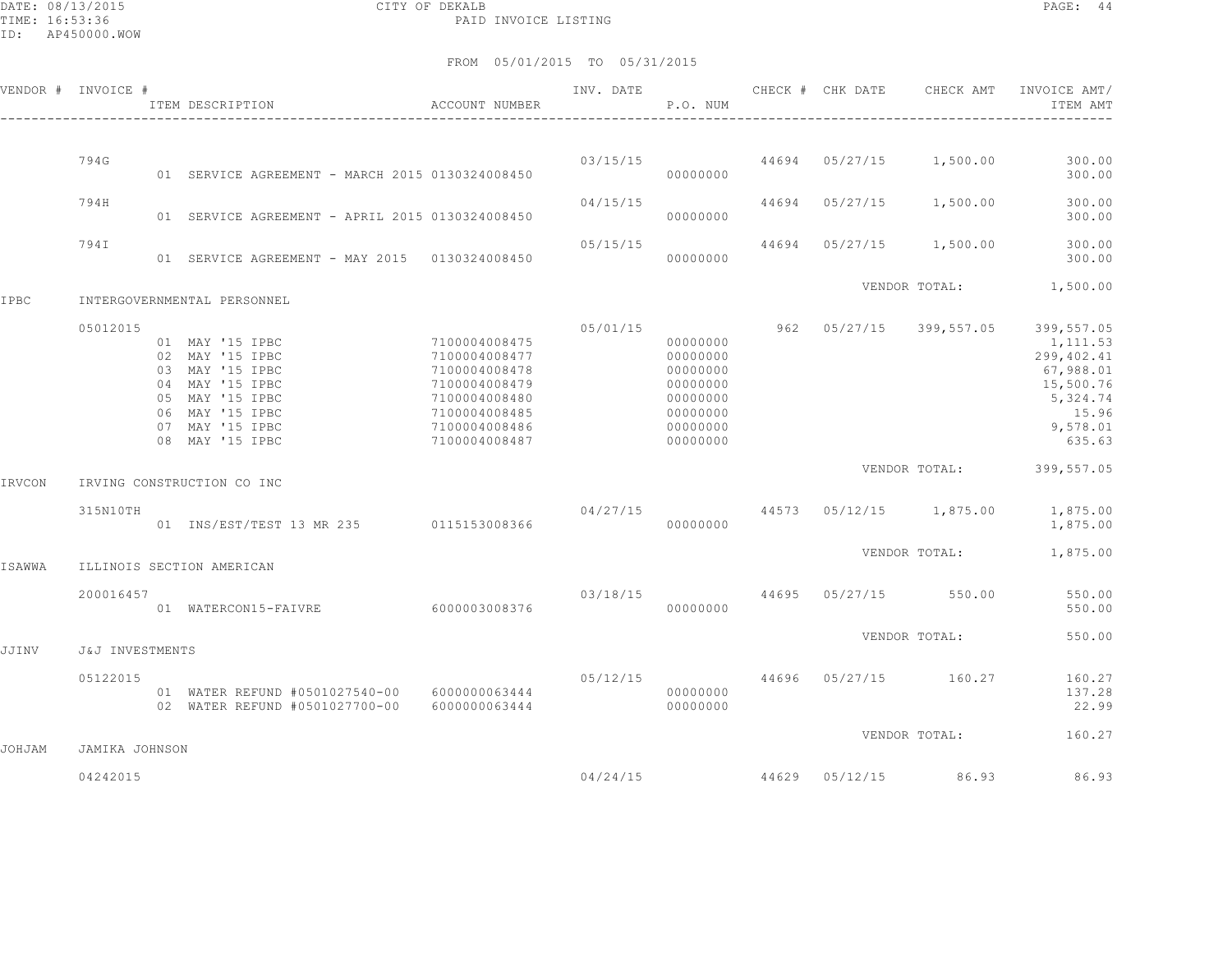DATE: 08/13/2015 CITY OF DEKALB PAGE: 45 PAID INVOICE LISTING

|               | VENDOR # INVOICE # | ITEM DESCRIPTION                             | ACCOUNT NUMBER                 | INV. DATE | P.O. NUM             |       | CHECK # CHK DATE | CHECK AMT                           | INVOICE AMT/<br>ITEM AMT |
|---------------|--------------------|----------------------------------------------|--------------------------------|-----------|----------------------|-------|------------------|-------------------------------------|--------------------------|
|               | 04242015           | 01 TAX REBATE NOV 13 - OCT 14 6000004008481  |                                |           | 00000000             |       |                  | $04/24/15$ $44629$ $05/12/15$ 86.93 | 86.93<br>86.93           |
| JUMANT        | ANTHONY JUMP       |                                              |                                |           |                      |       |                  | VENDOR TOTAL:                       | 86.93                    |
|               | 04282015           | 01 WATER REFUND #1902196430-00 6000000063444 |                                | 04/28/15  | 00000000             |       |                  | 44574 05/12/15 13.49                | 13.49<br>13.49           |
| <b>JUSSAF</b> | JUST SAFETY LTD    |                                              |                                |           |                      |       |                  | VENDOR TOTAL:                       | 13.49                    |
|               | 24133              | 01 FIRST AID SUPPLIES 0120252008204          |                                | 05/06/15  | 00000000             |       |                  | 44697 05/27/15 175.35               | 71.40<br>71.40           |
|               | 24135              | 01 FIRST AID SUPPLIES                        | 0130332008219                  | 05/06/15  | 00000000             | 44697 | 05/27/15         | 175.35                              | 62.60<br>62.60           |
|               | 24136              | 01 FIRST AID SUPPLIES                        | 6000002008219                  | 05/13/15  | 00000000             | 44697 |                  | 05/27/15 175.35                     | 41.35<br>41.35           |
| KATFIE        | KATHLEEN FIELD ORR |                                              |                                |           |                      |       |                  | VENDOR TOTAL:                       | 175.35                   |
|               | 14644              | 01 PRO SERVICES<br>02 PRO SERVICES           | 1300003008366<br>1400003008366 | 05/05/15  | 00000000<br>00000000 |       |                  | 44698 05/27/15 170.00               | 170.00<br>85.00<br>85.00 |
| KISCOM        |                    | KISHWAUKEE COMMUNITY HOSPITAL                |                                |           |                      |       |                  | VENDOR TOTAL:                       | 170.00                   |
|               | 04072015           | 01 AED/CPR CARD                              | 0125273008376                  | 04/07/15  | 00000000             |       |                  | 44575 05/12/15 90.00                | 90.00<br>90.00           |
| KISCOR        |                    | KISHWAUKEE CORPORATE HEALTH                  |                                |           |                      |       |                  | VENDOR TOTAL:                       | 90.00                    |
|               | 31273              | 01 NEW HIRE SCREENING                        | 0115173008333                  | 03/17/15  | 00000000             |       |                  | 44699 05/27/15 129.00               | 129.00<br>129.00         |
|               | 31513              | 01 NEW HIRE SCREENING                        | 0115173008333                  | 04/24/15  | 00000000             |       | 44576 05/12/15   | 1,289.33                            | 660.33<br>660.33         |
|               | 31629              |                                              |                                | 04/20/15  |                      |       | 44576 05/12/15   | 1,289.33                            | 29.00                    |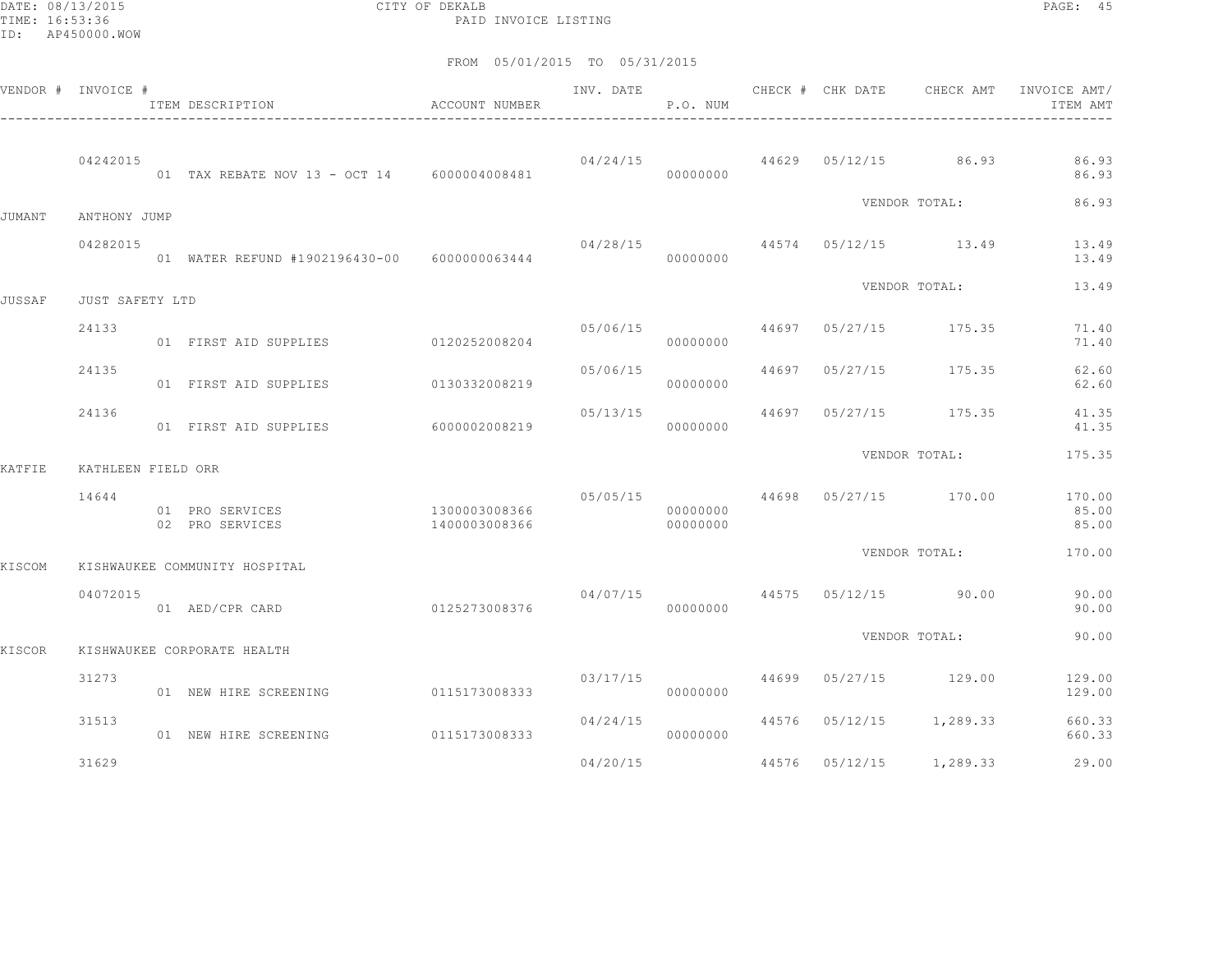DATE: 08/13/2015 CITY OF DEKALB PAGE: 46 PAID INVOICE LISTING

|        | VENDOR # INVOICE #  | ACCOUNT NUMBER<br>ITEM DESCRIPTION                                                     |               |          | P.O. NUM             | INV. DATE 6 CHECK # CHK DATE CHECK AMT |                                        | INVOICE AMT/<br>ITEM AMT               |
|--------|---------------------|----------------------------------------------------------------------------------------|---------------|----------|----------------------|----------------------------------------|----------------------------------------|----------------------------------------|
|        | 31629               | 01 NEW HIRE SCREENING 0115173008333                                                    |               | 04/20/15 | 00000000             |                                        |                                        | 44576 05/12/15 1,289.33 29.00<br>29.00 |
|        | 31729               | 01 NEW HIRE SCREENING                                                                  | 0125273008345 | 04/24/15 | 00000000             |                                        | 44576 05/12/15 1,289.33                | 600.00<br>600.00                       |
| KISSYS |                     | KISHEALTH SYSTEM HOSPICE                                                               |               |          |                      |                                        |                                        | VENDOR TOTAL: 1,418.33                 |
|        | 04222015            | 01 HUMAN SERV FUND - 3RD QTR 0110103008307                                             |               |          | 00000000             |                                        | $04/22/15$ $44577$ $05/12/15$ $424.75$ | 424.75<br>424.75                       |
| KNULAW | KNUTSON LAWN CARE & |                                                                                        |               |          |                      |                                        | VENDOR TOTAL:                          | 424.75                                 |
|        | 5649                | 01 COLBY, TAYLOR, FAIRMONT 0130323008313<br>02 ANNIE GLDN, LINCOLN, 14TH 0130333008313 |               | 04/30/15 | 00000000<br>00000000 | 44700 05/27/15 622.50                  |                                        | 622.50<br>420.00<br>202.50             |
| KOZTED | TED KOZINSKI        |                                                                                        |               |          |                      |                                        | VENDOR TOTAL:                          | 622.50                                 |
|        | 04232015            | 01 TRAVEL REIMB - OAK BROOK TRNG 0117113008376                                         |               | 04/23/15 | 00000000             | D000799 05/12/15 63.78                 |                                        | 63.78<br>63.78                         |
| KRUSTE | STEVE KRUGER        |                                                                                        |               |          |                      |                                        | VENDOR TOTAL:                          | 63.78                                  |
|        | 05122015            | 01 WATER REFUND #3003138870-00 6000000063444                                           |               | 05/12/15 | 00000000             |                                        | 44701 05/27/15 6.77                    | 6.77<br>6.77                           |
| LEKSTY | STYLIANOS LEKKAS    |                                                                                        |               |          |                      |                                        | VENDOR TOTAL:                          | 6.77                                   |
|        | 0120243008376       | 01 IDEOA TRAINING REIMB 0120243008376                                                  |               | 04/24/15 | 00000000             | D000813 05/27/15 45.17                 |                                        | 45.17<br>45.17                         |
| LEPRI  | LE PRINT EXPRESS    |                                                                                        |               |          |                      |                                        | VENDOR TOTAL:                          | 45.17                                  |
|        | 18733               | 01 FIRE/SAFETY INSPECTION REPORTS 0125272008202                                        |               | 04/21/15 | 00000000             |                                        | 44578 05/12/15 36.60                   | 36.60<br>36.60                         |
|        |                     |                                                                                        |               |          |                      |                                        | VENDOR TOTAL:                          | 36.60                                  |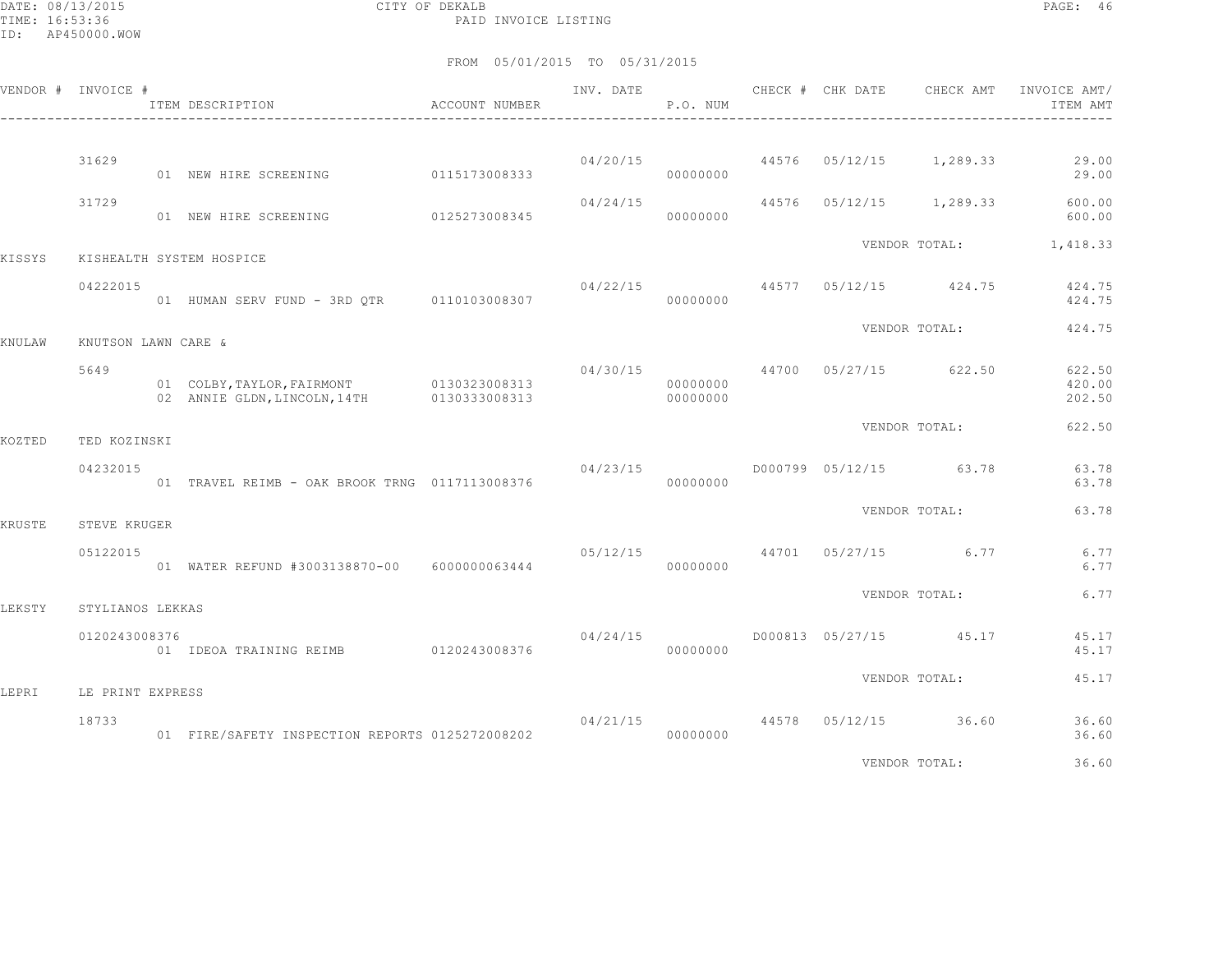DATE: 08/13/2015 CITY OF DEKALB PAGE: 47 PAID INVOICE LISTING

ID: AP450000.WOW

|        | VENDOR # INVOICE # | ITEM DESCRIPTION                                                                                   | ACCOUNT NUMBER |          | P.O. NUM             |                | INV. DATE 6 CHECK # CHK DATE CHECK AMT   | INVOICE AMT/<br>ITEM AMT                                                  |
|--------|--------------------|----------------------------------------------------------------------------------------------------|----------------|----------|----------------------|----------------|------------------------------------------|---------------------------------------------------------------------------|
| LOVDIS |                    | LOVELL'S DISCOUNT TIRE, INC.                                                                       |                |          |                      |                |                                          |                                                                           |
|        | 40537              | 01 DISMOUNT/MOUNT (4) TIRES - P26 0130332008226<br>02 DISMOUNT/MOUNT (4) TIRES - P26 0130333008315 |                |          | 00000000<br>00000000 |                |                                          | $04/14/15$ $44579$ $05/12/15$ $1,978.19$ $1,978.19$<br>1,768.19<br>210.00 |
|        | 40677              | 01 TIRE REPAIR - R6                                                                                | 0125273008315  | 04/28/15 | 00000000             |                | 44702 05/27/15 163.00                    | 84.00<br>84.00                                                            |
|        | 40752              | 01 TIRE REPAIR - W29                                                                               | 6000003008315  | 05/05/15 | 00000000             |                | 44702 05/27/15 163.00                    | 79.00<br>79.00                                                            |
| LOWCRE |                    | LOWE'S CREDIT SERVICES                                                                             |                |          |                      |                |                                          | VENDOR TOTAL: 2,141.19                                                    |
|        | 05037              | 01 SHELVING - FINANCE 0130322008219                                                                |                |          | 00000000             |                | $04/20/15$ $44704$ $05/27/15$ $1,553.89$ | 48.54<br>48.54                                                            |
|        | 05477              | 01 MAILBOX POST                                                                                    | 0130332008228  | 03/26/15 | 00000000             |                | 44704 05/27/15 1,553.89                  | 23.72<br>23.72                                                            |
|        | 05665              | 01 PLUGIN FLOURESCENT LIGHT 6000002008226                                                          |                | 04/09/15 | 00000000             |                | 44704 05/27/15 1,553.89                  | 14.23<br>14.23                                                            |
|        | 06573              | 01 GREENLITE LED BULBS                                                                             | 0125272008226  | 04/09/15 | 00000000             | 44704 05/27/15 | 1,553.89                                 | 28.46<br>28.46                                                            |
|        | 13139              | 01 HANDY COVER BOX                                                                                 | 6500002008218  | 04/17/15 | 00000000             | 44704 05/27/15 | 1,553.89                                 | 1.60<br>1.60                                                              |
|        | 13486              | 01 RIGID STIR/GREAT STUFF 6500003008311                                                            |                | 04/07/15 | 00000000             | 44704 05/27/15 | 1,553.89                                 | 12.70<br>12.70                                                            |
|        | 15444              | 01 POTTING MIX                                                                                     | 0130323008313  | 04/13/15 | 00000000             |                | 44704 05/27/15 1,553.89                  | 295.48<br>295.48                                                          |
|        | 35948              | 01 LADDER MAINTENANCE                                                                              | 0125272008226  |          | 04/15/15<br>00000000 | 44704 05/27/15 | 1,553.89                                 | 15.17<br>15.17                                                            |
|        | 41065              | 01 PVC PIPE/WHT SINGLE HEAD 0125272008210                                                          |                | 04/15/15 | 00000000             | 44704 05/27/15 | 1,553.89                                 | 26.64<br>26.64                                                            |
|        | 41609              | 01 BULBS                                                                                           | 0125272008226  | 04/13/15 | 00000000             |                | 44704 05/27/15 1,553.89                  | 79.53<br>79.53                                                            |
|        | 53180              |                                                                                                    |                | 04/09/15 |                      | 44704 05/27/15 | 1,553.89                                 | 181.80                                                                    |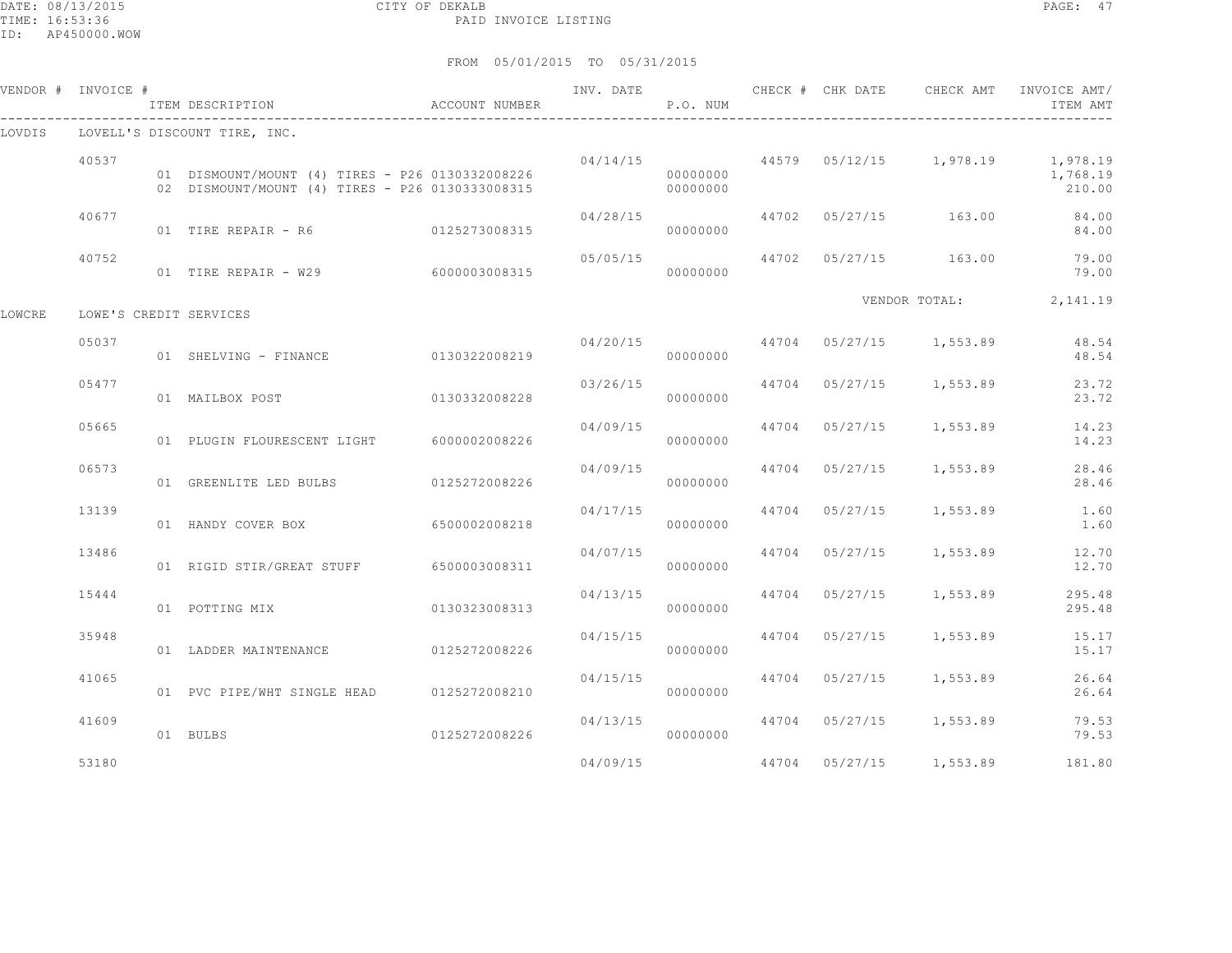DATE: 08/13/2015 CITY OF DEKALB PAGE: 48 PAID INVOICE LISTING

ID: AP450000.WOW

|        | VENDOR # INVOICE # | ITEM DESCRIPTION                         | <b>ACCOUNT NUMBER</b> | INV. DATE | P.O. NUM |       | CHECK # CHK DATE | CHECK AMT                            | INVOICE AMT/<br>ITEM AMT                 |
|--------|--------------------|------------------------------------------|-----------------------|-----------|----------|-------|------------------|--------------------------------------|------------------------------------------|
|        |                    |                                          |                       |           |          |       |                  |                                      |                                          |
|        | 53180              | 01 CONCRETE BAGS                         | 0130333008325         | 04/09/15  | 00000000 |       |                  |                                      | 44704 05/27/15 1,553.89 181.80<br>181.80 |
|        | 53206              | 01 PAINT SUPPLIES                        | 0125272008226         | 03/10/15  | 00000000 |       | 44704 05/27/15   |                                      | 1,553.89 133.87<br>133.87                |
|        | 53629              | 01 MAILBOX REPLACEMENT                   | 0130332008228         | 03/25/15  | 00000000 | 44704 |                  | 05/27/15 1,553.89                    | 74.00<br>74.00                           |
|        | 53926              | 01 OFFICE SUPPLIES                       | 0120222008242         | 03/28/15  | 00000000 |       | 44704 05/27/15   | 1,553.89                             | 103.27<br>103.27                         |
|        | 53960              | 01 SHEATHING                             | 0130322008219         | 04/07/15  | 00000000 |       |                  | 44704 05/27/15 1,553.89              | 22.97<br>22.97                           |
|        | 53962              | 01 HANGING PICTURES                      | 0120222008242         | 03/28/15  | 00000000 |       |                  | 44704 05/27/15 1,553.89              | 32.56<br>32.56                           |
|        | 940142             | 01 CREDIT PALLET CHR                     | 0130333008325         | 04/09/15  | 00000000 | 44704 |                  | $05/27/15$ 1,553.89                  | $-12.40$<br>$-12.40$                     |
|        | 953006             |                                          |                       | 01/29/15  |          | 44704 |                  | $05/27/15$ 1,553.89                  | 63.30                                    |
|        |                    | 01 STUDS/SHEATHING                       | 0130322008219         |           | 00000000 |       |                  |                                      | 63.30                                    |
|        | 953588             | 01 SHARPIES                              | 6000002008219         | 02/17/15  | 00000000 |       |                  | 44704 05/27/15 1,553.89              | 35.86<br>35.86                           |
|        | 953943             | 01 SHANK/5TIER SHELF/TOTES 0120252008243 |                       | 02/22/15  | 00000000 |       |                  | 44704 05/27/15 1,553.89              | 372.59<br>372.59                         |
| MAIENG |                    | MAINTENANCE ENGINEERING, LTD.            |                       |           |          |       |                  |                                      | VENDOR TOTAL: 1,553.89                   |
|        | 3012015            | 01 HANGER LIGHTS                         | 6500002008218         | 04/15/15  | 00000000 |       |                  | 44580 05/12/15 241.48                | 241.48<br>241.48                         |
|        |                    |                                          |                       |           |          |       |                  | VENDOR TOTAL:                        | 241.48                                   |
| MATCLI | MATHERS CLINIC     |                                          |                       |           |          |       |                  |                                      |                                          |
|        | 030056             | 01 PRE-EMPLYMNT EVALUATION 0115173008333 |                       |           | 00000000 |       |                  | $04/14/15$ $44581$ $05/12/15$ 900.00 | 450.00<br>450.00                         |
|        | 030118             | 01 PRE-EMPLYMNT EVALUATION               | 0115173008333         | 04/15/15  | 00000000 |       | 44581 05/12/15   | 900.00                               | 450.00<br>450.00                         |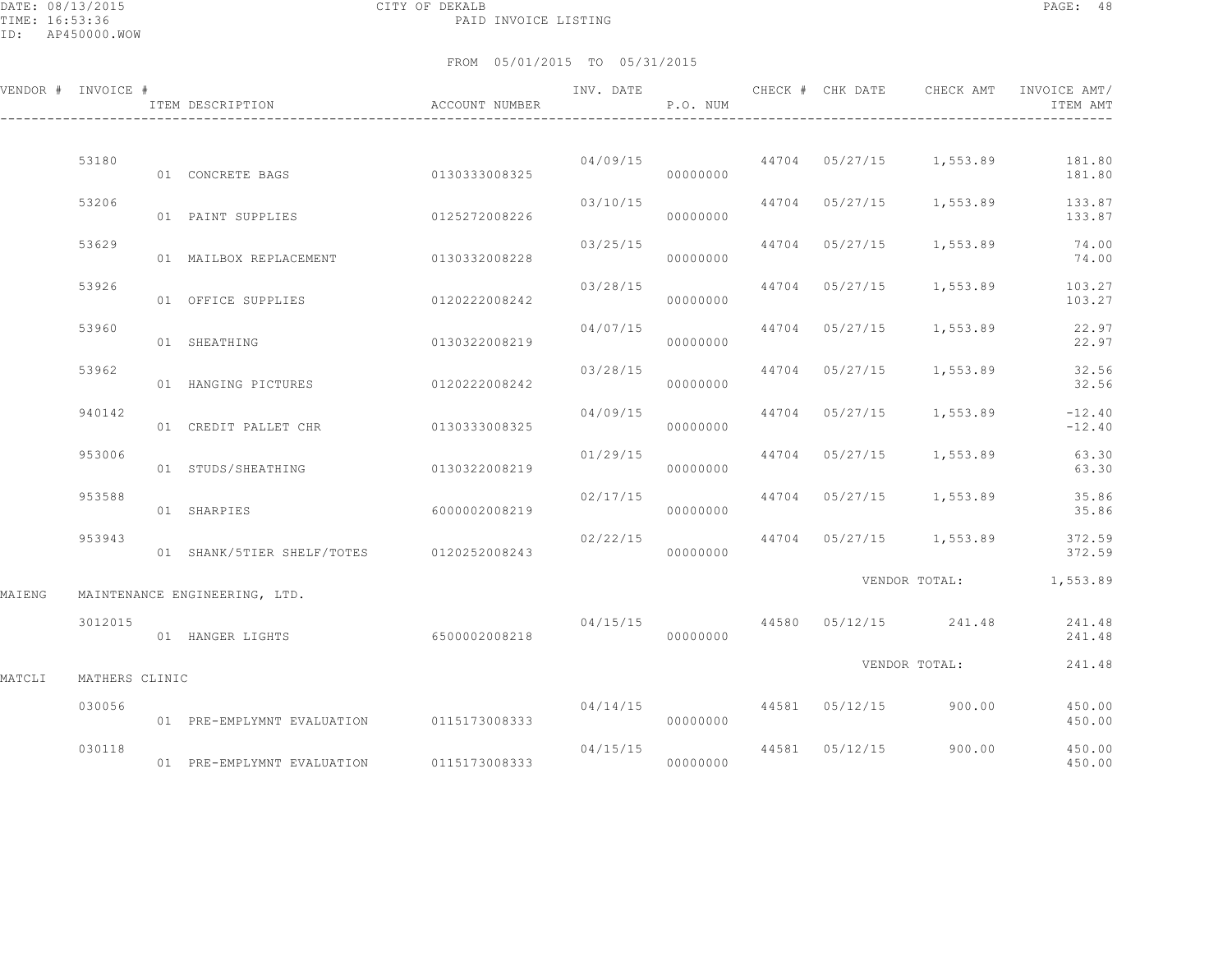DATE: 08/13/2015 CITY OF DEKALB PAGE: 49 PAID INVOICE LISTING

|        | VENDOR # INVOICE # | ITEM DESCRIPTION<br>$\hfill$<br>ACCOUNT NUMBER                    |               | P.O. NUM                           |          |  |                                  | ITEM AMT                                                  |
|--------|--------------------|-------------------------------------------------------------------|---------------|------------------------------------|----------|--|----------------------------------|-----------------------------------------------------------|
|        | 030493             | 01 PRE-EMPLYMNT EVALUATION 0115173008333                          |               |                                    | 00000000 |  |                                  | $05/11/15$ $44705$ $05/27/15$ $450.00$ $450.00$<br>450.00 |
| MCCINC | MCCROMETER, INC    |                                                                   |               |                                    |          |  |                                  | VENDOR TOTAL: 1,350.00                                    |
|        | 457365RI           | -<br>01 COVER PLATE 6000002008232                                 |               |                                    | 00000000 |  |                                  | $04/30/15$ $44706$ $05/27/15$ $162.45$ $162.45$<br>162.45 |
| MCDJAM | JAMES MCDOUGALL    |                                                                   |               |                                    |          |  |                                  | VENDOR TOTAL: 162.45                                      |
|        | 04212015           | 01 TRNG MEAL REIMB 6120223008376                                  |               | 04/21/15                           | 00000000 |  |                                  | D000800 05/12/15 145.28 145.28<br>145.28                  |
|        | 04282015           | 01 ILEAS CONF REIMB 0120223008376                                 |               | 04/28/15                           | 00000000 |  |                                  | D000814 05/27/15 28.54 28.54<br>28.54                     |
| MCNCHA | CHAD MCNETT        |                                                                   |               |                                    |          |  | VENDOR TOTAL:                    | 173.82                                                    |
|        | 04172015           | 01 SECURITY ASSESSMENT SEM. REIMB 0120253008376                   |               | $04/17/15$ D000815 05/27/15 833.84 | 00000000 |  |                                  | 833.84<br>833.84                                          |
|        | 05012015           |                                                                   |               | 05/01/15                           | 00000000 |  | D000815 05/27/15 71.88           | 71.88<br>71.88                                            |
| MEDALL |                    | MED ALLIANCE GROUP, INC.                                          |               |                                    |          |  | VENDOR TOTAL:                    | 905.72                                                    |
|        | 68251              | 01 FLOW SAFE ADULT MASK 0125272008241                             |               |                                    | 00000000 |  | $04/07/15$ 44582 05/12/15 431.31 | 258.06<br>258.06                                          |
|        | 69345              | 01 ITCLAMP 50 STERILE 0125272008241                               |               | $04/22/15$ 44582 05/12/15 431.31   | 00000000 |  |                                  | 173.25<br>173.25                                          |
| MELLOC | MELIN'S LOCK & KEY |                                                                   |               |                                    |          |  | VENDOR TOTAL:                    | 431.31                                                    |
|        | 17080              | 01 KEYS                                                           | 0120222008226 |                                    | 00000000 |  | $04/20/15$ 44583 05/12/15 9.24   | 9.24<br>9.24                                              |
|        | 6344               | 01 2 DUPLICATE KEYS/COMBO CHANGE 6500003008348 000000000 00000000 |               | 05/02/15                           |          |  |                                  | 44707 05/27/15 107.34 107.34<br>107.34                    |
|        |                    |                                                                   |               |                                    |          |  | VENDOR TOTAL:                    | 116.58                                                    |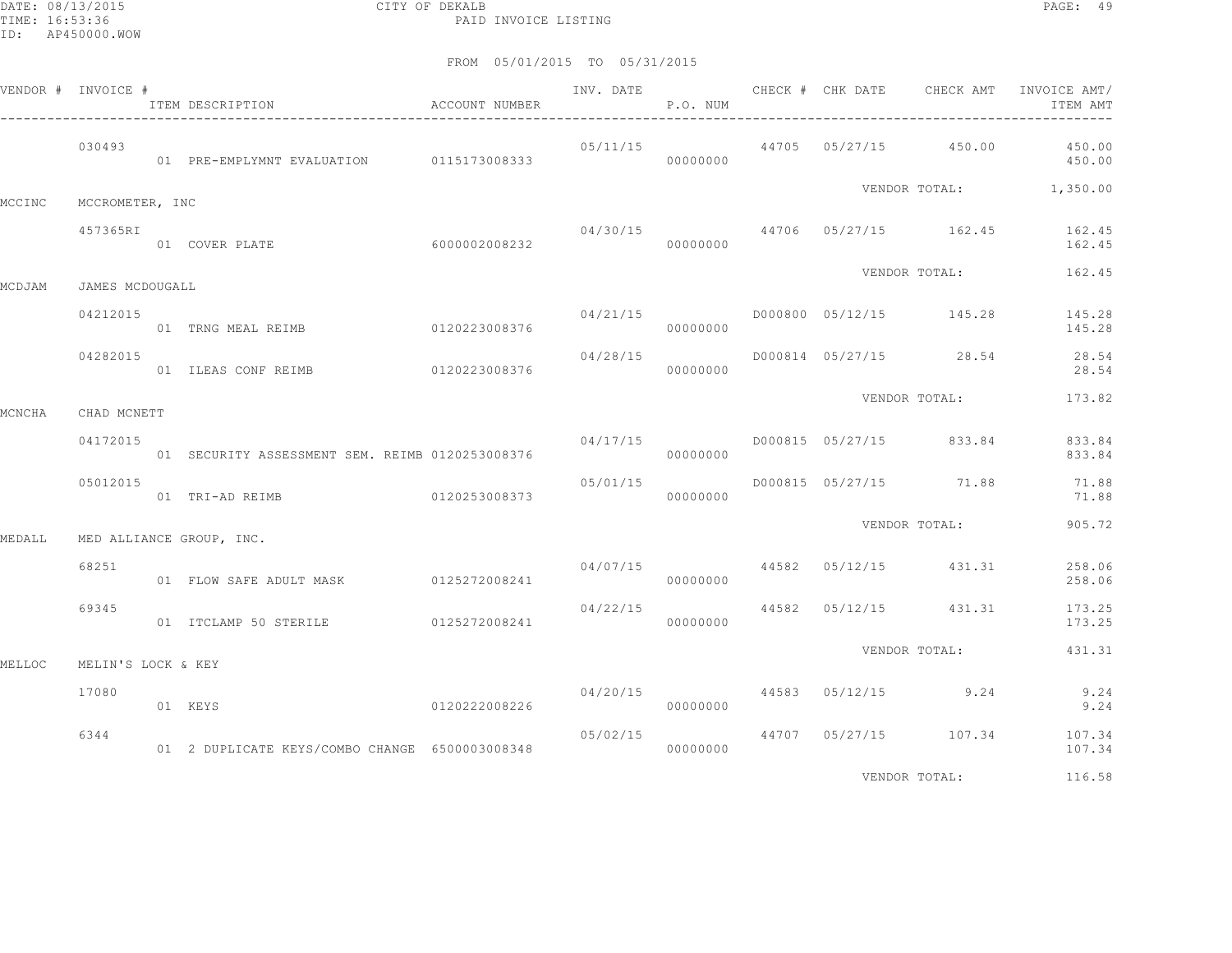DATE: 08/13/2015 CITY OF DEKALB PAGE: 50 PAID INVOICE LISTING

|        | VENDOR # INVOICE #    | ITEM DESCRIPTION                                | ACCOUNT NUMBER | INV. DATE            | P.O. NUM  |                |                                  | CHECK # CHK DATE 6 CHECK AMT INVOICE AMT/<br>ITEM AMT      |
|--------|-----------------------|-------------------------------------------------|----------------|----------------------|-----------|----------------|----------------------------------|------------------------------------------------------------|
| METWES | METRO WEST COUNCIL OF |                                                 |                |                      |           |                |                                  |                                                            |
|        | 2085                  | 01 2015 RENEWAL DUES 0110103008375              |                |                      | 000000000 |                |                                  | $05/01/15$ 44584 05/12/15 15,470.50 15,410.50<br>15,410.50 |
|        | 2123                  | 01 BRD MTGS - GAURA/REY 0110103008376           |                | 04/03/15             | 00000000  |                | 44584 05/12/15 15,470.50         | 60.00<br>60.00                                             |
| MIDCIT | MID CITY              |                                                 |                |                      |           |                | VENDOR TOTAL: 15,470.50          |                                                            |
|        | 2751420               | 01 (5) 20# PAPER 0125262008202                  |                | 03/27/15             | 00000000  |                | 44708 05/27/15 150.94 139.95     | 139.95                                                     |
|        | 2774610               | 01 OFFICE SUPPLIES - HAUMAN 0117112008204       |                | 04/17/15             | 00000000  |                | 44585 05/12/15 178.62            | 61.83<br>61.83                                             |
|        | 2774611               | 01 OFFICE SUPPLIES - SUSAN 0117112008204        |                | 04/20/15             | 00000000  | 44585 05/12/15 | 178.62                           | 53.99<br>53.99                                             |
|        | 2774612               | 01 STAPLER - SUSAN 0117112008204                |                | 04/21/15             | 00000000  | 44585 05/12/15 | 178.62                           | 15.48<br>15.48                                             |
|        | 2782350               | 01 OFFIE SUPPLIES - BUDGET BINDER 0117112008204 |                | 04/23/15             | 00000000  |                | 44585 05/12/15 178.62            | 62.80<br>62.80                                             |
|        | 2795600               | 01 CARD STOCK - INSURANCE CARDS 0115152008204   |                | 05/06/15             | 00000000  |                | 44708 05/27/15 150.94            | 10.99<br>10.99                                             |
|        | CC2774612             | 01 CREDIT STAPLER 0117112008204                 |                | 04/23/15             | 00000000  |                | 44585 05/12/15 178.62            | $-15.48$<br>$-15.48$                                       |
| MIDMED |                       | MDWEST MEDICAL SUPPLY COMPANY                   |                |                      |           |                | VENDOR TOTAL:                    | 329.56                                                     |
|        | 5389690               | 01 NITRILE GLOVES (5 BXS) 0125272008241         |                |                      | 000000000 |                | $01/06/15$ 44586 05/12/15 326.32 | 44.38<br>44.38                                             |
|        | 5389692               | 01 NITRILE GLOVES (15 BXS) 0125272008241        |                | 01/06/15             | 00000000  | 44586 05/12/15 | 326.32                           | 133.13<br>133.13                                           |
|        | 5557761               | 01 LARYN BLADES                                 | 0125272008241  | 04/13/15             | 00000000  | 44586 05/12/15 |                                  | 326.32 15.68<br>15.68                                      |
|        | 5576984               | 01 NITRILE GLOVES                               | 0125272008241  | 04/23/15<br>00000000 |           |                | 44586 05/12/15 326.32            | 133.13<br>133.13                                           |
|        |                       |                                                 |                |                      |           |                | VENDOR TOTAL:                    | 326.32                                                     |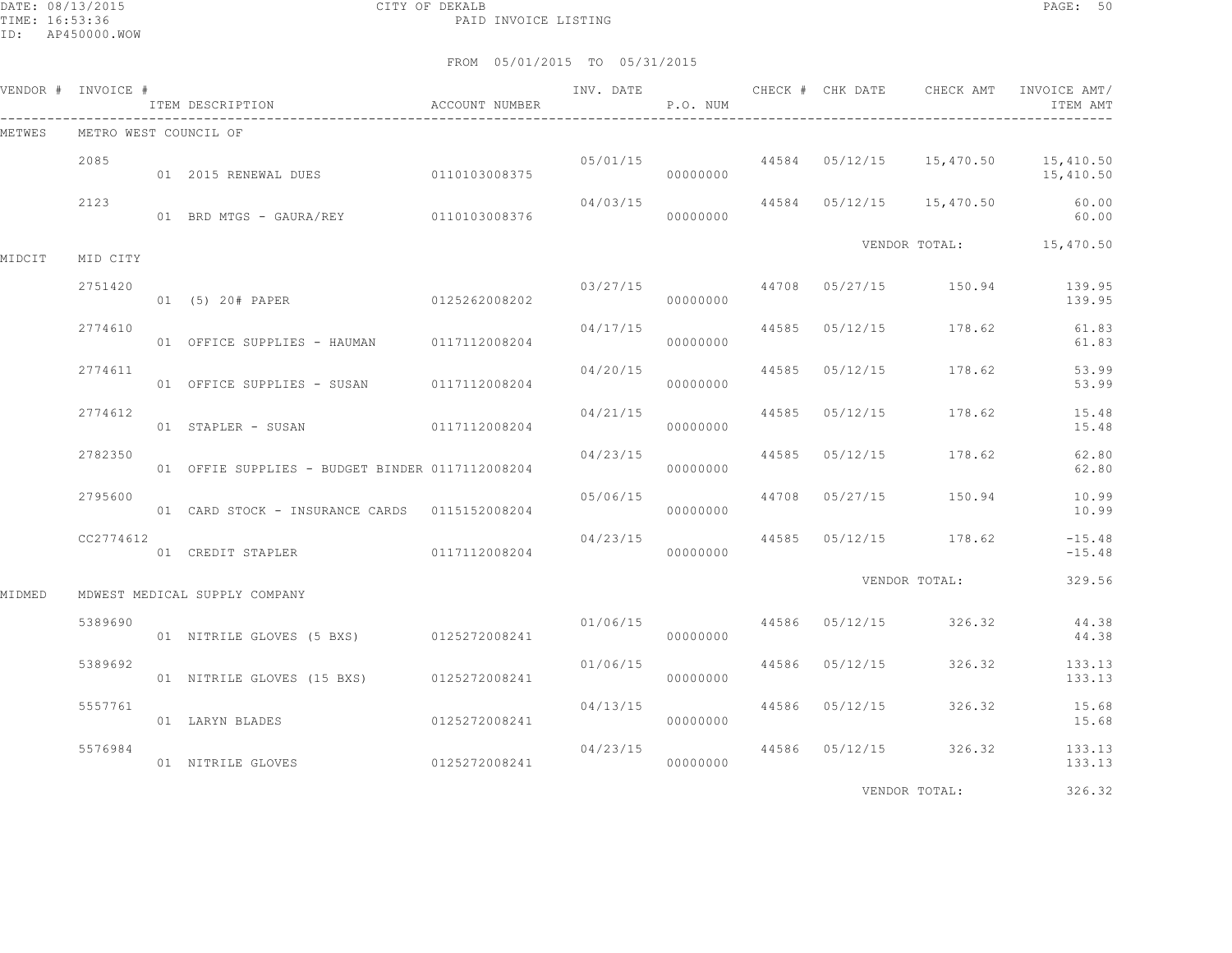DATE: 08/13/2015 CITY OF DEKALB PAGE: 51 PAID INVOICE LISTING

FROM 05/01/2015 TO 05/31/2015

|        | VENDOR # INVOICE # | ITEM DESCRIPTION<br>$\hfill$<br>ACCOUNT NUMBER |                | INV. DATE | P.O. NUM             | CHECK # CHK DATE        | CHECK AMT                           | INVOICE AMT/<br>ITEM AMT                                           |
|--------|--------------------|------------------------------------------------|----------------|-----------|----------------------|-------------------------|-------------------------------------|--------------------------------------------------------------------|
| MORSAL | MORTON SALT, INC.  |                                                |                |           |                      |                         |                                     |                                                                    |
|        | 5400736207         | 01 BULK CRYSTAL SALT 6000002008250             |                |           | 00000000             |                         |                                     | $03/23/15$ $44587$ $05/12/15$ $20,333.29$ $3,148.21$<br>3, 148. 21 |
|        | 5400736208         | 01 BULK CRYSTAL SALT                           | 60000002008250 | 03/23/15  | 00000000             | 44587 05/12/15          | 20,333.29                           | 3,091.71<br>3,091.71                                               |
|        | 5400750591         | 01 BULK CRYSTAL SALT 6000002008250             |                |           | 04/09/15<br>00000000 | 44587 05/12/15          | 20,333.29                           | 3,081.12<br>3,081.12                                               |
|        | 5400750898         | 01 BULK CRYSTAL SALT 6000002008250             |                | 04/09/15  | 00000000             | 44587 05/12/15          | 20,333.29                           | 2,999.92<br>2,999.92                                               |
|        | 5400755011         | 01 BULK CRYSTAL SALT                           | 60000002008250 | 04/15/15  | 00000000             | 44587 05/12/15          | 20,333.29                           | 2,313.79<br>2,313.79                                               |
|        | 5400755329         | 01 BULK CRYSTAL SALT 6000002008250             |                |           | 00000000             | 04/15/15 44587 05/12/15 | 20,333.29                           | 2,850.45<br>2,850.45                                               |
|        | 5400760945         | 01 BULK CRYSTAL SALT 6000002008250             |                | 04/23/15  | 00000000             |                         | 44587 05/12/15 20,333.29            | 2,848.09<br>2,848.09                                               |
| MOTPAU | PAUL MOTT          |                                                |                |           |                      |                         | VENDOR TOTAL:                       | 20,333.29                                                          |
|        | 04132015           | 01 TRNG REIMB 4/13-15/15 0120243008376         |                | 04/13/15  | 00000000             |                         |                                     | D000801 05/12/15 187.60 187.60<br>187.60                           |
| MUNEME | MES - ILLINOIS     |                                                |                |           |                      |                         | VENDOR TOTAL:                       | 187.60                                                             |
|        | 00617812SNV        | 01 CAIRNS RSX COAT PER SPECS 0125272008240     |                | 04/01/15  | 00000000             |                         | 44709 05/27/15 14,428.08            | 7,907.70<br>7,907.70                                               |
|        | 00628496SNV        | 01 AP75 4.5 EZ FLO + W/QC 2800006008510        |                |           | 00000000             |                         | $05/05/15$ 44709 05/27/15 14,428.08 | 6,520.38<br>6,520.38                                               |
|        |                    |                                                |                |           |                      |                         |                                     | VENDOR TOTAL: 14,428.08                                            |
| MURJAM | JAMES MURPHY       |                                                |                |           |                      |                         |                                     |                                                                    |
|        | 04282015           | 01 WATER REFUND #2502110880-00 6000000063444   |                |           | 00000000             |                         |                                     | $04/28/15$ $44588$ $05/12/15$ $13.32$ $13.32$<br>13.32             |
|        |                    |                                                |                |           |                      |                         | VENDOR TOTAL:                       | 13.32                                                              |

NACHA DD UNDEFINED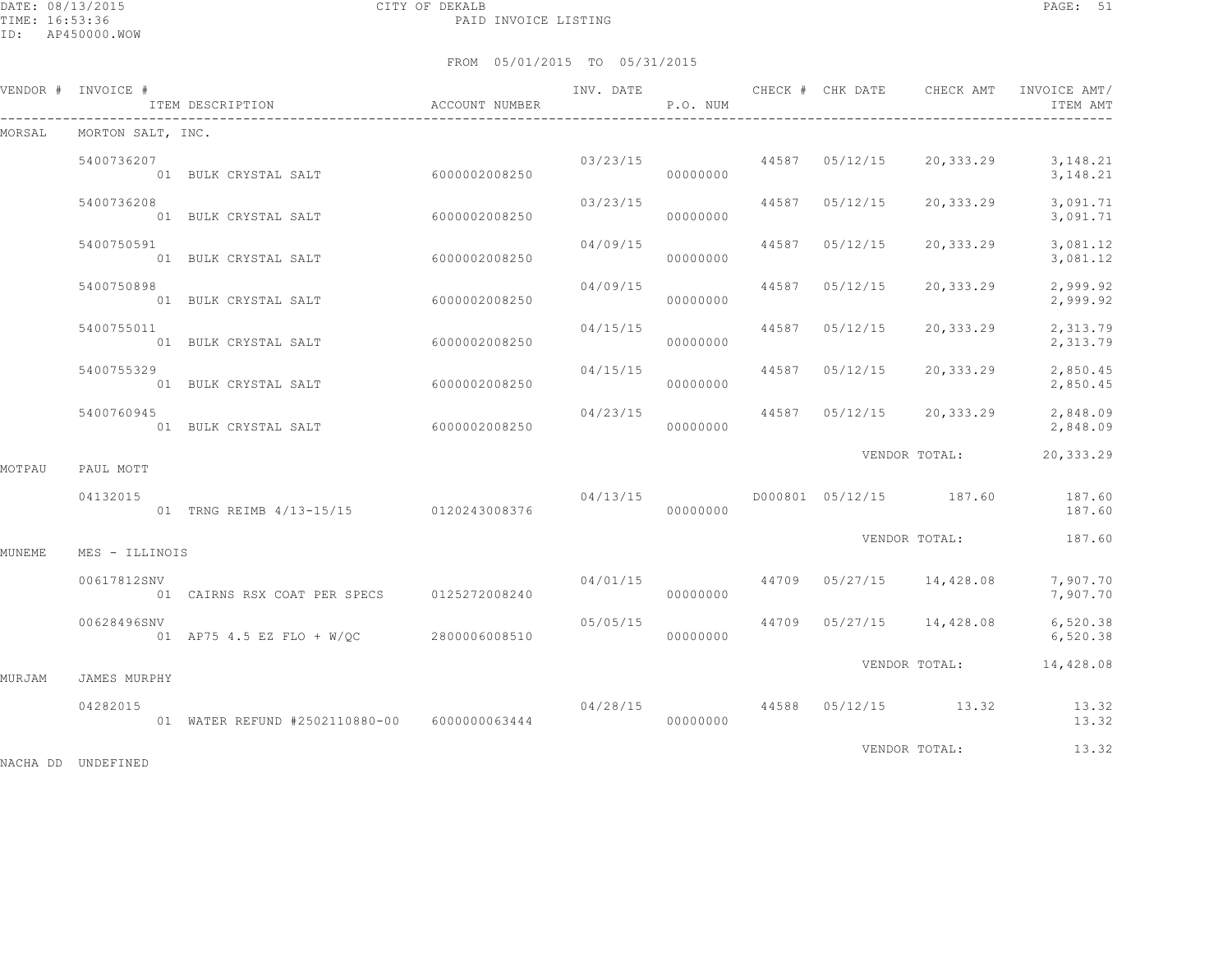DATE: 08/13/2015 CITY OF DEKALB PAGE: 52 PAID INVOICE LISTING

|        | VENDOR # INVOICE # | ACCOUNT NUMBER<br>ITEM DESCRIPTION                                                                                                                                                                                                                       |                                  |           | P.O. NUM                         |  |                       | INV. DATE 6 CHECK # CHK DATE CHECK AMT INVOICE AMT/<br>ITEM AMT                                                                                             |
|--------|--------------------|----------------------------------------------------------------------------------------------------------------------------------------------------------------------------------------------------------------------------------------------------------|----------------------------------|-----------|----------------------------------|--|-----------------------|-------------------------------------------------------------------------------------------------------------------------------------------------------------|
|        | 051215             | 01 TOTAL DIRECT DEPOSITS<br>01 TOTAL DIRECT DEPOSITS<br>01 TOTAL DIRECT DEPOSITS<br>01 TOTAL DIRECT DEPOSITS<br>01 TOTAL DIRECT DEPOSITS<br>01 TOTAL DIRECT DEPOSITS<br>01 TOTAL DIRECT DEPOSITS<br>01 TOTAL DIRECT DEPOSITS<br>01 TOTAL DIRECT DEPOSITS |                                  |           |                                  |  |                       | $05/12/15$ $44628$ $05/12/15$ $844.70$ $844.70$<br>844.70<br>1,846.00<br>9,262.24<br>1,723.08<br>20,625.63<br>26,626.46<br>64,760.15<br>38,465.52<br>472.00 |
| NATFIR |                    | NFPA - NATIONAL FIRE CODES                                                                                                                                                                                                                               |                                  |           |                                  |  | VENDOR TOTAL:         | 0.00                                                                                                                                                        |
|        | 6415560X           | 01 FD FIRE CODES ELEC FRMT FY15 0125263008375                                                                                                                                                                                                            |                                  |           | 00000000                         |  |                       | $04/27/15$ $44589$ $05/12/15$ $1,255.50$ $1,255.50$<br>1,255.50                                                                                             |
| NATWIN |                    | NATHAN WINSTON SERVICES, INC.                                                                                                                                                                                                                            |                                  |           |                                  |  |                       | VENDOR TOTAL: 1,255.50                                                                                                                                      |
|        | 15315              | 01 (5) ENGRAVED NAME PLATES 0110102008202<br>02 ENGRAVED NAME PLATES 0115152008202<br>03 ENGRAVED NAME PLATE                                                                                                                                             | 0117112008202                    |           | 00000000<br>00000000<br>00000000 |  |                       | 05/06/15 44710 05/27/15 195.00 75.00<br>45.00<br>15.00<br>15.00                                                                                             |
|        | 15337              | 01 (3) 8X10 PLAOUE 0115173008306                                                                                                                                                                                                                         |                                  |           | 00000000                         |  |                       | 05/11/15 44710 05/27/15 195.00 120.00<br>120.00                                                                                                             |
| NAVSUR |                    | NAVSURFWARCENDIV CRANE                                                                                                                                                                                                                                   |                                  |           |                                  |  | VENDOR TOTAL:         | 195.00                                                                                                                                                      |
|        | 05122015           | 01 N00164LE0813-15 0120212008247                                                                                                                                                                                                                         | $05/12/15$ 44711 05/27/15 600.00 | 000000000 |                                  |  |                       | 600.00<br>600.00                                                                                                                                            |
| NAYRON | RONALD NAYLOR      |                                                                                                                                                                                                                                                          |                                  |           |                                  |  | VENDOR TOTAL:         | 600.00                                                                                                                                                      |
|        | 04302015           | 01 METRO WEST - SPRINGFIELD 0110103008376                                                                                                                                                                                                                |                                  |           | 00000000                         |  |                       | $04/30/15$ $0000816$ $05/27/15$ $162.17$ $162.17$<br>162.17                                                                                                 |
| NBAA   |                    | NATIONAL BUSINESS AVIATION                                                                                                                                                                                                                               |                                  |           |                                  |  | VENDOR TOTAL:         | 162.17                                                                                                                                                      |
|        | 40817-2015         |                                                                                                                                                                                                                                                          |                                  | 05/01/15  |                                  |  | 44712 05/27/15 500.00 | 500.00                                                                                                                                                      |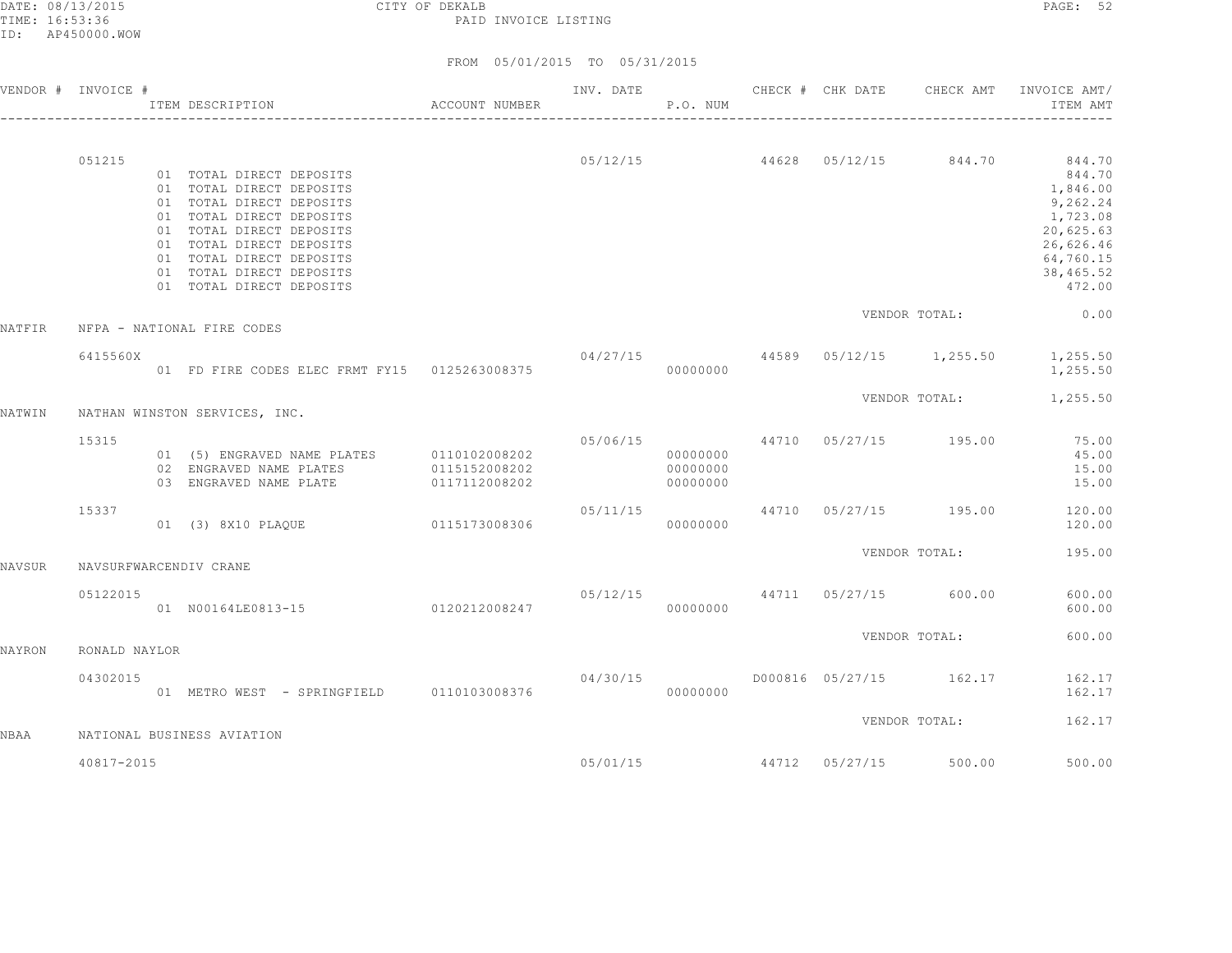DATE: 08/13/2015 CITY OF DEKALB PAGE: 53 PAID INVOICE LISTING

|         | VENDOR # INVOICE #             | ITEM DESCRIPTION                               | <b>ACCOUNT NUMBER</b> | INV. DATE | P.O. NUM | CHECK # CHK DATE | CHECK AMT                              | INVOICE AMT/<br>ITEM AMT |
|---------|--------------------------------|------------------------------------------------|-----------------------|-----------|----------|------------------|----------------------------------------|--------------------------|
|         | 40817-2015                     | 01 APRT ANNL MMBRSHP 07/31/15 6500003008375    |                       |           | 00000000 |                  | $05/01/15$ $44712$ $05/27/15$ $500.00$ | 500.00<br>500.00         |
| NEOPOST | NEOPOST USA INC                |                                                |                       |           |          |                  | VENDOR TOTAL:                          | 500.00                   |
|         | 14541792                       | 01  POSTAGE/SUPPLIES  0135003008305            |                       |           | 00000000 |                  | 04/20/15 44590 05/12/15 166.99         | 166.99<br>166.99         |
| NEWEGG  | NEWEGG BUSINESS                |                                                |                       |           |          |                  | VENDOR TOTAL:                          | 166.99                   |
|         | 1201056228                     | 01 MOUSE LOGITECH                              | 0117122008285         | 04/23/15  | 00000000 |                  | 44714 05/27/15 119.97                  | 119.97<br>119.97         |
|         |                                |                                                |                       |           |          |                  | VENDOR TOTAL:                          | 119.97                   |
| NEWTRA  | NEWMAN SIGNS INC.<br>TI0284800 | 01 RIVETS                                      | 0130332008231         |           | 00000000 |                  | $04/21/15$ $44715$ $05/27/15$ $699.40$ | 699.40<br>699.40         |
| NICOR   | NICOR                          |                                                |                       |           |          |                  | VENDOR TOTAL:                          | 699.40                   |
|         | 04212015A                      | 01 69260410008 03/20-04/21/15 6000003008351    |                       | 04/21/15  | 00000000 |                  | 44716 05/27/15 2,315.41                | 257.43<br>257.43         |
|         | 04212015B                      | 01 94910810004 03/20-04/21/15                  | 6000003008351         | 04/21/15  | 00000000 | 44716 05/27/15   | 2,315.41                               | 192.65<br>192.65         |
|         | 04222015                       | 01 25410510009 03/20-04/21/15                  | 6000003008351         | 04/22/15  | 00000000 | 44716 05/27/15   | 2,315.41                               | 483.10<br>483.10         |
|         | 04242015                       | 01 89260510006 03/24-04/24/15                  | 6000003008351         | 04/24/15  | 00000000 | 44716 05/27/15   | 2,315.41                               | 212.74<br>212.74         |
|         | 04272015A                      | 01 79211301936 03/26-04/24/15                  | 6500003008355         | 04/27/15  | 00000000 | 44716 05/27/15   | 2,315.41                               | 75.23<br>75.23           |
|         | 04272015B                      | 01 32051810003 03/26-04/24/15                  | 6500003008355         | 04/27/15  | 00000000 | 44716 05/27/15   | 2,315.41                               | 119.23<br>119.23         |
|         | 04272015C                      | 01  40404110153  03/26-04/24/15  6500003008355 |                       | 04/27/15  | 00000000 |                  | 44716 05/27/15 2,315.41                | 227.12<br>227.12         |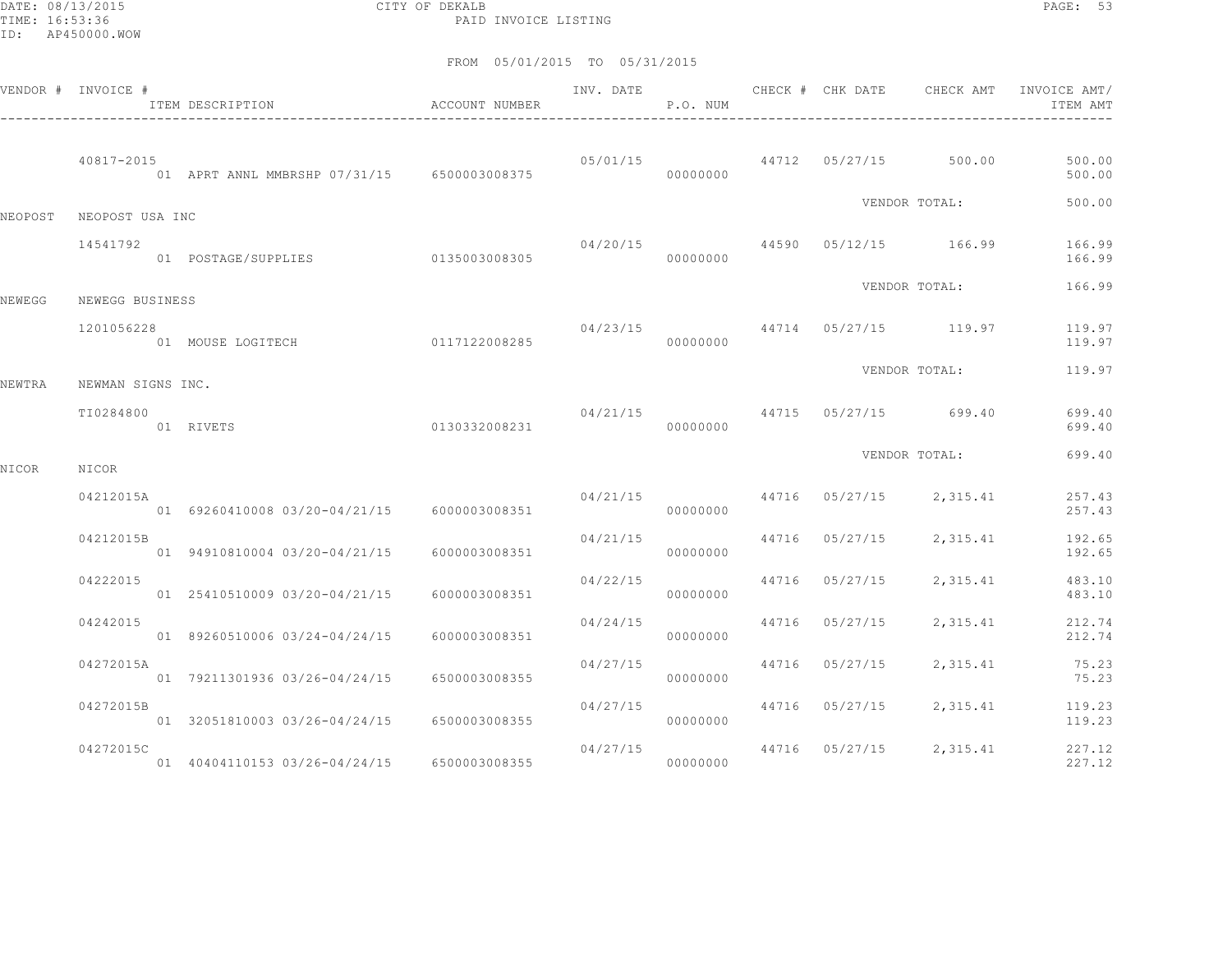DATE: 08/13/2015 CITY OF DEKALB PAGE: 54 PAID INVOICE LISTING

FROM 05/01/2015 TO 05/31/2015

|        | VENDOR # INVOICE # | ITEM DESCRIPTION                                                                                                                                | ACCOUNT NUMBER                                  |                                      | P.O. NUM                         |                |                                         | ITEM AMT                                 |
|--------|--------------------|-------------------------------------------------------------------------------------------------------------------------------------------------|-------------------------------------------------|--------------------------------------|----------------------------------|----------------|-----------------------------------------|------------------------------------------|
|        | 04272015D          | 01 54070910002 03/26-04/27/15 6000003008351                                                                                                     |                                                 |                                      | 000000000                        |                | $04/27/15$ 44716 05/27/15 2,315.41      | 360.43<br>360.43                         |
|        | 04282015           | 01  17685413811  03/26-04/24/15  6500003008355                                                                                                  |                                                 | 04/28/15                             | 00000000                         |                |                                         | 44716 05/27/15 2,315.41 387.48<br>387.48 |
| NIWAT  |                    | NORTHERN ILLINOIS WATER WORKS                                                                                                                   |                                                 |                                      |                                  |                |                                         | VENDOR TOTAL: 2,315.41                   |
|        | 38912              | 01 (4) 5 GAL SPRING WATER DLVRD 0130324008450                                                                                                   |                                                 |                                      | 00000000                         |                | $04/03/15$ $44717$ $05/27/15$ $283.25$  | 24.75<br>24.75                           |
|        | 38956              | 01 (10) 5 GAL SPRING WATER DLVRD 0130324008450                                                                                                  |                                                 | 04/10/15                             | 00000000                         | 44717 05/27/15 | 283.25                                  | 59.25<br>59.25                           |
|        | 38957              | 01 (6) 5 GAL SPRING WATER DLVRD 0115152008204<br>02 (6) 5 GAL SPRING WATER DLVRD 0132102008204<br>03 (6) 5 GAL SPRING WATER DLVRD 0117112008204 |                                                 | 04/10/15                             | 00000000<br>00000000<br>00000000 |                | 44717 05/27/15 283.25                   | 36.25<br>9.07<br>9.06<br>18.12           |
|        | 38996              | 01 (6) 5 GAL SPRING WATER DLVRD 0130324008450                                                                                                   |                                                 | 04/17/15                             | 00000000                         |                | 44717 05/27/15 283.25                   | 36.25<br>36.25                           |
|        | 39025              | 01 (8) 5 GAL SPRING WATER DLVRD 0130324008450                                                                                                   |                                                 | 04/24/15                             | 00000000                         | 44717 05/27/15 | 283.25                                  | 47.75<br>47.75                           |
|        | 39026              | 02 (7) 5 GAL SPRING WATER DLVRD 0132102008204<br>03 (7) 5 GAL SPRING WATER DLVRD 0117112008204                                                  |                                                 | 04/24/15 44717 05/27/15              | 00000000<br>00000000<br>00000000 |                | 283.25                                  | 42.00<br>10.50<br>10.50<br>21.00         |
|        | 39088              | 01 WATER COOLER RENTAL                                                                                                                          | 0130324008450                                   | 04/28/15                             | 00000000                         |                | 44717 05/27/15 283.25                   | 21.00<br>21.00                           |
|        | 39089              | 01 WATER COOLER RENTAL<br>02 WATER COOLER RENTAL<br>03 WATER COOLER RENTAL                                                                      | 0115152008204<br>0132102008204<br>0117112008204 | 04/28/15 44717 05/27/15<br>000000000 | 00000000<br>00000000             |                | 283.25                                  | 16.00<br>4.00<br>4.00<br>8.00            |
| NONMAR | MARIO NONNENMANN   |                                                                                                                                                 |                                                 |                                      |                                  |                | VENDOR TOTAL:                           | 283.25                                   |
|        | 04132015           | 01 FOOD REIMB - EVAL TIPS TRNG 0120223008376                                                                                                    |                                                 |                                      | 00000000                         |                | $04/13/15$ $0000802$ $05/12/15$ $19.24$ | 19.24<br>19.24                           |

VENDOR TOTAL: 19.24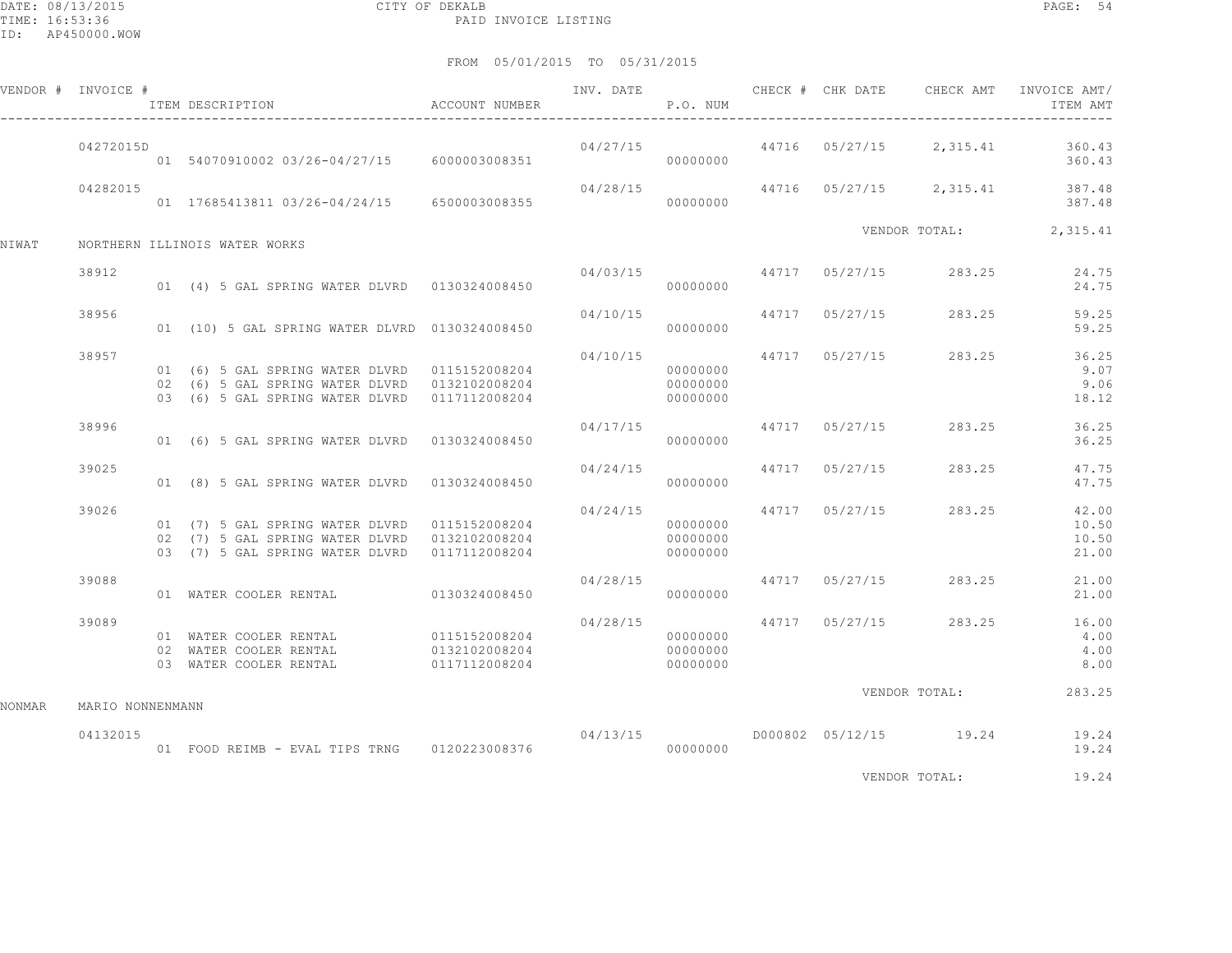DATE: 08/13/2015 CITY OF DEKALB PAGE: 55 PAID INVOICE LISTING

|        | VENDOR # INVOICE #         | ITEM DESCRIPTION <a> <a> </a> </a> <a> </a> ACCOUNT NUMBER |  | P.O. NUM |  |                                     | ITEM AMT                                                 |
|--------|----------------------------|------------------------------------------------------------|--|----------|--|-------------------------------------|----------------------------------------------------------|
| NORCEN | NORTH CENTRAL CYCLERY      |                                                            |  |          |  |                                     |                                                          |
|        | 04202015                   | 01 BIKE TUNE-UP (UNDERCOVER) 0120212008247                 |  | 00000000 |  | $04/20/15$ 44718 $05/27/15$ 235.97  | 235.97<br>235.97                                         |
| OFFDEP | OFFICE DEPOT INC           |                                                            |  |          |  | VENDOR TOTAL:                       | 235.97                                                   |
|        | 768542400001               | 60000002008204<br>01 PENS/TAPE                             |  | 00000000 |  |                                     | $0.5/01/15$ $44719$ $0.5/27/15$ $19.34$ $19.34$<br>19.34 |
|        | OFFDEP2 OFFICE DEPOT, INC. |                                                            |  |          |  | VENDOR TOTAL:                       | 19.34                                                    |
|        | 766977055001               | 01 STANDARD SCANDISKS 0120212008204                        |  | 00000000 |  | $04/22/15$ $44720$ $05/27/15$ 89.70 | 33.80<br>33.80                                           |
|        | 767120811001               | 01 12PK WHITE, WHILE-U-OUT 0120212008204                   |  | 00000000 |  | $04/23/15$ $44720$ $05/27/15$ 89.70 | 55.90<br>55.90                                           |
| OVEDOU | DOUGLAS OVERTON            |                                                            |  |          |  | VENDOR TOTAL:                       | 89.70                                                    |
|        | 04202015                   | 01 TAX REBATE 10/13-11/14 6000004008481                    |  | 00000000 |  | 04/20/15 44592 05/12/15 78.35       | 78.35<br>78.35                                           |
|        |                            |                                                            |  |          |  | VENDOR TOTAL:                       | 78.35                                                    |
| PALIN  | PALINTEST<br>0027485IN     |                                                            |  |          |  | 04/21/15 44593 05/12/15 674.35      | 674.35<br>674.35                                         |
| PARCAR | CARRI PARKER               |                                                            |  |          |  | VENDOR TOTAL:                       | 674.35                                                   |
|        | 04222015                   | 01 REIMB MILEAGE - TRNG/INSURANCE 0117113008376            |  | 00000000 |  |                                     | 49.79<br>49.79                                           |
| PARINS | PARDRIDGE INSURANCE, INC.  |                                                            |  |          |  | VENDOR TOTAL:                       | 49.79                                                    |
|        | 12887                      | 01 NOTARY RENEWAL - MCDOUGALL 0120223008349                |  | 00000000 |  | 05/08/15 44721 05/27/15 60.00       | 60.00<br>60.00                                           |
| PATLIN | PATLIN INC.                |                                                            |  |          |  | VENDOR TOTAL:                       | 60.00                                                    |
|        | 43796                      |                                                            |  | 04/22/15 |  | 44594 05/12/15 266.60               | 266.60                                                   |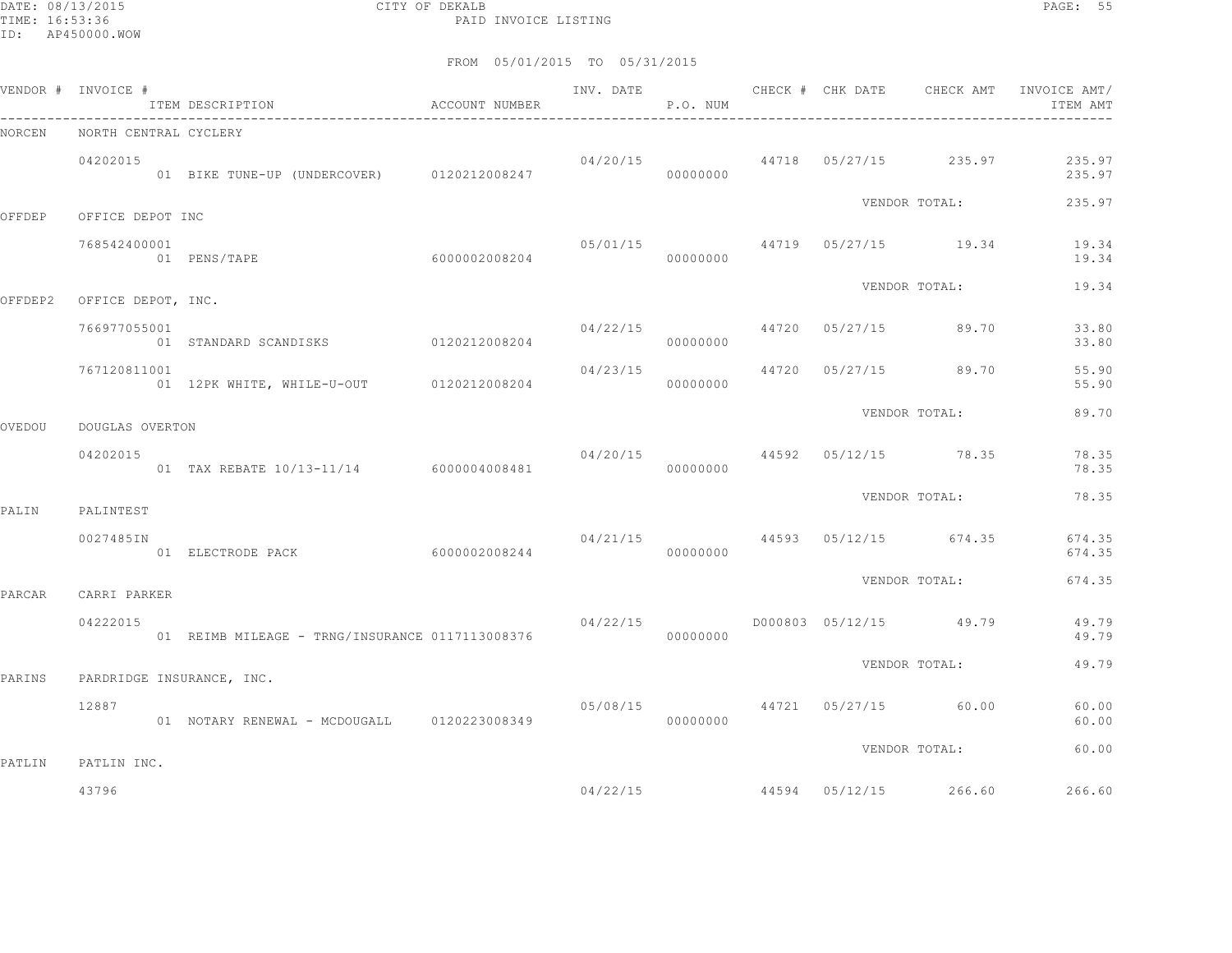DATE: 08/13/2015 CITY OF DEKALB PAGE: 56 PAID INVOICE LISTING

|        | VENDOR # INVOICE #  |                                            |               |          | INV. DATE<br>P.O. NUM |                         | CHECK # CHK DATE CHECK AMT             | INVOICE AMT/<br>ITEM AMT                                        |
|--------|---------------------|--------------------------------------------|---------------|----------|-----------------------|-------------------------|----------------------------------------|-----------------------------------------------------------------|
|        | 43796               |                                            |               |          |                       | 04/22/15 44594 05/12/15 | 266.60                                 | 266.60                                                          |
|        | 43888               | 01 TWIN HAMMER IMPACT WRENCH 6500002008295 |               | 04/29/15 | 00000000              |                         | 44722 05/27/15 158.21                  | 266.60<br>113.48                                                |
|        |                     | 01 SHOP SUPPLIES                           | 0130332008226 |          | 00000000              |                         |                                        | 113.48                                                          |
|        | 43889               | 01 THREADLOCKER                            | 6500002008226 | 04/29/15 | 00000000              |                         |                                        | 44722 05/27/15 158.21 44.73<br>44.73                            |
| PAUCON | PAUL CONWAY SHIELDS |                                            |               |          |                       |                         | VENDOR TOTAL:                          | 424.81                                                          |
|        | 0363823IN           | 01 STATION 1 ENGINE REPAIRS 0125273008315  |               |          | 00000000              |                         | $04/21/15$ 44595 05/12/15 2,063.52     | 2,063.52<br>2,063.52                                            |
| PDCLAB |                     | PDC LABORATORIES, INC.                     |               |          |                       |                         | VENDOR TOTAL:                          | 2,063.52                                                        |
|        | 799114              | 01 WTR (5) TESTS                           | 6000003008356 |          | 00000000              |                         | $04/30/15$ $44723$ $05/27/15$ $147.50$ | 147.50<br>147.50                                                |
| PETJOH | JOHN PETRAGALLO     |                                            |               |          |                       |                         | VENDOR TOTAL:                          | 147.50                                                          |
|        | 04142015            | 01 TRNG MEAL REIMB 4/13-4/14 0120213008376 |               | 04/14/15 | 00000000              |                         | D000804 05/12/15 19.80                 | 19.80<br>19.80                                                  |
| PLUPES |                     | PLUNKETT'S PEST CONTROL                    |               |          |                       |                         | VENDOR TOTAL:                          | 19.80                                                           |
|        | 4768695             | 01 CRAWLING INSECTS & MICE 6500004008450   |               |          | 00000000              |                         | $04/24/15$ $44724$ $05/27/15$ 90.00    | 40.00<br>40.00                                                  |
|        | 4768763             | 01 CRAWLING INSECTS & MICE 6500004008450   |               | 04/24/15 | 00000000              |                         | 44724 05/27/15 90.00                   | 50.00<br>50.00                                                  |
| POMPS  |                     | POMP'S TIRE SERVICE INC                    |               |          |                       |                         | VENDOR TOTAL:                          | 90.00                                                           |
|        | 410267515           | 01 (8) GOODYEAR TIRES 0120222008226        |               |          | 00000000              |                         |                                        | $04/22/15$ $44725$ $05/27/15$ $1,013.00$ $1,013.00$<br>1,013.00 |
| PRASTA |                     | PRAIRIE STATE LEGAL SERVICES               |               |          |                       |                         |                                        | VENDOR TOTAL: 1,013.00                                          |
|        | 04222015            |                                            |               |          | 04/22/15              |                         | 44596 05/12/15 177.00                  | 177.00                                                          |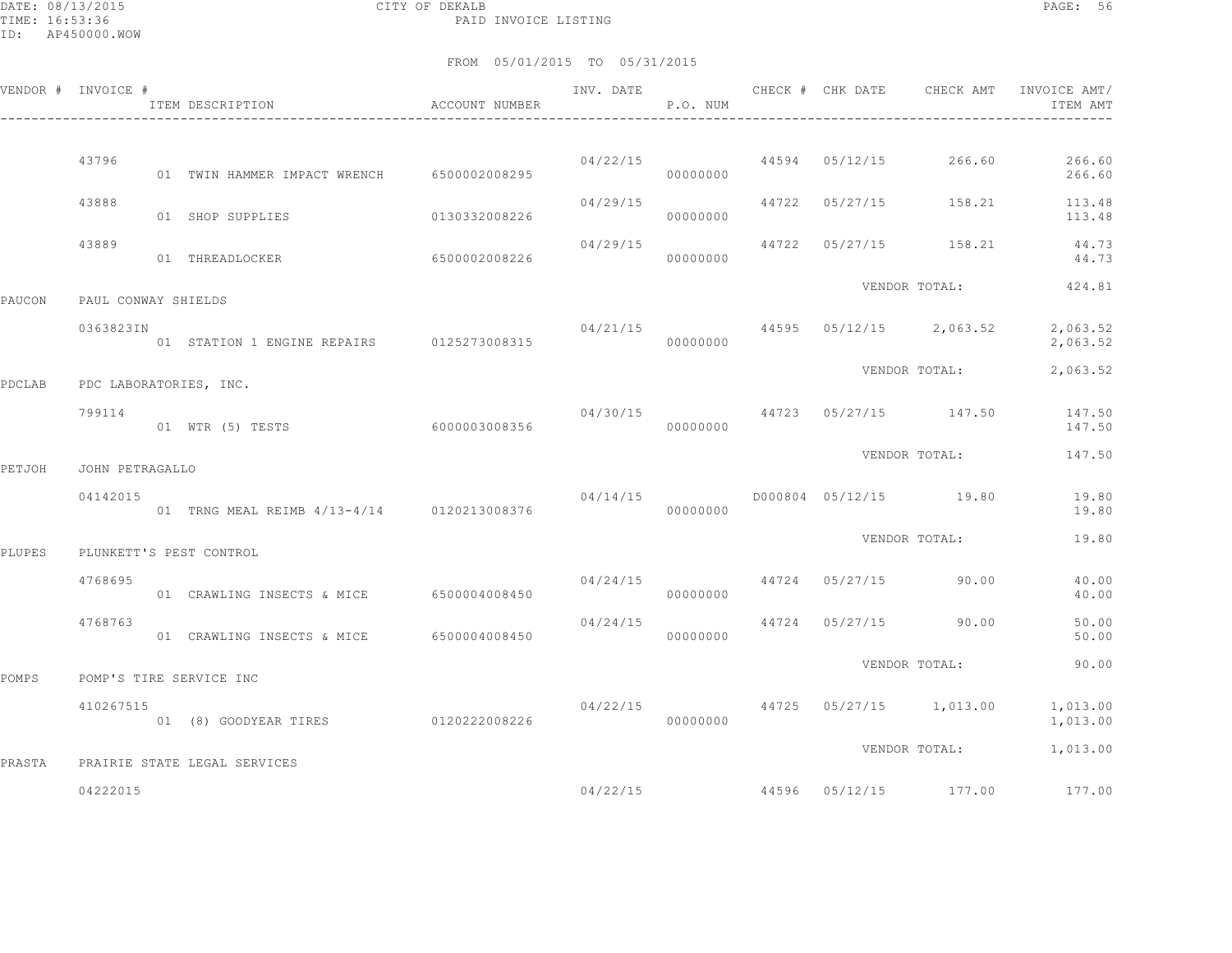DATE: 08/13/2015 CITY OF DEKALB PAGE: 57 PAID INVOICE LISTING

|         | VENDOR # INVOICE #  | ITEM DESCRIPTION                                | ACCOUNT NUMBER | INV. DATE | P.O. NUM |       | CHECK # CHK DATE                       | CHECK AMT                 | INVOICE AMT/<br>ITEM AMT                                  |
|---------|---------------------|-------------------------------------------------|----------------|-----------|----------|-------|----------------------------------------|---------------------------|-----------------------------------------------------------|
|         | 04222015            | 01 HUMAN SERV FUND - 3RD OTR 0110103008307      |                |           | 00000000 |       |                                        |                           | $04/22/15$ $44596$ $05/12/15$ $177.00$ $177.00$<br>177.00 |
| PRISCA  | PRIME SCAFFOLD      |                                                 |                |           |          |       |                                        | VENDOR TOTAL:             | 177.00                                                    |
|         | 081179              | 01 PED CANOPY 3/25-4/21/15 0100000001270        |                | 04/13/15  | 00000000 |       |                                        | 44597 05/12/15 200.00     | 200.00<br>200.00                                          |
| PRIZAK  | ZAKARY PRIELIPP     |                                                 |                |           |          |       |                                        | VENDOR TOTAL:             | 200.00                                                    |
|         | 04182015            | 01 LUNCH REIMB - TRAINING - RMVLL 0125273008376 |                | 04/18/15  | 00000000 |       |                                        | D000817 05/27/15 47.72    | 47.72<br>47.72                                            |
| PUBAGE  |                     | PUBLIC AGENCY TRAINING COUNCIL                  |                |           |          |       |                                        | VENDOR TOTAL:             | 47.72                                                     |
|         | 192991              | 01 AR15/M16 COURSE-BRWN/WLKNS 0120223008376     |                |           | 00000000 |       | $05/05/15$ $44726$ $05/27/15$ $950.00$ |                           | 950.00<br>950.00                                          |
| QUICOR  | OUILL CORPORATION   |                                                 |                |           |          |       |                                        | VENDOR TOTAL:             | 950.00                                                    |
|         | 2994135             | 01 DUAL PACK PRINT CARTRIDGE 0117122008285      |                | 04/03/15  | 00000000 |       | 44598 05/12/15 321.37                  |                           | 123.99<br>123.99                                          |
|         | 3111235             | 01 OFFICE SUPPLIES                              | 0115152008204  | 04/08/15  | 00000000 |       | 44598 05/12/15                         | 321.37                    | 55.40<br>55.40                                            |
|         | 3187923             | 01 HANGING FILE JACKETS                         | 0115152008204  | 04/08/15  | 00000000 | 44598 | 05/12/15                               | 321.37                    | 58.99<br>58.99                                            |
|         | 3325135             | 01 EXPANDABLE HANGING POCKETS 0115152008204     |                | 04/02/15  | 00000000 |       | 44598 05/12/15                         | 321.37                    | 82.99<br>82.99                                            |
| RAYOHER | RAY O'HERRON CO INC |                                                 |                |           |          |       |                                        | VENDOR TOTAL:             | 321.37                                                    |
|         | 1521997IN           | 01 SECURE IDLE, FORD INT BOTH 0120212008226     |                | 04/20/15  | 00000000 |       | 44599 05/12/15 1,061.05                |                           | 192.45<br>192.45                                          |
|         | 1522995IN           | 01 FIREARM EQUIPMENT                            | 0120222008242  | 04/24/15  | 00000000 |       |                                        | 44599  05/12/15  1,061.05 | 868.60<br>868.60                                          |
|         |                     |                                                 |                |           |          |       |                                        | VENDOR TOTAL:             | 1,061.05                                                  |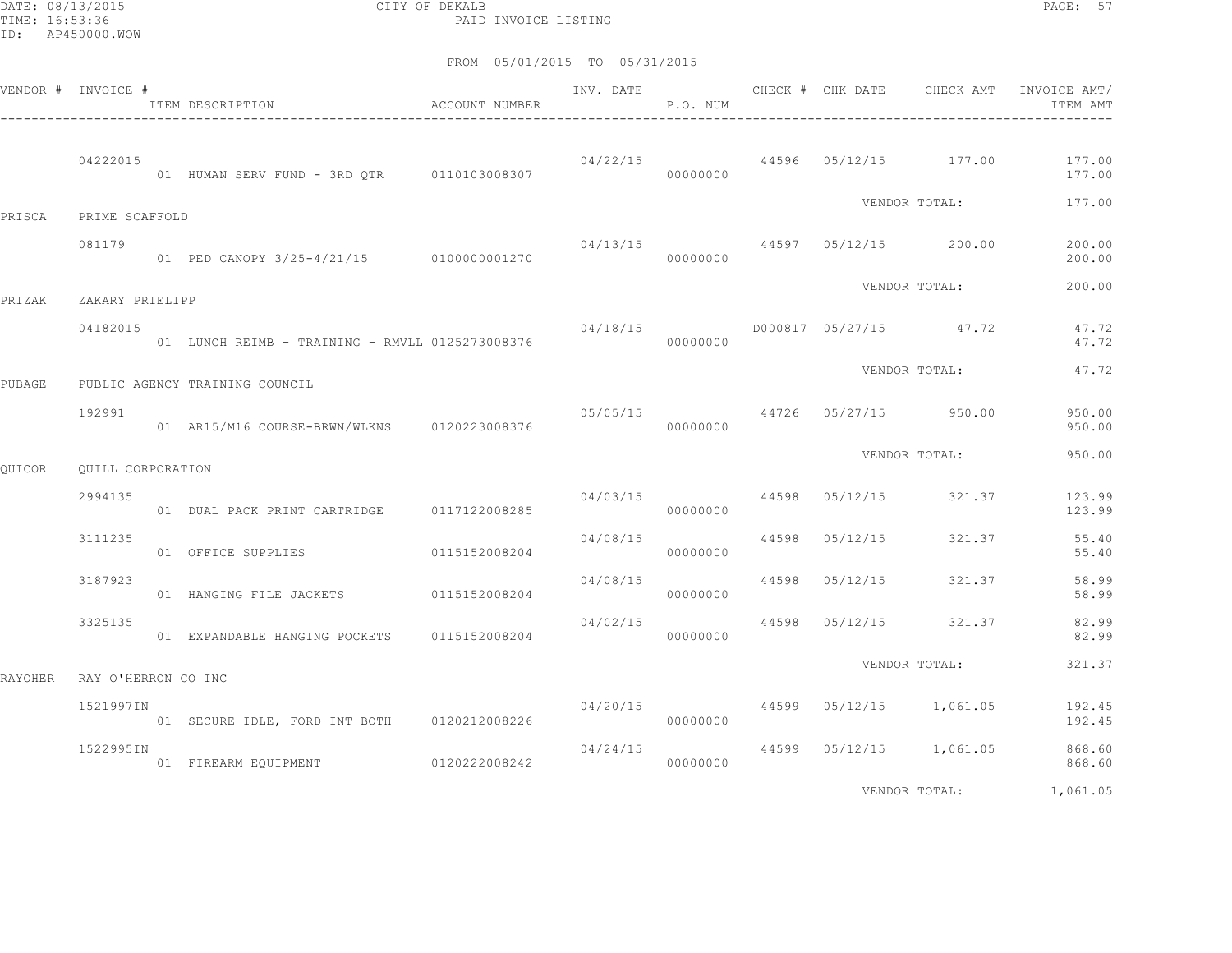DATE: 08/13/2015 CITY OF DEKALB PAGE: 58 PAID INVOICE LISTING

|        | VENDOR # INVOICE #             | ITEM DESCRIPTION                              | ACCOUNT NUMBER                 |                                                   | P.O. NUM             | INV. DATE CHECK # CHK DATE |                                          | CHECK AMT INVOICE AMT/<br>ITEM AMT                                |
|--------|--------------------------------|-----------------------------------------------|--------------------------------|---------------------------------------------------|----------------------|----------------------------|------------------------------------------|-------------------------------------------------------------------|
| RBGSUP | RBG SUPPLY                     |                                               |                                |                                                   |                      |                            |                                          |                                                                   |
|        | 207193                         | 01 JNTRL SPPLYS<br>02 JNTRL SPPLYS            | 6500002008219<br>6500002008226 |                                                   | 00000000<br>00000000 |                            |                                          | $04/09/15$ $44600$ $05/12/15$ $134.22$ $134.22$<br>67.11<br>67.11 |
|        | 207457                         | 01 JNTRL SPPLYS 6000002008291                 |                                | 05/07/15                                          | 00000000             |                            | 44727 05/27/15 309.81                    | 309.81<br>309.81                                                  |
| REDROB | ROBERT REDEL                   |                                               |                                |                                                   |                      |                            | VENDOR TOTAL:                            | 444.03                                                            |
|        | 04212015                       | 01 TRNG REIMB - CIVIL LIABILITY 0120243008376 |                                |                                                   | 00000000             |                            | 04/21/15 44601 05/12/15 25.00            | 25.00<br>25.00                                                    |
| REILAN | LANCE REINBOLZ                 |                                               |                                |                                                   |                      |                            | VENDOR TOTAL:                            | 25.00                                                             |
|        | 04132015                       | 01 TRNG MEAL REIMB 0120223008376              |                                | 04/13/15                                          | 00000000             |                            | D000805 05/12/15 20.00                   | 20.00<br>20.00                                                    |
| ROMFIR | VILLAGE OF ROMEOVILLE          |                                               |                                |                                                   |                      |                            | VENDOR TOTAL:                            | 20.00                                                             |
|        | 2015187                        | 01 FR APPARATUS ENG - PRIELIPP 0125273008376  |                                |                                                   | 00000000             |                            | 04/22/15 44602 05/12/15 435.00           | 435.00<br>435.00                                                  |
| RONENT |                                | RONDO ENTERPRISES, INC.                       |                                |                                                   |                      |                            | VENDOR TOTAL:                            | 435.00                                                            |
|        | 71710                          | 01 CARGO CONTROL                              | 6000002008295                  | 05/05/15                                          | 00000000             |                            | 44728 05/27/15 9.95                      | 9.95<br>9.95                                                      |
| RONHEA | RON'S HEATING &                |                                               |                                |                                                   |                      |                            | VENDOR TOTAL:                            | 9.95                                                              |
|        | 17521                          | 01 RELACE HEATER IN WTR TWR 6000003008348     |                                | $0.5/0.4/15$ $0.5/27/15$ $0.5/27/15$ $0.5/277.50$ | 00000000             |                            |                                          | 277.50<br>277.50                                                  |
|        |                                |                                               |                                |                                                   |                      |                            | VENDOR TOTAL:                            | 277.50                                                            |
| SAFPAS | SAFE PASSAGE, INC.<br>04222015 |                                               |                                |                                                   |                      |                            | $04/22/15$ $44603$ $05/12/15$ $2,654.50$ | 2,654.50<br>2,654.50                                              |
|        |                                |                                               |                                |                                                   |                      |                            | VENDOR TOTAL:                            | 2,654.50                                                          |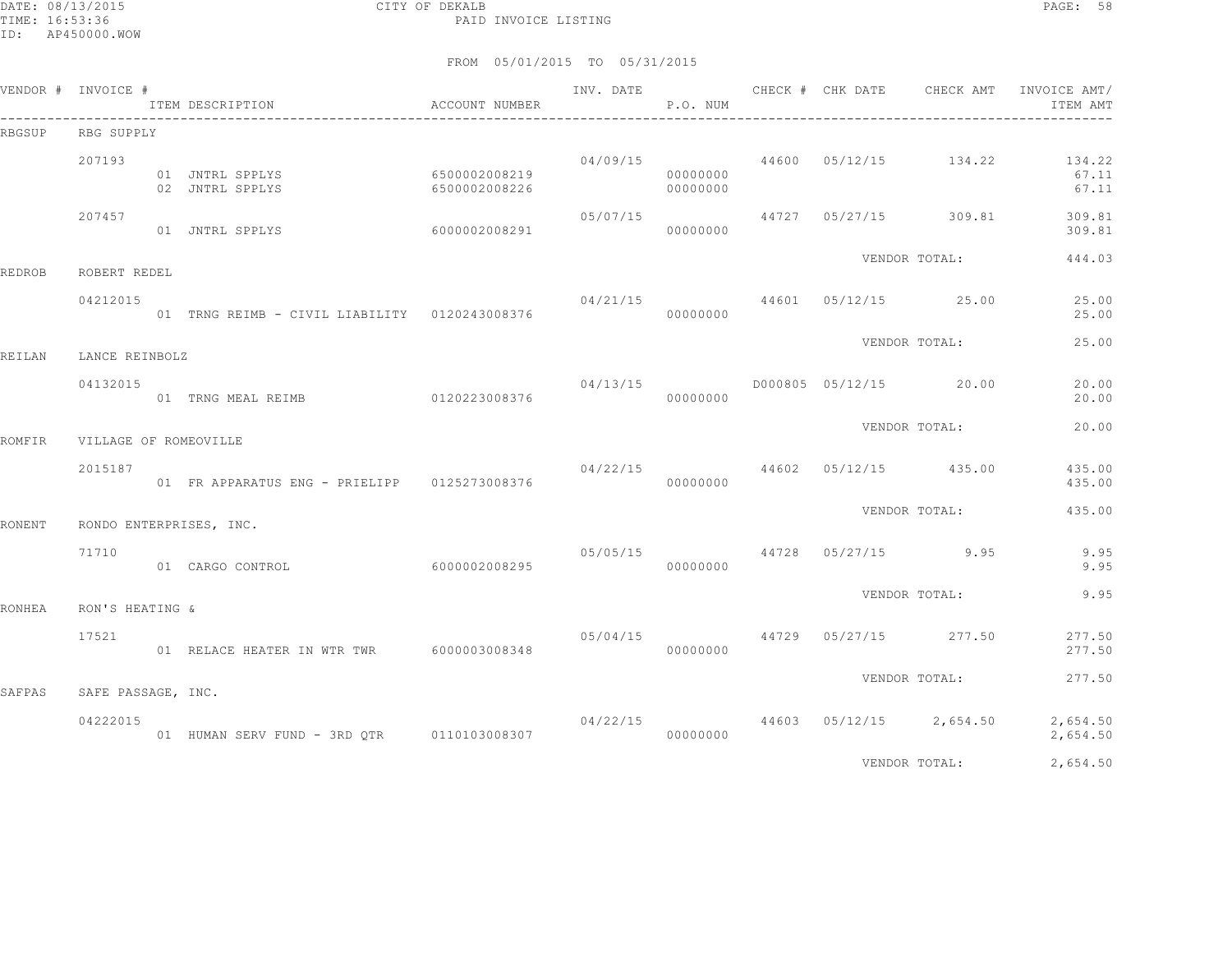DATE: 08/13/2015 CITY OF DEKALB PAGE: 59 PAID INVOICE LISTING

|               | VENDOR # INVOICE #    | ITEM DESCRIPTION                                | ACCOUNT NUMBER | INV. DATE | P.O. NUM |       | CHECK # CHK DATE | CHECK AMT               | INVOICE AMT/<br>ITEM AMT |
|---------------|-----------------------|-------------------------------------------------|----------------|-----------|----------|-------|------------------|-------------------------|--------------------------|
| SELPLU        | SELDAL PLUMBING       |                                                 |                |           |          |       |                  |                         |                          |
|               | 2955                  | 01 COPPER PIPE & FITTINGS 6000003008328         |                | 04/28/15  | 00000000 |       |                  | 44730 05/27/15 108.40   | 108.40<br>108.40         |
| <b>SHASUB</b> |                       | SHAW SUBURBAN MEDIA GROUP                       |                |           |          |       |                  | VENDOR TOTAL:           | 108.40                   |
|               | 03151002638           | 01 JOB POSTINGS                                 | 0115173008333  | 03/31/15  | 00000000 |       |                  | 44604 05/12/15 2,504.65 | 1,916.00<br>1,916.00     |
|               | 04151002638           | $01 \quad 4/13/15$ AD                           | 0115173008333  | 04/30/15  | 00000000 |       | 44731 05/27/15   | 1,069.24                | 980.00<br>980.00         |
|               | 042015                | 01 2ND NOTICE PUB TRANSIT FACILIT 0920003008366 |                | 04/20/15  | 00000000 | 44604 | 05/12/15         | 2,504.65                | 269.14<br>269.14         |
|               | 40609                 | 01 PUB NOTICE #12MR79 3/4/15 0115153008366      |                | 03/31/15  | 00000000 | 44604 | 05/12/15         | 2,504.65                | 103.27<br>103.27         |
|               | 494652                | 01 FY15-19 TRANSIT TIP AMEND 1                  | 0920003008366  | 04/07/15  | 00000000 | 44604 | 05/12/15         | 2,504.65                | 164.38<br>164.38         |
|               | 494653                | 01 DSATS PUBLIC NOTICE 095-15                   | 0900003008366  | 04/07/15  | 00000000 |       | 44731 05/27/15   | 1,069.24                | 89.24<br>89.24           |
|               | 494654                |                                                 |                | 04/07/15  | 00000000 |       | 44604 05/12/15   | 2,504.65                | 51.86<br>51.86           |
| SHEWIL        |                       | THE SHERWIN WILLIAMS CO.                        |                |           |          |       |                  | VENDOR TOTAL:           | 3,573.89                 |
|               | 76728                 | 01 SAFETY T-SHIRTS                              | 0130332008270  | 03/30/15  | 00000000 |       |                  | 44605 05/12/15 7,580.00 | 352.50<br>352.50         |
|               | 86404                 | 01 YELLOW/WHITE PAINT 0130332008228             |                | 04/23/15  | 00000000 | 44605 | 05/12/15         | 7,580.00                | 7,227.50<br>7,227.50     |
| SHIMUN        | SHIRLEY MUNSON ESTATE |                                                 |                |           |          |       |                  | VENDOR TOTAL:           | 7,580.00                 |
|               | 04282015              | 01 WATER REFUND #2803131060-01    6000000063444 |                | 04/28/15  | 00000000 |       |                  | 44606 05/12/15 327.28   | 327.28<br>327.28         |
| SMIAMU        | SMITH AMUNDSEN        |                                                 |                |           |          |       |                  | VENDOR TOTAL:           | 327.28                   |
|               | 465076                |                                                 |                | 04/27/15  |          |       |                  | 44607 05/12/15 779.00   | 494.00                   |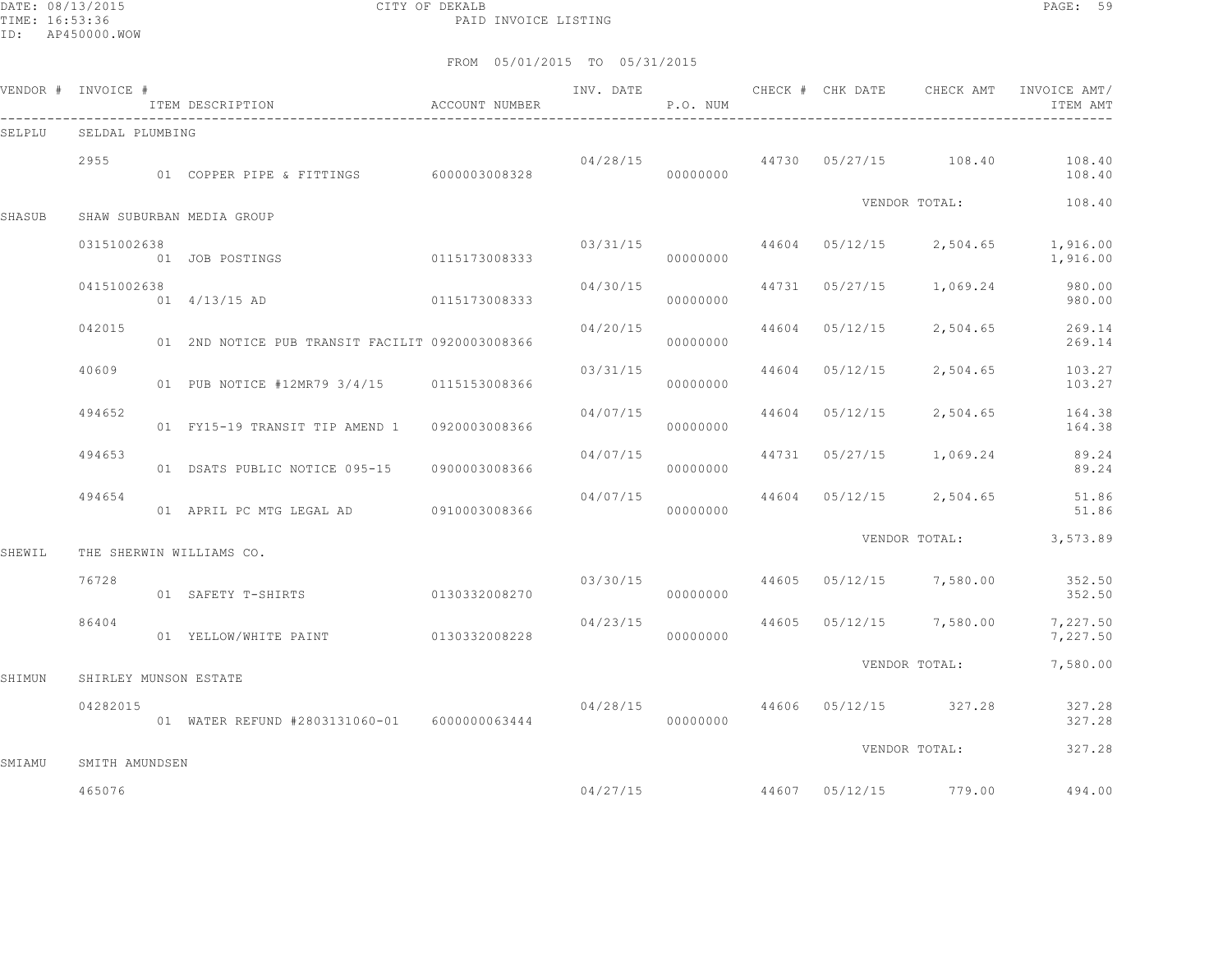DATE: 08/13/2015 CITY OF DEKALB PAGE: 60 PAID INVOICE LISTING

|              | VENDOR # INVOICE #         | ITEM DESCRIPTION                               | ACCOUNT NUMBER | INV. DATE | P.O. NUM    |  |                                        | CHECK # CHK DATE CHECK AMT INVOICE AMT/<br>ITEM AMT |
|--------------|----------------------------|------------------------------------------------|----------------|-----------|-------------|--|----------------------------------------|-----------------------------------------------------|
|              |                            |                                                |                |           |             |  |                                        |                                                     |
|              | 465076                     | 01 PRO LGL FEES 14L118 7200004008472           |                |           | 00000000    |  | $04/27/15$ $44607$ $05/12/15$ $779.00$ | 494.00<br>494.00                                    |
|              | 465077                     | 01 PRO LGL FEES 14LM582 7200004008472          |                | 04/27/15  | 00000000    |  | 44607 05/12/15 779.00                  | 285.00<br>285.00                                    |
| SMIJAM       | JAMIE SMIRZ                |                                                |                |           |             |  | VENDOR TOTAL:                          | 779.00                                              |
|              | 04152015                   |                                                |                | 04/15/15  |             |  | D000806 05/12/15 11.39                 | 11.39<br>11.39                                      |
| SOS          |                            | ILLINOIS SECRETARY OF STATE                    |                |           |             |  | VENDOR TOTAL:                          | 11.39                                               |
|              | 05082015                   | 01 PLATE RENEWAL #H519880 0120212008247        |                |           | 00000000    |  | 05/08/15 44732 05/27/15 101.00         | 101.00<br>101.00                                    |
|              |                            |                                                |                |           |             |  | VENDOR TOTAL:                          | 101.00                                              |
| <b>SPEFX</b> | SPECIAL FX<br>40517        | 01 POCKET POLO LOGOS 0130352008270             |                | 03/27/15  | 00000000    |  | 44608 05/12/15 120.00                  | 120.00<br>120.00                                    |
|              |                            |                                                |                |           |             |  | VENDOR TOTAL:                          | 120.00                                              |
| SPETHO       | THOMAS SPECHT<br>04282015  | 01 WATER REFUND #3803170470-00 6000000063444   |                |           | 00000000    |  | $04/28/15$ $44609$ $05/12/15$ $10.10$  | 10.10<br>10.10                                      |
|              |                            |                                                |                |           |             |  | VENDOR TOTAL:                          | 10.10                                               |
| SPRINT       | SPRINT PCS<br>621578810089 | 01 CDMA TELEMENTRY 0125263008337               |                | 04/29/15  | $000000000$ |  | 44733 05/27/15 25.87                   | 25.87<br>25.87                                      |
|              |                            |                                                |                |           |             |  | VENDOR TOTAL:                          | 25.87                                               |
| STAEOU       | C01412                     | STANDARD EQUIPMENT COMPANY<br>01 SHOP SUPPLIES | 0130332008226  | 04/10/15  | 00000000    |  | 44610 05/12/15 2,736.03                | 2,736.03<br>2,736.03                                |
|              |                            |                                                |                |           |             |  | VENDOR TOTAL:                          | 2,736.03                                            |
| STRJOH       | JOHN STRONG<br>05052015    |                                                |                |           | 05/05/15    |  | 44734 05/27/15 2.27                    | 2.27                                                |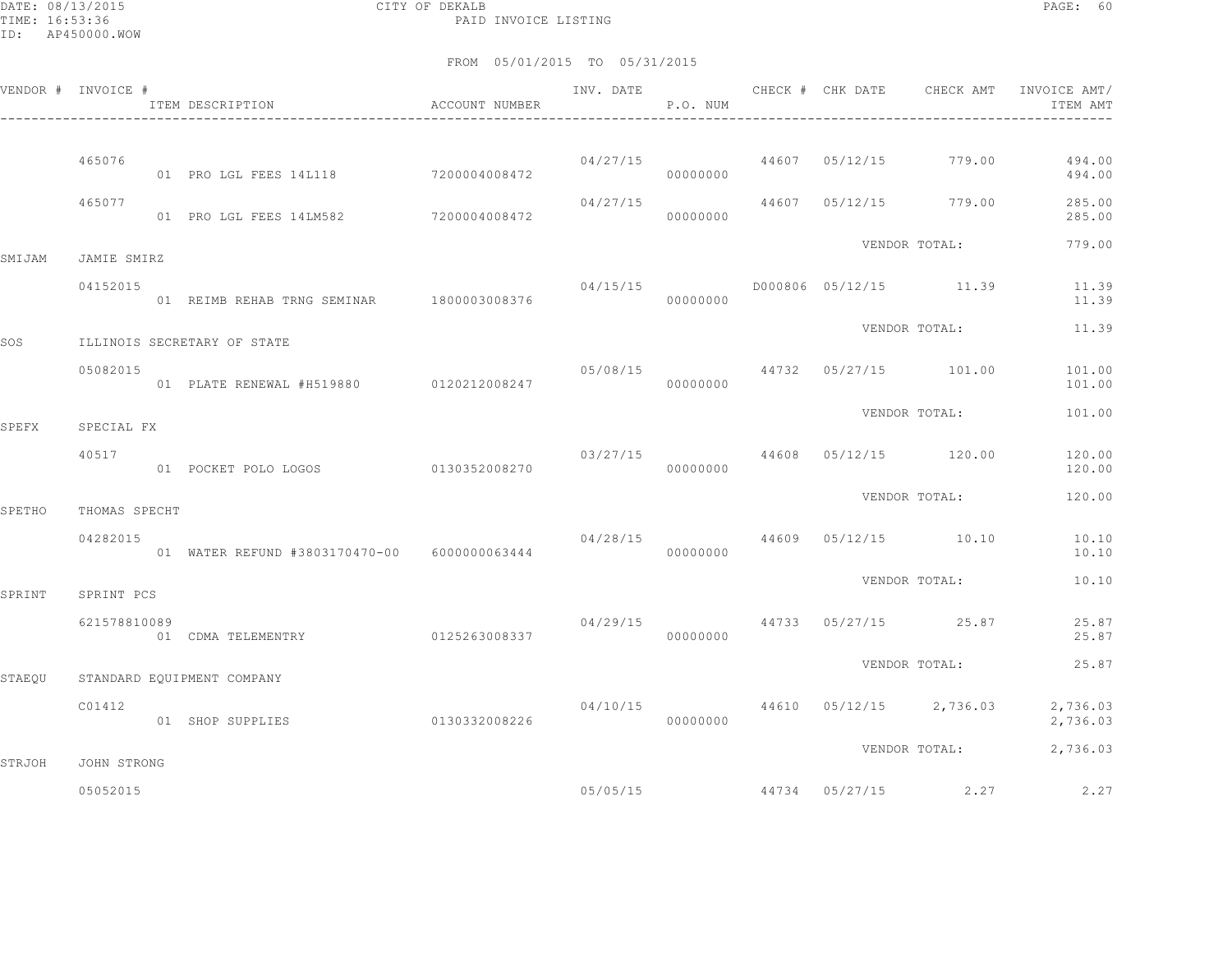DATE: 08/13/2015 CITY OF DEKALB PAGE: 61 PAID INVOICE LISTING

|               | VENDOR # INVOICE #    | ITEM DESCRIPTION <a>&gt; M<br/> <math display="inline">\,</math>ACCOUNT NUMBER</a> |                | INV. DATE<br>------------------- | P.O. NUM             | CHECK # CHK DATE | CHECK AMT                              | INVOICE AMT/<br>ITEM AMT                               |
|---------------|-----------------------|------------------------------------------------------------------------------------|----------------|----------------------------------|----------------------|------------------|----------------------------------------|--------------------------------------------------------|
|               | 05052015              | 01 WATER REFUND #3803172280-01 6000000063444                                       |                |                                  | 00000000             |                  | $0.5/0.5/15$ $0.5/27/15$ $0.2.27$      | 2.27<br>2.27                                           |
| <b>SUBLAB</b> |                       | SUBURBAN LABORATORIES, INC.                                                        |                |                                  |                      |                  | VENDOR TOTAL:                          | 2.27                                                   |
|               | I22041                | 01 WTR (5) FLUORIDE TSTS 6000003008356                                             |                |                                  | 00000000             |                  | 04/18/15 44611 05/12/15 750.00         | 750.00<br>750.00                                       |
| SUMENV        | SUMMIT ENVIRONMENTAL  |                                                                                    |                |                                  |                      |                  | VENDOR TOTAL:                          | 750.00                                                 |
|               | 95977                 | 01 RADIUM ANALYSIS                                                                 | 60000003008356 |                                  | 00000000             |                  | $04/16/15$ $44612$ $05/12/15$ $448.51$ | 448.51<br>448.51                                       |
|               | 96935                 | 01 DRINKING WATER TESTS 6000003008356                                              |                | 04/29/15                         | 00000000             |                  | 44735 05/27/15 407.31                  | 407.31<br>407.31                                       |
| SUPDIE        | SUPERIOR DIESEL, INC. |                                                                                    |                |                                  |                      |                  | VENDOR TOTAL:                          | 855.82                                                 |
|               | W14083                | 01 ENGINE LIGHT - P23 0130333008315                                                |                |                                  | 00000000             |                  | $04/29/15$ $44736$ $05/27/15$ $664.48$ | 664.48<br>664.48                                       |
|               | W14269                | 01 REPAIR LR AXLE - P19<br>02 REPAIR LR AXLE - P19 0130333008315                   | 0130332008226  | 04/11/15                         | 00000000<br>00000000 |                  |                                        | 44613 05/12/15 1,821.08 1,821.08<br>765.66<br>1,055.42 |
| <b>SWEELE</b> |                       | SWEDBERG ELECTRIC INC.                                                             |                |                                  |                      |                  | VENDOR TOTAL:                          | 2,485.56                                               |
|               | 4214                  | 01 WELL 14 - REPAIR AMP METER 6000003008328                                        |                |                                  | 00000000             |                  | $03/23/15$ 44614 05/12/15 1,078.56     | 1,078.56<br>1,078.56                                   |
| SWHEA         |                       | S&W HEALTHCARE CORPORATION                                                         |                |                                  |                      |                  | VENDOR TOTAL:                          | 1,078.56                                               |
|               | 208650                | 01 NITRILE GLOVES                                                                  | 0125272008241  | 04/29/15                         | 00000000             |                  |                                        | 44737 05/27/15 175.15 175.15<br>175.15                 |
| SWIDAL        | DALE SWINEHEART       |                                                                                    |                |                                  |                      |                  | VENDOR TOTAL:                          | 175.15                                                 |
|               | 04172015              |                                                                                    |                |                                  | 04/17/15             |                  | 44615 05/12/15 10.00                   | 10.00                                                  |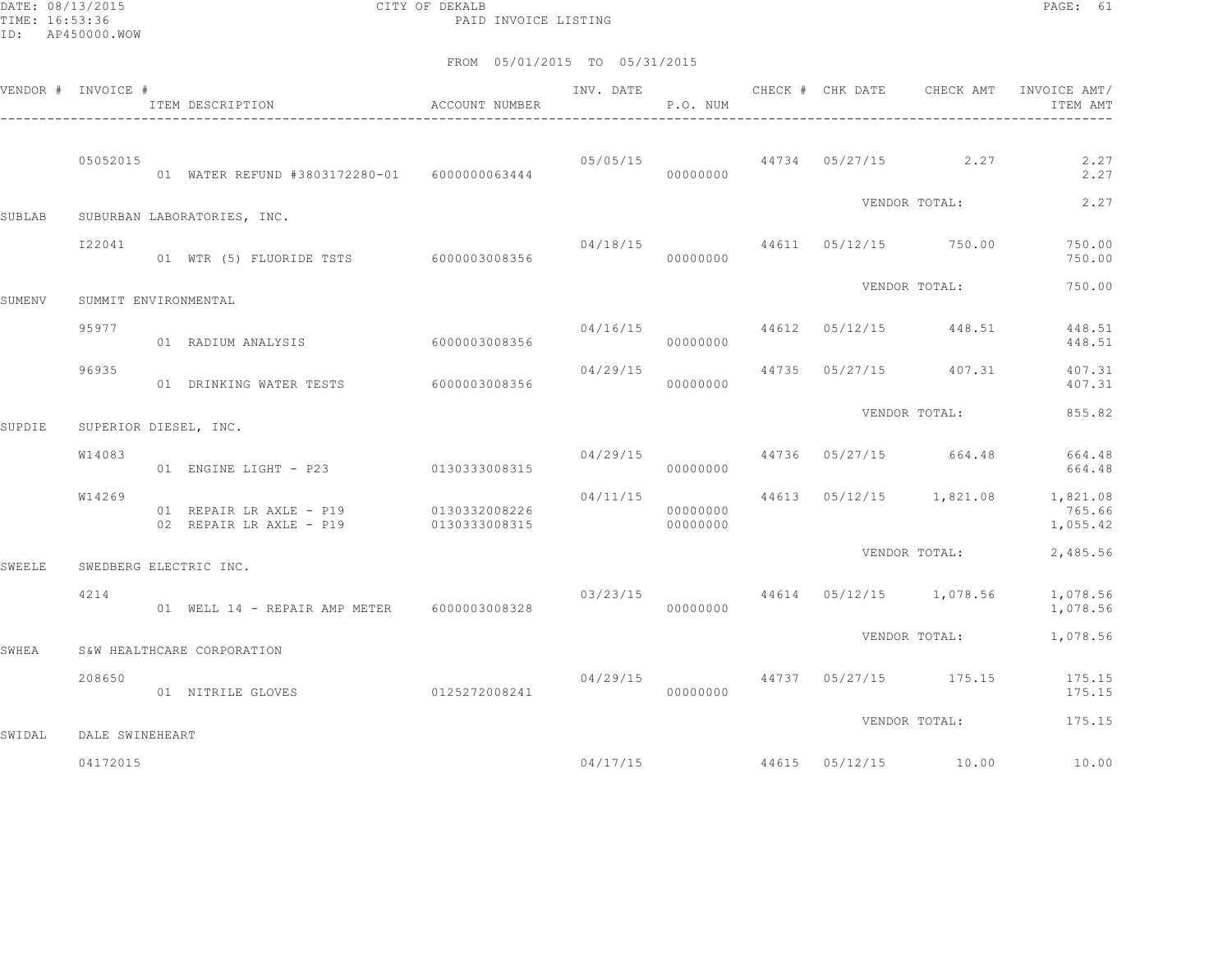DATE: 08/13/2015 CITY OF DEKALB PAGE: 62 PAID INVOICE LISTING

|        | VENDOR # INVOICE # | ACCOUNT NUMBER<br>ITEM DESCRIPTION                                    |               | INV. DATE | P.O. NUM             |       | CHECK # CHK DATE                 | CHECK AMT                                 | INVOICE AMT/<br>ITEM AMT |
|--------|--------------------|-----------------------------------------------------------------------|---------------|-----------|----------------------|-------|----------------------------------|-------------------------------------------|--------------------------|
|        | 04172015           | 01 RENEWAL WTR OPER LICENSE 6000003008385                             |               |           | 00000000             |       | $04/17/15$ 44615 05/12/15 10.00  |                                           | 10.00<br>10.00           |
| TCP    |                    | TRAFFIC CONTROL & PROTECTION                                          |               |           |                      |       |                                  | VENDOR TOTAL:                             | 10.00                    |
|        | 82636              | 01 NO PARKING SIGNS                                                   | 0130332008231 |           | 00000000             |       | $03/11/15$ 44616 05/12/15 675.00 |                                           | 675.00<br>675.00         |
|        |                    |                                                                       |               |           |                      |       |                                  | VENDOR TOTAL:                             | 675.00                   |
| THOREU | 831630228          | THOMSON REUTERS - WEST<br>01 MARCH 2015 SUBSCRIPTION 0120223008376    |               | 04/04/15  | 00000000             |       | 44617 05/12/15 452.00            |                                           | 452.00<br>452.00         |
| TRAANA |                    | TRAFFIC ANALYSIS & DESIGN, INC                                        |               |           |                      |       |                                  | VENDOR TOTAL:                             | 452.00                   |
|        | 10849              | 01 APRIL TRAFFIC COUNTS 0900003008399                                 |               |           | 00000000             |       |                                  | $04/30/15$ $44738$ $05/27/15$ $17,890.00$ | 17,890.00<br>17,890.00   |
| TRUNOR |                    | TRUE NORTH CONSULTANTS, INC.                                          |               |           |                      |       |                                  | VENDOR TOTAL:                             | 17,890.00                |
|        | 15158              | 01 PHASE 1 ASSESSMENT - PROP ACQ 0132133008399                        |               | 03/30/15  | 00000000             |       |                                  | 44739 05/27/15 2,410.00                   | 2,410.00<br>2,410.00     |
|        |                    |                                                                       |               |           |                      |       |                                  | VENDOR TOTAL:                             | 2,410.00                 |
| UNIDEN | 39274              | UNIFORM DEN EAST, INC.<br>01    UNIFORMS - HERNANDEZ    0120222008270 |               |           | 04/14/15<br>00000000 | 44618 |                                  | $05/12/15$ 1,788.64                       | 1,788.64<br>1,788.64     |
|        | 3927401            | 01 NEW UNIFORM - HERNANDEZ                                            | 0120222008270 | 04/24/15  | 00000000             |       | 44740 05/27/15 288.05            |                                           | 219.93<br>219.93         |
|        | 3927402            | 01 HAT DRESS/ISP PACKAGE-HERNANDE 0120222008270                       |               | 05/01/15  | 00000000             |       | 44740 05/27/15                   |                                           | 288.05 68.12<br>68.12    |
|        |                    |                                                                       |               |           |                      |       |                                  | VENDOR TOTAL:                             | 2,076.69                 |
| UNISHE | 51270              | UNIVERSITY SHELL, INC.<br>0120212008245<br>01 PD FUEL                 |               | 00000000  |                      |       |                                  | 04/10/15 44619 05/12/15 64.23             | 15.00<br>15.00           |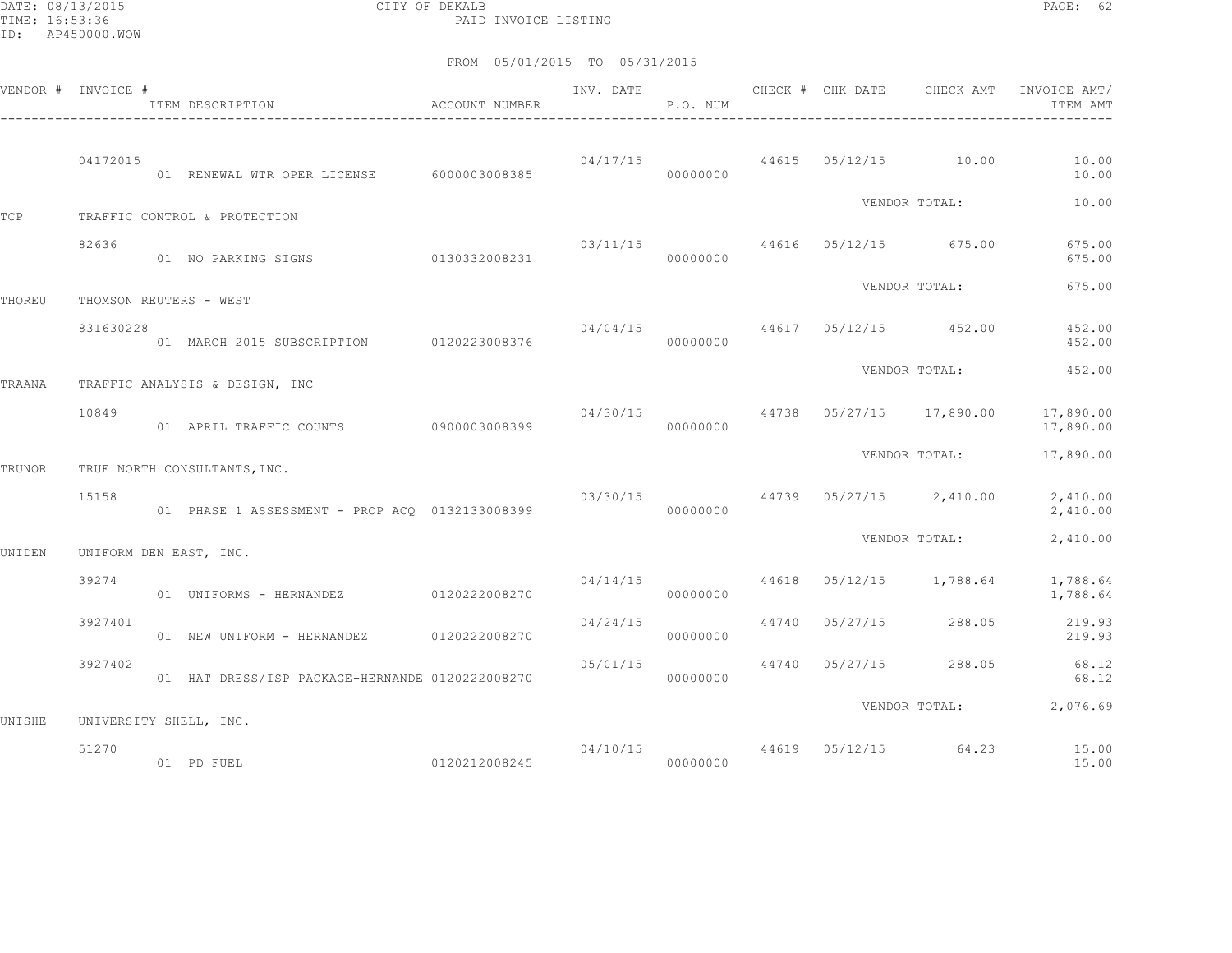|        | VENDOR # INVOICE #              | ITEM DESCRIPTION                                                                   | ACCOUNT NUMBER                                  | INV. DATE     | P.O. NUM                                     |       |                | CHECK # CHK DATE CHECK AMT           | INVOICE AMT/<br>ITEM AMT             |
|--------|---------------------------------|------------------------------------------------------------------------------------|-------------------------------------------------|---------------|----------------------------------------------|-------|----------------|--------------------------------------|--------------------------------------|
|        | 51309                           | 01 PD FUEL                                                                         | 0120212008245                                   | 04/17/15      | 00000000                                     |       | 44741 05/27/15 | 65.01                                | 25.01<br>25.01                       |
|        | 51335                           | 01 PD FUEL                                                                         | 0120212008245                                   | 04/22/15      | 00000000                                     |       | 44619 05/12/15 | 64.23                                | 49.23<br>49.23                       |
|        | 51366                           | 01 PD FUEL                                                                         | 0120212008245                                   | 04/29/15      | 00000000                                     | 44741 | 05/27/15       | 65.01                                | 40.00<br>40.00                       |
| UOFILL |                                 | UNIVERSITY OF ILLINOIS-GAR                                                         |                                                 | VENDOR TOTAL: |                                              |       |                | 129.24                               |                                      |
|        | UPIN7696                        | 01 PATROL RIFLE INS. - GUZINSKI 0120223008376                                      |                                                 | 04/30/15      | 00000000                                     |       |                | 44742 05/27/15 433.00                | 433.00<br>433.00                     |
|        | UOFILLSP UNIVERSITY OF ILLINOIS |                                                                                    |                                                 |               |                                              |       |                | VENDOR TOTAL:                        | 433.00                               |
|        | UFINS116                        | 01 MANG. II - KEITH FRITZ 0125273008376                                            |                                                 |               | 00000000                                     |       |                | $04/28/15$ $44743$ $05/27/15$ 300.00 | 300.00<br>300.00                     |
| UPS    | UNITED PARCEL SERVICE           |                                                                                    |                                                 |               |                                              |       |                | VENDOR TOTAL:                        | 300.00                               |
|        | 00007WX103155                   | 01 FRIEGHT/POSTAGE<br>02 FRIEGHT/POSTAGE<br>03 FRIEGHT/POSTAGE                     | 0125263008305<br>0130332008230<br>6000003008305 | 04/11/15      | 00000000<br>00000000<br>00000000             |       |                | 44620 05/12/15 157.47                | 157.47<br>20.40<br>83.25<br>53.82    |
|        | 00007WX103165                   | 01 POSTAGE                                                                         | 6000003008305                                   | 04/18/15      | 00000000                                     |       | 44744 05/27/15 | 28.21                                | 10.58<br>10.58                       |
|        | 00007WX103185                   | 01 FREIGHT<br>02 FREIGHT                                                           | 0130332008230<br>6000003008305                  | 05/02/15      | 00000000<br>00000000                         |       | 44744 05/27/15 | 28.21                                | 17.63<br>9.12<br>8.51                |
| USBANK |                                 | U.S. BANK NATIONAL ASSOCIATION                                                     |                                                 |               |                                              |       |                | VENDOR TOTAL:                        | 185.68                               |
|        | 276917200                       | 01 5000366743000 MAY 2015<br>02 500384441000 MAY 2015<br>03 5000384441001 MAY 2015 | 0120222008242<br>0125263008330<br>0135003008310 |               | 04/20/15<br>00000000<br>00000000<br>00000000 |       |                | 44621 05/12/15 1,879.19              | 514.89<br>203.30<br>101.65<br>209.94 |
|        | 276917929                       |                                                                                    |                                                 | 04/20/15      |                                              |       |                | 44621 05/12/15 1,879.19              | 147.75                               |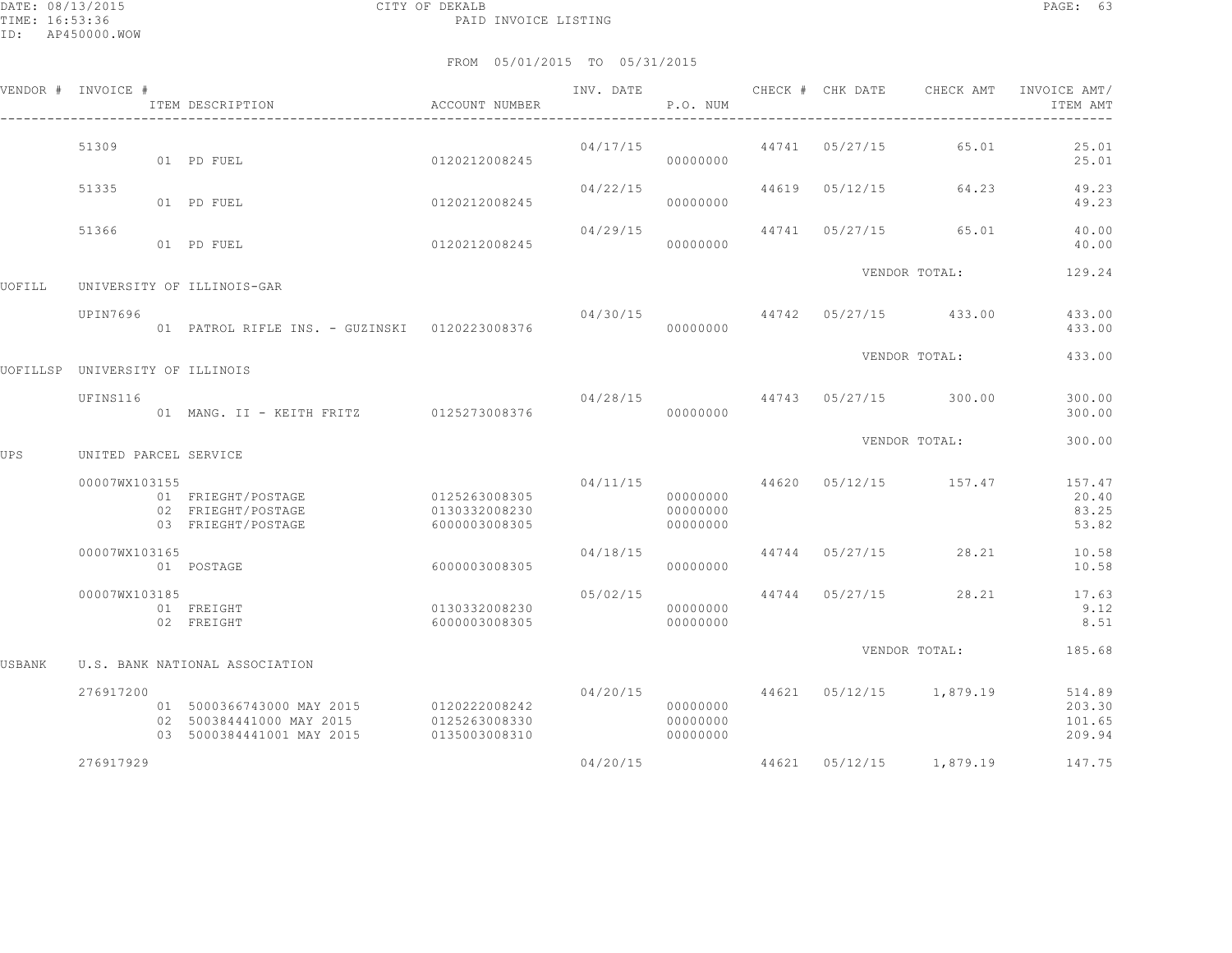DATE: 08/13/2015 CITY OF DEKALB PAGE: 64 PAID INVOICE LISTING

|        | VENDOR # INVOICE #      |  | ITEM DESCRIPTION                                                                                                                                                                                                                                                                                                                   | ACCOUNT NUMBER                                                                                                      | INV. DATE | P.O. NUM                                                                                                 | CHECK # CHK DATE | CHECK AMT                          | INVOICE AMT/<br>ITEM AMT                                                                                                                 |
|--------|-------------------------|--|------------------------------------------------------------------------------------------------------------------------------------------------------------------------------------------------------------------------------------------------------------------------------------------------------------------------------------|---------------------------------------------------------------------------------------------------------------------|-----------|----------------------------------------------------------------------------------------------------------|------------------|------------------------------------|------------------------------------------------------------------------------------------------------------------------------------------|
|        | 276917929               |  |                                                                                                                                                                                                                                                                                                                                    |                                                                                                                     |           |                                                                                                          |                  |                                    | $04/20/15$ $44621$ $05/12/15$ $1,879.19$ $147.75$                                                                                        |
|        |                         |  | 01 50000394969000 MAY 2015 0120223008310                                                                                                                                                                                                                                                                                           |                                                                                                                     |           | 00000000                                                                                                 |                  |                                    | 147.75                                                                                                                                   |
|        | 276918018               |  | 01 5000366745000 MAY 2015 0135003008310<br>02 5000376431000 MAY 2015 6500006008597<br>02 5000376431000 MAY 2015                                                                                                                                                                                                                    |                                                                                                                     | 04/20/15  | 00000000<br>00000000                                                                                     |                  | 44621 05/12/15 1,879.19            | 387.05<br>253.68<br>133.37                                                                                                               |
|        | 276918299               |  | 01 5000338939000 MAY 2015 0135003008310                                                                                                                                                                                                                                                                                            |                                                                                                                     | 04/20/15  | 00000000                                                                                                 |                  |                                    | 44621 05/12/15 1,879.19 629.70<br>629.70                                                                                                 |
|        | 276918513               |  | 01 5000389757001 MAY 2015 0125263008330                                                                                                                                                                                                                                                                                            |                                                                                                                     | 04/20/15  | 00000000                                                                                                 |                  |                                    | 44621 05/12/15 1,879.19 199.80<br>199.80                                                                                                 |
|        | 278106463               |  | 01 500-0332993-000 4/29-5/29/15 0135003008310                                                                                                                                                                                                                                                                                      |                                                                                                                     | 05/05/15  | 00000000                                                                                                 |                  |                                    | 44745 05/27/15 113.76 113.76<br>113.76                                                                                                   |
| USPO   |                         |  | UNITED STATES POST OFFICE                                                                                                                                                                                                                                                                                                          |                                                                                                                     |           |                                                                                                          |                  |                                    | VENDOR TOTAL: 1,992.95                                                                                                                   |
|        | 05292015                |  | 01 RMB PERMIT #166 6000003008305                                                                                                                                                                                                                                                                                                   |                                                                                                                     | 000000000 |                                                                                                          |                  | $05/29/15$ 44760 05/29/15 5,000.00 | 5,000.00<br>5,000.00                                                                                                                     |
| VAC    | VOLUNTARY ACTION CENTER |  |                                                                                                                                                                                                                                                                                                                                    |                                                                                                                     |           |                                                                                                          | VENDOR TOTAL:    | 5,000.00                           |                                                                                                                                          |
|        | 04222015                |  | 01 HUMAN SERV FUND - 3RD OTR 0110103008307                                                                                                                                                                                                                                                                                         |                                                                                                                     | 04/22/15  | 00000000                                                                                                 |                  | 44622 05/12/15 7,963.75            | 7,963.75<br>7,963.75                                                                                                                     |
|        | 150533                  |  | 01 DOAP 4/1-4/30/15 0900003008399                                                                                                                                                                                                                                                                                                  |                                                                                                                     | 05/14/15  | 00000000                                                                                                 |                  | 44759 05/28/15 337,007.45          | 337,007.45<br>337,007.45                                                                                                                 |
| VERWIR | VERIZON WIRELESS        |  |                                                                                                                                                                                                                                                                                                                                    |                                                                                                                     |           |                                                                                                          |                  | VENDOR TOTAL:                      | 344,971.20                                                                                                                               |
|        |                         |  |                                                                                                                                                                                                                                                                                                                                    |                                                                                                                     |           |                                                                                                          |                  |                                    |                                                                                                                                          |
|        | 05042015                |  | 01 WIRELESS CHRGS APR 15 BLDG 0132133008337<br>02 WIRELESS CHRGS APR 15 ARPT<br>03 WIRELESS CHRGS APR 15 ADMIN<br>04 WIRELESS CHRGS APR 15 COM DEV 0132103008337<br>05 WIRELESS CHRGS APR 15 DSATS<br>06 WIRELESS CHRGS APR 15 ENG<br>07 WIRELESS CHRGS APR 15 FIN<br>08 WIRELESS CHRGS APR 15 FIRE<br>09 WIRELESS CHRGS APR 15 HR | 6500003008337<br>0115153008337<br>0900002008285<br>0130353008337<br>0117123008337<br>0125263008337<br>0115173008337 |           | 00000000<br>00000000<br>00000000<br>00000000<br>00000000<br>00000000<br>00000000<br>00000000<br>00000000 |                  |                                    | $05/04/15$ $44746$ $05/27/15$ $6,225.80$ $6,225.80$<br>6.41<br>78.16<br>190.36<br>60.12<br>80.81<br>120.64<br>60.12<br>1,057.84<br>60.12 |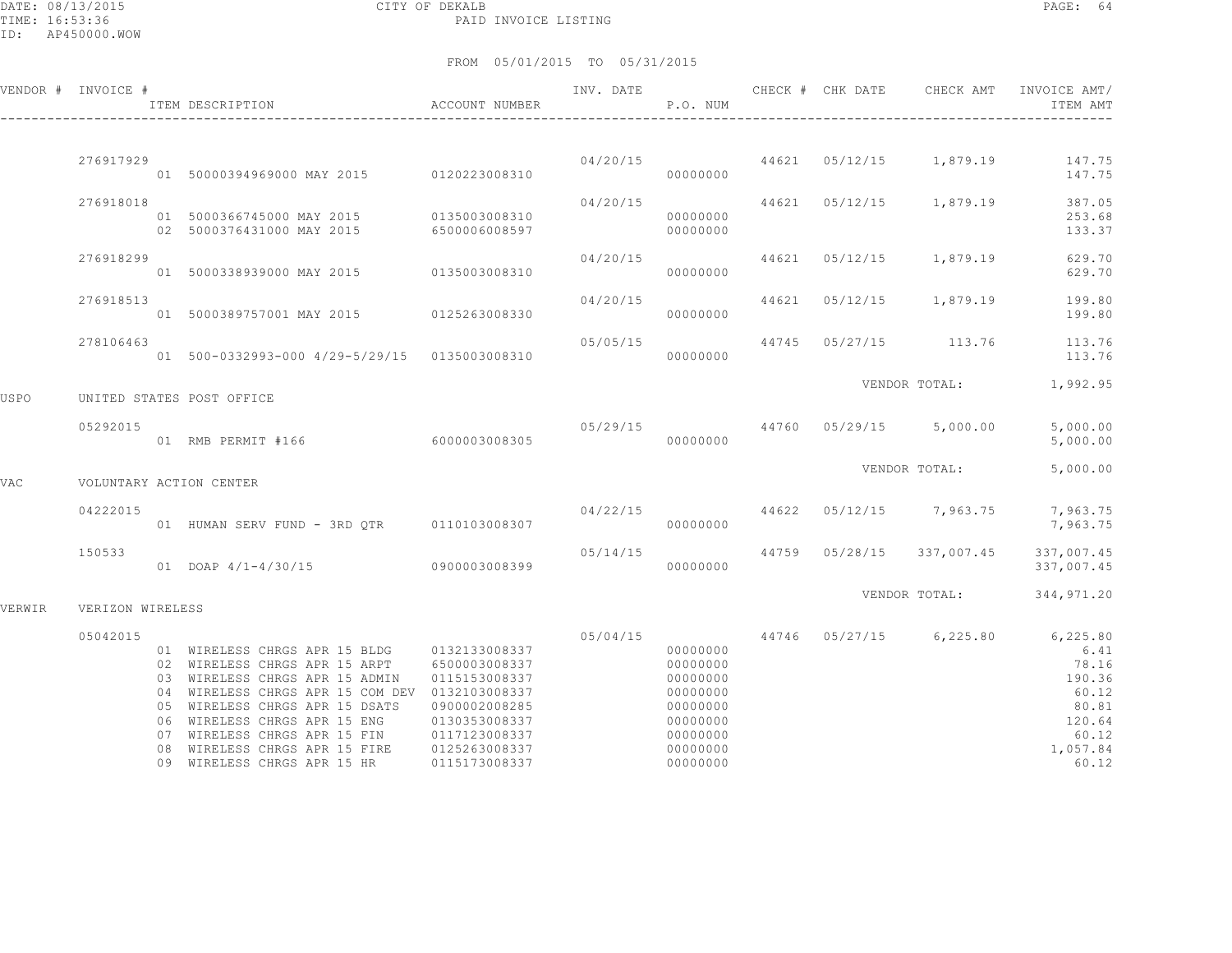|         | VENDOR # INVOICE #     | ITEM DESCRIPTION                                                                                                                                                                                                                                                          | ACCOUNT NUMBER                                        |                               | P.O. NUM                                                                         |  | INV. DATE 6 CHECK # CHK DATE CHECK AMT | INVOICE AMT/<br>ITEM AMT                                                               |
|---------|------------------------|---------------------------------------------------------------------------------------------------------------------------------------------------------------------------------------------------------------------------------------------------------------------------|-------------------------------------------------------|-------------------------------|----------------------------------------------------------------------------------|--|----------------------------------------|----------------------------------------------------------------------------------------|
|         | 05042015               | 10 WIRELESS CHRGS APR 15 IT 0117123008337<br>12 WIRELESS CHRGS APR 15 POLICE  0120213008337<br>13 WIRELESS CHRGS APR 15 PLNG 0132113008337<br>14 WIRELESS CHRGS APR 15 PW<br>15 WIRELESS CHRGS APR 15 SPARE   0117123008337<br>16 WIRELESS CHRGS APR 15 STR 0130313008337 | 0130313008337                                         | 05/04/15                      | 00000000<br>00000000<br>00000000<br>00000000<br>00000000<br>00000000<br>00000000 |  | 44746 05/27/15 6,225.80                | 6,225.80<br>238.37<br>60.12<br>3,101.51<br>131.63<br>60.12<br>7.50<br>511.64<br>400.33 |
| VIKCHE  |                        | VIKING CHEMICAL COMPANY                                                                                                                                                                                                                                                   |                                                       |                               |                                                                                  |  |                                        | VENDOR TOTAL: 6,225.80                                                                 |
|         | 272007                 | 60000002008250<br>01 CHLORINE                                                                                                                                                                                                                                             |                                                       |                               | 00000000                                                                         |  |                                        | 04/28/15  44747  05/27/15  1,507.50  1,507.50<br>1,507.50                              |
| VIRCOO  |                        | VIRGIL COOK & SON, INC.                                                                                                                                                                                                                                                   |                                                       |                               |                                                                                  |  |                                        | VENDOR TOTAL: 1,507.50                                                                 |
|         | 0002579                | 01 REMOVE/REPLACE FOUNDATION 7200004008472                                                                                                                                                                                                                                |                                                       |                               | 00000000                                                                         |  |                                        | $04/22/15$ $44623$ $05/12/15$ $2,195.00$ $2,195.00$<br>2,195.00                        |
|         | 0002594                | 01 REPAIR PED BUTTON 7200004008472                                                                                                                                                                                                                                        |                                                       |                               | 00000000                                                                         |  | $05/04/15$ $44748$ $05/27/15$ 28.60    | 28.60<br>28.60                                                                         |
| VWR     |                        | VWR INTERNATIONAL, INC.                                                                                                                                                                                                                                                   |                                                       |                               |                                                                                  |  |                                        | VENDOR TOTAL: 2,223.60                                                                 |
|         | 8041012628             | 01 PERTI DISH/STANDARD CONDTY 6000002008244                                                                                                                                                                                                                               |                                                       |                               | 00000000                                                                         |  |                                        | $04/16/15$ $44624$ $05/12/15$ $494.48$ $494.48$<br>494.48                              |
| WAGAGG  | WAGNER AGGREGATE, INC. |                                                                                                                                                                                                                                                                           |                                                       |                               |                                                                                  |  | VENDOR TOTAL:                          | 494.48                                                                                 |
|         | 15387                  | 01 ROAD ROCK                                                                                                                                                                                                                                                              | $04/24/15$ $44749$ $05/27/15$ 878.85<br>0130332008228 |                               | 00000000                                                                         |  |                                        | 878.85<br>878.85                                                                       |
| WALMART | WALMART COMMUNITY/GEMB |                                                                                                                                                                                                                                                                           |                                                       |                               |                                                                                  |  | VENDOR TOTAL:                          | 878.85                                                                                 |
|         | 04212015               | 01 KITCHEN SUPPLIES 0130332008219                                                                                                                                                                                                                                         |                                                       | 04/21/15 44625 05/12/15 76.02 | 00000000                                                                         |  |                                        | 76.02<br>76.02                                                                         |
|         | 04292015               | 01 POTTING SOIL/BULBS 0130333008313 000000000                                                                                                                                                                                                                             |                                                       | 04/29/15                      |                                                                                  |  | 44750 05/27/15 77.22                   | 77.22<br>77.22                                                                         |
|         |                        |                                                                                                                                                                                                                                                                           |                                                       |                               |                                                                                  |  | VENDOR TOTAL:                          | 153.24                                                                                 |